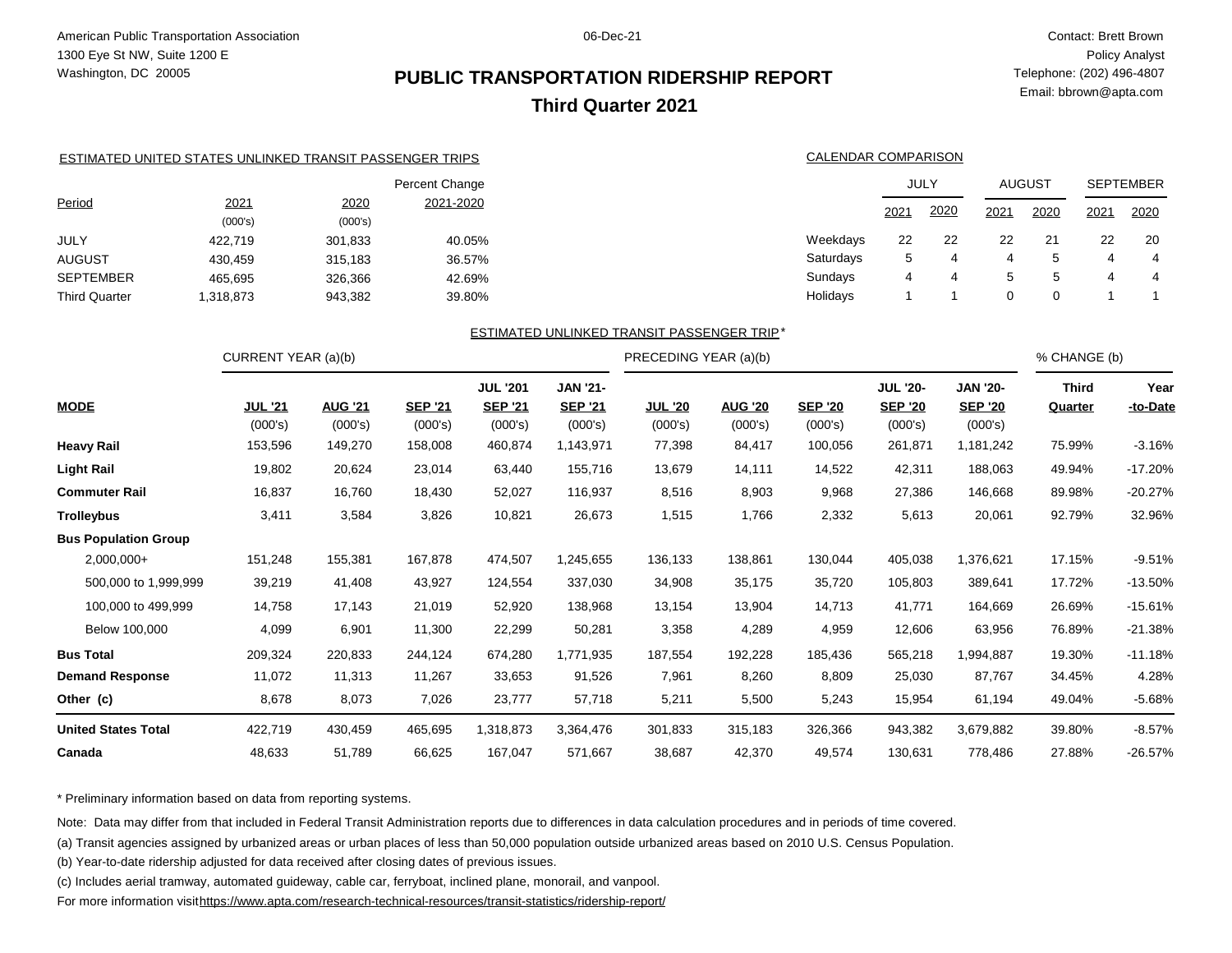Contact:Brett Brown Policy Analyst Telephone: (202) 496-4817 e-mail:bbrown@apta.com

## **PUBLIC TRANSPORTATION RIDERSHIP REPORT Third Quarter 2021 HEAVY RAIL**

#### <u>ESTIMATED UNLINKED TRANSIT PASSENGER TRIPS $^{\star}$ </u>

|                                         |                                  |                                      | CURRENT YEAR (a)(b)       |                           |                           |                                              |                                              |                           | PRECEDING YEAR (a)(b)     |                           |                                              |                                              | % CHANGE (b)    |                    |
|-----------------------------------------|----------------------------------|--------------------------------------|---------------------------|---------------------------|---------------------------|----------------------------------------------|----------------------------------------------|---------------------------|---------------------------|---------------------------|----------------------------------------------|----------------------------------------------|-----------------|--------------------|
| <b>State and</b><br><b>Primary City</b> | <b>Transit Agency</b>            | <b>AVG</b><br><b>WKDY</b><br>(000's) | <b>JUL '21</b><br>(000's) | <b>AUG '21</b><br>(000's) | <b>SEP '21</b><br>(000's) | <b>JUL '21-</b><br><b>SEP '21</b><br>(000's) | <b>JAN '21-</b><br><b>SEP '21</b><br>(000's) | <b>JUL '20</b><br>(000's) | <b>AUG '20</b><br>(000's) | <b>SEP '20</b><br>(000's) | <b>JUL '20-</b><br><b>SEP '20</b><br>(000's) | <b>JAN '20-</b><br><b>SEP '20</b><br>(000's) | 3rd Qtr<br>Chng | <b>YTD</b><br>Chng |
| CA Los Angeles                          | Los Angeles County MTA           | 67.8                                 | 1,787.2                   | 1,853.8                   | 1,927.3                   | 5,568.3                                      | 14,829.6                                     | 1,593.9                   | 1,529.8                   | 1,594.3                   | 4,718.0                                      | 17,887.0                                     | 18.02%          | $-17.09%$          |
| CA San Francisco                        | San Francisco Bay Area RTD       | 90.2                                 | 2,247.6                   | 2,482.6                   | 2,749.2                   | 7,479.4                                      | 16,959.0                                     | 1,275.7                   | 1,223.3                   | 1,271.2                   | 3,770.2                                      | 30,056.1                                     | 98.38%          | $-43.58%$          |
| DC Washington                           | Washington Metro Area TA         | 221.3                                | 6,128.4                   | 5,664.7                   | 6,496.0                   | 18,289.1                                     | 39,151.3                                     | 2,075.8                   | 2,386.7                   | 2,844.3                   | 7,306.8                                      | 59,817.3                                     | >100%           | $-34.55%$          |
| FL Miami                                | Miami-Dade Transit Agency        | 30.1                                 | 722.2                     | 749.6                     | 795.7                     | 2,267.5                                      | 7,152.5                                      | 633.0                     | 641.3                     | 654.2                     | 1,928.5                                      | 7,315.5                                      | 17.58%          | $-2.23%$           |
| GA Atlanta                              | Metro Atlanta Rapid Tr Auth      | 65.7                                 | 2,041.1                   | 2,111.8                   | 2,328.0                   | 6,480.9                                      | 16,361.5                                     | 1,306.7                   | 1,306.8                   | 1,441.8                   | 4,055.3                                      | 19,460.2                                     | 59.81%          | $-15.92%$          |
| IL Chicago                              | Chicago Transit Authority        | 292.2                                | 7,987.5                   | 8,061.2                   | 8,988.3                   | 25,037.0                                     | 54,533.0                                     | 4,255.1                   | 4,260.6                   | 4,556.7                   | 13,072.4                                     | 63,803.7                                     | 91.53%          | $-14.53%$          |
| MA Boston                               | Massachusetts Bay Tr Auth        | 223.4                                | 5,615.9                   | 5,891.7                   | 6,776.9                   | 18,284.5                                     | 41,891.2                                     | 2,985.9                   | 3,218.2                   | 3,737.5                   | 9,941.6                                      | 47,305.5                                     | 83.92%          | $-11.45%$          |
| <b>MD Baltimore</b>                     | Maryland Transit Admin           | 4.6                                  | 137.8                     | 132.2                     | 142.1                     | 412.1                                        | 1,149.6                                      | 163.5                     | 166.1                     | 161.0                     | 490.6                                        | 2,474.3                                      | $-16.00\%$      | $-53.54%$          |
| NJ Jersey City                          | Port Authority of NY & NJ        | 113.6                                | 2,994.4                   | 2,962.0                   | 3,324.7                   | 9,281.1                                      | 21,519.1                                     | 1,400.8                   | 1,588.2                   | 1,823.8                   | 4,812.8                                      | 24,339.0                                     | 92.84%          | $-11.59%$          |
| NJ Lindenwold                           | Port Authority Transit Corp      | 13.4                                 | 335.5                     | 348.3                     | 376.5                     | 1,060.3                                      | 2,513.2                                      | 193.5                     | 199.2                     | 227.3                     | 620.0                                        | 3,299.6                                      | 71.02%          | $-23.83%$          |
| NY New York                             | <b>MTA New York City Transit</b> | 4,338.4                              | 120,132.9                 | 115,449.0                 | 119,695.2                 | 355,277.1                                    | 898,630.4                                    | 58,922.1                  | 65,384.3                  | 79,041.1                  | 203,347.5                                    | 869,425.8                                    | 74.71%          | 3.36%              |
| NY New York                             | MTA Staten Island Railway        | 10.9                                 | 219.9                     | 223.3                     | 281.2                     | 724.4                                        | 1,817.8                                      | 112.8                     | 117.2                     | 140.4                     | 370.4                                        | 2,118.5                                      | 95.57%          | $-14.19%$          |
| OH Cleveland                            | <b>Greater Cleveland Reg TA</b>  | 7.1                                  | 195.3                     | 197.0                     | 214.1                     | 606.4                                        | 1,731.2                                      | 183.2                     | 178.2                     | 182.1                     | 543.5                                        | 2,082.4                                      | 11.57%          | $-16.87%$          |
| PA Philadelphia                         | Southeastern Penn TA             | 127.6                                | 2,919.3                   | 2,985.4                   | 3,741.2                   | 9,645.9                                      | 24,624.6                                     | 2,264.6                   | 2,216.6                   | 2,380.6                   | 6,861.8                                      | 30,877.3                                     | 40.57%          | $-20.25%$          |
| PR San Juan                             | Puerto Rico DOT                  | 6.9                                  | 131.0                     | 157.8                     | 171.4                     | 460.2                                        | 1,106.9                                      | 31.6                      | 0.0                       | 0.0                       | 31.6                                         | 980.0                                        | >100%           | 12.95%             |
| <b>REPORTED TOTAL</b>                   |                                  |                                      | 5,613.3 153,596.0         | 149,270.4                 | 158,007.8                 |                                              | 460,874.2 1,143,970.9                        | 77,398.2                  | 84,416.5                  | 100,056.3                 |                                              | 261,871.0 1,181,242.2                        | 75.99%          | $-3.16%$           |
| <b>PROJECTED TOTAL (c)</b>              |                                  |                                      | 153.596.0                 | 149,270.4                 | 158,007.8                 |                                              | 460,874.2 1,143,970.9                        | 77,398.2                  | 84,416.5                  | 100,056.3                 |                                              | 261,871.0 1,181,242.2                        | 75.99%          | $-3.16%$           |

\* Preliminary information based on data from reporting systems.

Note: Data may differ from that included in Federal Transit Administration reports due to differences in data calculation procedures and in periods of time covered.

(a) Transit agencies assigned by urbanized areas or urban places of less than 50,000 population outside urbanized areas based on 2010 U.S. Census Population.

(b) Year-to-date ridership adjusted for data received after closing dates of previous issues.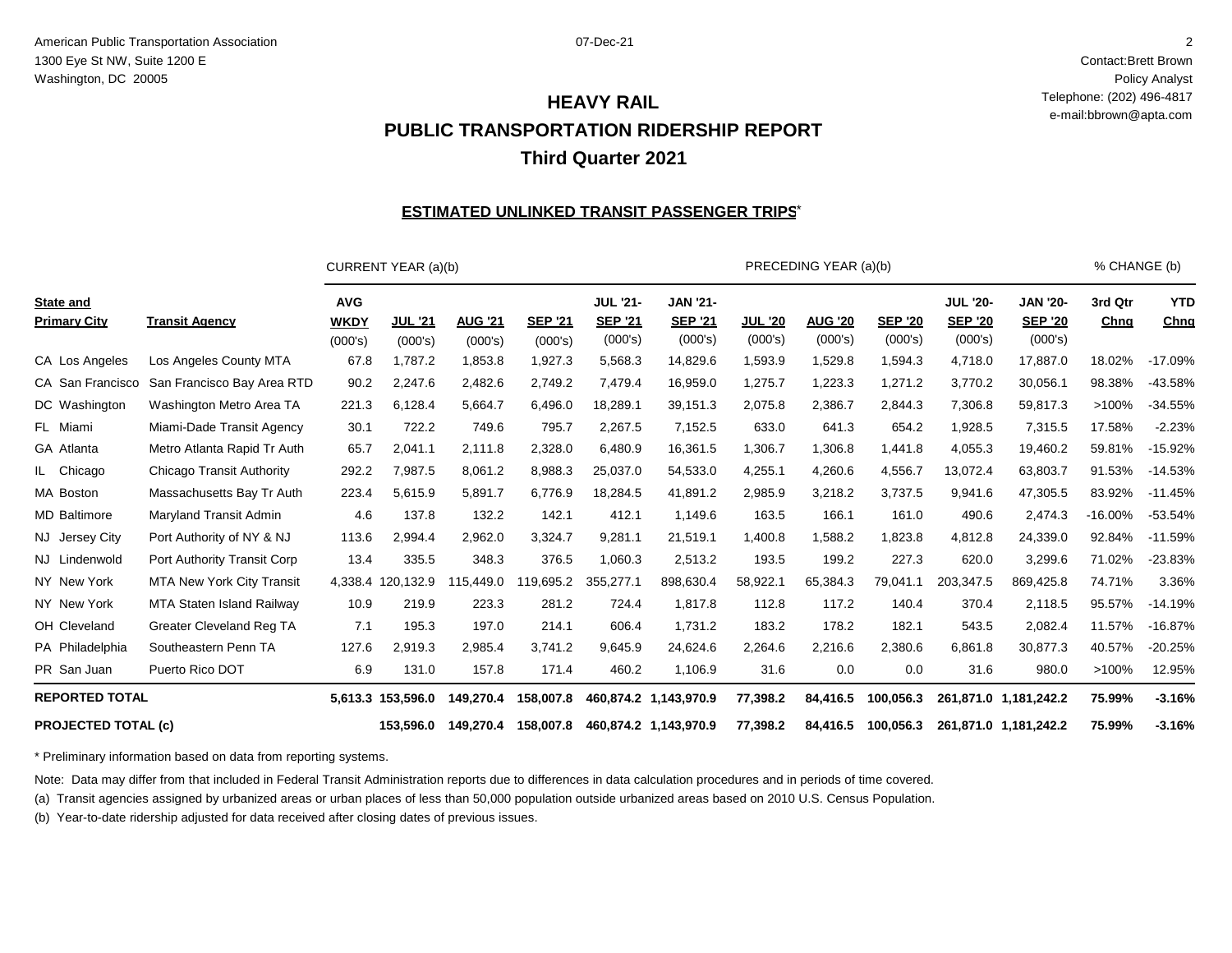Contact: Brett Brown Policy Analyst Telephone: (202) 496-4807 e-mail: bbrown@apta.com

## **LIGHT RAIL PUBLIC TRANSPORTATION RIDERSHIP REPORT Third Quarter 2021**

#### <u>ESTIMATED UNLINKED TRANSIT PASSENGER TRIPS $^{\star}$ </u>

|                                         |                                  |                                      | CURRENT YEAR (a)(b)       |                           |                           |                                              |                                              |                           | PRECEDING YEAR (a)(b)     |                           |                                              |                                              | % CHANGE (b)    |                    |
|-----------------------------------------|----------------------------------|--------------------------------------|---------------------------|---------------------------|---------------------------|----------------------------------------------|----------------------------------------------|---------------------------|---------------------------|---------------------------|----------------------------------------------|----------------------------------------------|-----------------|--------------------|
| <b>State and</b><br><b>Primary City</b> | <b>Transit Agency</b>            | <b>AVG</b><br><b>WKDY</b><br>(000's) | <b>JUL '19</b><br>(000's) | <b>AUG '21</b><br>(000's) | <b>SEP '21</b><br>(000's) | <b>JUL '21-</b><br><b>SEP '21</b><br>(000's) | <b>JAN '21-</b><br><b>SEP '21</b><br>(000's) | <b>JUL '20</b><br>(000's) | <b>AUG '20</b><br>(000's) | <b>SEP '20</b><br>(000's) | <b>JUL '20-</b><br><b>SEP '20</b><br>(000's) | <b>JAN '20-</b><br><b>SEP '20</b><br>(000's) | 3rd Qtr<br>Chng | <b>YTD</b><br>Chng |
| AR Little Rock                          | <b>Rock Region Metro</b>         | <b>NA</b>                            | 4.1                       | 3.0                       | 3.4                       | 10.5                                         | 12.5                                         | 0.0                       | 0.0                       | 0.0                       | 0.0                                          | 17.2                                         | NA.             | $-27.33%$          |
| AZ Tucson                               | City of Tucson MTS               | 3.1                                  | 42.7                      | 77.2                      | 128.1                     | 248.0                                        | 537.8                                        | 16.0                      | 21.0                      | 25.3                      | 62.3                                         | 308.1                                        | >100%           | 74.55%             |
| AZ Phoenix                              | Valley Metro Rail, Inc.          | 22.2                                 | 569.3                     | 638.9                     | 672.1                     | 1.880.3                                      | 5,166.1                                      | 518.9                     | 543.5                     | 548.1                     | 1.610.5                                      | 6,872.0                                      | 16.75%          | $-24.82%$          |
| CA Los Angeles                          | Los Angeles County MTA           | 88.0                                 | 2,345.8                   | 2,430.1                   | 2,510.9                   | 7,286.8                                      | 18,881.7                                     | 1,930.8                   | 1,889.8                   | 1,917.7                   | 5,738.3                                      | 23,624.6                                     | 26.99%          | $-20.08%$          |
| CA Oceanside                            | North County Transit District    | 3.9                                  | 103.0                     | 105.8                     | 108.6                     | 317.4                                        | 921.0                                        | 104.6                     | 106.0                     | 104.5                     | 315.1                                        | 1,130.7                                      | 0.73%           | $-18.55%$          |
| CA Sacramento                           | Sacramento Reg Tr Dist           | 13.3                                 | 342.3                     | 350.0                     | 371.9                     | 1,064.2                                      | 2,950.4                                      | 357.7                     | 340.3                     | 320.4                     | 1,018.4                                      | 4,416.2                                      | 4.50%           | $-33.19%$          |
| CA San Diego                            | San Diego Metrop Transit Sy      | 79.0                                 | 2,068.7                   | 2,163.6                   | 2,299.3                   | 6,531.6                                      | 16,501.2                                     | 1,582.7                   | 1,577.0                   | 1,591.7                   | 4,751.4                                      | 16,934.3                                     | 37.47%          | $-2.56%$           |
| CA San Francisco                        | San Francisco Muni Rwy           | 62.9                                 | 1,521.3                   | 1,811.0                   | 2,032.7                   | 5,365.0                                      | 8,927.6                                      | 0.0                       | 0.0                       | 0.0                       | 0.0                                          | 12,142.6                                     | <b>NA</b>       | $-26.48%$          |
| CA San Jose                             | Santa Clara Valley Trp Auth      | 1.8                                  | 0.0                       | 0.7                       | 145.3                     | 146.0                                        | 1,132.6                                      | 182.7                     | 192.0                     | 199.3                     | 574.0                                        | 2,554.1                                      | $-74.56%$       | $-55.66%$          |
| CO Denver                               | <b>Regional Trp District</b>     | 46.9                                 | 937.0                     | 990.8                     | 1,165.1                   | 3,092.9                                      | 6,968.7                                      | 621.9                     | 644.5                     | 630.2                     | 1,896.6                                      | 8,757.3                                      | 63.08%          | $-20.42%$          |
| DC Washington                           | District Dept of Transp          | <b>NA</b>                            | 24.7                      | 18.8                      | 18.9                      | 62.4                                         | 225.6                                        | 27.3                      | 27.8                      | 29.8                      | 84.9                                         | 301.5                                        | $-26.50%$       | $-25.17%$          |
| GA Atlanta                              | Metro Atlanta Rapid Tr Auth      | 0.3                                  | 14.3                      | 10.7                      | 10.3                      | 35.3                                         | 85.6                                         | 5.7                       | 6.4                       | 6.2                       | 18.3                                         | 87.2                                         | 92.90%          | $-1.83%$           |
| LA New Orleans                          | <b>Regional Transit Auth</b>     | <b>NA</b>                            | 220.1                     | 163.3                     | 170.4                     | 553.8                                        | 1,914.0                                      | 140.1                     | 105.1                     | 138.1                     | 383.3                                        | 1,522.0                                      | 44.48%          | 25.76%             |
| MA Boston                               | Massachusetts Bay Tr Auth        | 72.9                                 | 1,866.6                   | 1,905.1                   | 2,364.6                   | 6,136.3                                      | 13,538.6                                     | 667.9                     | 886.6                     | 1,131.8                   | 2,686.3                                      | 15,649.4                                     | >100%           | $-13.49%$          |
| <b>MD Baltimore</b>                     | Maryland Transit Admin           | 7.7                                  | 205.8                     | 237.4                     | 249.6                     | 692.8                                        | 1,923.9                                      | 182.1                     | 213.5                     | 219.9                     | 615.5                                        | 2,197.6                                      | 12.56%          | $-12.45%$          |
| <b>MN Minneapolis</b>                   | <b>Metro Transit</b>             | 32.1                                 | 866.4                     | 916.8                     | 1,087.8                   | 2,871.0                                      | 7,562.0                                      | 573.7                     | 603.1                     | 650.5                     | 1,827.3                                      | 8,147.9                                      | 57.12%          | $-7.19%$           |
| <b>MO Saint Louis</b>                   | <b>Bi-State Dev Agency</b>       | 19.7                                 | 513.0                     | 549.9                     | 587.1                     | 1,650.0                                      | 4,312.4                                      | 478.0                     | 469.0                     | 488.3                     | 1,435.3                                      | 5,371.9                                      | 14.96%          | $-19.72%$          |
| NC Charlotte                            | <b>Charlotte Area Transit</b>    | 10.2                                 | 265.7                     | 280.6                     | 352.9                     | 899.2                                        | 2,189.3                                      | 229.9                     | 205.2                     | 204.8                     | 639.9                                        | 3,225.2                                      | 40.52%          | $-32.12%$          |
| NJ Newark                               | New Jersey Transit Corp          | <b>NA</b>                            | 1,291.4                   | 1,245.5                   | 1,332.7                   | 3,869.6                                      | 9,991.2                                      | 869.3                     | 993.2                     | 1,077.9                   | 2,940.4                                      | 9,329.0                                      | 31.60%          | 7.10%              |
| NY Buffalo                              | Niagara Frontier Trp Auth        | 7.2                                  | 182.5                     | 178.8                     | 204.4                     | 565.7                                        | 1,331.9                                      | 143.8                     | 147.0                     | 148.7                     | 439.5                                        | 1,622.2                                      | 28.71%          | $-17.90%$          |
| OH Cleveland                            | <b>Greater Cleveland Reg TA</b>  | 0.8                                  | 52.3                      | 11.7                      | 0.0                       | 64.0                                         | 324.6                                        | 3.1                       | 30.9                      | 42.2                      | 76.2                                         | 466.6                                        | $-16.01%$       | $-30.43%$          |
| OR Portland                             | <b>Tri-County Metro Trp Dist</b> | 50.5                                 | 1.461.4                   | 1,458.8                   | 1,436.8                   | 4.357.0                                      | 11.617.3                                     | 1,314.0                   | 1,362.0                   | 1.210.1                   | 3,886.1                                      | 15.508.8                                     | 12.12%          | $-25.09%$          |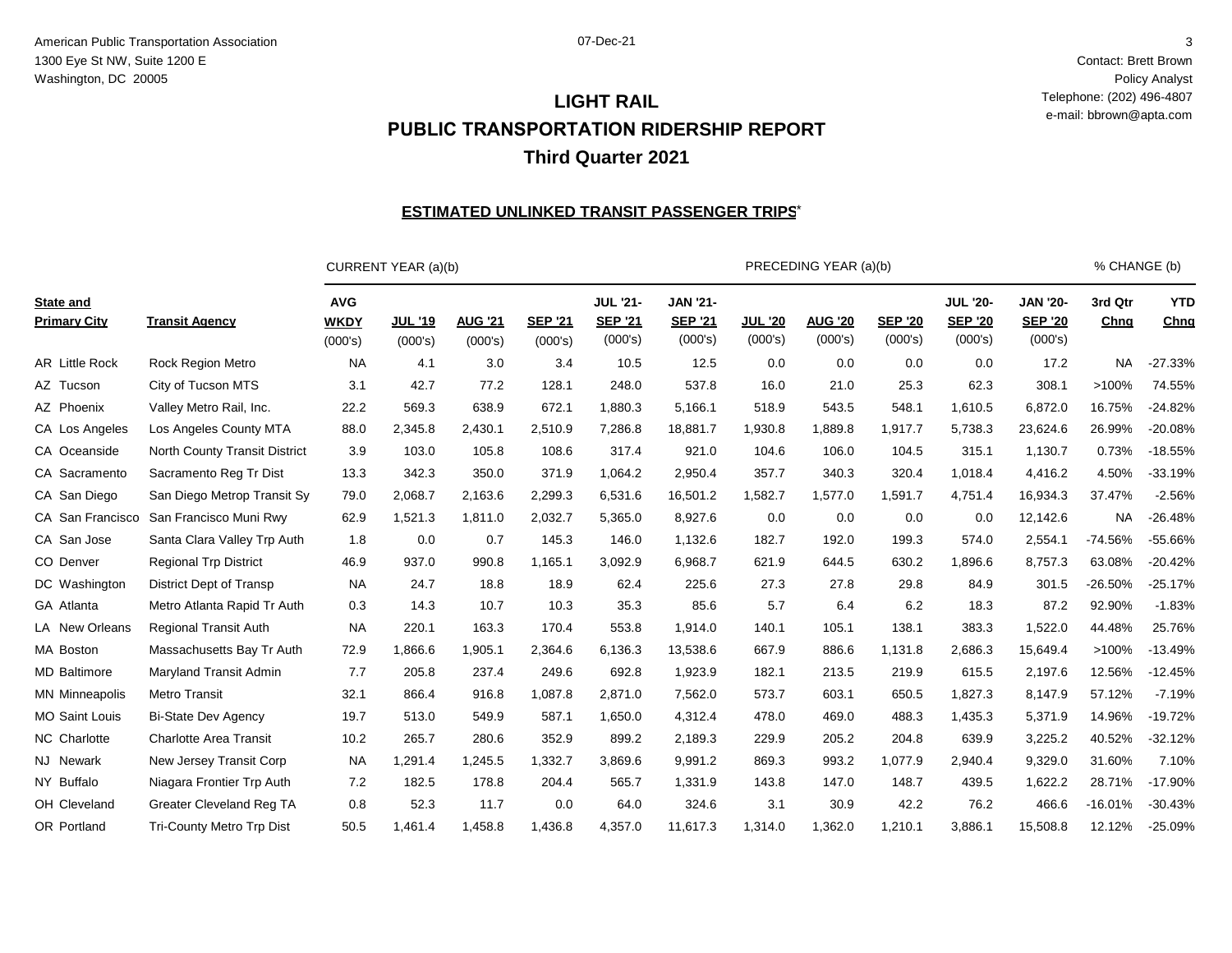| <b>State and</b>           |                            | <b>AVG</b> |                |                |                | <b>JUL '21-</b> | <b>JAN '21-</b> |                |                |                | <b>JUL '20-</b> | <b>JAN '20-</b> | 3rd Qtr   | <b>YTD</b> |
|----------------------------|----------------------------|------------|----------------|----------------|----------------|-----------------|-----------------|----------------|----------------|----------------|-----------------|-----------------|-----------|------------|
| <b>Primary City</b>        | <b>Transit Agency</b>      | WKDY       | <u>JUL '19</u> | <b>AUG '21</b> | <b>SEP '21</b> | <b>SEP '21</b>  | <b>SEP '21</b>  | <b>JUL '20</b> | <b>AUG '20</b> | <b>SEP '20</b> | <b>SEP '20</b>  | <b>SEP '20</b>  | Chng      | Chng       |
|                            |                            | (000's)    | (000's)        | (000's)        | (000's)        | (000's)         | (000's)         | (000's)        | (000's)        | (000's)        | (000's)         | (000's)         |           |            |
| PA Pittsburgh              | Port Auth of Allegheny Co  | NA.        | 192.1          | 189.0          | 226.7          | 607.8           | 1,392.3         | 97.9           | 121.0          | 109.1          | 328.0           | 2,086.5         | 85.30%    | $-33.27\%$ |
| PA Philadelphia            | Southeastern Penn TA       | 30.4       | 635.8          | 650.1          | 1,007.6        | 2,293.5         | 6,155.7         | 626.0          | 547.5          | 619.6          | 1,793.1         | 7,776.6         | 27.91%    | $-20.84%$  |
| TN Memphis                 | Memphis Area Transit Auth  | <b>NA</b>  | 32.0           | 22.9           | 22.9           | 77.8            | 180.2           | 6.5            | 6.8            | 7.6            | 20.9            | 73.4            | $>100\%$  | $>100\%$   |
| TX Dallas                  | Dallas Area Rapid Transit  | 49.8       | 1,314.5        | 1,355.7        | 1,435.9        | 4,106.1         | 10,919.2        | 1,133.8        | 1,171.0        | .181.5         | 3,486.3         | 12,693.1        | 17.78%    | $-13.98%$  |
| TX El Paso                 | El Paso Mass Transit Dept  | 0.1        | 1.5            | 2.6            | 2.8            | 6.9             | 6.9             | 0.0            | 0.0            | 0.0            | 0.0             | 68.4            | <b>NA</b> | -89.91%    |
| TX Houston                 | Metro Tr Auth of Harris Co | 32.8       | 821.7          | 880.7          | 852.6          | 2,555.0         | 6,330.0         | 752.3          | 749.0          | 692.1          | 2,193.4         | 8,486.8         | 16.49%    | $-25.41%$  |
| UT Salt Lake City          | Utah Transit Authority     | 29.9       | 682.3          | 773.8          | 881.2          | 2,337.3         | 5,885.7         | 489.4          | 524.4          | 580.5          | 1,594.3         | 6,606.8         | 46.60%    | $-10.91\%$ |
| VA Hampton                 | Hampton Roads Transit      | 2.2        | 58.4           | 56.7           | 61.8           | 176.9           | 449.3           | 46.5           | 44.4           | 49.7           | 140.6           | 518.0           | 25.82%    | $-13.26%$  |
| <b>WA Seattle</b>          | King County Dept of Trp    | 2.8        | 78.1           | 78.4           | 77.8           | 234.3           | 562.3           | 35.7           | 42.6           | 45.8           | 124.1           | 606.7           | 88.80%    | $-7.32\%$  |
| <b>WA Seattle</b>          | Sound Transit              | 36.1       | 1,041.8        | 1,020.7        | 1,138.0        | 3,200.5         | 6,500.6         | 509.2          | 509.1          | 516.7          | 1,535.0         | 8,587.6         | $>100\%$  | $-24.30\%$ |
| <b>REPORTED TOTAL</b>      |                            | 706.4      | 19,756.6       | 20,579.1       | 22,960.2       | 63,295.9        | 155,398.2       | 13,647.5       | 14,079.7       | 14,488.1       | 42,215.3        | 187,690.3       | 49.94%    | $-17.20%$  |
| <b>PROJECTED TOTAL (c)</b> |                            |            | 19,801.8       | 20,624.4       | 23,013.8       | 63,440.0        | 155,715.6       | 13,678.7       | 14,110.7       | 14,521.9       | 42,311.3        | 188,063.4       | 49.94%    | -17.20%    |

\* Preliminary information based on data from reporting systems.

Note: Data may differ from that included in Federal Transit Administration reports due to differences in data calculation procedures and in periods of time covered.

(a) Transit agencies assigned by urbanized areas or urban places of less than 50,000 population outside urbanized areas based on 2000 U.S. Census Population.

(b) Year-to-date ridership adjusted for data received after closing dates of previous issues.

(c) Includes missing agencies (Central Arkansas TA and Kenosha Transit).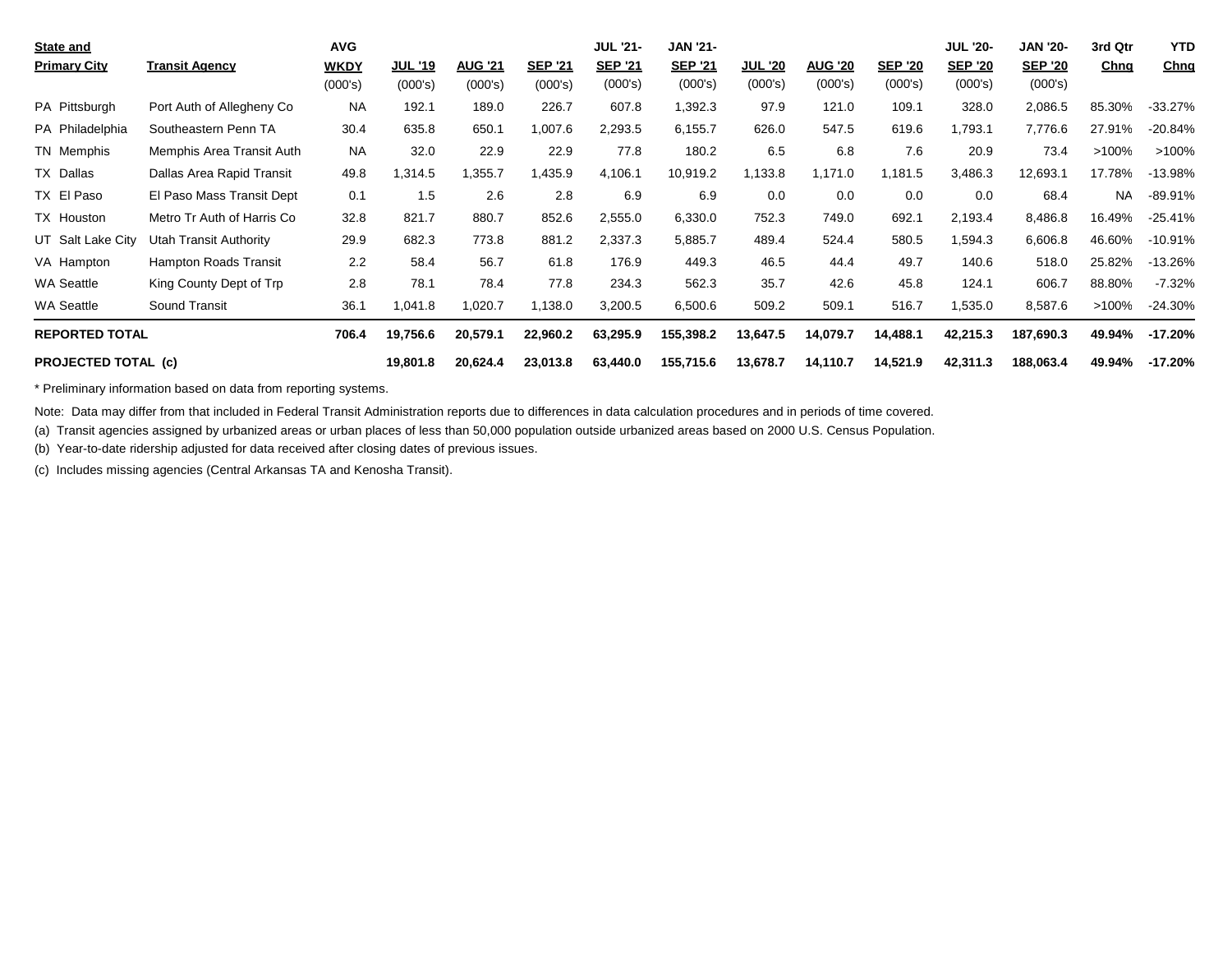Contact: Brett Brown Policy Analyst Telephone: (202) 496-4807 e-mail:bbrown@apta.com

# **PUBLIC TRANSPORTATION RIDERSHIP REPORT Third Quarter 2021 COMMUTER RAIL**

#### <u>ESTIMATED UNLINKED TRANSIT PASSENGER TRIPS $^{\star}$ </u>

|                                         |                                      |                                      | CURRENT YEAR (a)(b)       |                           |                           |                                              |                                              |                           | PRECEDING YEAR (a)(b)     |                           |                                              |                                              | % CHANGE (b)    |                    |
|-----------------------------------------|--------------------------------------|--------------------------------------|---------------------------|---------------------------|---------------------------|----------------------------------------------|----------------------------------------------|---------------------------|---------------------------|---------------------------|----------------------------------------------|----------------------------------------------|-----------------|--------------------|
| <b>State and</b><br><b>Primary City</b> | <b>Transit Agency</b>                | <b>AVG</b><br><b>WKDY</b><br>(000's) | <b>JUL '21</b><br>(000's) | <b>AUG '21</b><br>(000's) | <b>SEP '21</b><br>(000's) | <b>JUL '21-</b><br><b>SEP '20</b><br>(000's) | <b>JAN '20-</b><br><b>SEP '21</b><br>(000's) | <b>JUL '20</b><br>(000's) | <b>AUG '20</b><br>(000's) | <b>SEP '20</b><br>(000's) | <b>JUL '20-</b><br><b>SEP '20</b><br>(000's) | <b>JAN '20-</b><br><b>SEP '20</b><br>(000's) | 3rd Qtr<br>Chng | <b>YTD</b><br>Chng |
| AK Anchorage                            | Alaska Railroad Corporation          | 1.5                                  | 50.9                      | 49.6                      | 14.7                      | 115.2                                        | 163.1                                        | 11.7                      | 10.0                      | 3.7                       | 25.4                                         | 30.6                                         | >100%           | >100%              |
| CA Los Angeles                          | Southern California RRA              | 10.4                                 | 254.1                     | 268.6                     | 267.8                     | 790.5                                        | 1,846.4                                      | 163.4                     | 172.8                     | 185.4                     | 521.6                                        | 3,137.2                                      | 51.55%          | $-41.15%$          |
| CA Oakland                              | <b>Capitol Corridor Joint Powers</b> | 1.5                                  | 46.4                      | 46.6                      | 47.7                      | 140.7                                        | 294.8                                        | 18.3                      | 18.3                      | 19.8                      | 56.4                                         | 440.9                                        | >100%           | $-33.14%$          |
| CA Oceanside                            | North County Transit District        | 1.8                                  | 55.5                      | 50.3                      | 44.6                      | 150.4                                        | 255.7                                        | 10.3                      | 9.4                       | 10.0                      | 29.7                                         | 342.7                                        | >100%           | $-25.39%$          |
| CA San Carlos                           | Caltrain                             | 209.9                                | 478.8                     | 504.4                     | 515.1                     | 1,498.3                                      | 3,765.5                                      | 443.7                     | 431.7                     | 433.1                     | 1,308.5                                      | 6,629.5                                      | 14.51%          | $-43.20%$          |
| CA San Francisco                        | San Francisco Bay Area RTD           | 3.2                                  | 71.1                      | 78.9                      | 89.5                      | 239.5                                        | 568.5                                        | 43.0                      | 43.7                      | 46.6                      | 133.3                                        | 692.7                                        | 79.67%          | $-17.93%$          |
| CA San Rafael                           | Sonoma-Marin Area Rail Tr Di         | 1.0                                  | 24.6                      | 25.0                      | 27.9                      | 77.5                                         | 147.8                                        | 9.4                       | 8.7                       | 8.9                       | 27.0                                         | 222.6                                        | >100%           | $-33.60%$          |
| CA Stockton                             | San Joaquin Reg Rail Comm            | 5.9                                  | 20.6                      | 23.8                      | 25.8                      | 70.2                                         | 153.5                                        | 13.1                      | 13.1                      | 13.8                      | 40.0                                         | 363.0                                        | 75.50%          | $-57.71%$          |
| CO Denver                               | <b>Regional Trp District</b>         | 30.3                                 | 656.6                     | 655.3                     | 686.8                     | 1,998.7                                      | 4,679.9                                      | 338.3                     | 355.4                     | 392.7                     | 1,086.4                                      | 3,782.8                                      | 83.97%          | 23.72%             |
| FL Orlando                              | SunRail                              | 2.9                                  | 67.8                      | 61.3                      | 58.3                      | 187.4                                        | 532.3                                        | 45.2                      | 41.5                      | 45.3                      | 132.0                                        | 602.6                                        | 41.97%          | $-11.67%$          |
| FL Pompano Beac                         | South Florida RTA (Tri-Rail)         | 8.3                                  | 205.7                     | 223.6                     | 225.8                     | 655.1                                        | 1,796.9                                      | 126.9                     | 122.2                     | 145.3                     | 394.4                                        | 1,711.2                                      | 66.10%          | 5.01%              |
| IL Chicago                              | Metra                                | 70.7                                 | 1,609.7                   | 1,558.3                   | 1,567.0                   | 4,735.0                                      | 9,370.3                                      | 621.4                     | 608.5                     | 644.9                     | 1,874.8                                      | 15,083.8                                     | >100%           | $-37.88%$          |
| IN Chesterton                           | Northern IN Commuter TD              | 4.0                                  | 121.6                     | 107.9                     | 105.7                     | 335.2                                        | 689.8                                        | 51.7                      | 52.1                      | 55.0                      | 158.8                                        | 857.5                                        | >100%           | $-19.56%$          |
| MA Boston                               | Massachusetts Bay Tr Auth            | 33.4                                 | 724.5                     | 791.2                     | 1,068.4                   | 2,584.1                                      | 5,143.7                                      | 772.9                     | 784.5                     | 649.7                     | 2,207.1                                      | 10,662.2                                     | 17.08%          | $-51.76%$          |
| <b>MD</b> Baltimore                     | Maryland Transit Admin               | 4.1                                  | 67.5                      | 87.3                      | 176.6                     | 331.4                                        | 763.2                                        | 73.1                      | 75.4                      | 77.4                      | 225.9                                        | 2,274.9                                      | 46.70%          | $-66.45%$          |
| ME Portland                             | Northern NE Passenger RA             | 1.2                                  | 37.3                      | 38.5                      | 32.7                      | 108.5                                        | 184.6                                        | 4.0                       | 8.3                       | 8.7                       | 21.0                                         | 125.6                                        | >100%           | 46.97%             |
| <b>MN Minneapolis</b>                   | <b>Metro Transit</b>                 | 0.2                                  | 4.7                       | 4.9                       | 6.3                       | 15.9                                         | 32.6                                         | 2.0                       | 2.2                       | 2.7                       | 6.9                                          | 145.2                                        | >100%           | $-77.55%$          |
| NJ Newark                               | New Jersey Transit Corp              | <b>NA</b>                            | 2,839.4                   | 2,808.9                   | 3,052.4                   | 8,700.7                                      | 19,358.7                                     | 1,143.1                   | 1,307.2                   | 1,536.5                   | 3,986.8                                      | 24,171.0                                     | >100%           | $-19.91%$          |
| NM Albuquerque                          | New Mexico Dept of Trp               | 0.9                                  | 21.6                      | 24.2                      | 25.1                      | 70.9                                         | 111.8                                        | 0.0                       | 0.0                       | 0.0                       | 0.0                                          | 142.9                                        | <b>NA</b>       | $-21.76%$          |
| NY New York                             | MTA Long Island Rail Road            | 177.3                                | 4,897.9                   | 4,795.7                   | 5,314.6                   | 15,008.2                                     | 33,663.0                                     | 2,373.3                   | 2,523.1                   | 2,885.8                   | 7,782.2                                      | 35,179.4                                     | 92.85%          | $-4.31%$           |
| NY New York                             | MTA Metro-North Railroad             | 135.3                                | 3,264.6                   | 3,155.7                   | 3,430.6                   | 9,850.9                                      | 23,032.7                                     | 1,537.0                   | 1,568.6                   | 1,908.1                   | 5,013.7                                      | 24,874.4                                     | 96.48%          | $-7.40%$           |
| OR Portland                             | <b>Tri-County Metro Trp Dist</b>     | 0.4                                  | 8.4                       | 8.6                       | 8.2                       | 25.2                                         | 66.2                                         | 7.9                       | 8.4                       | 7.1                       | 23.4                                         | 116.4                                        | 7.69%           | $-43.13%$          |
| PA Harris-Phil                          | Penn DOT (Keystone)                  | 1.7                                  | 50.0                      | 50.4                      | 55.2                      | 155.6                                        | 327.5                                        | 16.3                      | 18.7                      | 21.8                      | 56.8                                         | 362.6                                        | >100%           | $-9.68%$           |
| PA Philadelphia                         | Southeastern Penn TA                 | 36.2                                 | 790.1                     | 834.5                     | 1,017.2                   | 2,641.8                                      | 6.404.1                                      | 444.9                     | 443.5                     | 561.2                     | 1,449.6                                      | 9,366.5                                      | 82.24%          | $-31.63%$          |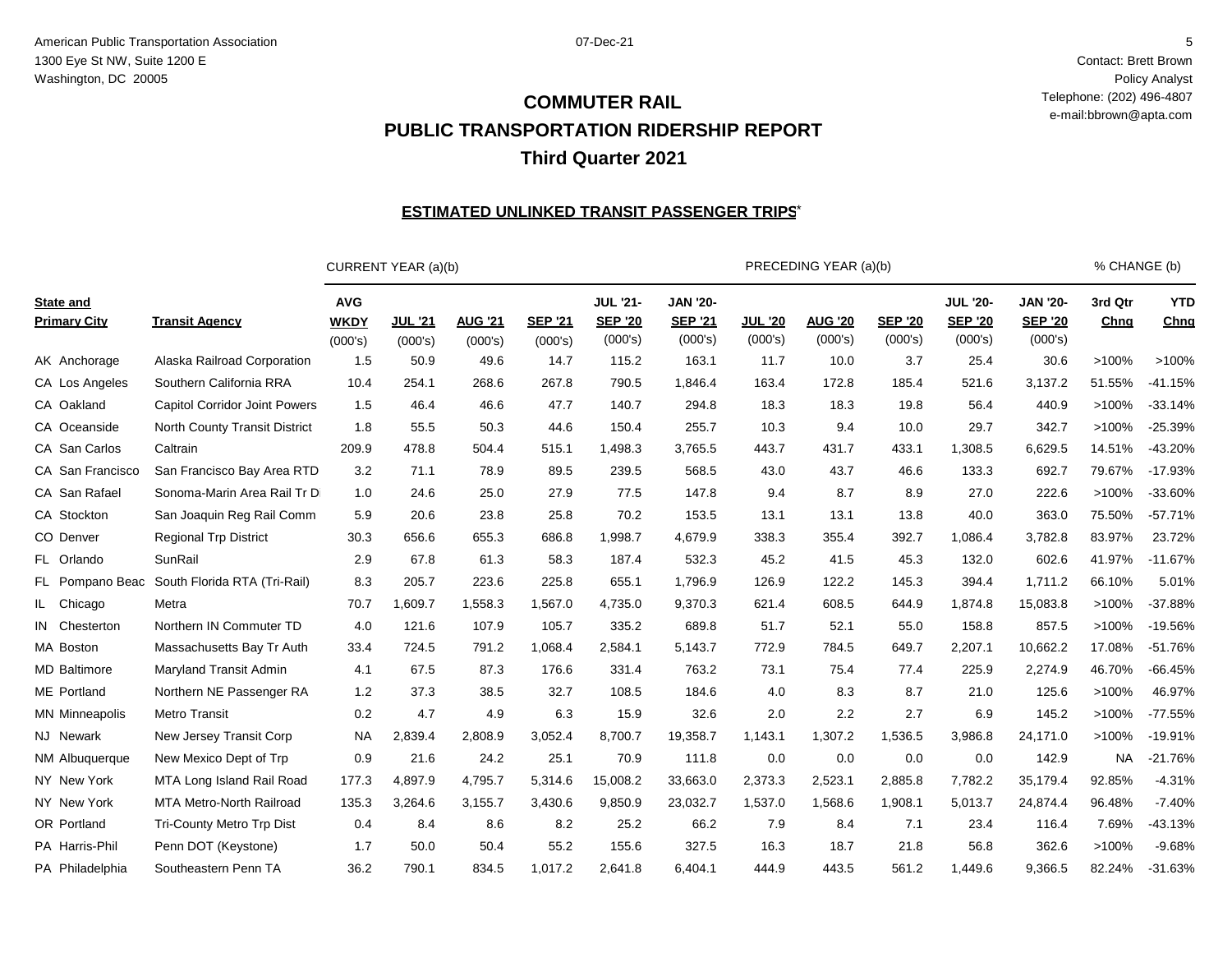| <b>State and</b>       |                                            | <b>AVG</b>  |                |                |                | <b>JUL '21-</b> | <b>JAN '20-</b> |                |                |                | <b>JUL '20-</b> | <b>JAN '20-</b> | 3rd Qtr     | <b>YTD</b> |
|------------------------|--------------------------------------------|-------------|----------------|----------------|----------------|-----------------|-----------------|----------------|----------------|----------------|-----------------|-----------------|-------------|------------|
| <b>Primary City</b>    | <b>Transit Agency</b>                      | <b>WKDY</b> | <b>JUL '21</b> | <b>AUG '21</b> | <b>SEP '21</b> | <b>SEP '20</b>  | <b>SEP '21</b>  | <b>JUL '20</b> | <b>AUG '20</b> | <b>SEP '20</b> | <b>SEP '20</b>  | <b>SEP '20</b>  | <u>Chng</u> | Chng       |
|                        |                                            | (000's)     | (000's)        | (000's)        | (000's)        | (000's)         | (000's)         | (000's)        | (000's)        | (000's)        | (000's)         | (000's)         |             |            |
| TN Nashville           | Regional Transp Auth                       | 0.0         | 6.3            | 6.0            | 6.7            | 19.0            | 38.4            | 2.5            | 2.5            | 2.6            | 7.6             | 69.4            | >100%       | $-44.67%$  |
| TX Austin              | Capital Metropolitan Trp Auth              | 1.3         | 37.8           | 36.1           | 35.7           | 109.6           | 216.1           | 13.7           | 12.2           | 12.5           | 38.4            | 240.1           | >100%       | $-10.00\%$ |
|                        | TX Dallas-Ft Worth Trinity Railway Express | 3.2         | 74.7           | 75.5           | 85.1           | 235.3           | 623.4           | 45.1           | 52.7           | 54.5           | 152.3           | 728.1           | 54.50%      | $-14.38%$  |
| TX Fort Worth          | <b>Trinity Metro</b>                       | 1.1         | 34.8           | 32.8           | 37.5           | 105.1           | 244.1           | 15.1           | 17.4           | 18.4           | 50.9            | 202.2           | $>100\%$    | 20.72%     |
| TX Lewisville          | Denton County Transportation               | 2.5         | 10.3           | 12.0           | 15.1           | 37.4            | 88.9            | 6.8            | 7.4            | 8.2            | 22.4            | 119.6           | 66.96%      | $-25.67%$  |
| UT Salt Lake City      | Utah Transit Authority                     | 8.6         | 173.6          | 206.8          | 245.2          | 625.6           | 1,437.2         | 92.8           | 113.2          | 129.9          | 335.9           | 1,676.0         | 86.25%      | $-14.25%$  |
| VA Alexandria          | Virginia Railway Express                   | 2.6         | 54.4           | 57.8           | 57.3           | 169.5           | 360.3           | 23.3           | 24.7           | 28.0           | 76.0            | 1,035.3         | >100%       | -65.20%    |
| <b>WA Seattle</b>      | Sound Transit                              | 3.1         | 64.6           | 69.7           | 72.6           | 206.9           | 505.5           | 39.9           | 39.7           | 43.9           | 123.5           | 1,138.4         | 67.53%      | -55.60%    |
| <b>REPORTED TOTAL</b>  |                                            | 764.5       | 16,825.9       | 16,750.2       | 18,419.2       | 51,995.3        | 116.866.5       | 8,510.1        | 8,897.1        | 9,961.5        | 27,368.7        | 146,527.3       | 89.98%      | $-20.24%$  |
| <b>PROJECTED TOTAL</b> |                                            |             | 16,836.6       | 16,760.4       | 18,430.3       | 52,027.3        | 116,937.2       | 8,515.5        | 8,902.5        | 9,967.5        | 27,385.5        | 146,668.2       | 89.98%      | $-20.27%$  |

\* Preliminary information based on data from reporting systems.

Note: Data may differ from that included in Federal Transit Administration reports due to differences in data calculation procedures and in periods of time covered.

(a) Transit agencies assigned by urbanized areas or urban places of less than 50,000 population outside urbanized areas based on 2010 U.S. Census Population.

(b) Year-to-date ridership adjusted for data received after closing dates of previous issues.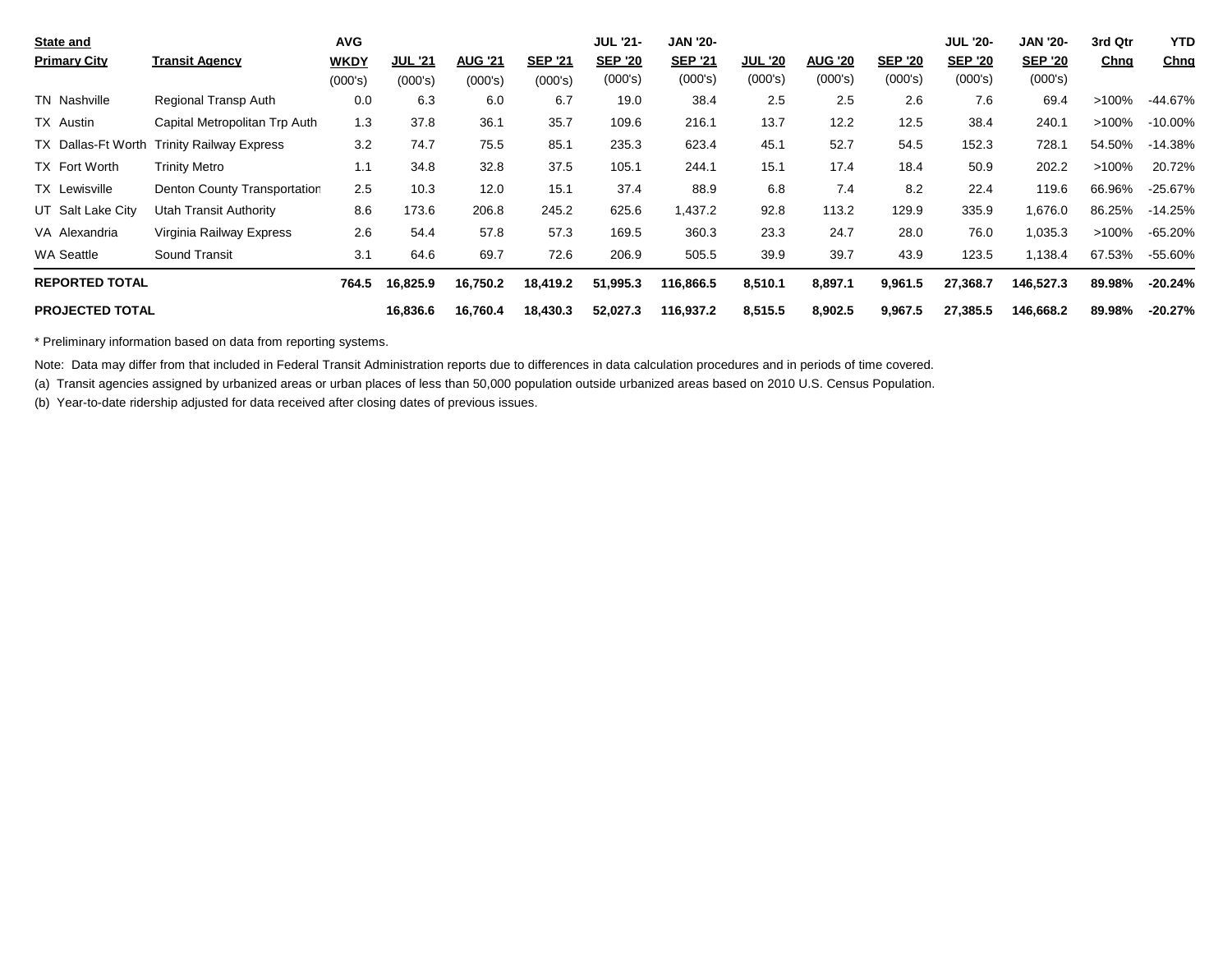Contact: Brett Brown Policy Analyst Telephone: (202) 496-4807 e-mail: bbrown@apta.com

## **PUBLIC TRANSPORTATION RIDERSHIP REPORT Third Quarter 2021 TROLLEY BUS**

#### <u>ESTIMATED UNLINKED TRANSIT PASSENGER TRIPS $^{\star}$ </u>

|                                         |                                         |                                      | CURRENT YEAR (a)(b)       |                           |                           |                                              |                                              |                           | PRECEDING YEAR (a)(b)     |                           |                                              |                                              | % CHANGE (b)           |                           |
|-----------------------------------------|-----------------------------------------|--------------------------------------|---------------------------|---------------------------|---------------------------|----------------------------------------------|----------------------------------------------|---------------------------|---------------------------|---------------------------|----------------------------------------------|----------------------------------------------|------------------------|---------------------------|
| <b>State and</b><br><b>Primary City</b> | <b>Transit Agency</b>                   | <b>AVG</b><br><b>WKDY</b><br>(000's) | <b>JUL '21</b><br>(000's) | <b>AUG '21</b><br>(000's) | <b>SEP '21</b><br>(000's) | <b>JUL '21-</b><br><b>SEP '21</b><br>(000's) | <b>JAN '20-</b><br><b>SEP '20</b><br>(000's) | <b>JUL '20</b><br>(000's) | <b>AUG '20</b><br>(000's) | <b>SEP '20</b><br>(000's) | <b>JUL '20-</b><br><b>SEP '20</b><br>(000's) | <b>JAN '20-</b><br><b>SEP '20</b><br>(000's) | 3rd Qtr<br><b>Chng</b> | <b>YTD</b><br><b>Chng</b> |
|                                         | CA San Francisco San Francisco Muni Rwy | 83.1                                 | 2,227.5                   | 2,395.3                   | 2,501.7                   | 7,124.5                                      | 17,274.2                                     | 674.3                     | 888.1                     | ,357.0                    | 2,919.4                                      | 10,038.2                                     | $>100\%$               | 72.08%                    |
| MA Boston                               | Massachusetts Bay Tr Auth               | 4.4                                  | 99.8                      | 100.2                     | 119.5                     | 319.5                                        | 806.2                                        | 0.0                       | 3.3                       | 83.5                      | 86.8                                         | 653.9                                        | >100%                  | 23.29%                    |
| OH Dayton                               | <b>Greater Dayton Regional TA</b>       | 6.0                                  | 149.3                     | 158.6                     | 162.6                     | 470.5                                        | 1,340.9                                      | 132.3                     | 129.0                     | 129.6                     | 390.9                                        | 1,092.3                                      | 20.36%                 | 22.76%                    |
| PA Philadelphia                         | Southeastern Penn TA                    | 8.0                                  | 187.1                     | 186.0                     | 229.7                     | 602.8                                        | 1,613.8                                      | 168.5                     | 175.3                     | 168.3                     | 512.1                                        | 1,594.2                                      | 17.71%                 | 1.23%                     |
| <b>WA Seattle</b>                       | King County Dept of Trp                 | 33.8                                 | 747.0                     | 744.0                     | 812.5                     | 2,303.5                                      | 5,638.1                                      | 539.5                     | 570.1                     | 593.9                     | 1,703.5                                      | 6,681.9                                      | 35.22%                 | -15.62%                   |
| <b>REPORTED TOTAL</b>                   |                                         | 135.3                                | 3,410.7                   | 3,584.1                   | 3,826.0                   | 10,820.8                                     | 26,673.2                                     | 1,514.6                   | 1,765.8                   | 2,332.3                   | 5,612.7                                      | 20,060.5                                     | 92.79%                 | 32.96%                    |
| <b>PROJECTED TOTAL (c)</b>              |                                         |                                      | 3,410.7                   | 3,584.1                   | 3,826.0                   | 10,820.8                                     | 26,673.2                                     | 1,514.6                   | 1,765.8                   | 2,332.3                   | 5,612.7                                      | 20,060.5                                     | 92.79%                 | 32.96%                    |

\* Preliminary information based on data from reporting systems.

Note: Data may differ from that included in Federal Transit Administration reports due to differences in data calculation procedures and in periods of time covered.

(a) Transit agencies assigned by urbanized areas or urban places of less than 50,000 population outside urbanized areas based on 2010 U.S. Census Population.

(b) Year-to-date ridership adjusted for data received after closing dates of previous issues.

7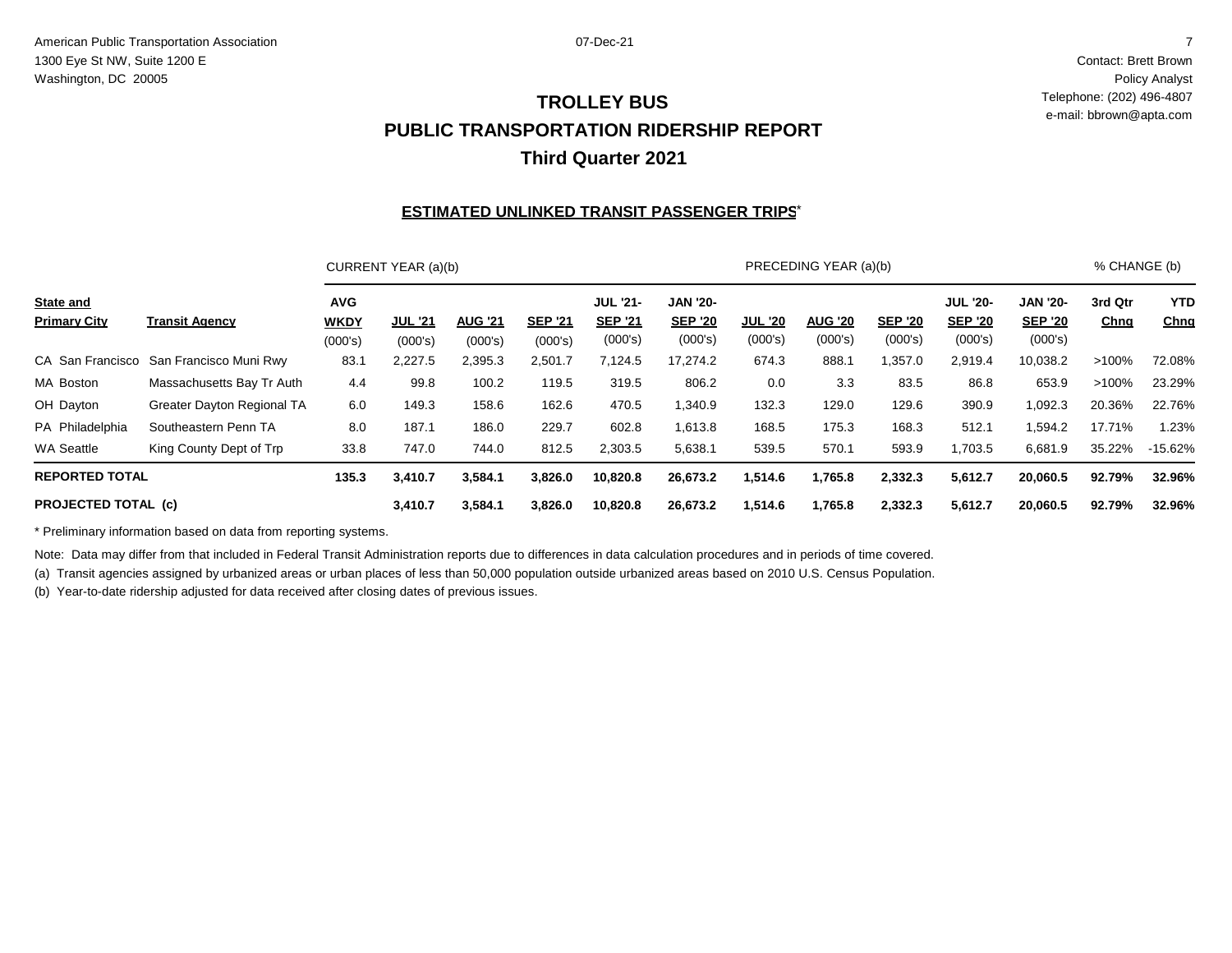Contact: Brett Brown Policy Analyst Telephone: (202) 496-4807 e-mail: bbrown@apta.com

# **PUBLIC TRANSPORTATION RIDERSHIP REPORT LARGEST BUS AGENCIES**

(Transit Agencies in Urbanized Areas of 1,000,000 or more population that operate 300 or more peak-hour buses, plus a selection of other large bus operators)

## **Third Quarter 2021**

#### <u>ESTIMATED UNLINKED TRANSIT PASSENGER TRIPS $^{\star}$ </u>

|                                         |                                  |                                      | CURRENT YEAR (a)(b)       |                           |                           |                                              |                                              |                           | PRECEDING YEAR (a)(b)     |                           |                                              |                                              | % CHANGE (b)    |                    |
|-----------------------------------------|----------------------------------|--------------------------------------|---------------------------|---------------------------|---------------------------|----------------------------------------------|----------------------------------------------|---------------------------|---------------------------|---------------------------|----------------------------------------------|----------------------------------------------|-----------------|--------------------|
| <b>State and</b><br><b>Primary City</b> | <b>Transit Agency</b>            | <b>AVG</b><br><b>WKDY</b><br>(000's) | <b>JUL '21</b><br>(000's) | <b>AUG '21</b><br>(000's) | <b>SEP '21</b><br>(000's) | <b>JUL '21-</b><br><b>SEP '21</b><br>(000's) | <b>JAN '21-</b><br><b>SEP '21</b><br>(000's) | <b>JUL '20</b><br>(000's) | <b>AUG '20</b><br>(000's) | <b>SEP '20</b><br>(000's) | <b>JUL '20-</b><br><b>SEP '20</b><br>(000's) | <b>JAN '20-</b><br><b>SEP '20</b><br>(000's) | 3rd Qtr<br>Chng | <b>YTD</b><br>Chng |
| AZ Phoenix                              | City of Phoenix PTD              | 45.9                                 | 1,165.1                   | 1,225.3                   | 1,266.6                   | 3,657.0                                      | 11,253.3                                     | 1,181.8                   | 1,160.7                   | 1,218.9                   | 3,561.4                                      | 14,979.9                                     | 2.68%           | $-24.88%$          |
| CA Long Beach                           | Long Beach Transit               | 49.3                                 | 1,188.1                   | 1,231.8                   | 1,379.5                   | 3,799.4                                      | 11,680.4                                     | 870.0                     | 873.5                     | 876.3                     | 2,619.8                                      | 9,847.7                                      | 45.03%          | 18.61%             |
| CA Los Angeles                          | Los Angeles County MTA           | 610.2                                | 15,887.1                  | 17,188.9                  | 17,384.4                  | 50,460.4                                     | 127,372.3                                    | 12,358.2                  | 12,351.8                  | 12,516.9                  | 37,226.9                                     | 123,647.7                                    | 35.55%          | 3.01%              |
| CA Oakland                              | Alameda-Contra Costa TD          | 105.3                                | 1,959.4                   | 2,248.1                   | 2,527.0                   | 6,734.5                                      | 16,805.7                                     | 1,898.8                   | 1,983.1                   | 2,061.2                   | 5,943.1                                      | 22,739.8                                     | 13.32%          | -26.10%            |
| CA Orange                               | Orange County Transp Auth        | 77.8                                 | 2,018.5                   | 2,081.0                   | 2,233.6                   | 6,333.1                                      | 15,606.4                                     | 1,655.3                   | 1,724.2                   | 1,787.8                   | 5,167.3                                      | 17,156.7                                     | 22.56%          | $-9.04%$           |
| CA San Diego                            | San Diego Metrop Transit Sy      | 86.8                                 | 2,050.5                   | 2,116.5                   | 2,616.7                   | 6,783.7                                      | 16,883.4                                     | 1,543.6                   | 1,545.1                   | 1,617.8                   | 4,706.5                                      | 19,276.0                                     | 44.13%          | $-12.41%$          |
| CA San Francisco                        | San Francisco Muni Rwy           | 162.8                                | 4,085.2                   | 4,525.2                   | 4,844.8                   | 13,455.2                                     | 34,675.1                                     | 3,498.7                   | 3,288.8                   | 2,917.1                   | 9,704.6                                      | 40,609.9                                     | 38.65%          | $-14.61%$          |
| CA San Jose                             | Santa Clara Valley Trp Auth      | 42.7                                 | 1,043.0                   | 1,167.0                   | 1,202.7                   | 3,412.7                                      | 8,654.7                                      | 762.9                     | 717.2                     | 725.5                     | 2,205.6                                      | 10,265.6                                     | 54.73%          | $-15.69%$          |
| CA Santa Monica                         | Santa Monica's Big Blue Bus      | 18.8                                 | 484.3                     | 502.3                     | 526.3                     | 1,512.9                                      | 3,941.4                                      | 417.1                     | 426.5                     | 432.5                     | 1,276.1                                      | 5,064.9                                      | 18.56%          | $-22.18%$          |
| CO Denver                               | <b>Regional Trp District</b>     | 134.3                                | 2,815.1                   | 2,944.6                   | 3,106.6                   | 8,866.3                                      | 22,626.9                                     | 2,408.7                   | 2,432.0                   | 2,367.6                   | 7,208.3                                      | 29,839.7                                     | 23.00%          | $-24.17%$          |
| DC Washington                           | Washington Metro Area TA         | 208.2                                | 5,236.3                   | 5,466.6                   | 6,101.5                   | 16,804.4                                     | 42,660.5                                     | 2,980.6                   | 3,294.8                   | 4,092.6                   | 10,368.0                                     | 37,708.6                                     | 62.08%          | 13.13%             |
| FL Fort Lauderdale                      | <b>Broward County Transit</b>    | 55.8                                 | 1,465.3                   | 1,505.0                   | 1,503.8                   | 4,474.1                                      | 11,652.2                                     | 986.9                     | 998.9                     | 993.3                     | 2,979.1                                      | 11,199.4                                     | 50.18%          | 4.04%              |
| FL Miami                                | Miami-Dade Transit Agency        | 107.8                                | 2,769.9                   | 2,843.6                   | 2,877.1                   | 8,490.6                                      | 28,291.9                                     | 2,366.7                   | 2,422.0                   | 2,546.9                   | 7,335.6                                      | 24,401.5                                     | 15.75%          | 15.94%             |
| FL Orlando                              | Central Florida RTA              | 42.3                                 | 1,106.3                   | 1,167.7                   | 1,151.2                   | 3,425.2                                      | 9,801.0                                      | 1,136.8                   | 1,171.4                   | 959.8                     | 3,268.0                                      | 10,730.2                                     | 4.81%           | $-8.66%$           |
| GA Atlanta                              | Metro Atlanta Rapid Tr Auth      | 91.2                                 | 2,479.6                   | 2,368.1                   | 2,418.4                   | 7,266.1                                      | 19,762.0                                     | 2,745.8                   | 2,938.9                   | 2,326.7                   | 8,011.4                                      | 25,927.4                                     | $-9.30%$        | $-23.78%$          |
| IL Chicago                              | <b>Chicago Transit Authority</b> | 414.4                                | 10,605.1                  | 10,949.7                  | 12,058.8                  | 33,613.6                                     | 84,352.0                                     | 8,608.4                   | 8,540.9                   | 8,593.2                   | 25,742.5                                     | 97,602.0                                     | 30.58%          | $-13.58%$          |
| MA Boston                               | Massachusetts Bay Tr Auth        | 228.0                                | 5,524.6                   | 5,782.2                   | 6,582.0                   | 17,888.8                                     | 45,189.0                                     | 4,216.4                   | 4,263.5                   | 4,440.3                   | 12,920.2                                     | 46,459.0                                     | 38.46%          | $-2.73%$           |
| <b>MD</b> Baltimore                     | Maryland Transit Admin           | 109.2                                | 3,121.0                   | 2,910.8                   | 3,658.7                   | 9,690.5                                      | 26,451.9                                     | 3,263.9                   | 3,338.0                   | 3,225.4                   | 9,827.3                                      | 33,241.4                                     | $-1.39%$        | $-20.42%$          |
| <b>MD</b> Rockville                     | Montgomery County Ride-Or        | 42.2                                 | 1,094.8                   | 1,143.0                   | 1,181.1                   | 3,418.9                                      | 8,702.6                                      | 744.2                     | 781.6                     | 811.2                     | 2,337.0                                      | 7,958.7                                      | 46.29%          | 9.35%              |
| MI Detroit                              | City of Detroit Dept of Trp      | <b>NA</b>                            | 728.4                     | 552.5                     | 729.1                     | 2,010.0                                      | 6,288.5                                      | 626.8                     | 643.7                     | 741.9                     | 2,012.4                                      | 7,857.4                                      | $-0.12%$        | $-19.97%$          |
| <b>MN Minneapolis</b>                   | <b>Metro Transit</b>             | 73.8                                 | 1,867.4                   | 1,927.2                   | 2,237.7                   | 6,032.3                                      | 15,896.9                                     | 1,821.1                   | 1,776.3                   | 1,693.2                   | 5,290.6                                      | 20,662.3                                     | 14.02%          | $-23.06%$          |
| MO Saint Louis                          | <b>Bi-State Dev Agency</b>       | 38.7                                 | 996.8                     | 1,024.4                   | 1,047.9                   | 3,069.1                                      | 8,687.3                                      | 959.8                     | 984.9                     | 1,000.2                   | 2,944.9                                      | 10,857.4                                     | 4.22%           | -19.99%            |
| NJ Newark                               | New Jersey Transit Corp          | <b>NA</b>                            | 7,905.0                   | 8,040.8                   | 8,526.4                   | 24,472.2                                     | 63,705.8                                     | 6,529.4                   | 6,209.4                   | 6,474.4                   | 19,213.2                                     | 62,964.2                                     | 27.37%          | 1.18%              |
| NV Las Vegas                            | RTC of Southern Nevada           | 114.3                                | 3,282.2                   | 3,341.4                   | 3,260.7                   | 9,884.3                                      | 27,988.9                                     | 2,726.9                   | 2,742.7                   | 2,803.6                   | 8,273.2                                      | 30,564.5                                     | 19.47%          | $-8.43%$           |
| NY New York                             | <b>MTA Bus Company</b>           | 241.7                                | 7,138.5                   | 6,996.0                   | 7,925.7                   | 22,060.2                                     | 57,517.9                                     | 5,970.0                   | 6,301.1                   | 5,588.7                   | 17,859.8                                     | 55,898.3                                     | 23.52%          | 2.90%              |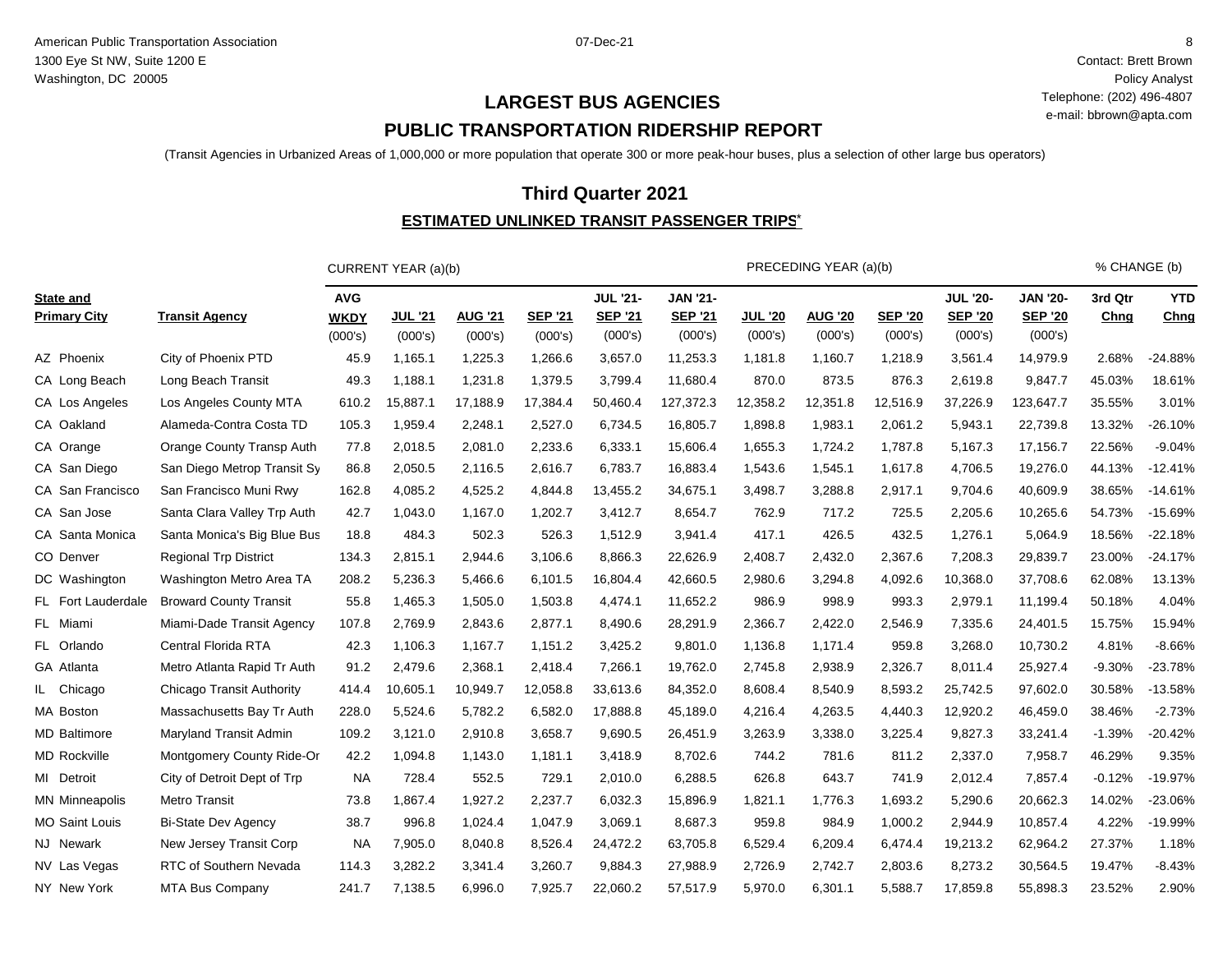| State and             |                                  | <b>AVG</b>  |                |                |                | <b>JUL '21-</b> | <b>JAN '21-</b>                   |                |                |                | <b>JUL '20-</b> | <b>JAN '20-</b>       | 3rd Qtr     | <b>YTD</b>  |
|-----------------------|----------------------------------|-------------|----------------|----------------|----------------|-----------------|-----------------------------------|----------------|----------------|----------------|-----------------|-----------------------|-------------|-------------|
| <b>Primary City</b>   | <b>Transit Agency</b>            | <b>WKDY</b> | <b>JUL '21</b> | <b>AUG '21</b> | <b>SEP '21</b> | <b>SEP '21</b>  | <b>SEP '21</b>                    | <u>JUL '20</u> | <b>AUG '20</b> | <b>SEP '20</b> | <b>SEP '20</b>  | <b>SEP '20</b>        | <u>Chng</u> | <u>Chng</u> |
|                       |                                  | (000's)     | (000's)        | (000's)        | (000's)        | (000's)         | (000's)                           | (000's)        | (000's)        | (000's)        | (000's)         | (000's)               |             |             |
| NY New York           | <b>MTA New York City Transit</b> | ,345.7      | 35,242.6       | 35,179.9       | 37,849.5       | 108,272.0       | 294,025.2                         | 39,068.9       | 41,106.3       | 32,737.9       | 12,913.1        | 336,078.7             | $-4.11%$    | $-12.51%$   |
| OH Cincinnati         | Southwest Ohio RTA               | 26.6        | 585.5          | 666.4          | 773.2          | 2,025.1         | 5,317.2                           | 517.1          | 518.5          | 540.5          | 1,576.1         | 5,635.4               | 28.49%      | $-5.65%$    |
| OH Cleveland          | Greater Cleveland Reg TA         | 44.4        | 1,029.6        | 1,170.8        | 1,289.9        | 3,490.3         | 9,090.6                           | 1,004.6        | 974.2          | 994.6          | 2,973.4         | 10,545.6              | 17.38%      | $-13.80%$   |
| OH Columbus           | Central Ohio Transit Auth        | 27.6        | 746.4          | 769.1          | 864.1          | 2,379.6         | 6,422.9                           | 631.9          | 682.0          | 721.8          | 2,035.7         | 7,978.5               | 16.89%      | $-19.50%$   |
| OR Portland           | Tri-County Metro Trp Dist        | 92.7        | 2,487.6        | 2,475.8        | 2,574.5        | 7,537.9         | 20,210.8                          | 1,999.2        | 2,256.1        | 1,975.1        | 6,230.4         | 24,125.8              | 20.99%      | $-16.23%$   |
| PA Philadelphia       | Southeastern Penn TA             | 244.3       | 6,010.8        | 5,716.1        | 6,751.9        | 18,478.8        | 49,128.0                          | 5,071.7        | 4,778.6        | 5,090.9        | 14,941.2        | 51,923.9              | 23.68%      | $-5.38%$    |
| PA Pittsburgh         | Port Auth of Allegheny Co        | <b>NA</b>   | 1,959.5        | 2,231.5        | 2,656.8        | 6,847.8         | 17,173.1                          | 1,706.4        | 1,699.0        | 1,762.4        | 5,167.8         | 21,962.2              | 32.51%      | $-21.81%$   |
| TX Dallas             | Dallas Area Rapid Transit        | 70.4        | 1,785.8        | 1,884.5        | 1,937.4        | 5,607.7         | 15,232.8                          | 1,605.7        | 1,547.8        | 1,546.1        | 4,699.6         | 18,092.3              | 19.32%      | $-15.81%$   |
| TX Houston            | Metro Tr Auth of Harris Co       | 115.6       | 3,019.2        | 3,218.5        | 3,137.5        | 9,375.2         | 25,990.1                          | 2,974.8        | 2,804.9        | 2,722.9        | 8,502.6         | 32,364.2              | 10.26%      | $-19.70%$   |
| TX San Antonio        | <b>VIA Metropolitan Transit</b>  | 59.2        | 1,689.3        | 1,695.3        | 1,789.6        | 5,174.2         | 14,449.2                          | 1,692.0        | 1,606.9        | 1,619.9        | 4,918.8         | 17,896.7              | 5.19%       | -19.26%     |
| VA Hampton            | Hampton Roads Transit            | 18.0        | 480.0          | 463.8          | 461.4          | 1,405.2         | 4,045.6                           | 485.2          | 469.3          | 484.9          | 1,439.4         | 4,775.5               | -2.38%      | $-15.28%$   |
| <b>WA Seattle</b>     | King County Dept of Trp          | 138.7       | 3,895.6        | 3,880.7        | 4,040.7        | 11,817.0        | 30,591.6                          | 3,368.6        | 3,423.6        | 3,355.0        | 10,147.2        | 40,541.5              | 16.46%      | $-24.54%$   |
| WI Milwaukee          | Milwaukee County Tr Sys          | 48.6        | 1,218.1        | 1,273.3        | 1,429.5        | 3,920.9         | 10,429.4                          | 1,090.4        | 1,120.0        | 1,145.4        | 3,355.8         | 12,331.2              | 16.84%      | $-15.42%$   |
| <b>DEDODTED TOTAL</b> |                                  | E 222 A     | 4404C7F        | 4 E 4 0 7 E A  | 10200012       |                 | $AC2$ $0.47$ $2$ $A$ $220$ $EFAE$ | 122 JOE 2      | 125.000.2      | 197 E10 A      |                 | 200 002 0 1 201 711 7 | 10.000/     | 0.700/      |

8.89% REPORTED TOTAL TOTAL 16.89% 9.78% 6.97% 6.92% 6.92% 6.92% 6.92% 6.92% 6.92% 6.92% 6.92% 6.92% 6.92% 6.93% 6.93% 6.92% 6.93% 6.93% 6.93% 6.93% 6.93% 6.93% 6.93% 6.93% 6.93% 6.93% 6.93% 6.93% 6.93% 6.93% 6.93% 6.93% 6.

\* Preliminary information based on data from reporting systems.

Note: Data may differ from that included in Federal Transit Administration reports due to differences in data calculation procedures and in periods of time covered.

(a) Transit agencies assigned by urbanized areas or urban places of less than 50,000 population outside urbanized areas based on 2010 U.S. Census Population.

(b) Year-to-date ridership adjusted for data received after closing dates of previous issues.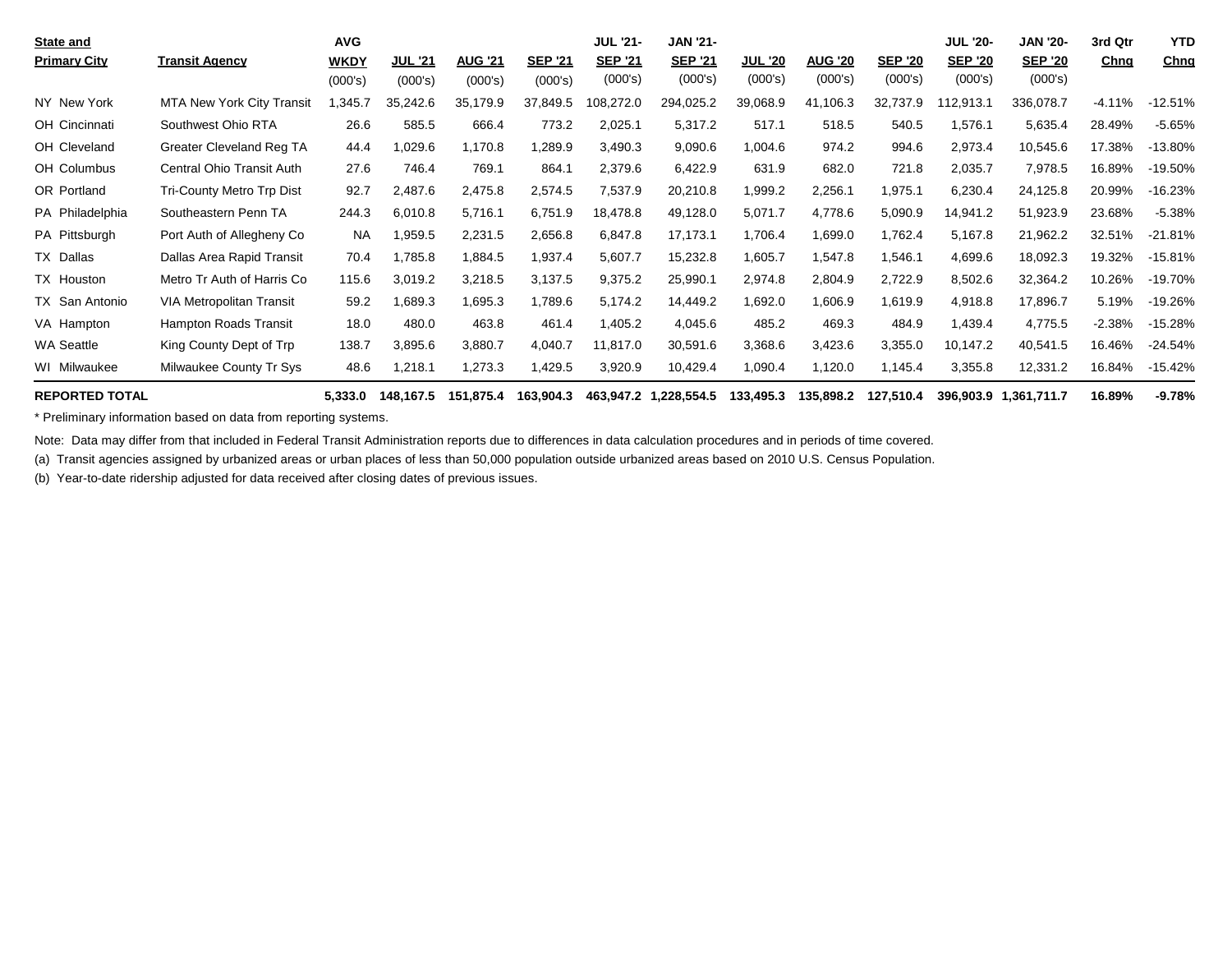|    | State and<br><b>Primary City</b> | <b>Transit Agency</b>                   | Mode         | Average<br>Weekday | Trips for<br>Jul '21 | Trips for<br>Aug '21 | Trips for<br>Sep '21 | <b>Trips Thru</b><br>Sep '21 | Trips for<br><b>Jul '20</b> | <b>Trips</b> for<br>Aug '20 | Trips for<br>Sep '20 | <b>Trips Thru</b><br>Sep '20 | Quarterly | Year-<br>to-Date |
|----|----------------------------------|-----------------------------------------|--------------|--------------------|----------------------|----------------------|----------------------|------------------------------|-----------------------------|-----------------------------|----------------------|------------------------------|-----------|------------------|
|    |                                  |                                         |              | (000's)            | (000's)              | (000's)              | (000's)              | (000's)                      | (000's)                     | (000's)                     | (000's)              | (000's)                      | Change    | Change           |
|    | AK Anchorage                     | Alaska Railroad Corporation             | <b>CR</b>    | 1.5                | 50.9                 | 49.6                 | 14.7                 | 163.1                        | 11.7                        | 10.0                        | 3.7                  | 30.6                         | >100%     | >100%            |
|    | AK Anchorage                     | Alaska Railroad Corporation             | <b>TOTAL</b> | 1.5                | 50.9                 | 49.6                 | 14.7                 | 163.1                        | 11.7                        | 10.0                        | 3.7                  | 30.6                         | >100%     | >100%            |
| AL | Birmingham                       | Birmingham-Jefferson Co TA              | <b>DR</b>    | 0.3                | 8.3                  | 8.2                  | 7.6                  | 70.2                         | 6.4                         | 7.0                         | 7.4                  | 57.9                         | 15.87%    | 21.24%           |
| AL | Birmingham                       | Birmingham-Jefferson Co TA              | MB           | 5.3                | 131.2                | 126.9                | 132.2                | 1,026.1                      | 154.8                       | 164.9                       | 174.6                | 1,341.9                      | -21.04%   | -23.53%          |
| AL | Birmingham                       | Birmingham-Jefferson Co TA              | <b>TOTAL</b> | 5.6                | 139.5                | 135.1                | 139.8                | 1,096.3                      | 161.2                       | 171.9                       | 182.0                | 1,399.8                      | $-19.55%$ | $-21.68%$        |
| AR | <b>Little Rock</b>               | <b>Rock Region Metro</b>                | <b>DR</b>    | <b>NA</b>          | 7.4                  | 7.4                  | 7.3                  | 62.3                         | 6.4                         | 6.5                         | 7.9                  | 62.5                         | 6.25%     | $-0.32%$         |
| AR | <b>Little Rock</b>               | <b>Rock Region Metro</b>                | <b>LR</b>    | <b>NA</b>          | 4.1                  | 3.0                  | 3.4                  | 12.5                         | 0.0                         | 0.0                         | 0.0                  | 17.2                         | <b>NA</b> | $-27.33%$        |
| AR | <b>Little Rock</b>               | <b>Rock Region Metro</b>                | MВ           | <b>NA</b>          | 103.4                | 108.1                | 109.0                | 870.1                        | 95.9                        | 93.8                        | 96.8                 | 1,161.1                      | 11.87%    | -25.06%          |
| AR | <b>Little Rock</b>               | <b>Rock Region Metro</b>                | <b>TOTAL</b> | <b>NA</b>          | 114.9                | 118.5                | 119.7                | 944.9                        | 102.3                       | 100.3                       | 104.7                | 1,240.8                      | 14.90%    | $-23.85%$        |
| AZ | Flagstaff                        | N. AZ Intergovernmental Public TA DR    |              | 0.0                | 0.7                  | 0.9                  | 0.9                  | 5.9                          | 0.4                         | 0.4                         | 0.5                  | 6.7                          | 92.31%    | $-11.94%$        |
| ΑZ | Flagstaff                        | N. AZ Intergovernmental Public TA MB    |              | 4.3                | 66.2                 | 103.6                | 151.0                | 737.7                        | 72.3                        | 89.8                        | 109.1                | 1,117.2                      | 18.29%    | -33.97%          |
| AΖ | Flagstaff                        | N. AZ Intergovernmental Public TA VP    |              | 0.0                | 0.7                  | 0.7                  | 0.8                  | 6.4                          | 0.8                         | 0.8                         | 0.7                  | 6.7                          | $-4.35%$  | $-4.48%$         |
| AΖ | Flagstaff                        | N. AZ Intergovernmental Public TA TOTAL |              | 4.3                | 67.6                 | 105.2                | 152.7                | 750.0                        | 73.5                        | 91.0                        | 110.3                | 1,130.6                      | 18.45%    | -33.66%          |
| ΑZ | Glendale                         | <b>Glendale Transit</b>                 | <b>DR</b>    | 0.1                | 3.5                  | 3.4                  | 3.5                  | 34.0                         | 3.5                         | 3.9                         | 4.0                  | 31.8                         | $-8.77%$  | 6.92%            |
| AΖ | Glendale                         | <b>Glendale Transit</b>                 | MВ           | 0.2                | 5.7                  | 6.0                  | 5.6                  | 48.7                         | 5.1                         | 4.6                         | 5.0                  | 64.0                         | 17.69%    | $-23.91%$        |
| ΑZ | Glendale                         | <b>Glendale Transit</b>                 | <b>TOTAL</b> | <b>NA</b>          | 9.2                  | 9.4                  | 9.1                  | 82.7                         | 8.6                         | 8.5                         | 9.0                  | 95.8                         | 6.13%     | $-13.67%$        |
| ΑZ | Phoenix                          | City of Phoenix PTD                     | <b>DR</b>    | 1.0                | 26.0                 | 26.0                 | 26.0                 | 220.4                        | 19.4                        | 20.6                        | 22.0                 | 189.5                        | 25.81%    | 16.31%           |
| ΑZ | Phoenix                          | City of Phoenix PTD                     | <b>MB</b>    | 45.9               | 1,165.1              | 1,225.3              | 1,266.6              | 11,253.3                     | 1,181.8                     | 1,160.7                     | 1,218.9              | 14,979.9                     | 2.68%     | $-24.88%$        |
| AΖ | Phoenix                          | City of Phoenix PTD                     | <b>TOTAL</b> | 46.9               | 1,191.1              | 1,251.3              | 1,292.6              | 11,473.7                     | 1,201.2                     | 1,181.3                     | 1,240.9              | 15,169.4                     | 3.08%     | $-24.36%$        |
| ΑZ | Phoenix                          | <b>Valley Metro</b>                     | <b>DR</b>    | 1.8                | 38.1                 | 40.0                 | 38.6                 | 324.8                        | 28.2                        | 29.0                        | 31.9                 | 323.5                        | 30.98%    | 0.40%            |
| AΖ | Phoenix                          | <b>Valley Metro</b>                     | <b>MB</b>    | 15.9               | 346.2                | 433.0                | 470.1                | 4,006.0                      | 434.5                       | 380.8                       | 469.0                | 5,683.9                      | $-2.73%$  | $-29.52%$        |
| ΑZ | Phoenix                          | <b>Valley Metro</b>                     | <b>VP</b>    | 1.6                | 38.1                 | 38.3                 | 35.9                 | 332.2                        | 34.7                        | 36.0                        | 37.0                 | 459.3                        | 4.27%     | $-27.67%$        |
| AZ | Phoenix                          | <b>Valley Metro</b>                     | <b>TOTAL</b> | 19.2               | 422.4                | 511.3                | 544.6                | 4,663.0                      | 497.4                       | 445.8                       | 537.9                | 6,466.7                      | $-0.19%$  | $-27.89%$        |
| ΑZ | Phoenix                          | Valley Metro Rail, Inc.                 | LR           | 22.2               | 569.3                | 638.9                | 672.1                | 5,166.1                      | 518.9                       | 543.5                       | 548.1                | 6,872.0                      | 16.75%    | $-24.82%$        |
| AZ | Phoenix                          | Valley Metro Rail, Inc.                 | <b>TOTAL</b> | 22.2               | 569.3                | 638.9                | 672.1                | 5,166.1                      | 518.9                       | 543.5                       | 548.1                | 6,872.0                      | 16.75%    | $-24.82%$        |
| AΖ | Scottsdale                       | City of Scottsdale                      | МB           | 0.6                | 13.0                 | 10.1                 | 17.9                 | 149.2                        | 0.0                         | 9.3                         | 13.1                 | 227.8                        | 83.04%    | $-34.50%$        |
| AZ | Scottsdale                       | City of Scottsdale                      | <b>TOTAL</b> | 0.6                | 13.0                 | 10.1                 | 17.9                 | 149.2                        | 0.0                         | 9.3                         | 13.1                 | 227.8                        | 83.04%    | $-34.50%$        |
| AΖ | Tucson                           | City of Tucson MTS                      | <b>DR</b>    | 1.4                | 32.1                 | 34.4                 | 34.6                 | 259.0                        | 17.8                        | 20.1                        | 22.0                 | 218.7                        | 68.78%    | 18.43%           |
| ΑZ | Tucson                           | City of Tucson MTS                      | LR           | 3.1                | 42.7                 | 77.2                 | 128.1                | 537.8                        | 16.0                        | 21.0                        | 25.3                 | 308.1                        | >100%     | 74.55%           |
| AΖ | Tucson                           | City of Tucson MTS                      | MВ           | 45.5               | 1,102.7              | 1,271.1              | 1,109.0              | 9,170.5                      | 796.2                       | 794.0                       | 788.4                | 7,834.6                      | 46.42%    | 17.05%           |
| AZ | Tucson                           | City of Tucson MTS                      | <b>TOTAL</b> | 50.0               | 1,177.5              | 1,382.7              | 1,271.7              | 9,967.3                      | 830.0                       | 835.1                       | 835.7                | 8,361.4                      | 53.23%    | 19.21%           |
|    |                                  |                                         |              |                    |                      |                      |                      |                              |                             |                             |                      |                              |           |                  |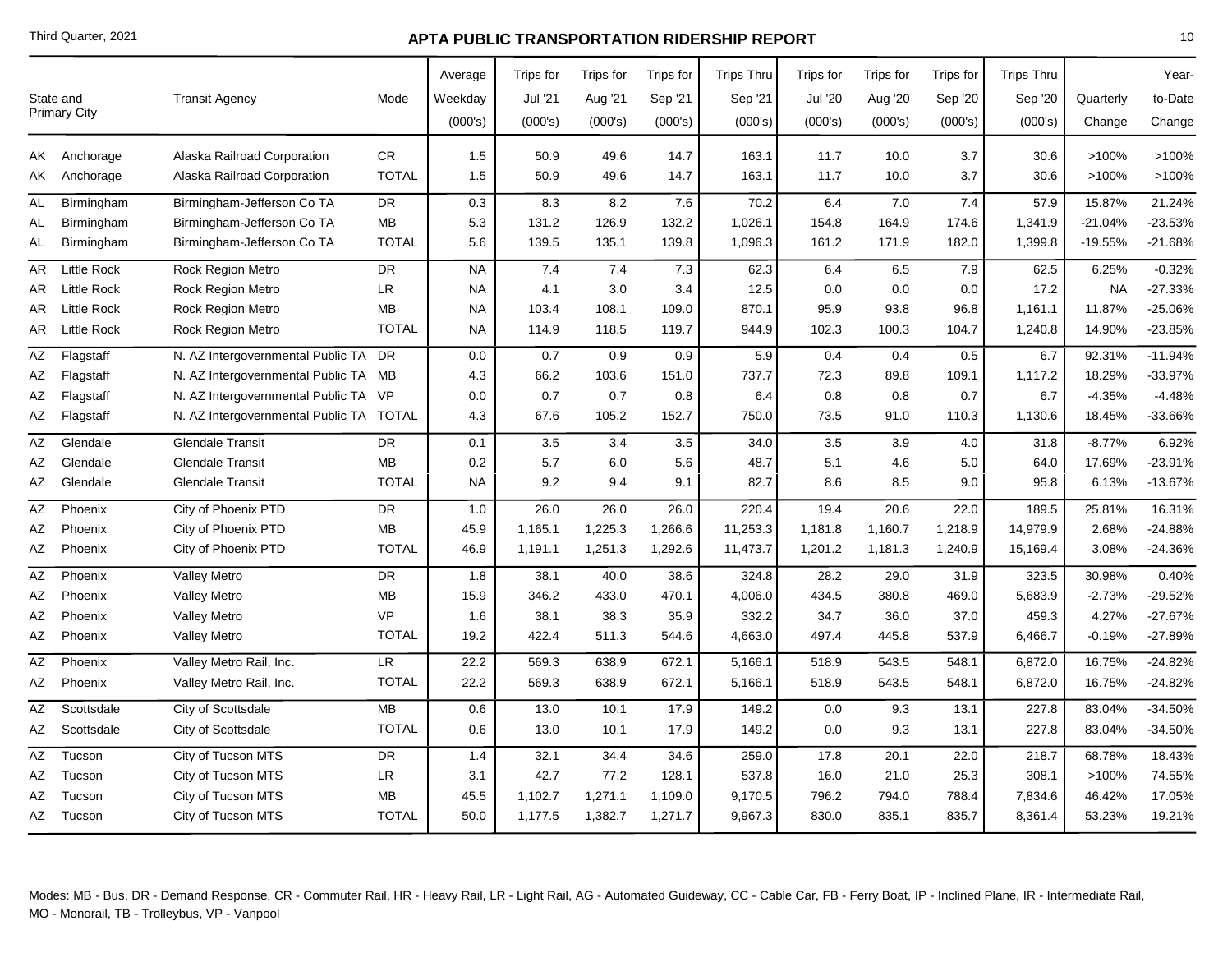|    | State and<br>Primary City | <b>Transit Agency</b>                  | Mode         | Average<br>Weekday | Trips for<br>Jul '21 | Trips for<br>Aug '21 | Trips for<br>Sep '21 | <b>Trips Thru</b><br>Sep '21 | Trips for<br>Jul '20 | <b>Trips</b> for<br>Aug '20 | Trips for<br>Sep '20 | <b>Trips Thru</b><br>Sep '20 | Quarterly | Year-<br>to-Date |
|----|---------------------------|----------------------------------------|--------------|--------------------|----------------------|----------------------|----------------------|------------------------------|----------------------|-----------------------------|----------------------|------------------------------|-----------|------------------|
|    |                           |                                        |              | (000's)            | (000's)              | (000's)              | (000's)              | (000's)                      | (000's)              | (000's)                     | (000's)              | (000's)                      | Change    | Change           |
| СA | Alturas                   | <b>Modoc Transportation Agency</b>     | <b>DR</b>    | 0.0                | 0.8                  | 0.6                  | 0.6                  | 2.0                          | 1.2                  | 1.1                         | 1.1                  | 4.5                          | $-41.18%$ | -55.56%          |
| СA | Alturas                   | Modoc Transportation Agency            | MB           | 0.1                | 0.8                  | 0.6                  | 0.6                  | 4.3                          | 0.3                  | 0.5                         | 0.6                  | 14.2                         | 42.86%    | -69.72%          |
| СA | Alturas                   | <b>Modoc Transportation Agency</b>     | <b>TOTAL</b> | 0.1                | 1.6                  | 1.2                  | 1.2                  | 6.3                          | 1.5                  | 1.6                         | 1.7                  | 18.7                         | $-16.67%$ | -66.31%          |
| СA | Anaheim                   | Anaheim Resort Transportation          | DR           | 3.9                | 16.1                 | 13.4                 | 14.7                 | 46.9                         | 0.0                  | 0.6                         | 0.8                  | 9.7                          | >100%     | >100%            |
| СA | Anaheim                   | Anaheim Resort Transportation          | MB           | 122.5              | 394.7                | 380.8                | 569.8                | 1,411.1                      | 0.4                  | 0.4                         | 0.4                  | 1,521.4                      | >100%     | $-7.25%$         |
| СA | Anaheim                   | Anaheim Resort Transportation          | <b>TOTAL</b> | 126.4              | 410.8                | 394.2                | 584.5                | 1,458.0                      | 0.4                  | 1.0                         | 1.2                  | 1,531.1                      | >100%     | $-4.77%$         |
| CA | Antioch                   | Eastern Contra Costa Tr Auth           | DR.          | 0.4                | 8.3                  | 9.0                  | 9.7                  | 66.1                         | 8.6                  | 7.9                         | 8.3                  | 94.1                         | 8.87%     | -29.76%          |
| СA | Antioch                   | Eastern Contra Costa Tr Auth           | MB           | 3.2                | 70.2                 | 78.7                 | 89.9                 | 583.7                        | 68.7                 | 67.4                        | 69.1                 | 748.9                        | 16.37%    | -22.06%          |
| СA | Antioch                   | Eastern Contra Costa Tr Auth           | <b>TOTAL</b> | 3.6                | 78.5                 | 87.7                 | 99.6                 | 649.8                        | 77.3                 | 75.3                        | 77.4                 | 843.0                        | 15.57%    | $-22.92%$        |
| CA | <b>Bakersfield</b>        | Golden Empire Transit District         | DR           | 0.4                | 10.3                 | 8.5                  | 8.5                  | 67.2                         | 4.1                  | 4.9                         | 6.1                  | 48.4                         | 80.79%    | 38.84%           |
| CА | <b>Bakersfield</b>        | <b>Golden Empire Transit District</b>  | <b>MB</b>    | 10.3               | 237.2                | 260.0                | 358.3                | 2,232.2                      | 238.2                | 227.8                       | 248.1                | 2,721.1                      | 19.80%    | $-17.97%$        |
| СA | <b>Bakersfield</b>        | Golden Empire Transit District         | <b>TOTAL</b> | 10.8               | 247.5                | 268.5                | 366.8                | 2,299.4                      | 242.3                | 232.7                       | 254.2                | 2,769.5                      | 21.06%    | $-16.97%$        |
| CA | Concord                   | Central Contra Costa TA                | <b>DR</b>    | 0.2                | 4.5                  | 4.9                  | 5.4                  | 33.0                         | 2.8                  | 2.9                         | 2.9                  | 45.3                         | 72.09%    | $-27.15%$        |
| СA | Concord                   | Central Contra Costa TA                | <b>MB</b>    | 6.2                | 110.9                | 149.9                | 175.3                | 998.8                        | 97.7                 | 95.8                        | 98.6                 | 1,282.5                      | 49.30%    | $-22.12%$        |
| CA | Concord                   | Central Contra Costa TA                | <b>TOTAL</b> | 6.4                | 115.4                | 154.8                | 180.7                | 1,031.8                      | 100.5                | 98.7                        | 101.5                | 1,327.8                      | 49.95%    | -22.29%          |
| СA | <b>Culver City</b>        | <b>Culver CityBus</b>                  | MB           | 7.3                | 182.4                | 198.7                | 200.5                | 1,422.2                      | 151.8                | 154.6                       | 146.1                | 1,661.5                      | 28.53%    | $-14.40%$        |
| СA | <b>Culver City</b>        | <b>Culver CityBus</b>                  | <b>TOTAL</b> | 7.3                | 182.4                | 198.7                | 200.5                | 1,422.2                      | 151.8                | 154.6                       | 146.1                | 1,661.5                      | 28.53%    | $-14.40%$        |
| CA | Davis                     | Unitrans                               | <b>MB</b>    | 3.5                | 34.9                 | 37.0                 | 174.5                | 440.4                        | 19.7                 | 21.1                        | 27.6                 | 1,213.6                      | >100%     | $-63.71%$        |
| СA | Davis                     | Unitrans                               | <b>TOTAL</b> | 3.5                | 34.9                 | 37.0                 | 174.5                | 440.4                        | 19.7                 | 21.1                        | 27.6                 | 1,213.6                      | >100%     | $-63.71%$        |
| CA | Fairfield                 | Fairfield/Suisun Transit Sys           | DR           | 0.0                | 0.7                  | 0.7                  | 0.7                  | 5.5                          | 0.5                  | 0.4                         | 0.4                  | 6.0                          | 61.54%    | $-8.33%$         |
| СA | Fairfield                 | Fairfield/Suisun Transit Sys           | MB           | 1.3                | 26.0                 | 29.2                 | 32.7                 | 250.0                        | 20.9                 | 22.1                        | 24.5                 | 284.1                        | 30.22%    | -12.00%          |
| СA | Fairfield                 | Fairfield/Suisun Transit Sys           | <b>TOTAL</b> | 1.3                | 26.7                 | 29.9                 | 33.4                 | 255.5                        | 21.4                 | 22.5                        | 24.9                 | 290.1                        | 30.81%    | -11.93%          |
| CA | Fresno                    | Fresno Area Express                    | <b>DR</b>    | 0.4                | 10.6                 | 11.4                 | 11.0                 | 85.8                         | 7.1                  | 7.2                         | 7.6                  | 84.6                         | 50.68%    | 1.42%            |
| СA | Fresno                    | Fresno Area Express                    | MB           | 23.0               | 592.8                | 641.6                | 568.5                | 4,777.3                      | 444.4                | 420.4                       | 436.0                | 4,974.3                      | 38.60%    | $-3.96%$         |
| СA | Fresno                    | Fresno Area Express                    | <b>TOTAL</b> | 23.4               | 603.4                | 653.0                | 579.5                | 4,863.1                      | 451.5                | 427.6                       | 443.6                | 5,058.9                      | 38.80%    | $-3.87%$         |
| CA | Gardena                   | Gardena Municipal Bus Lines            | DR           | 0.0                | 0.4                  | 0.5                  | 0.3                  | 4.0                          | 0.4                  | 0.5                         | 0.5                  | 6.8                          | $-14.29%$ | $-41.18%$        |
| СA | Gardena                   | Gardena Municipal Bus Lines            | MB           | $5.9\,$            | 117.6                | 130.0                | 141.0                | 1,017.0                      | 93.7                 | 96.5                        | 93.5                 | 1,164.3                      | 36.98%    | $-12.65%$        |
| CA | Gardena                   | Gardena Municipal Bus Lines            | <b>TOTAL</b> | 5.9                | 118.0                | 130.5                | 141.3                | 1,021.0                      | 94.1                 | 97.0                        | 94.0                 | 1,171.1                      | 36.72%    | $-12.82%$        |
| СA | Hesperia                  | Victor Valley Transit Authority        | DR           | <b>NA</b>          | 7.5                  | 9.0                  | 8.6                  | 56.3                         | 4.2                  | 4.5                         | 4.7                  | 64.7                         | 87.31%    | $-12.98%$        |
| СA | Hesperia                  | Victor Valley Transit Authority        | MB           | <b>NA</b>          | 50.9                 | 48.6                 | 51.9                 | 442.7                        | 53.4                 | 52.0                        | 49.6                 | 650.8                        | $-2.32%$  | $-31.98%$        |
| CА | Hesperia                  | <b>Victor Valley Transit Authority</b> | <b>VP</b>    | <b>NA</b>          | 16.5                 | 17.1                 | 17.5                 | 243.5                        | 34.2                 | 36.3                        | 38.0                 | 318.6                        | $-52.90%$ | $-23.57%$        |
| CA | Hesperia                  | Victor Valley Transit Authority        | <b>TOTAL</b> | <b>NA</b>          | 74.9                 | 74.7                 | 78.0                 | 742.5                        | 91.8                 | 92.8                        | 92.3                 | 1,034.1                      | $-17.80%$ | $-28.20%$        |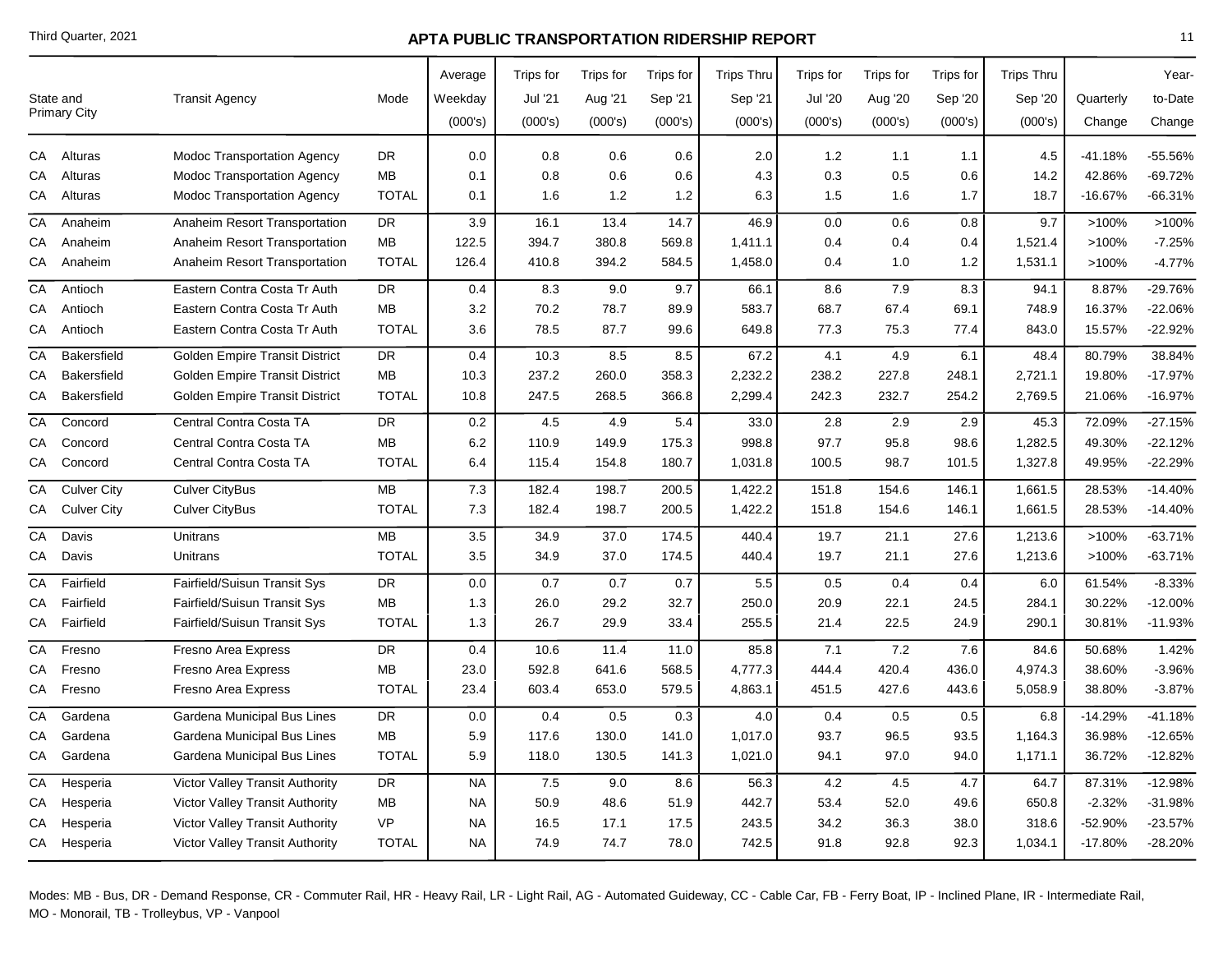|    | State and<br>Primary City | <b>Transit Agency</b>                   | Mode         | Average<br>Weekday<br>(000's) | Trips for<br>Jul '21<br>(000's) | Trips for<br>Aug '21<br>(000's) | Trips for<br>Sep '21<br>(000's) | <b>Trips Thru</b><br>Sep '21<br>(000's) | Trips for<br>Jul '20<br>(000's) | <b>Trips</b> for<br>Aug '20<br>(000's) | Trips for<br>Sep '20<br>(000's) | <b>Trips Thru</b><br>Sep '20<br>(000's) | Quarterly<br>Change | Year-<br>to-Date<br>Change |
|----|---------------------------|-----------------------------------------|--------------|-------------------------------|---------------------------------|---------------------------------|---------------------------------|-----------------------------------------|---------------------------------|----------------------------------------|---------------------------------|-----------------------------------------|---------------------|----------------------------|
| СA | Lancaster                 | Antelope Valley Transit Auth            | <b>DR</b>    | 0.2                           | 5.2                             | 5.3                             | 5.0                             | 35.7                                    | 2.2                             | 2.3                                    | 1.9                             | 23.7                                    | >100%               | 50.63%                     |
| СA | Lancaster                 | Antelope Valley Transit Auth            | MB           | 2.9                           | 66.0                            | 80.5                            | 82.3                            | 682.1                                   | 79.9                            | 66.1                                   | 63.3                            | 900.0                                   | 9.32%               | -24.21%                    |
| СA | Lancaster                 | Antelope Valley Transit Auth            | <b>TOTAL</b> | 3.1                           | 71.2                            | 85.8                            | 87.3                            | 717.8                                   | 82.1                            | 68.4                                   | 65.2                            | 923.7                                   | 13.26%              | -22.29%                    |
| СA | Livermore                 | Livermore/Amador Valley TA              | DR           | 0.1                           | 1.8                             | 2.1                             | 2.2                             | 13.9                                    | 1.1                             | 1.1                                    | 1.3                             | 15.4                                    | 74.29%              | $-9.74%$                   |
| СA | Livermore                 | Livermore/Amador Valley TA              | MB           | 2.5                           | 41.8                            | 60.9                            | 80.6                            | 399.6                                   | 31.9                            | 33.3                                   | 36.0                            | 565.5                                   | 81.13%              | $-29.34%$                  |
| СA | Livermore                 | Livermore/Amador Valley TA              | <b>TOTAL</b> | 2.6                           | 43.6                            | 63.0                            | 82.8                            | 413.5                                   | 33.0                            | 34.4                                   | 37.3                            | 580.9                                   | 80.90%              | -28.82%                    |
| CA | Long Beach                | Long Beach Transit                      | DR.          | 0.1                           | 1.7                             | 1.7                             | 1.7                             | 12.7                                    | 1.0                             | 1.1                                    | 1.2                             | 13.4                                    | 54.55%              | $-5.22%$                   |
| СA | Long Beach                | Long Beach Transit                      | <b>FB</b>    | 0.3                           | 5.3                             | 3.5                             | 3.6                             | 18.1                                    | 0.0                             | 0.0                                    | 0.0                             | 7.3                                     | <b>NA</b>           | >100%                      |
| СA | Long Beach                | Long Beach Transit                      | MВ           | 49.3                          | 1,188.1                         | 1,231.8                         | 1,379.5                         | 11,680.4                                | 870.0                           | 873.5                                  | 876.3                           | 9,847.7                                 | 45.03%              | 18.61%                     |
| СA | Long Beach                | Long Beach Transit                      | <b>TOTAL</b> | 49.6                          | 1,195.1                         | 1,237.0                         | 1,384.8                         | 11,711.2                                | 871.0                           | 874.6                                  | 877.5                           | 9,868.4                                 | 45.51%              | 18.67%                     |
| СA | Los Angeles               | <b>Access Services</b>                  | <b>DR</b>    | 8.2                           | 220.9                           | 225.2                           | 224.9                           | 1,785.9                                 | 151.7                           | 159.4                                  | 171.8                           | 1,821.3                                 | 38.95%              | $-1.94%$                   |
| CA | Los Angeles               | <b>Access Services</b>                  | <b>TOTAL</b> | 8.2                           | 220.9                           | 225.2                           | 224.9                           | 1,785.9                                 | 151.7                           | 159.4                                  | 171.8                           | 1,821.3                                 | 38.95%              | $-1.94%$                   |
| CA | Los Angeles               | Los Angeles County MTA                  | HR.          | 67.8                          | 1,787.2                         | 1,853.8                         | 1,927.3                         | 14,829.6                                | 1,593.9                         | 1,529.8                                | 1,594.3                         | 17,887.0                                | 18.02%              | -17.09%                    |
| СA | Los Angeles               | Los Angeles County MTA                  | LR           | 88.0                          | 2,345.8                         | 2,430.1                         | 2,510.9                         | 18,881.7                                | 1,930.8                         | 1,889.8                                | 1,917.7                         | 23,624.6                                | 26.99%              | -20.08%                    |
| СA | Los Angeles               | Los Angeles County MTA                  | MВ           | 610.2                         | 15,887.1                        | 17,188.9                        | 17,384.4                        | 127,372.3                               | 12,358.2                        | 12,351.8                               | 12,516.9                        | 123,647.7                               | 35.55%              | 3.01%                      |
| CA | Los Angeles               | Los Angeles County MTA                  | <b>TOTAL</b> | 765.9                         | 20,020.1                        | 21,472.8                        | 21,822.6                        | 161,083.6                               | 15,882.9                        | 15,771.4                               | 16,028.9                        | 165,159.3                               | 32.78%              | $-2.47%$                   |
| СA | Los Angeles               | Southern California RRA                 | CR           | 10.4                          | 254.1                           | 268.6                           | 267.8                           | 1,846.4                                 | 163.4                           | 172.8                                  | 185.4                           | 3,137.2                                 | 51.55%              | $-41.14%$                  |
| СA | Los Angeles               | Southern California RRA                 | <b>TOTAL</b> | 10.4                          | 254.1                           | 268.6                           | 267.8                           | 1,846.4                                 | 163.4                           | 172.8                                  | 185.4                           | 3,137.2                                 | 51.55%              | $-41.14%$                  |
| CA | Monterey                  | Monterey-Salinas Transit                | <b>DR</b>    | 0.5                           | 10.0                            | 11.7                            | 12.2                            | 87.5                                    | 9.3                             | 8.9                                    | 9.0                             | 98.3                                    | 24.63%              | -10.99%                    |
| СA | Monterey                  | Monterey-Salinas Transit                | <b>MB</b>    | 5.6                           | 170.5                           | 177.8                           | 157.1                           | 1,160.0                                 | 93.5                            | 101.3                                  | 103.6                           | 1,220.8                                 | 69.37%              | $-4.98%$                   |
| СA | Monterey                  | Monterey-Salinas Transit                | <b>TOTAL</b> | 6.1                           | 180.5                           | 189.5                           | 169.3                           | 1,247.5                                 | 102.8                           | 110.2                                  | 112.6                           | 1,319.1                                 | 65.63%              | $-5.43%$                   |
| CA | Napa                      | Napa County Transportation and PI DR    |              | 0.2                           | 7.3                             | 7.1                             | 6.7                             | 62.4                                    | 6.6                             | 6.9                                    | 6.0                             | 53.9                                    | 8.21%               | 15.77%                     |
| CА | Napa                      | Napa County Transportation and PI MB    |              | 1.0                           | 25.4                            | 30.9                            | 30.6                            | 207.4                                   | 20.9                            | 20.4                                   | 19.6                            | 320.3                                   | 42.69%              | $-35.25%$                  |
| СA | Napa                      | Napa County Transportation and PI TOTAL |              | 1.2                           | 32.7                            | 38.0                            | 37.3                            | 269.8                                   | 27.5                            | 27.3                                   | 25.6                            | 374.2                                   | 34.33%              | -27.90%                    |
| CA | Norwalk                   | <b>Norwalk Transit System</b>           | <b>DR</b>    | 0.1                           | 0.4                             | 0.4                             | 0.7                             | 3.8                                     | 0.4                             | 0.4                                    | 0.4                             | 7.3                                     | 25.00%              | -47.95%                    |
| СA | Norwalk                   | Norwalk Transit System                  | <b>MB</b>    | 2.5                           | 57.8                            | 62.1                            | 64.3                            | 527.6                                   | 47.5                            | 61.9                                   | 61.9                            | 600.2                                   | 7.53%               | $-12.10%$                  |
| СA | Norwalk                   | Norwalk Transit System                  | <b>TOTAL</b> | 2.6                           | 58.2                            | 62.5                            | 65.0                            | 531.4                                   | 47.9                            | 62.3                                   | 62.3                            | 607.5                                   | 7.65%               | $-12.53%$                  |
| CA | Oakland                   | Alameda-Contra Costa TD                 | <b>DR</b>    | 0.9                           | 18.6                            | 20.3                            | 21.9                            | 160.9                                   | 16.2                            | 15.9                                   | 17.4                            | 238.3                                   | 22.83%              | $-32.48%$                  |
| СA | Oakland                   | Alameda-Contra Costa TD                 | <b>MB</b>    | 105.3                         | 1,959.4                         | 2,248.1                         | 2,527.0                         | 16,805.7                                | 1,898.8                         | 1,983.1                                | 2,061.2                         | 22,739.8                                | 13.32%              | $-26.10%$                  |
| СA | Oakland                   | Alameda-Contra Costa TD                 | <b>TOTAL</b> | 106.2                         | 1,978.0                         | 2,268.4                         | 2,548.9                         | 16,966.6                                | 1,915.0                         | 1,999.0                                | 2,078.6                         | 22,978.1                                | 13.39%              | $-26.16%$                  |
| СA | Oakland                   | Capitol Corridor Joint Powers Auth      | <b>CR</b>    | 1.5                           | 46.4                            | 46.6                            | 47.7                            | 294.8                                   | 18.3                            | 18.3                                   | 19.8                            | 440.9                                   | >100%               | $-33.14%$                  |
|    | CA Oakland                | Capitol Corridor Joint Powers Auth      | TOTAL        | 1.5                           | 46.4                            | 46.6                            | 47.7                            | 294.8                                   | 18.3                            | 18.3                                   | 19.8                            | 440.9                                   | >100%               | $-33.14%$                  |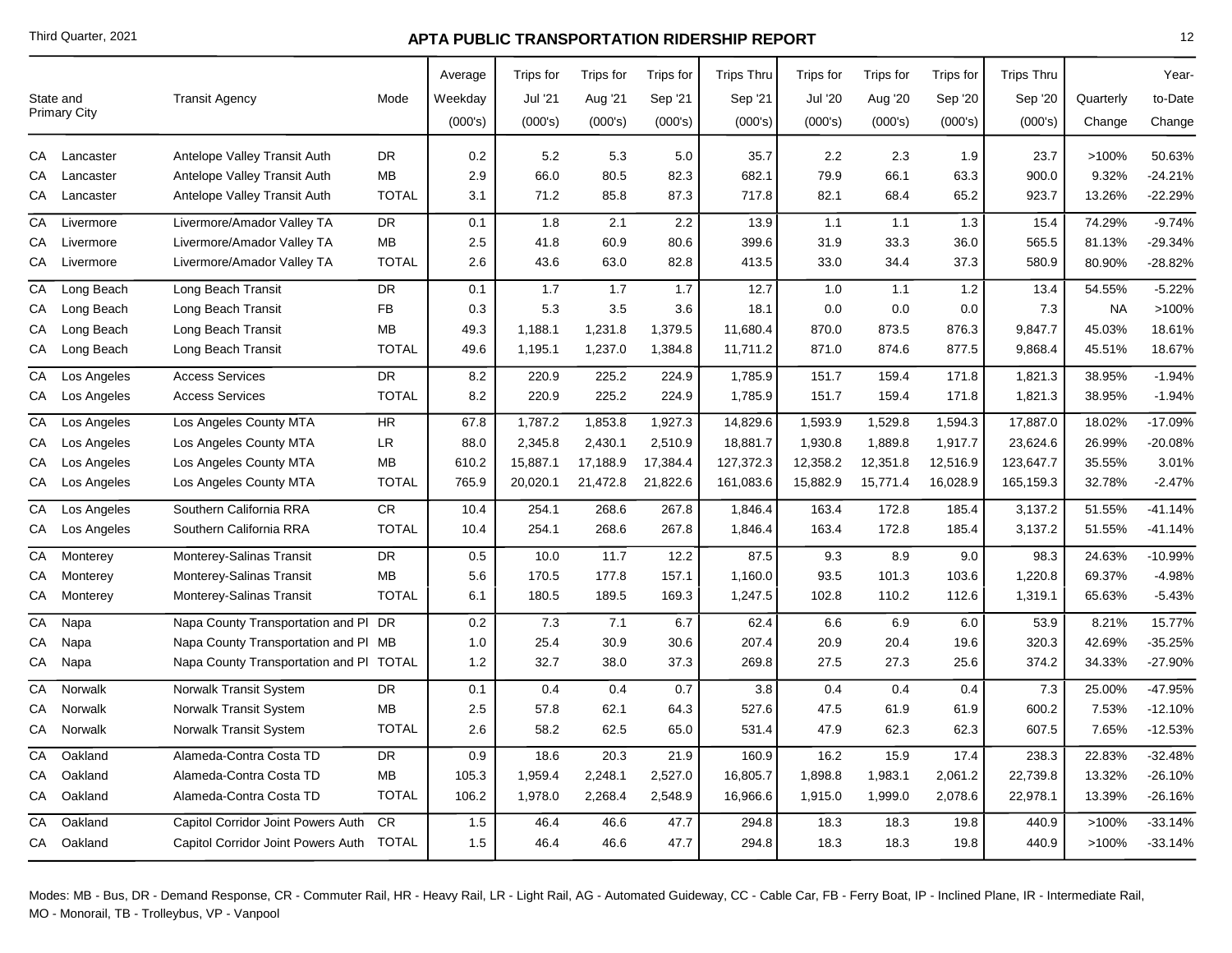|    |                     |                                      |              | Average | Trips for | Trips for | Trips for | <b>Trips Thru</b> | Trips for      | <b>Trips</b> for | Trips for | <b>Trips Thru</b> |           | Year-     |
|----|---------------------|--------------------------------------|--------------|---------|-----------|-----------|-----------|-------------------|----------------|------------------|-----------|-------------------|-----------|-----------|
|    | State and           | <b>Transit Agency</b>                | Mode         | Weekday | Jul '21   | Aug '21   | Sep '21   | Sep '21           | <b>Jul '20</b> | Aug '20          | Sep '20   | Sep '20           | Quarterly | to-Date   |
|    | <b>Primary City</b> |                                      |              | (000's) | (000's)   | (000's)   | (000's)   | (000's)           | (000's)        | (000's)          | (000's)   | (000's)           | Change    | Change    |
| CA | Oceanside           | <b>North County Transit District</b> | CR.          | 1.8     | 55.5      | 50.3      | 44.6      | 255.7             | 10.3           | 9.4              | 10.0      | 342.7             | >100%     | -25.39%   |
| СA | Oceanside           | North County Transit District        | DR           | 0.3     | 6.2       | 6.4       | 5.9       | 48.8              | 4.2            | 4.2              | 4.6       | 52.5              | 42.31%    | $-7.05%$  |
| СA | Oceanside           | <b>North County Transit District</b> | LR           | 3.9     | 103.0     | 105.8     | 108.6     | 921.0             | 104.6          | 106.0            | 104.5     | 1,130.7           | 0.73%     | $-18.55%$ |
| СA | Oceanside           | North County Transit District        | MВ           | 11.9    | 267.5     | 291.9     | 369.9     | 2,402.6           | 251.5          | 249.8            | 261.1     | 2,753.0           | 21.89%    | $-12.73%$ |
| CA | Oceanside           | North County Transit District        | <b>TOTAL</b> | 17.8    | 432.2     | 454.4     | 529.0     | 3,628.1           | 370.6          | 369.4            | 380.2     | 4,278.9           | 26.37%    | $-15.21%$ |
| СA | Orange              | Orange County Transp Auth            | <b>DR</b>    | 2.5     | 59.7      | 64.5      | 67.6      | 457.5             | 31.9           | 33.5             | 36.7      | 522.1             | 87.86%    | $-12.37%$ |
| СA | Orange              | Orange County Transp Auth            | MB           | 77.8    | 2,018.5   | 2,081.0   | 2,233.6   | 15,606.4          | 1,655.3        | 1,724.2          | 1,787.8   | 17,156.7          | 22.56%    | $-9.04%$  |
| СA | Orange              | Orange County Transp Auth            | <b>VP</b>    | 0.9     | 18.8      | 20.4      | 19.6      | 167.6             | 23.8           | 23.1             | 23.5      | 403.3             | -16.48%   | $-58.44%$ |
| CA | Orange              | Orange County Transp Auth            | <b>TOTAL</b> | 81.1    | 2,097.0   | 2,165.9   | 2,320.8   | 16,231.5          | 1,711.0        | 1,780.8          | 1,848.0   | 18,082.1          | 23.29%    | $-10.23%$ |
| CA | Redding             | Redding Area Bus Authority           | DR           | 0.0     | 2.0       | 1.9       | 1.8       | 13.8              | 1.1            | 1.1              | 1.2       | 13.7              | 67.65%    | 0.73%     |
| СA | Redding             | Redding Area Bus Authority           | <b>MB</b>    | 1.1     | 27.7      | 27.2      | 27.2      | 240.5             | 30.7           | 28.5             | 28.8      | 306.5             | $-6.70%$  | $-21.53%$ |
| CA | Redding             | Redding Area Bus Authority           | <b>TOTAL</b> | 1.1     | 29.7      | 29.1      | 29.0      | 254.3             | 31.8           | 29.6             | 30.0      | 320.2             | $-3.94%$  | $-20.58%$ |
| CA | Redondo Beach       | City of Redondo Beach                | DR           | 0.0     | 0.5       | 0.6       | 0.6       | 3.9               | 0.4            | 0.4              | 0.4       | 4.6               | 41.67%    | $-15.22%$ |
| СA | Redondo Beach       | City of Redondo Beach                | <b>MB</b>    | 0.8     | 19.7      | 22.3      | 25.3      | 159.1             | 11.1           | 11.7             | 11.6      | 130.7             | 95.64%    | 21.73%    |
| СA | Redondo Beach       | City of Redondo Beach                | <b>TOTAL</b> | 0.8     | 20.2      | 22.9      | 25.9      | 163.0             | 11.5           | 12.1             | 12.0      | 135.3             | 93.82%    | 20.47%    |
| CA | Riverside           | <b>Riverside Transit Agency</b>      | <b>DR</b>    | 0.4     | 10.0      | 11.6      | 11.5      | 82.6              | 7.1            | 7.2              | 7.7       | 117.3             | 50.45%    | -29.58%   |
| CА | Riverside           | <b>Riverside Transit Agency</b>      | <b>MB</b>    | 10.4    | 250.0     | 283.4     | 307.6     | 2,207.1           | 276.6          | 272.5            | 264.2     | 3,383.5           | 3.41%     | $-34.77%$ |
| CA | Riverside           | <b>Riverside Transit Agency</b>      | <b>TOTAL</b> | 10.8    | 260.0     | 295.0     | 319.1     | 2,289.7           | 283.7          | 279.7            | 271.9     | 3,500.8           | 4.65%     | $-34.59%$ |
| СA | Sacramento          | Sacramento Reg Tr Dist               | <b>DR</b>    | 1.4     | 31.7      | 33.1      | 34.5      | 256.3             | 26.1           | 24.4             | 24.4      | 231.2             | 32.58%    | 10.86%    |
| СA | Sacramento          | Sacramento Reg Tr Dist               | LR           | 13.3    | 342.3     | 350.0     | 371.9     | 2,950.4           | 357.7          | 340.3            | 320.4     | 4,416.2           | 4.50%     | $-33.19%$ |
| CА | Sacramento          | Sacramento Reg Tr Dist               | MВ           | 17.3    | 388.1     | 423.4     | 505.9     | 3,370.3           | 340.2          | 315.6            | 346.8     | 4,257.9           | 31.40%    | $-20.85%$ |
| CA | Sacramento          | Sacramento Reg Tr Dist               | <b>TOTAL</b> | NA      | 762.1     | 806.5     | 912.3     | 6,577.0           | 724.0          | 680.3            | 691.6     | 8,905.3           | 18.37%    | $-26.15%$ |
| CA | San Bernardino      | <b>OMNITRANS</b>                     | <b>DR</b>    | 0.4     | 9.3       | 10.0      | 10.2      | 65.4              | 4.8            | 4.6              | 5.3       | 96.5              | >100%     | $-32.23%$ |
| СA | San Bernardino      | <b>OMNITRANS</b>                     | <b>MB</b>    | 15.4    | 362.4     | 415.3     | 417.9     | 3,187.4           | 342.3          | 326.8            | 325.3     | 4,404.9           | 20.23%    | $-27.64%$ |
| CA | San Bernardino      | <b>OMNITRANS</b>                     | <b>TOTAL</b> | 15.8    | 371.7     | 425.3     | 428.1     | 3,252.8           | 347.1          | 331.4            | 330.6     | 4,501.4           | 21.41%    | $-27.74%$ |
| CA | San Carlos          | Caltrain                             | ${\sf CR}$   | 209.9   | 478.8     | 504.4     | 515.1     | 3,765.5           | 443.7          | 431.7            | 433.1     | 6,629.5           | 14.51%    | $-43.20%$ |
| CA | San Carlos          | Caltrain                             | <b>TOTAL</b> | 209.9   | 478.8     | 504.4     | 515.1     | 3,765.5           | 443.7          | 431.7            | 433.1     | 6,629.5           | 14.51%    | -43.20%   |
| СA | San Carlos          | San Mateo County Tran Dist           | DR           | 0.5     | 13.2      | 13.9      | 13.9      | 103.4             | 10.5           | 9.6              | 9.9       | 118.7             | 36.67%    | -12.89%   |
| СA | San Carlos          | San Mateo County Tran Dist           | MB           | 20.1    | 473.4     | 546.2     | 597.9     | 3,986.8           | 334.8          | 331.0            | 359.5     | 4,158.0           | 57.76%    | $-4.12%$  |
| CA | San Carlos          | San Mateo County Tran Dist           | <b>TOTAL</b> | 20.7    | 486.6     | 560.1     | 611.8     | 4,090.2           | 345.3          | 340.6            | 369.4     | 4,276.7           | 57.16%    | $-4.36%$  |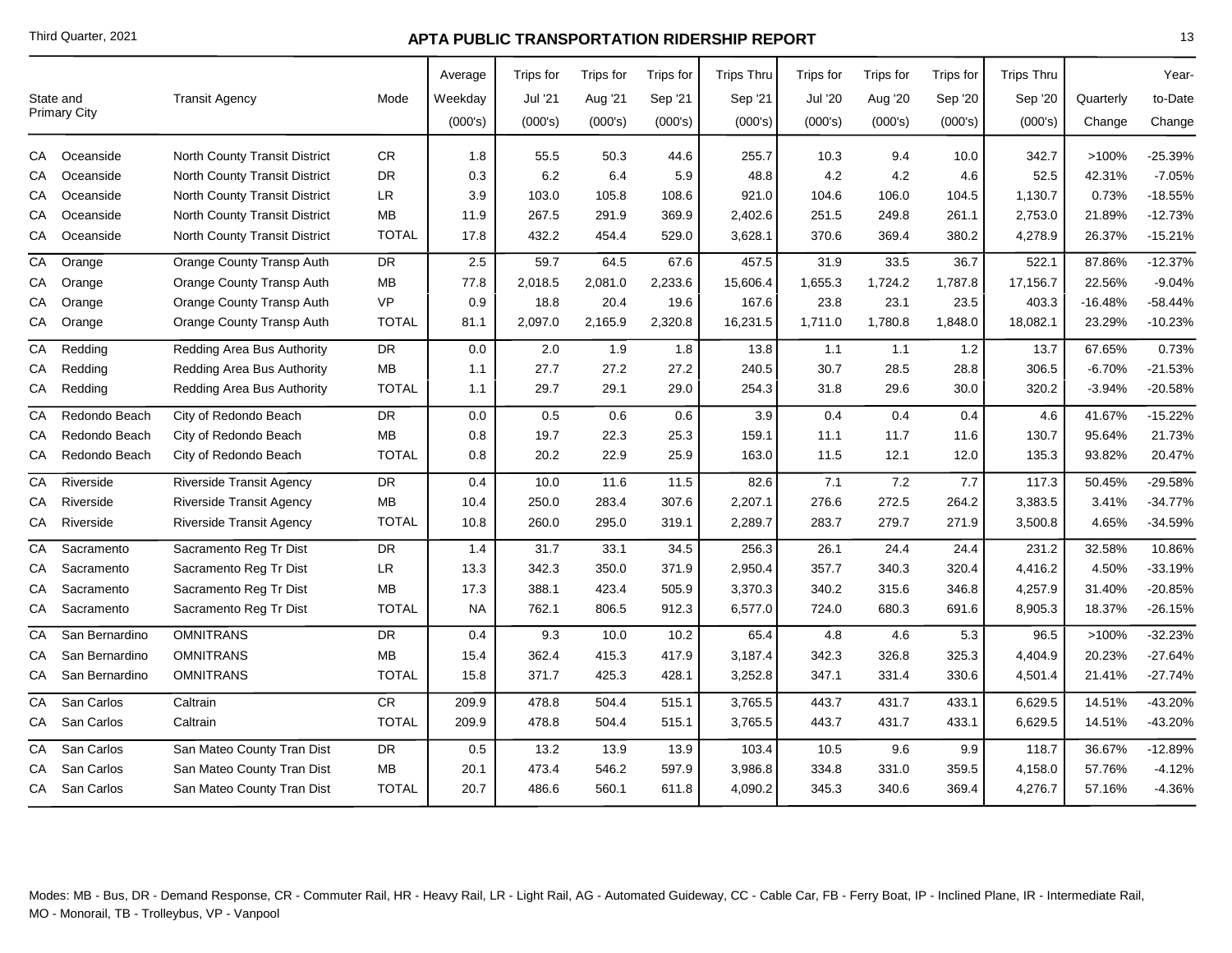|    | State and<br><b>Primary City</b> | <b>Transit Agency</b>             | Mode            | Average<br>Weekday<br>(000's) | Trips for<br>Jul '21<br>(000's) | Trips for<br>Aug '21<br>(000's) | Trips for<br>Sep '21<br>(000's) | <b>Trips Thru</b><br>Sep '21<br>(000's) | Trips for<br><b>Jul '20</b><br>(000's) | Trips for<br>Aug '20<br>(000's) | Trips for<br>Sep '20<br>(000's) | <b>Trips Thru</b><br>Sep '20<br>(000's) | Quarterly<br>Change | Year-<br>to-Date<br>Change |
|----|----------------------------------|-----------------------------------|-----------------|-------------------------------|---------------------------------|---------------------------------|---------------------------------|-----------------------------------------|----------------------------------------|---------------------------------|---------------------------------|-----------------------------------------|---------------------|----------------------------|
| CA | San Diego                        | San Diego Metrop Transit System   | <b>DR</b>       | 0.6                           | 13.9                            | 14.9                            | 15.3                            | 101.7                                   | 7.4                                    | 7.8                             | 8.6                             | 134.7                                   | 85.29%              | $-24.50%$                  |
| СA | San Diego                        | San Diego Metrop Transit System   | <b>LR</b>       | 79.0                          | 2,068.7                         | 2,163.6                         | 2,299.3                         | 16,501.2                                | 1,582.7                                | 1,577.0                         | 1,591.7                         | 16,934.3                                | 37.47%              | $-2.56%$                   |
| СA | San Diego                        | San Diego Metrop Transit System   | <b>MB</b>       | 86.8                          | 2,050.5                         | 2,116.5                         | 2,616.7                         | 16,883.4                                | 1,543.6                                | 1,545.1                         | 1,617.8                         | 19,276.0                                | 44.13%              | $-12.41%$                  |
| CA | San Diego                        | San Diego Metrop Transit System   | <b>TOTAL</b>    | 166.3                         | 4,133.1                         | 4,295.0                         | 4,931.3                         | 33,486.3                                | 3,133.7                                | 3,129.9                         | 3,218.1                         | 36,345.0                                | 40.90%              | $-7.87%$                   |
| CA | San Francisco                    | Golden Gate Bridge, Hwy & TD      | <b>DR</b>       | 0.2                           | 4.5                             | 4.4                             | 4.6                             | 31.5                                    | 2.5                                    | 2.3                             | 2.7                             | 38.7                                    | 80.00%              | $-18.60%$                  |
| СA | San Francisco                    | Golden Gate Bridge, Hwy & TD      | FB              | 1.6                           | 61.5                            | 43.3                            | 43.2                            | 202.5                                   | 6.1                                    | 5.8                             | 6.1                             | 449.5                                   | >100%               | -54.95%                    |
| СA | San Francisco                    | Golden Gate Bridge, Hwy & TD      | <b>MB</b>       | 2.9                           | 82.3                            | 80.8                            | 82.0                            | 571.7                                   | 56.3                                   | 55.7                            | 55.3                            | 901.1                                   | 46.50%              | -36.56%                    |
| СA | San Francisco                    | Golden Gate Bridge, Hwy & TD      | <b>TOTAL</b>    | 4.7                           | 148.3                           | 128.5                           | 129.8                           | 805.7                                   | 64.9                                   | 63.8                            | 64.1                            | 1,389.3                                 | >100%               | -42.01%                    |
| СA | San Francisco                    | San Francisco Bay Area RTD        | AG              | 1.1                           | 27.8                            | 29.1                            | 33.2                            | 161.8                                   | 6.6                                    | $6.8\,$                         | 6.8                             | 155.0                                   | >100%               | 4.39%                      |
| СA | San Francisco                    | San Francisco Bay Area RTD        | ${\sf CR}$      | 3.2                           | 71.1                            | 78.9                            | 89.5                            | 568.5                                   | 43.0                                   | 43.7                            | 46.6                            | 692.7                                   | 79.67%              | $-17.93%$                  |
| CА | San Francisco                    | San Francisco Bay Area RTD        | <b>HR</b>       | 90.2                          | 2,247.6                         | 2,482.6                         | 2,749.2                         | 16,959.0                                | 1,275.7                                | 1,223.3                         | 1,271.2                         | 30,056.1                                | 98.38%              | -43.58%                    |
| СA | San Francisco                    | San Francisco Bay Area RTD        | <b>TOTAL</b>    | 94.5                          | 2,346.5                         | 2,590.6                         | 2,871.9                         | 17,689.3                                | 1,325.3                                | 1,273.8                         | 1,324.6                         | 30,903.8                                | 99.02%              | $-42.76%$                  |
| CA | San Francisco                    | San Francisco Muni Rwy            | $\overline{cc}$ | 0.0                           | 0.0                             | 0.0                             | 0.0                             | 0.0                                     | 0.0                                    | 0.0                             | 0.0                             | 918.6                                   | 0.00%               | 100.00%                    |
| CА | San Francisco                    | San Francisco Muni Rwy            | LR              | 62.9                          | 1,521.3                         | 1,811.0                         | 2,032.7                         | 8,927.6                                 | 0.0                                    | 0.0                             | 0.0                             | 12,142.6                                | <b>NA</b>           | $-26.48%$                  |
| CА | San Francisco                    | San Francisco Muni Rwy            | MB              | 162.8                         | 4,085.2                         | 4,525.2                         | 4,844.8                         | 34,675.1                                | 3,498.7                                | 3,288.8                         | 2,917.1                         | 40,609.9                                | 38.65%              | $-14.61%$                  |
| СA | San Francisco                    | San Francisco Muni Rwy            | TB              | 83.1                          | 2,227.5                         | 2,395.3                         | 2,501.7                         | 17,274.2                                | 674.3                                  | 888.1                           | 1,357.0                         | 10,038.2                                | >100%               | 72.08%                     |
| CA | San Francisco                    | San Francisco Muni Rwy            | <b>TOTAL</b>    | 308.9                         | 7,834.0                         | 8,731.5                         | 9,379.2                         | 60,876.9                                | 4,173.0                                | 4,176.9                         | 4,274.1                         | 63,709.3                                | >100%               | $-4.45%$                   |
| СA | San Francisco                    | Water Emergency Tr Auth           | <b>FB</b>       | 4.0                           | 124.3                           | 105.5                           | 72.4                            | 458.8                                   | 17.0                                   | 17.1                            | 16.3                            | 636.5                                   | >100%               | $-27.92%$                  |
| СA | San Francisco                    | Water Emergency Tr Auth           | <b>TOTAL</b>    | 4.0                           | 124.3                           | 105.5                           | 72.4                            | 458.8                                   | 17.0                                   | 17.1                            | 16.3                            | 636.5                                   | >100%               | $-27.92%$                  |
| CA | San Jose                         | Santa Clara Valley Trp Auth       | <b>DR</b>       | 0.8                           | 17.8                            | 19.5                            | 20.2                            | 144.0                                   | 13.2                                   | 11.3                            | 12.2                            | 162.9                                   | 56.68%              | $-11.60%$                  |
| CА | San Jose                         | Santa Clara Valley Trp Auth       | LR              | 1.8                           | $0.0\,$                         | 0.7                             | 145.3                           | 1,132.6                                 | 182.7                                  | 192.0                           | 199.3                           | 2,554.1                                 | $-74.56%$           | -55.66%                    |
| СA | San Jose                         | Santa Clara Valley Trp Auth       | <b>MB</b>       | 42.7                          | 1,043.0                         | 1,167.0                         | 1,202.7                         | 8,654.7                                 | 762.9                                  | 717.2                           | 725.5                           | 10,265.6                                | 54.73%              | $-15.69%$                  |
| CA | San Jose                         | Santa Clara Valley Trp Auth       | <b>TOTAL</b>    | 45.2                          | 1,060.8                         | 1,187.2                         | 1,368.2                         | 9,931.3                                 | 958.8                                  | 920.5                           | 937.0                           | 12,982.6                                | 28.40%              | $-23.50%$                  |
| CA | San Rafael                       | Sonoma-Marin Area Rail Tr Dist (S | <b>CR</b>       | 1.0                           | 24.6                            | 25.0                            | 27.9                            | 147.8                                   | 9.4                                    | 8.7                             | 8.9                             | 222.6                                   | >100%               | -33.60%                    |
| CA | San Rafael                       | Sonoma-Marin Area Rail Tr Dist (S | <b>TOTAL</b>    | 1.0                           | 24.6                            | 25.0                            | 27.9                            | 147.8                                   | 9.4                                    | 8.7                             | 8.9                             | 222.6                                   | >100%               | -33.60%                    |
| СA | Santa Barbara                    | Santa Barbara MTD                 | <b>DR</b>       | 0.1                           | 3.6                             | 3.5                             | 3.6                             | 28.3                                    | 2.3                                    | 2.3                             | 2.6                             | 25.5                                    | 48.61%              | 10.98%                     |
| СA | Santa Barbara                    | Santa Barbara MTD                 | <b>MB</b>       | 10.7                          | 230.2                           | 258.8                           | 337.3                           | 2,081.6                                 | 173.9                                  | 183.3                           | 187.3                           | 2,502.3                                 | 51.75%              | $-16.81%$                  |
| CA | Santa Barbara                    | Santa Barbara MTD                 | <b>TOTAL</b>    | 10.8                          | 233.8                           | 262.3                           | 340.9                           | 2,109.9                                 | 176.2                                  | 185.6                           | 189.9                           | 2,527.8                                 | 51.71%              | $-16.53%$                  |
| СA | Santa Cruz                       | Santa Cruz Metro Transit Dist     | <b>DR</b>       | $0.2\,$                       | 4.7                             | 5.4                             | 5.2                             | 35.7                                    | 3.1                                    | 3.1                             | 3.1                             | 32.6                                    | 64.52%              | 9.51%                      |
| CА | Santa Cruz                       | Santa Cruz Metro Transit Dist     | MB              | 5.7                           | 114.5                           | 129.6                           | 227.2                           | 984.1                                   | 59.2                                   | 56.4                            | 62.6                            | 1,388.7                                 | >100%               | $-29.14%$                  |
|    | CA Santa Cruz                    | Santa Cruz Metro Transit Dist     | <b>TOTAL</b>    | 5.9                           | 119.2                           | 135.0                           | 232.4                           | 1,019.8                                 | 62.3                                   | 59.5                            | 65.7                            | 1,421.3                                 | >100%               | $-28.25%$                  |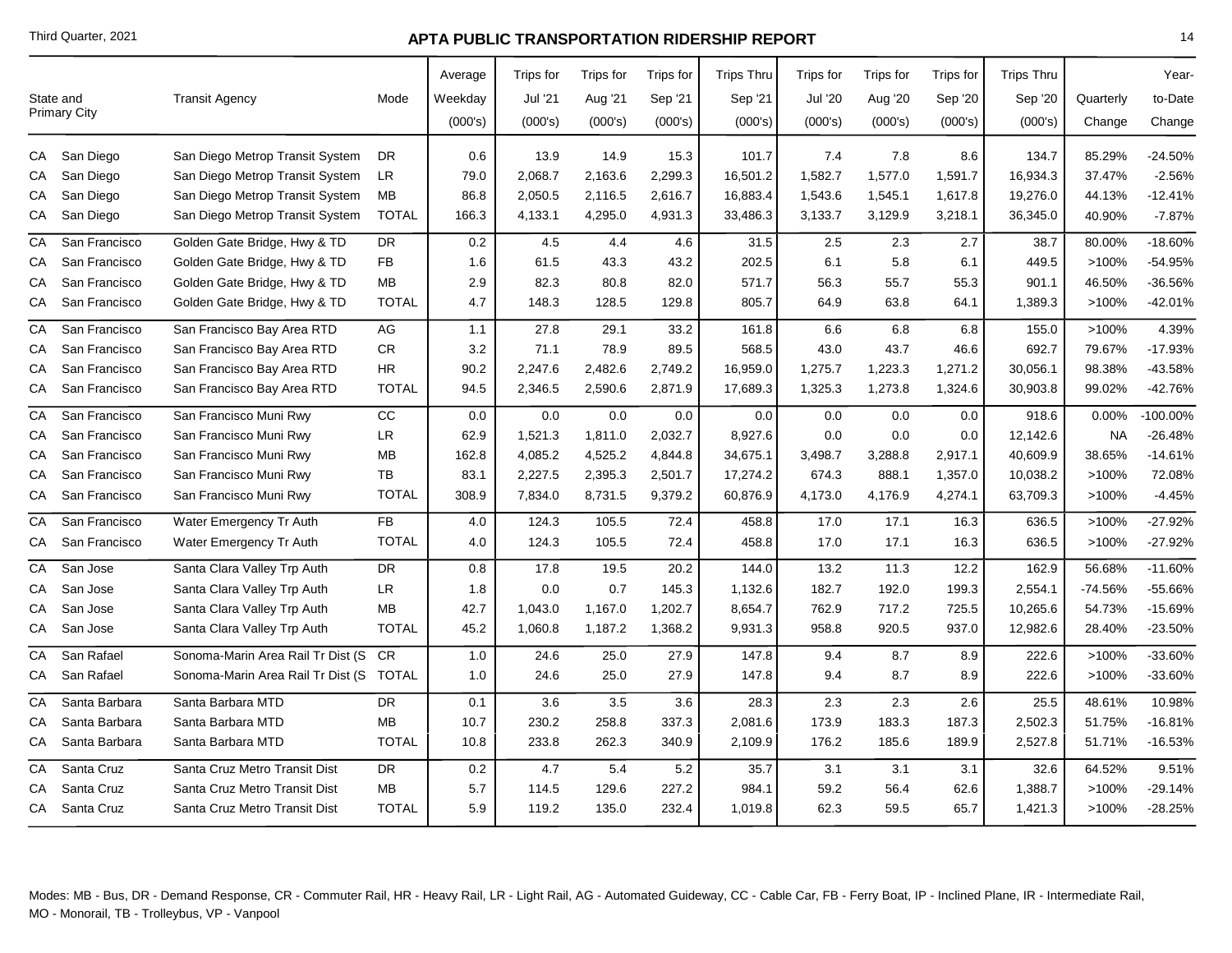|                 |                                  |                                           |              | Average   | Trips for | Trips for | Trips for | <b>Trips Thru</b> | Trips for      | <b>Trips</b> for | Trips for | <b>Trips Thru</b> |           | Year-     |
|-----------------|----------------------------------|-------------------------------------------|--------------|-----------|-----------|-----------|-----------|-------------------|----------------|------------------|-----------|-------------------|-----------|-----------|
|                 | State and<br><b>Primary City</b> | <b>Transit Agency</b>                     | Mode         | Weekday   | Jul '21   | Aug '21   | Sep '21   | Sep '21           | <b>Jul '20</b> | Aug '20          | Sep '20   | Sep '20           | Quarterly | to-Date   |
|                 |                                  |                                           |              | (000's)   | (000's)   | (000's)   | (000's)   | (000's)           | (000's)        | (000's)          | (000's)   | (000's)           | Change    | Change    |
|                 | CA Santa Monica                  | Santa Monica's Big Blue Bus               | DR           | 0.1       | 1.6       | 1.6       | 1.8       | 12.1              | 1.0            | 0.9              | 0.9       | 13.9              | 78.57%    | $-12.95%$ |
| СA              | Santa Monica                     | Santa Monica's Big Blue Bus               | MB           | 18.8      | 484.3     | 502.3     | 526.3     | 3,941.4           | 417.1          | 426.5            | 432.5     | 5,064.9           | 18.56%    | $-22.18%$ |
| CA              | Santa Monica                     | Santa Monica's Big Blue Bus               | <b>TOTAL</b> | 18.9      | 485.9     | 503.9     | 528.1     | 3,953.5           | 418.1          | 427.4            | 433.4     | 5,078.8           | 18.69%    | $-22.16%$ |
| СA              | Simi Valley                      | City of Simi Valley/Transit               | DR           | 0.1       | 2.2       | 2.3       | 2.3       | 17.3              | 1.0            | 1.4              | 1.8       | 14.8              | 61.90%    | 16.89%    |
| СA              | Simi Valley                      | City of Simi Valley/Transit               | MВ           | 0.5       | 12.0      | 13.0      | 10.4      | 99.9              | 8.7            | 9.0              | 9.5       | 93.7              | 30.15%    | 6.62%     |
| CA              | Simi Valley                      | City of Simi Valley/Transit               | <b>TOTAL</b> | 0.6       | 14.2      | 15.3      | 12.7      | 117.2             | 9.7            | 10.4             | 11.3      | 108.5             | 34.39%    | 8.02%     |
| CA              | Stockton                         | San Joaquin Reg Rail Comm                 | ${\sf CR}$   | 5.9       | 20.6      | 23.8      | 25.8      | 153.5             | 13.1           | 13.1             | 13.8      | 363.0             | 75.50%    | $-57.71%$ |
| СA              | Stockton                         | San Joaquin Reg Rail Comm                 | <b>TOTAL</b> | 5.9       | 20.6      | 23.8      | 25.8      | 153.5             | 13.1           | 13.1             | 13.8      | 363.0             | 75.50%    | $-57.71%$ |
| $\overline{CA}$ | Stockton                         | San Joaquin Reg Trans Dist                | <b>DR</b>    | 0.2       | 4.4       | 5.3       | 5.1       | 31.5              | 5.0            | 3.8              | 2.3       | 63.2              | 33.33%    | $-50.16%$ |
| СA              | Stockton                         | San Joaquin Reg Trans Dist                | <b>MB</b>    | 5.9       | 123.4     | 157.5     | 153.6     | 1,043.8           | 97.9           | 107.2            | 115.9     | 1,405.7           | 33.55%    | $-25.75%$ |
| CA              | Stockton                         | San Joaquin Reg Trans Dist                | <b>TOTAL</b> | <b>NA</b> | 127.8     | <b>NA</b> | <b>NA</b> | <b>NA</b>         | <b>NA</b>      | <b>NA</b>        | <b>NA</b> | <b>NA</b>         | <b>NA</b> | <b>NA</b> |
| CA              | <b>Thousand Palms</b>            | SunLine Transit Agency                    | DR.          | 0.3       | 8.0       | 8.5       | 8.7       | 65.3              | 4.9            | 4.9              | 5.5       | 60.3              | 64.71%    | 8.29%     |
| СA              | <b>Thousand Palms</b>            | SunLine Transit Agency                    | <b>MB</b>    | 5.7       | 147.3     | 162.4     | 175.1     | 1,469.7           | 171.2          | 164.2            | 166.3     | 1,904.7           | $-3.37%$  | $-22.84%$ |
| CА              | <b>Thousand Palms</b>            | <b>SunLine Transit Agency</b>             | <b>VP</b>    | 0.1       | 1.3       | 1.5       | 1.5       | 12.5              | 1.2            | 1.2              | 1.3       | 11.3              | 16.22%    | 10.62%    |
| СA              | <b>Thousand Palms</b>            | SunLine Transit Agency                    | <b>TOTAL</b> | 6.1       | 156.6     | 172.4     | 185.3     | 1,547.5           | <b>NA</b>      | <b>NA</b>        | <b>NA</b> | <b>NA</b>         | <b>NA</b> | <b>NA</b> |
| СA              | Torrance                         | <b>Torrance Transit System</b>            | <b>DR</b>    | 0.1       | 2.0       | 2.1       | 2.1       | 17.2              | 1.7            | 1.7              | 1.8       | 28.0              | 19.23%    | $-38.57%$ |
| СA              | Torrance                         | <b>Torrance Transit System</b>            | MB           | 7.9       | 210.8     | 211.3     | 220.3     | 1,587.4           | 138.0          | 141.4            | 141.6     | 1,585.0           | 52.59%    | 0.15%     |
| CA              | Torrance                         | <b>Torrance Transit System</b>            | <b>TOTAL</b> | 8.0       | 212.8     | 213.4     | 222.4     | 1,604.6           | 139.7          | 143.1            | 143.4     | 1,613.0           | 52.18%    | $-0.52%$  |
| СA              | Vallejo                          | Solano County Transit (SolTrans)          | DR           | 0.0       | 0.9       | 1.1       | $1.2$     | 8.6               | 0.7            | 0.8              | 0.8       | 11.7              | 39.13%    | $-26.50%$ |
| СA              | Vallejo                          | Solano County Transit (SolTrans)          | <b>MB</b>    | 1.8       | 40.2      | 44.1      | 45.5      | 334.5             | 37.3           | 34.2             | 33.7      | 514.3             | 23.38%    | -34.96%   |
| СA              | Vallejo                          | Solano County Transit (SolTrans)          | <b>TOTAL</b> | 1.8       | 41.1      | 45.2      | 46.7      | 343.1             | 38.0           | 35.0             | 34.5      | 526.0             | 23.72%    | $-34.77%$ |
| CA              | Ventura                          | Ventura County Transp Comm                | <b>MB</b>    | 0.9       | 19.2      | 23.7      | 27.6      | 183.1             | 16.8           | 17.1             | 17.9      | 233.1             | 36.10%    | $-21.45%$ |
| CA              | Ventura                          | Ventura County Transp Comm                | <b>TOTAL</b> | <b>NA</b> | <b>NA</b> | NA.       | NA.       | <b>NA</b>         | <b>NA</b>      | <b>NA</b>        | <b>NA</b> | <b>NA</b>         | <b>NA</b> | <b>NA</b> |
| $\overline{CA}$ | Visalia                          | Visalia City Coach                        | DR           | 0.1       | 2.3       | 2.4       | 1.8       | 13.9              | 1.2            | 1.3              | 1.3       | 14.8              | 71.05%    | $-6.08%$  |
| СA              | Visalia                          | Visalia City Coach                        | <b>MB</b>    | 1.7       | 40.8      | 46.8      | 48.9      | 388.2             | 53.8           | 51.4             | 53.5      | 528.5             | $-13.99%$ | $-26.55%$ |
| СA              | Visalia                          | Visalia City Coach                        | <b>TOTAL</b> | 1.8       | 43.1      | 49.2      | 50.7      | 402.1             | 55.0           | 52.7             | 54.8      | 543.3             | $-12.00%$ | -25.99%   |
| СA              | <b>West Covina</b>               | <b>Foothill Transit</b>                   | <b>MB</b>    | 21.2      | 509.4     | 549.3     | 569.5     | 3,972.9           | 582.1          | 584.7            | 596.5     | 5,269.6           | $-7.66%$  | $-24.61%$ |
| СA              | <b>West Covina</b>               | <b>Foothill Transit</b>                   | <b>TOTAL</b> | 21.2      | 509.4     | 549.3     | 569.5     | 3,972.9           | 582.1          | 584.7            | 596.5     | 5,269.6           | $-7.66%$  | $-24.61%$ |
| CA              | Woodland                         | Yolo County Transportation District MB    |              | 3.2       | 38.6      | 40.5      | 54.0      | 343.0             | 35.3           | 33.4             | 30.7      | 425.7             | 33.90%    | $-19.43%$ |
|                 | CA Woodland                      | Yolo County Transportation District TOTAL |              | 3.2       | 38.6      | 40.5      | 54.0      | 343.0             | 35.3           | 33.4             | 30.7      | 425.7             | 33.90%    | $-19.43%$ |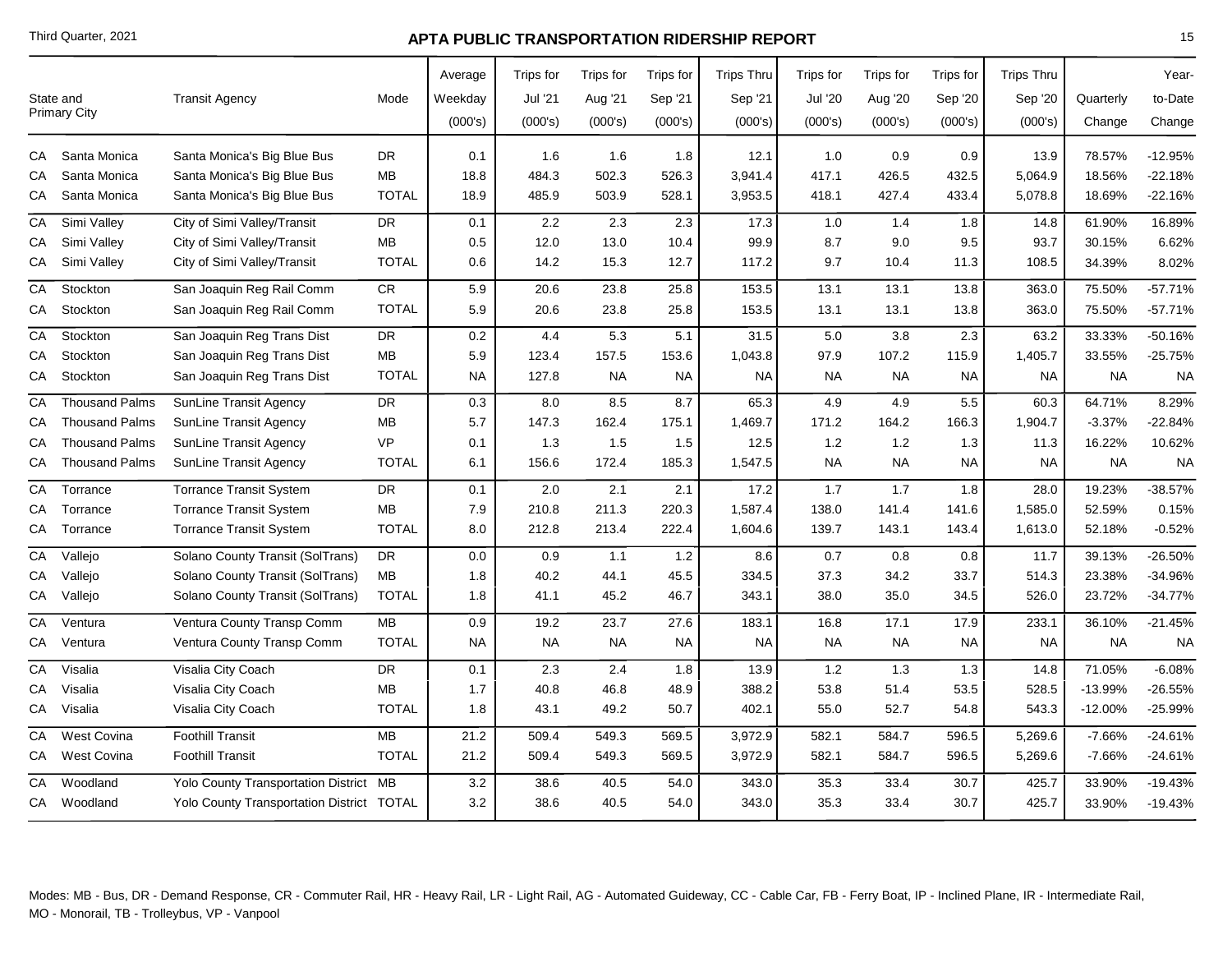|           | State and<br>Primary City | <b>Transit Agency</b>                 | Mode         | Average<br>Weekday<br>(000's) | Trips for<br>Jul '21<br>(000's) | Trips for<br>Aug '21<br>(000's) | Trips for<br>Sep '21<br>(000's) | <b>Trips Thru</b><br>Sep '21<br>(000's) | Trips for<br><b>Jul '20</b><br>(000's) | Trips for<br>Aug '20<br>(000's) | Trips for<br>Sep '20<br>(000's) | <b>Trips Thru</b><br>Sep '20<br>(000's) | Quarterly<br>Change | Year-<br>to-Date<br>Change |
|-----------|---------------------------|---------------------------------------|--------------|-------------------------------|---------------------------------|---------------------------------|---------------------------------|-----------------------------------------|----------------------------------------|---------------------------------|---------------------------------|-----------------------------------------|---------------------|----------------------------|
| CO        | Colorado Springs          | Mountain Metropolitan Transit         | DR           | 0.4                           | 7.7                             | 8.6                             | 8.8                             | 67.5                                    | 4.2                                    | 5.2                             | 6.7                             | 57.5                                    | 55.90%              | 17.39%                     |
| CO        | Colorado Springs          | Mountain Metropolitan Transit         | <b>MB</b>    | 6.8                           | 193.8                           | 184.4                           | 166.3                           | 1,426.1                                 | 150.8                                  | 153.2                           | 168.9                           | 1,562.3                                 | 15.14%              | $-8.72%$                   |
| CO        | Colorado Springs          | Mountain Metropolitan Transit         | <b>VP</b>    | 0.0                           | 0.8                             | 0.9                             | 0.9                             | 7.2                                     | 0.7                                    | 0.7                             | 0.6                             | 11.6                                    | 30.00%              | -37.93%                    |
| CO        | Colorado Springs          | Mountain Metropolitan Transit         | <b>TOTAL</b> | 7.2                           | 202.3                           | 193.9                           | 176.0                           | 1,500.8                                 | 155.7                                  | 159.1                           | 176.2                           | 1,631.4                                 | 16.54%              | $-8.01%$                   |
| CO        | Denver                    | <b>Regional Trp District</b>          | CR.          | 30.3                          | 656.6                           | 655.3                           | 686.8                           | 4,679.9                                 | 338.3                                  | 355.4                           | 392.7                           | 3,782.8                                 | 83.97%              | 23.72%                     |
| CO        | Denver                    | <b>Regional Trp District</b>          | <b>DR</b>    | 2.5                           | 55.1                            | 60.6                            | 50.2                            | 432.1                                   | 32.4                                   | 37.5                            | 38.6                            | 442.3                                   | 52.90%              | $-2.31%$                   |
| CO        | Denver                    | <b>Regional Trp District</b>          | <b>LR</b>    | 46.9                          | 937.0                           | 990.8                           | 1,165.1                         | 6,968.7                                 | 621.9                                  | 644.5                           | 630.2                           | 8,757.3                                 | 63.08%              | $-20.42%$                  |
| CO        | Denver                    | <b>Regional Trp District</b>          | ΜВ           | 134.3                         | 2,815.1                         | 2,944.6                         | 3,106.6                         | 22,626.9                                | 2,408.7                                | 2,432.0                         | 2,367.6                         | 29,839.7                                | 23.00%              | $-24.17%$                  |
| CO        | Denver                    | <b>Regional Trp District</b>          | <b>VP</b>    | 0.8                           | 15.8                            | 16.8                            | 16.7                            | 143.1                                   | 15.4                                   | 16.3                            | 16.1                            | 144.5                                   | 3.14%               | $-0.97%$                   |
| CO        | Denver                    | <b>Regional Trp District</b>          | <b>TOTAL</b> | 214.8                         | 4,479.6                         | 4,668.1                         | 5,025.4                         | 34,850.7                                | 3,416.7                                | 3,485.7                         | 3,445.2                         | 42,966.6                                | 36.97%              | $-18.89%$                  |
| CO.       | <b>Fort Collins</b>       | Transfort                             | <b>DR</b>    | <b>NA</b>                     | 2.6                             | 2.7                             | 2.6                             | 21.2                                    | 1.5                                    | 1.7                             | 1.8                             | 17.0                                    | 58.00%              | 24.71%                     |
| CO        | <b>Fort Collins</b>       | Transfort                             | MB           | 5.6                           | 86.0                            | 127.1                           | 195.1                           | 999.0                                   | 67.0                                   | 85.3                            | 110.1                           | 1,496.3                                 | 55.56%              | $-33.24%$                  |
| CO        | <b>Fort Collins</b>       | Transfort                             | <b>TOTAL</b> | <b>NA</b>                     | 88.6                            | 129.8                           | 197.7                           | 1,020.2                                 | 68.5                                   | 87.0                            | 111.9                           | 1,513.3                                 | 55.61%              | -32.58%                    |
| CO        | <b>Grand Junction</b>     | Mesa County Reg Transp Office         | DR           | 0.1                           | 1.8                             | 2.1                             | 2.2                             | 15.3                                    | 0.7                                    | 1.2                             | 1.4                             | 12.5                                    | 84.85%              | 22.40%                     |
| CO        | <b>Grand Junction</b>     | Mesa County Reg Transp Office         | MB           | 5.3                           | 31.9                            | 33.7                            | 31.9                            | 285.7                                   | 31.3                                   | 31.6                            | 31.0                            | 356.5                                   | 3.83%               | -19.86%                    |
| CO        | <b>Grand Junction</b>     | Mesa County Reg Transp Office         | <b>TOTAL</b> | 5.4                           | 33.7                            | 35.8                            | 34.1                            | 301.0                                   | 32.0                                   | 32.8                            | 32.4                            | 369.0                                   | 6.58%               | $-18.43%$                  |
| СT        | Hartford                  | Connecticut DOT                       | DR           | 0.1                           | 3.7                             | 4.1                             | 4.2                             | 30.7                                    | 2.9                                    | 3.1                             | 3.4                             | 29.7                                    | 27.66%              | 3.37%                      |
| СT        | Hartford                  | <b>Connecticut DOT</b>                | <b>MB</b>    | <b>NA</b>                     | <b>NA</b>                       | <b>NA</b>                       | NA                              | <b>NA</b>                               | <b>NA</b>                              | <b>NA</b>                       | <b>NA</b>                       | <b>NA</b>                               | <b>NA</b>           | <b>NA</b>                  |
| CТ        | Hartford                  | Connecticut DOT                       | <b>TOTAL</b> | <b>NA</b>                     | <b>NA</b>                       | <b>NA</b>                       | NA                              | NA                                      | <b>NA</b>                              | <b>NA</b>                       | <b>NA</b>                       | <b>NA</b>                               | <b>NA</b>           | <b>NA</b>                  |
| <b>CT</b> | Hartford                  | <b>Connecticut Transit</b>            | <b>MB</b>    | <b>NA</b>                     | 1,542.3                         | 1,511.4                         | 1,773.2                         | 12,558.8                                | 1,562.3                                | 1,559.5                         | 1,712.3                         | 14,496.5                                | $-0.15%$            | $-13.37%$                  |
| CТ        | Hartford                  | <b>Connecticut Transit</b>            | <b>TOTAL</b> | <b>NA</b>                     | 1,542.3                         | 1,511.4                         | 1,773.2                         | 12,558.8                                | 1,562.3                                | 1,559.5                         | 1,712.3                         | 14,496.5                                | $-0.15%$            | $-13.37%$                  |
| <b>CT</b> | Hartford                  | <b>Greater Hartford Tran Dist</b>     | <b>DR</b>    | 1.3                           | 32.0                            | 32.5                            | 33.3                            | 258.2                                   | 19.7                                   | 23.1                            | 27.6                            | 222.6                                   | 38.92%              | 15.99%                     |
| СT        | Hartford                  | <b>Greater Hartford Tran Dist</b>     | <b>TOTAL</b> | 1.3                           | 32.0                            | 32.5                            | 33.3                            | 258.2                                   | 19.7                                   | 23.1                            | 27.6                            | 222.6                                   | 38.92%              | 15.99%                     |
| СT        | New Haven                 | <b>Greater New Haven Transit Dist</b> | DR           | 0.6                           | 15.3                            | 15.3                            | 15.9                            | 127.5                                   | 12.3                                   | 13.3                            | 14.8                            | 115.8                                   | 15.10%              | 10.10%                     |
| CТ        | New Haven                 | Greater New Haven Transit Dist        | <b>TOTAL</b> | 0.6                           | 15.3                            | 15.3                            | 15.9                            | 127.5                                   | 12.3                                   | 13.3                            | 14.8                            | 115.8                                   | 15.10%              | 10.10%                     |
| СT        | Norwalk                   | <b>Norwalk Transit District</b>       | DR           | <b>NA</b>                     | <b>NA</b>                       | <b>NA</b>                       | <b>NA</b>                       | <b>NA</b>                               | 3.4                                    | 3.8                             | 4.5                             | 53.3                                    | <b>NA</b>           | <b>NA</b>                  |
| СT        | <b>Norwalk</b>            | <b>Norwalk Transit District</b>       | <b>MB</b>    | <b>NA</b>                     | 8.0                             | <b>NA</b>                       | NA                              | NA                                      | 78.3                                   | 80.6                            | 83.4                            | 677.6                                   | <b>NA</b>           | <b>NA</b>                  |
| CТ        | Norwalk                   | <b>Norwalk Transit District</b>       | <b>TOTAL</b> | <b>NA</b>                     | <b>NA</b>                       | <b>NA</b>                       | NA                              | NA                                      | 81.7                                   | 84.4                            | 87.9                            | 730.9                                   | <b>NA</b>           | <b>NA</b>                  |
| DC        | Washington                | District Dept of Transp               | LR.          | <b>NA</b>                     | 24.7                            | 18.8                            | 18.9                            | 225.6                                   | 27.3                                   | 27.8                            | 29.8                            | 301.5                                   | $-26.50%$           | $-25.17%$                  |
| DC        | Washington                | District Dept of Transp               | ΜВ           | <b>NA</b>                     | 155.9                           | 153.8                           | 178.4                           | 1,012.9                                 | 69.8                                   | 82.4                            | 76.6                            | 1,042.4                                 | >100%               | $-2.83%$                   |
|           | DC Washington             | <b>District Dept of Transp</b>        | <b>TOTAL</b> | <b>NA</b>                     | 180.6                           | 172.6                           | 197.3                           | 1,238.5                                 | 97.1                                   | 110.2                           | 106.4                           | 1,343.9                                 | 75.49%              | $-7.84%$                   |
|           |                           |                                       |              |                               |                                 |                                 |                                 |                                         |                                        |                                 |                                 |                                         |                     |                            |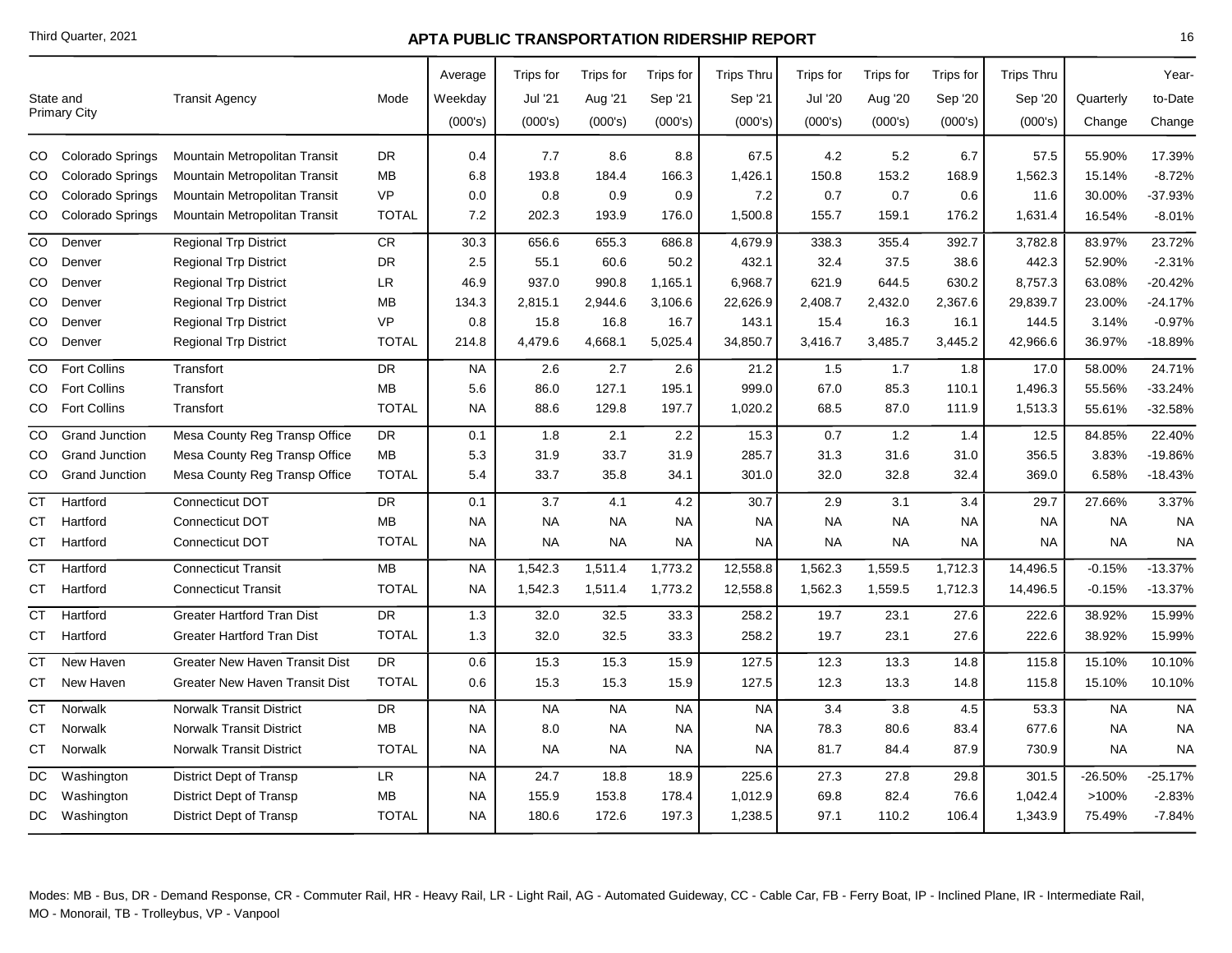|     | State and<br><b>Primary City</b> | <b>Transit Agency</b>         | Mode         | Average<br>Weekday<br>(000's) | Trips for<br>Jul '21<br>(000's) | Trips for<br>Aug '21<br>(000's) | Trips for<br>Sep '21<br>(000's) | <b>Trips Thru</b><br>Sep '21<br>(000's) | Trips for<br><b>Jul '20</b><br>(000's) | Trips for<br>Aug '20<br>(000's) | Trips for<br>Sep '20<br>(000's) | <b>Trips Thru</b><br>Sep '20<br>(000's) | Quarterly<br>Change | Year-<br>to-Date<br>Change |
|-----|----------------------------------|-------------------------------|--------------|-------------------------------|---------------------------------|---------------------------------|---------------------------------|-----------------------------------------|----------------------------------------|---------------------------------|---------------------------------|-----------------------------------------|---------------------|----------------------------|
| DC  | Washington                       | Washington Metro Area TA      | <b>HR</b>    | 221.3                         | 6,128.4                         | 5,664.7                         | 6,496.0                         | 39,151.3                                | 2,075.8                                | 2,386.7                         | 2,844.3                         | 59,817.3                                | >100%               | $-34.55%$                  |
| DC  | Washington                       | Washington Metro Area TA      | MB           | 208.2                         | 5,236.3                         | 5,466.6                         | 6,101.5                         | 42,660.5                                | 2,980.6                                | 3,294.8                         | 4,092.6                         | 37,708.6                                | 62.08%              | 13.13%                     |
| DC  | Washington                       | Washington Metro Area TA      | <b>TOTAL</b> | 429.5                         | 11,364.7                        | 11,131.3                        | 12,597.5                        | 81,811.8                                | 5,056.4                                | 5,681.5                         | 6,936.9                         | 97,525.9                                | 98.55%              | $-16.11%$                  |
| DE  | Wilmington                       | Delaware Transit Corp         | DR           | 2.3                           | 51.0                            | 53.9                            | 57.5                            | 413.3                                   | 28.8                                   | 31.0                            | 35.3                            | 370.3                                   | 70.77%              | 11.61%                     |
| DE  | Wilmington                       | Delaware Transit Corp         | <b>MB</b>    | 46.9                          | 451.8                           | 447.3                           | 432.8                           | 3,631.7                                 | 345.1                                  | 340.2                           | 348.0                           | 3,253.5                                 | 28.90%              | 11.62%                     |
| DE  | Wilmington                       | Delaware Transit Corp         | <b>TOTAL</b> | 49.3                          | 502.8                           | 501.2                           | 490.3                           | 4,045.0                                 | 373.9                                  | 371.2                           | 383.3                           | 3,623.8                                 | 32.43%              | 11.62%                     |
| FL. | <b>Bradenton</b>                 | Manatee County Area Transit   | <b>DR</b>    | 0.2                           | 5.7                             | 5.5                             | 5.0                             | 48.6                                    | 3.7                                    | 4.0                             | 4.2                             | 42.6                                    | 36.13%              | 14.08%                     |
| FL  | <b>Bradenton</b>                 | Manatee County Area Transit   | MB           | <b>NA</b>                     | <b>NA</b>                       | <b>NA</b>                       | <b>NA</b>                       | <b>NA</b>                               | <b>NA</b>                              | <b>NA</b>                       | <b>NA</b>                       | <b>NA</b>                               | <b>NA</b>           | <b>NA</b>                  |
| FL  | <b>Bradenton</b>                 | Manatee County Area Transit   | <b>TOTAL</b> | NA                            | <b>NA</b>                       | <b>NA</b>                       | NA                              | <b>NA</b>                               | <b>NA</b>                              | <b>NA</b>                       | <b>NA</b>                       | <b>NA</b>                               | <b>NA</b>           | <b>NA</b>                  |
| FL. | <b>Bushnell</b>                  | <b>Sumter County Transit</b>  | <b>DR</b>    | <b>NA</b>                     | 2.0                             | 2.3                             | 2.2                             | <b>NA</b>                               | <b>NA</b>                              | <b>NA</b>                       | <b>NA</b>                       | <b>NA</b>                               | <b>NA</b>           | <b>NA</b>                  |
| FL  | <b>Bushnell</b>                  | <b>Sumter County Transit</b>  | МB           | NA                            | <b>NA</b>                       | <b>NA</b>                       | NA                              | <b>NA</b>                               | <b>NA</b>                              | <b>NA</b>                       | NA                              | NA                                      | <b>NA</b>           | <b>NA</b>                  |
| FL  | <b>Bushnell</b>                  | <b>Sumter County Transit</b>  | <b>TOTAL</b> | <b>NA</b>                     | <b>NA</b>                       | <b>NA</b>                       | <b>NA</b>                       | <b>NA</b>                               | <b>NA</b>                              | <b>NA</b>                       | <b>NA</b>                       | <b>NA</b>                               | <b>NA</b>           | <b>NA</b>                  |
| FL. | Fort Lauderdale                  | <b>Broward County Transit</b> | <b>DR</b>    | 2.3                           | 55.6                            | 55.6                            | 57.1                            | 468.4                                   | 29.1                                   | 30.1                            | 34.6                            | 367.7                                   | 79.42%              | 27.39%                     |
| FL  | Fort Lauderdale                  | <b>Broward County Transit</b> | MB           | 55.8                          | 1,465.3                         | 1,505.0                         | 1,503.8                         | 11,652.2                                | 986.9                                  | 998.9                           | 993.3                           | 11,199.4                                | 50.18%              | 4.04%                      |
| FL. | Fort Lauderdale                  | <b>Broward County Transit</b> | <b>TOTAL</b> | 58.1                          | 1,520.9                         | 1,560.6                         | 1,560.9                         | 12,120.6                                | 1,016.0                                | 1,029.0                         | 1,027.9                         | 11,567.1                                | 51.08%              | 4.79%                      |
| FL  | Fort Myers                       | Lee Tran                      | <b>DR</b>    | 0.5                           | 11.8                            | 12.6                            | 12.9                            | 105.7                                   | 7.9                                    | 8.3                             | 9.0                             | 76.0                                    | 48.02%              | 39.08%                     |
| FL  | <b>Fort Myers</b>                | Lee Tran                      | MB           | 4.5                           | 119.6                           | 119.3                           | 116.5                           | 1,317.3                                 | 134.8                                  | 114.1                           | 115.6                           | 1,499.9                                 | $-2.50%$            | $-12.17%$                  |
| FL  | Fort Myers                       | Lee Tran                      | <b>VP</b>    | 0.0                           | 0.0                             | 0.0                             | 0.0                             | 7.3                                     | 4.3                                    | 4.2                             | 3.8                             | 30.6                                    | -100.00%            | $-76.14%$                  |
| FL. | <b>Fort Myers</b>                | Lee Tran                      | <b>TOTAL</b> | 5.1                           | 131.4                           | 131.9                           | 129.4                           | 1,430.3                                 | 147.0                                  | 126.6                           | 128.4                           | 1,606.5                                 | $-2.31%$            | $-10.97%$                  |
| FL  | Jacksonville                     | Jacksonville Transp Auth      | AG           | <b>NA</b>                     | 27.4                            | 27.3                            | 25.0                            | 217.2                                   | 20.3                                   | 21.9                            | 23.0                            | 202.6                                   | 22.24%              | 7.21%                      |
| FL  | Jacksonville                     | Jacksonville Transp Auth      | <b>DR</b>    | NA                            | 20.3                            | 18.9                            | 18.7                            | 184.2                                   | 18.3                                   | 19.2                            | 21.2                            | 196.6                                   | $-1.36%$            | $-6.31%$                   |
| FL  | Jacksonville                     | Jacksonville Transp Auth      | FB           | <b>NA</b>                     | 40.5                            | 31.5                            | 28.7                            | 231.4                                   | 37.3                                   | 35.8                            | 30.1                            | 305.2                                   | $-2.42%$            | $-24.18%$                  |
| FL  | Jacksonville                     | Jacksonville Transp Auth      | MВ           | <b>NA</b>                     | 403.4                           | 417.1                           | 408.8                           | 3,761.7                                 | 409.2                                  | 404.0                           | 414.3                           | 4,503.2                                 | 0.15%               | $-16.47%$                  |
| FL  | Jacksonville                     | Jacksonville Transp Auth      | <b>TOTAL</b> | NA.                           | 491.6                           | 494.8                           | 481.2                           | 4,394.5                                 | 485.1                                  | 480.9                           | 488.6                           | 5,207.6                                 | 0.89%               | $-15.61%$                  |
| FL. | Miami                            | Miami-Dade Transit Agency     | AG           | 12.9                          | 368.8                           | 344.3                           | 331.9                           | 2,753.6                                 | 210.6                                  | 206.0                           | 219.7                           | 3,261.3                                 | 64.23%              | $-15.57%$                  |
| FL  | Miami                            | Miami-Dade Transit Agency     | <b>DR</b>    | 4.4                           | 110.1                           | 110.8                           | 115.4                           | 996.5                                   | 61.8                                   | 66.6                            | 80.3                            | 717.5                                   | 61.14%              | 38.89%                     |
| FL  | Miami                            | Miami-Dade Transit Agency     | HR           | 30.1                          | 722.2                           | 749.6                           | 795.7                           | 7,152.5                                 | 633.0                                  | 641.3                           | 654.2                           | 7,315.5                                 | 17.58%              | $-2.23%$                   |
| FL  | Miami                            | Miami-Dade Transit Agency     | МB           | 107.8                         | 2,769.9                         | 2,843.6                         | 2,877.1                         | 28,291.9                                | 2,366.7                                | 2,422.0                         | 2,546.9                         | 24,401.5                                | 15.75%              | 15.94%                     |
| FL. | Miami                            | Miami-Dade Transit Agency     | <b>TOTAL</b> | 155.1                         | 3,971.0                         | 4,048.3                         | 4,120.1                         | 39,194.5                                | 3,272.1                                | 3,335.9                         | 3,501.1                         | 35,695.8                                | 20.08%              | 9.80%                      |
| FL  | Orlando                          | Central Florida RTA           | <b>DR</b>    | 2.0                           | 50.4                            | 49.1                            | 49.5                            | 448.6                                   | 49.9                                   | 51.4                            | 47.2                            | 470.1                                   | 0.34%               | $-4.57%$                   |
| FL  | Orlando                          | Central Florida RTA           | MВ           | 42.3                          | 1,106.3                         | 1,167.7                         | 1,151.2                         | 9,801.0                                 | 1,136.8                                | 1,171.4                         | 959.8                           | 10,730.2                                | 4.81%               | $-8.66%$                   |
| FL  | Orlando                          | Central Florida RTA           | <b>VP</b>    | 0.2                           | 22.8                            | 23.4                            | 22.1                            | 198.2                                   | 16.9                                   | 26.2                            | 29.1                            | 213.8                                   | $-5.40%$            | $-7.30%$                   |
| FL. | Orlando                          | Central Florida RTA           | <b>TOTAL</b> | 44.5                          | 1,179.5                         | 1,240.2                         | 1,222.8                         | 10,447.8                                | 1,203.6                                | 1,249.0                         | 1,036.1                         | 11,414.1                                | 4.41%               | $-8.47%$                   |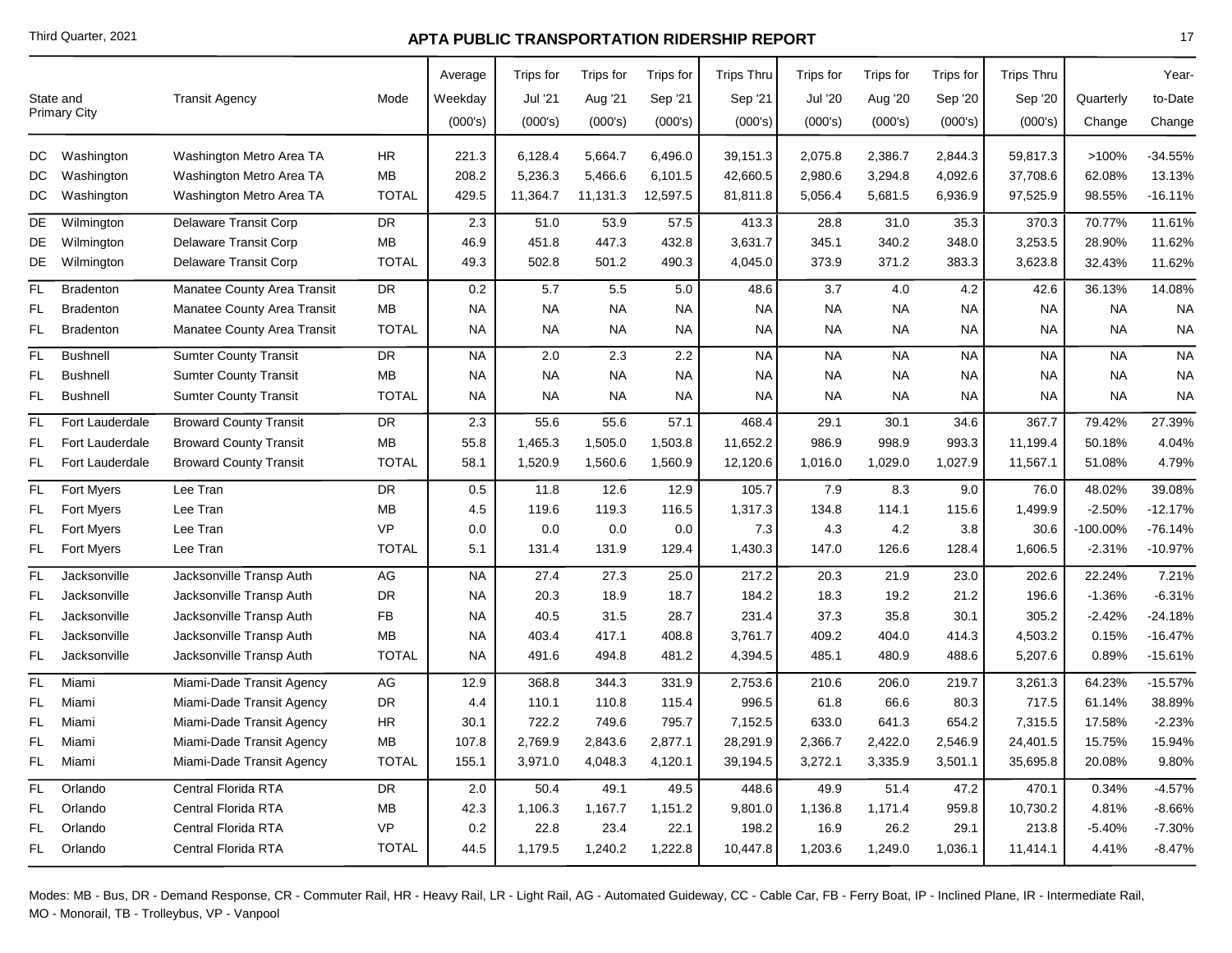|     |                     |                                          |              | Average   | Trips for | Trips for | Trips for | <b>Trips Thru</b> | <b>Trips for</b> | Trips for | Trips for | <b>Trips Thru</b> |           | Year-     |
|-----|---------------------|------------------------------------------|--------------|-----------|-----------|-----------|-----------|-------------------|------------------|-----------|-----------|-------------------|-----------|-----------|
|     | State and           | <b>Transit Agency</b>                    | Mode         | Weekday   | Jul '21   | Aug '21   | Sep '21   | Sep '21           | <b>Jul '20</b>   | Aug '20   | Sep '20   | Sep '20           | Quarterly | to-Date   |
|     | <b>Primary City</b> |                                          |              | (000's)   | (000's)   | (000's)   | (000's)   | (000's)           | (000's)          | (000's)   | (000's)   | (000's)           | Change    | Change    |
| FL. | Orlando             | SunRail                                  | CR           | 2.9       | 67.8      | 61.3      | 58.3      | 532.3             | 45.2             | 41.5      | 45.3      | 602.6             | 41.97%    | $-11.67%$ |
| FL  | Orlando             | SunRail                                  | <b>TOTAL</b> | 2.9       | 67.8      | 61.3      | 58.3      | 532.3             | 45.2             | 41.5      | 45.3      | 602.6             | 41.97%    | $-11.67%$ |
| FL  | Pompano Beach       | South Florida RTA (Tri-Rail)             | CR.          | 8.3       | 205.7     | 223.6     | 225.8     | 1,796.9           | 126.9            | 122.2     | 145.3     | 1,711.2           | 66.10%    | 5.01%     |
| FL  | Pompano Beach       | South Florida RTA (Tri-Rail)             | MB           | 0.7       | 22.6      | 19.5      | 18.2      | 193.1             | 21.2             | 20.0      | 22.8      | 337.5             | $-5.78%$  | -42.79%   |
| FL. | Pompano Beach       | South Florida RTA (Tri-Rail)             | <b>TOTAL</b> | 9.0       | 228.3     | 243.1     | 244.0     | 1,990.0           | 148.1            | 142.2     | 168.1     | 2,048.7           | 56.06%    | $-2.87%$  |
| FL. | West Palm Beach     | Palm Beach County STD                    | <b>DR</b>    | 2.4       | 49.9      | 54.5      | 56.4      | 462.0             | 42.7             | 39.2      | 40.3      | 428.1             | 31.59%    | 7.92%     |
| FL  | West Palm Beach     | Palm Beach County STD                    | <b>MB</b>    | 19.7      | 521.9     | 526.2     | 497.8     | 4,516.1           | 638.0            | 540.7     | 458.1     | 5,354.9           | $-5.55%$  | -15.66%   |
| FL  | West Palm Beach     | Palm Beach County STD                    | <b>TOTAL</b> | 22.1      | 571.8     | 580.7     | 554.2     | 4,978.1           | 680.7            | 579.9     | 498.4     | 5,783.0           | $-2.97%$  | -13.92%   |
| GA  | Atlanta             | Georgia Regional Trp Auth                | MB           | <b>NA</b> | 23.1      | 28.0      | 30.0      | 182.3             | 15.9             | 15.0      | 15.0      | 456.5             | 76.69%    | $-60.07%$ |
| GA  | Atlanta             | Georgia Regional Trp Auth                | <b>TOTAL</b> | <b>NA</b> | <b>NA</b> | <b>NA</b> | <b>NA</b> | <b>NA</b>         | <b>NA</b>        | <b>NA</b> | <b>NA</b> | <b>NA</b>         | <b>NA</b> | <b>NA</b> |
| GA  | Atlanta             | Metro Atlanta Rapid Tr Auth              | <b>DR</b>    | 1.7       | 40.4      | 43.1      | 42.1      | 340.9             | 35.7             | 32.5      | 33.1      | 366.7             | 23.99%    | $-7.04%$  |
| GА  | Atlanta             | Metro Atlanta Rapid Tr Auth              | <b>HR</b>    | 65.7      | 2,041.1   | 2,111.8   | 2,328.0   | 16,361.5          | 1,306.7          | 1,306.8   | 1,441.8   | 19,460.2          | 59.81%    | -15.92%   |
| GА  | Atlanta             | Metro Atlanta Rapid Tr Auth              | LR           | 0.3       | 14.3      | 10.7      | 10.3      | 85.6              | 5.7              | 6.4       | 6.2       | 87.2              | 92.90%    | $-1.83%$  |
| GА  | Atlanta             | Metro Atlanta Rapid Tr Auth              | <b>MB</b>    | 91.2      | 2,479.6   | 2,368.1   | 2,418.4   | 19,762.0          | 2,745.8          | 2,938.9   | 2,326.7   | 25,927.4          | $-9.30%$  | $-23.78%$ |
| GA  | Atlanta             | Metro Atlanta Rapid Tr Auth              | <b>TOTAL</b> | 158.9     | 4,575.4   | 4,533.7   | 4,798.8   | 36,550.0          | 4,093.9          | 4,284.6   | 3,807.8   | 45,841.5          | 14.13%    | $-20.27%$ |
| GA  | Macon               | Macon-Bibb County Transit Auth           | <b>DR</b>    | 0.1       | 3.1       | 3.5       | 3.3       | 25.3              | 2.3              | 2.3       | 2.4       | 21.3              | 41.43%    | 18.78%    |
| GA  | Macon               | Macon-Bibb County Transit Auth           | <b>MB</b>    | 1.5       | 33.0      | 31.0      | 32.0      | 280.7             | 31.7             | 20.2      | 19.0      | 288.0             | 35.40%    | $-2.53%$  |
| GA  | Macon               | Macon-Bibb County Transit Auth           | <b>TOTAL</b> | 1.6       | 36.1      | 34.5      | 35.3      | 306.0             | 34.0             | 22.5      | 21.4      | 309.3             | 35.94%    | $-1.07%$  |
| GA  | Savannah            | Chatham Area Transit Auth                | <b>DR</b>    | NA        | <b>NA</b> | <b>NA</b> | <b>NA</b> | <b>NA</b>         | <b>NA</b>        | <b>NA</b> | <b>NA</b> | <b>NA</b>         | <b>NA</b> | <b>NA</b> |
| GА  | Savannah            | Chatham Area Transit Auth                | MB           | <b>NA</b> | 113.3     | 124.4     | 121.3     | 985.7             | 104.7            | 110.4     | 115.6     | 1,194.6           | 8.56%     | $-17.49%$ |
| GА  | Savannah            | Chatham Area Transit Auth                | <b>TOTAL</b> | <b>NA</b> | <b>NA</b> | <b>NA</b> | <b>NA</b> | <b>NA</b>         | <b>NA</b>        | <b>NA</b> | <b>NA</b> | <b>NA</b>         | <b>NA</b> | <b>NA</b> |
| HI  | Honolulu            | City & Cnty of Honolulu DOTS             | DR           | 2.5       | 67.4      | 65.2      | 64.4      | 557.3             | 52.4             | 48.4      | 46.2      | 532.7             | 34.01%    | 4.62%     |
| HI  | Honolulu            | City & Cnty of Honolulu DOTS             | <b>MB</b>    | 103.5     | 2,840.7   | 2,953.1   | 2,786.5   | 23,781.0          | 2,180.6          | 2,003.0   | 1,871.4   | 24,795.9          | 41.71%    | 4.09%     |
| HI  | Honolulu            | City & Cnty of Honolulu DOTS             | <b>TOTAL</b> | 106.0     | 2,908.1   | 3,018.3   | 2,850.9   | 24,338.3          | 2,233.0          | 2,051.4   | 1,917.6   | 25,328.6          | 41.52%    | $-3.91%$  |
| IA  | Ames                | <b>Ames Transit Agency</b>               | <b>DR</b>    | 0.0       | 0.9       | 1.0       | 1.1       | 6.6               | 0.4              | 0.4       | 0.5       | 4.7               | >100%     | 40.43%    |
| ΙA  | Ames                | <b>Ames Transit Agency</b>               | MB           | 11.0      | 52.9      | 247.9     | 482.1     | 1,771.5           | 28.7             | 185.1     | 232.6     | 2,113.4           | 75.38%    | $-16.18%$ |
| ΙA  | Ames                | <b>Ames Transit Agency</b>               | <b>TOTAL</b> | 11.0      | 53.8      | 248.9     | 483.2     | 1,778.1           | 29.1             | 185.5     | 233.1     | 2,118.1           | 75.54%    | -16.05%   |
| ID  | Ketchum             | Mountain Rides Transportation Auth DR    |              | <b>NA</b> | 0.6       | 0.3       | 1.2       | 3.2               | 0.4              | 0.2       | 0.1       | 2.0               | >100%     | 60.00%    |
| ID  | Ketchum             | Mountain Rides Transportation Auth MB    |              | <b>NA</b> | 29.7      | 28.0      | 23.4      | 287.7             | 20.4             | 21.0      | 21.0      | 295.3             | 29.97%    | $-2.57%$  |
| ID  | Ketchum             | Mountain Rides Transportation Auth VP    |              | <b>NA</b> | 2.5       | $2.3$     | 2.3       | 17.7              | 1.5              | 1.5       | 1.5       | 23.4              | 57.78%    | $-24.36%$ |
| ID  | Ketchum             | Mountain Rides Transportation Auth TOTAL |              | <b>NA</b> | 32.8      | 30.6      | 26.9      | 308.6             | 22.3             | 22.7      | 22.6      | 320.7             | 33.58%    | $-3.77%$  |
|     |                     |                                          |              |           |           |           |           |                   |                  |           |           |                   |           |           |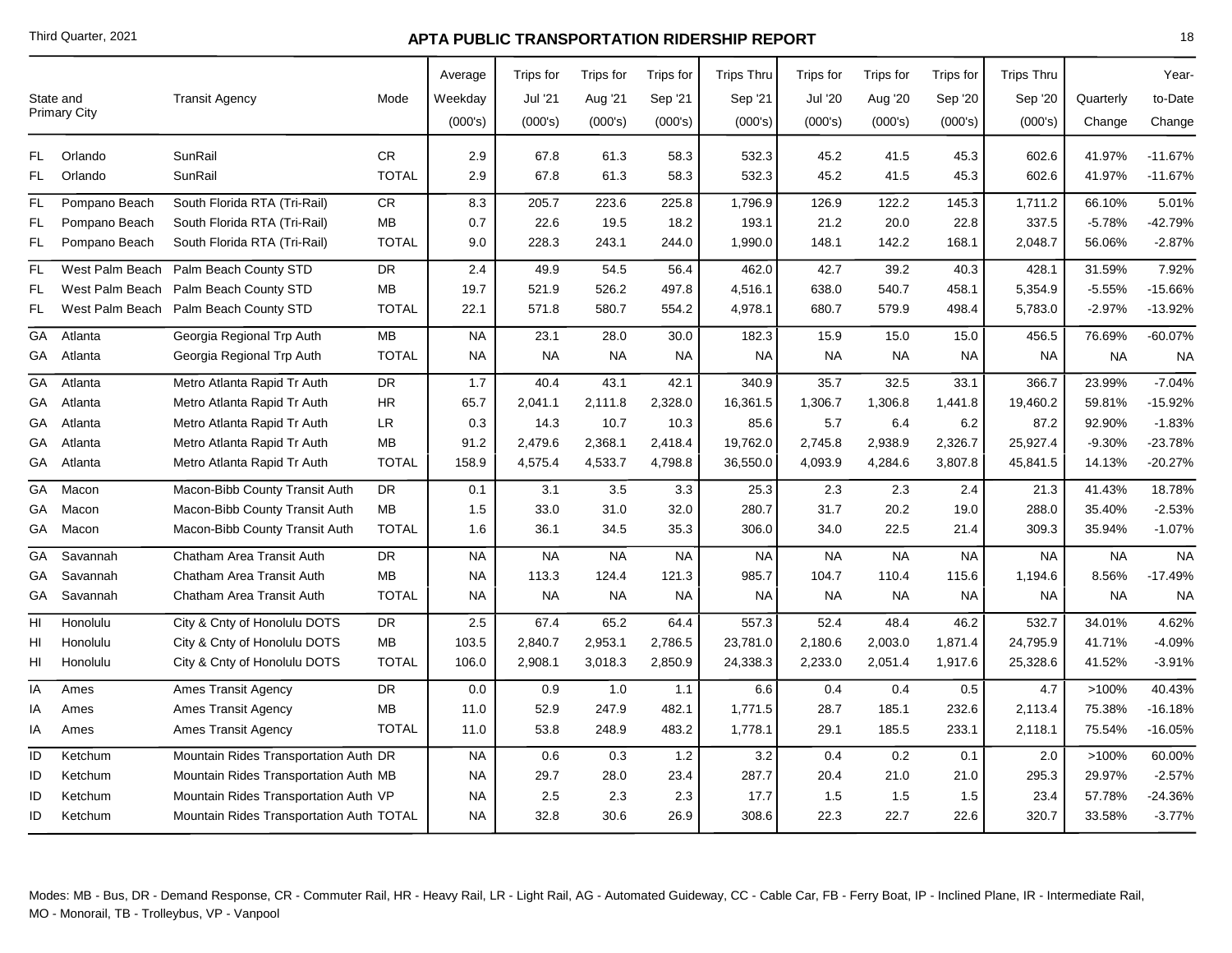|     | State and           | <b>Transit Agency</b>                   | Mode         | Average<br>Weekday | Trips for<br>Jul '21 | Trips for<br>Aug '21 | Trips for<br>Sep '21 | <b>Trips Thru</b><br>Sep '21 | Trips for<br>Jul '20 | Trips for<br>Aug '20 | Trips for<br>Sep '20 | <b>Trips Thru</b><br>Sep '20 | Quarterly | Year-<br>to-Date |
|-----|---------------------|-----------------------------------------|--------------|--------------------|----------------------|----------------------|----------------------|------------------------------|----------------------|----------------------|----------------------|------------------------------|-----------|------------------|
|     | <b>Primary City</b> |                                         |              | (000's)            | (000's)              | (000's)              | (000's)              | (000's)                      | (000's)              | (000's)              | (000's)              | (000's)                      | Change    | Change           |
| ID  | Moscow              | <b>Smart Transit</b>                    | <b>DR</b>    | 0.0                | 0.7                  | 0.7                  | 0.7                  | 5.9                          | 0.5                  | 0.5                  | 0.5                  | 5.6                          | 40.00%    | 5.36%            |
| ID  | Moscow              | <b>Smart Transit</b>                    | <b>MB</b>    | 0.3                | 5.7                  | 7.5                  | 8.9                  | 57.9                         | 4.7                  | 5.1                  | 5.5                  | 60.0                         | 44.44%    | $-3.50%$         |
| ID  | Moscow              | <b>Smart Transit</b>                    | <b>TOTAL</b> | 0.3                | 6.4                  | 8.2                  | 9.6                  | 63.8                         | 5.2                  | 5.6                  | 6.0                  | 65.6                         | 44.05%    | $-2.74%$         |
| IL  | Chicago             | <b>Chicago Transit Authority</b>        | <b>DR</b>    | 0.0                | 0.0                  | 0.0                  | 0.0                  | 0.0                          | 0.0                  | 0.0                  | 0.0                  | 0.0                          | 0.00%     | <b>NA</b>        |
| IL  | Chicago             | Chicago Transit Authority               | ${\sf HR}$   | 292.2              | 7,987.5              | 8,061.2              | 8,988.3              | 54,533.0                     | 4,255.1              | 4,260.6              | 4,556.7              | 63,803.7                     | 91.53%    | $-14.53%$        |
| IL  | Chicago             | Chicago Transit Authority               | <b>MB</b>    | 414.4              | 10,605.1             | 10,949.7             | 12,058.8             | 84,352.0                     | 8,608.4              | 8,540.9              | 8,593.2              | 97,602.0                     | 30.58%    | $-13.58%$        |
| IL. | Chicago             | <b>Chicago Transit Authority</b>        | <b>TOTAL</b> | 706.5              | 18,592.6             | 19,010.9             | 21,047.1             | 138,885.0                    | 12,863.5             | 12,801.5             | 13,149.9             | 161,405.7                    | 51.10%    | $-13.95%$        |
| IL. | Chicago             | Metra                                   | <b>CR</b>    | 70.7               | 1,609.7              | 1,558.3              | 1,567.0              | 9,370.3                      | 621.4                | 608.5                | 644.9                | 15,083.8                     | >100%     | -37.88%          |
| IL. | Chicago             | Metra                                   | <b>TOTAL</b> | 70.7               | 1,609.7              | 1,558.3              | 1,567.0              | 9,370.3                      | 621.4                | 608.5                | 644.9                | 15,083.8                     | >100%     | -37.88%          |
| IL  | <b>Granite City</b> | <b>Madison County Trans Dist</b>        | <b>DR</b>    | 0.1                | 3.2                  | 3.4                  | 3.6                  | 25.1                         | 2.1                  | 2.3                  | 2.0                  | 23.5                         | 59.38%    | 6.81%            |
| IL. | <b>Granite City</b> | <b>Madison County Trans Dist</b>        | <b>MB</b>    | 3.6                | 76.8                 | 90.2                 | 102.5                | 744.8                        | 75.6                 | 84.9                 | 92.9                 | 960.5                        | 6.35%     | $-22.46%$        |
| IL. | <b>Granite City</b> | <b>Madison County Trans Dist</b>        | <b>VP</b>    | 0.1                | 3.2                  | 3.2                  | 3.0                  | 26.4                         | 2.1                  | 2.0                  | 2.2                  | 29.1                         | 49.21%    | $-9.28%$         |
| IL. | <b>Granite City</b> | <b>Madison County Trans Dist</b>        | <b>TOTAL</b> | 3.9                | 83.2                 | 96.8                 | 109.1                | 796.3                        | 79.8                 | 89.2                 | 97.1                 | 1,013.1                      | 8.64%     | $-21.40%$        |
| IL  | Macomb              | Go West Transit                         | MB           | 0.7                | 8.7                  | 17.1                 | 27.2                 | 149.0                        | 9.6                  | 13.2                 | 20.0                 | 197.7                        | 23.83%    | $-24.63%$        |
| IL  | Macomb              | Go West Transit                         | <b>TOTAL</b> | 0.7                | 8.7                  | 17.1                 | 27.2                 | 149.0                        | 9.6                  | 13.2                 | 20.0                 | 197.7                        | 23.83%    | -24.63%          |
| IL  | Moline              | Rock Island County MMTD                 | <b>DR</b>    | 0.3                | 4.7                  | 5.5                  | 5.5                  | 39.3                         | 2.8                  | 2.9                  | 2.7                  | 35.0                         | 86.90%    | 12.29%           |
| IL  | Moline              | Rock Island County MMTD                 | <b>FB</b>    | 0.3                | 11.9                 | 9.5                  | 4.2                  | 35.1                         | 9.1                  | 9.6                  | 4.5                  | 31.5                         | 10.34%    | 11.43%           |
| IL  | Moline              | Rock Island County MMTD                 | <b>MB</b>    | 5.9                | 136.0                | 148.3                | 149.3                | 1,185.7                      | 140.1                | 139.8                | 135.1                | 1,395.9                      | 4.48%     | -15.06%          |
| IL. | Moline              | Rock Island County MMTD                 | <b>TOTAL</b> | 6.5                | 152.6                | 163.3                | 159.0                | 1,260.1                      | 152.0                | 152.3                | 142.3                | 1,462.4                      | 6.34%     | $-13.83%$        |
| IL. | Normal              | Bloomington-Normal Public Transit DR    |              | 0.2                | 5.6                  | 5.7                  | 5.8                  | 45.5                         | 4.1                  | 4.3                  | 4.5                  | 39.8                         | 32.56%    | 14.32%           |
| IL  | Normal              | Bloomington-Normal Public Transit MB    |              | 5.5                | 108.2                | 161.5                | 170.4                | 1,174.4                      | 117.8                | 149.8                | 129.0                | 1,271.0                      | 10.97%    | $-7.60%$         |
| IL. | Normal              | Bloomington-Normal Public Transit TOTAL |              | 5.7                | 113.8                | 167.2                | 176.2                | 1,219.9                      | 121.9                | 154.1                | 133.5                | 1,310.8                      | 11.65%    | $-6.93%$         |
| IL  | Peoria              | <b>Greater Peoria Mass Tr Dist</b>      | <b>DR</b>    | 0.3                | 10.6                 | 9.9                  | 8.1                  | 83.2                         | 5.2                  | 5.8                  | 6.7                  | 61.2                         | 61.58%    | 35.95%           |
| IL  | Peoria              | <b>Greater Peoria Mass Tr Dist</b>      | <b>MB</b>    | 4.2                | 123.6                | 131.2                | 137.1                | 1,099.5                      | 158.7                | 167.3                | 161.3                | 1,374.1                      | $-19.58%$ | -19.98%          |
| IL. | Peoria              | <b>Greater Peoria Mass Tr Dist</b>      | <b>TOTAL</b> | 4.5                | 134.2                | 141.1                | 145.2                | 1,182.7                      | 163.9                | 173.1                | 168.0                | 1,435.3                      | $-16.73%$ | -17.60%          |
| IL  | Rockford            | Rockford Mass Transit Dist              | DR           | 0.4                | 9.0                  | 9.1                  | 9.4                  | 82.0                         | 6.8                  | 6.2                  | 7.0                  | 66.7                         | 37.50%    | 22.94%           |
| IL. | Rockford            | <b>Rockford Mass Transit Dist</b>       | <b>MB</b>    | 2.6                | 58.6                 | 66.7                 | 71.6                 | 546.5                        | 58.6                 | 66.7                 | 71.6                 | 691.0                        | 0.00%     | $-20.91%$        |
| IL. | Rockford            | <b>Rockford Mass Transit Dist</b>       | <b>TOTAL</b> | 3.0                | 67.6                 | 75.8                 | 81.0                 | 628.5                        | 65.4                 | 72.9                 | 78.6                 | 757.7                        | 3.46%     | $-17.05%$        |
| IL. | Springfield         | Sangamon Mass Transit District          | <b>DR</b>    | 0.3                | 6.0                  | 6.0                  | 6.3                  | 51.9                         | $5.0\,$              | 4.9                  | 5.0                  | 46.6                         | 22.82%    | 11.37%           |
| IL  | Springfield         | Sangamon Mass Transit District          | MB           | $3.5\,$            | 73.3                 | 85.2                 | 89.7                 | 696.6                        | 78.5                 | 89.8                 | 92.3                 | 779.0                        | $-4.76%$  | $-10.58%$        |
| IL. | Springfield         | Sangamon Mass Transit District          | <b>TOTAL</b> | 3.8                | 79.3                 | 91.2                 | 96.0                 | 748.5                        | 83.5                 | 94.7                 | 97.3                 | 825.6                        | $-3.27%$  | $-9.34%$         |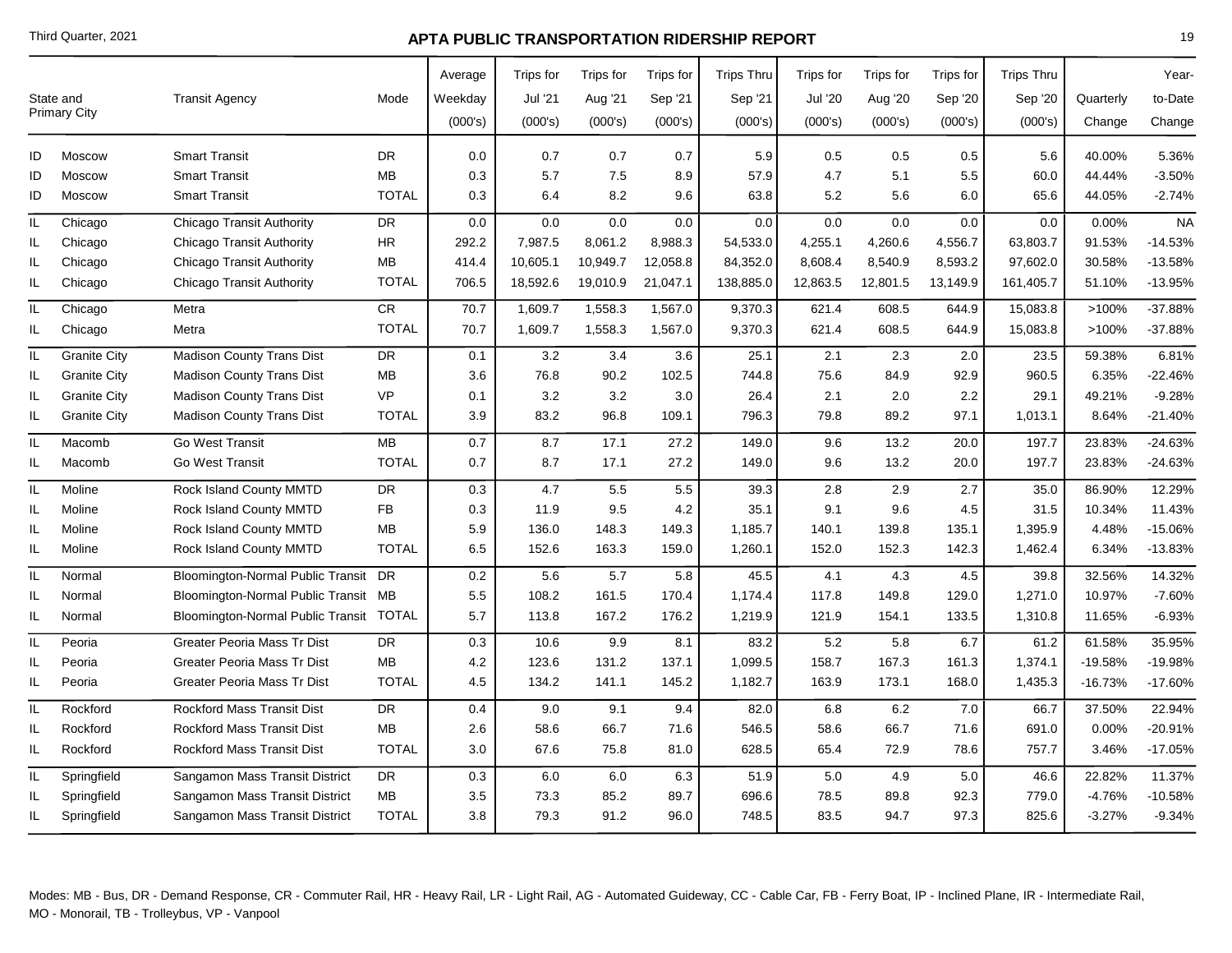|           | State and<br><b>Primary City</b> | <b>Transit Agency</b>                 | Mode         | Average<br>Weekday<br>(000's) | Trips for<br>Jul '21<br>(000's) | Trips for<br>Aug '21<br>(000's) | Trips for<br>Sep '21<br>(000's) | <b>Trips Thru</b><br>Sep '21<br>(000's) | <b>Trips for</b><br><b>Jul '20</b><br>(000's) | Trips for<br>Aug '20<br>(000's) | Trips for<br>Sep '20<br>(000's) | <b>Trips Thru</b><br>Sep '20<br>(000's) | Quarterly<br>Change | Year-<br>to-Date<br>Change |
|-----------|----------------------------------|---------------------------------------|--------------|-------------------------------|---------------------------------|---------------------------------|---------------------------------|-----------------------------------------|-----------------------------------------------|---------------------------------|---------------------------------|-----------------------------------------|---------------------|----------------------------|
| IL.       | Urbana                           | Champaign-Urbana MTD                  | <b>DR</b>    | 0.2                           | 4.8                             | 4.7                             | 8.2                             | 39.9                                    | 1.5                                           | 1.6                             | 2.8                             | 42.8                                    | >100%               | $-6.78%$                   |
| IL.       | Urbana                           | Champaign-Urbana MTD                  | MВ           | 21.7                          | 256.0                           | 585.6                           | 842.5                           | 3,510.8                                 | 224.3                                         | 263.6                           | 294.1                           | 4,107.7                                 | >100%               | $-14.53%$                  |
| IL.       | Urbana                           | Champaign-Urbana MTD                  | <b>TOTAL</b> | 21.9                          | 260.8                           | 590.3                           | 850.7                           | 3,550.7                                 | 225.8                                         | 265.2                           | 296.9                           | 4,150.5                                 | >100%               | $-14.45%$                  |
| IN        | Chesterton                       | Northern IN Commuter TD               | <b>CR</b>    | 4.0                           | 121.6                           | 107.9                           | 105.7                           | 689.8                                   | 51.7                                          | 52.1                            | 55.0                            | 857.5                                   | >100%               | -19.56%                    |
| IN        | Chesterton                       | Northern IN Commuter TD               | <b>TOTAL</b> | 4.0                           | 121.6                           | 107.9                           | 105.7                           | 689.8                                   | 51.7                                          | 52.1                            | 55.0                            | 857.5                                   | >100%               | -19.56%                    |
| IN        | Fort Wayne                       | Fort Wayne Public Tr Corp             | DR           | <b>NA</b>                     | 0.6                             | <b>NA</b>                       | <b>NA</b>                       | <b>NA</b>                               | 3.9                                           | 3.5                             | 3.8                             | 32.7                                    | <b>NA</b>           | <b>NA</b>                  |
| IN        | Fort Wayne                       | Fort Wayne Public Tr Corp             | <b>MB</b>    | <b>NA</b>                     | 115.8                           | <b>NA</b>                       | <b>NA</b>                       | <b>NA</b>                               | 85.1                                          | 84.7                            | 86.6                            | 807.5                                   | <b>NA</b>           | <b>NA</b>                  |
| IN        | Fort Wayne                       | Fort Wayne Public Tr Corp             | <b>TOTAL</b> | <b>NA</b>                     | <b>NA</b>                       | <b>NA</b>                       | <b>NA</b>                       | <b>NA</b>                               | 89.0                                          | 88.2                            | 90.4                            | 840.2                                   | <b>NA</b>           | <b>NA</b>                  |
| IN        | Indianapolis                     | Indianapolis Public Trp Corp          | DR           | 0.5                           | 12.8                            | 12.6                            | 10.5                            | 108.0                                   | 13.4                                          | 13.5                            | 13.7                            | 131.4                                   | $-11.58%$           | $-17.81%$                  |
| IN        | Indianapolis                     | Indianapolis Public Trp Corp          | MB           | 17.1                          | 432.1                           | 452.1                           | 442.5                           | 3,678.7                                 | 377.9                                         | 358.8                           | 387.0                           | 3,914.1                                 | 18.07%              | $-6.01%$                   |
| IN        | Indianapolis                     | Indianapolis Public Trp Corp          | <b>TOTAL</b> | 17.6                          | 444.9                           | 464.7                           | 453.0                           | 3,786.7                                 | 391.3                                         | 372.3                           | 400.7                           | 4,045.5                                 | 17.03%              | $-6.40%$                   |
| IN        | Lafayette                        | Greater Lafayette PTC                 | <b>DR</b>    | 1.1                           | 2.4                             | 2.6                             | 2.7                             | 21.4                                    | 1.9                                           | 2.1                             | 2.1                             | 17.4                                    | 26.23%              | 22.99%                     |
| ΙN        | Lafayette                        | <b>Greater Lafayette PTC</b>          | MB           | 9.8                           | 105.8                           | 170.2                           | 204.9                           | 1,339.6                                 | 80.6                                          | 119.9                           | 169.9                           | 1,931.7                                 | 29.83%              | -30.65%                    |
| ΙN        | Lafayette                        | <b>Greater Lafayette PTC</b>          | <b>TOTAL</b> | 10.9                          | 108.2                           | 172.8                           | 207.6                           | 1,361.0                                 | 82.5                                          | 122.0                           | 172.0                           | 1,949.1                                 | 29.77%              | $-30.17%$                  |
| IN        | Muncie                           | Muncie Indiana Transit Sys            | DR           | 0.1                           | 2.9                             | 2.9                             | 2.8                             | 26.4                                    | 2.7                                           | 2.8                             | 2.8                             | 25.6                                    | 3.61%               | 3.12%                      |
| IN        | Muncie                           | Muncie Indiana Transit Sys            | MB           | 2.5                           | 44.9                            | 60.7                            | 66.3                            | 529.3                                   | 46.8                                          | 62.7                            | 70.3                            | 590.6                                   | $-4.39%$            | $-10.38%$                  |
| ΙN        | Muncie                           | Muncie Indiana Transit Sys            | <b>TOTAL</b> | 2.6                           | 47.8                            | 63.6                            | 69.1                            | 555.7                                   | 49.5                                          | 65.5                            | 73.1                            | 616.2                                   | $-4.04%$            | $-9.82%$                   |
| IN        | South Bend                       | South Bend Public Transp              | DR           | 0.2                           | 4.3                             | 4.6                             | 4.6                             | 37.1                                    | 3.0                                           | 3.2                             | 3.5                             | 35.0                                    | 39.18%              | 6.00%                      |
| ΙN        | South Bend                       | South Bend Public Transp              | MB           | 3.1                           | 68.8                            | 81.8                            | 88.7                            | 672.9                                   | 59.5                                          | 65.0                            | 66.5                            | 678.1                                   | 25.29%              | $-0.77%$                   |
| IN        | South Bend                       | South Bend Public Transp              | <b>TOTAL</b> | 3.3                           | 73.1                            | 86.4                            | 93.3                            | 710.0                                   | 62.5                                          | 68.2                            | 70.0                            | 713.1                                   | 25.96%              | $-0.43%$                   |
| ΚS        | Olathe                           | <b>Johnson County Transit</b>         | <b>DR</b>    | 0.2                           | 4.2                             | 4.5                             | 4.4                             | 29.2                                    | 1.8                                           | 2.0                             | 1.9                             | 20.8                                    | >100%               | 40.38%                     |
| ΚS        | Olathe                           | Johnson County Transit                | <b>MB</b>    | 0.7                           | 10.6                            | 15.1                            | 20.1                            | 105.5                                   | 9.5                                           | 10.3                            | 11.4                            | 152.9                                   | 46.79%              | -31.00%                    |
| ΚS        | Olathe                           | <b>Johnson County Transit</b>         | <b>TOTAL</b> | 0.9                           | 14.8                            | 19.6                            | 24.5                            | 134.7                                   | 11.3                                          | 12.3                            | 13.3                            | 173.7                                   | 59.62%              | $-22.45%$                  |
| ΚS        | Wichita                          | Wichita Transit                       | MB           | 2.9                           | 57.0                            | 78.0                            | 81.2                            | 546.6                                   | 55.3                                          | 58.5                            | 60.2                            | 607.1                                   | 24.25%              | $-9.97%$                   |
| ΚS        | Wichita                          | <b>Wichita Transit</b>                | <b>TOTAL</b> | 2.9                           | 57.0                            | 78.0                            | 81.2                            | 546.6                                   | 55.3                                          | 58.5                            | 60.2                            | 607.1                                   | 24.25%              | $-9.97%$                   |
| <b>KY</b> | Fort Wright                      | Tr Auth of Northern Kentucky          | DR           | 0.2                           | 5.7                             | 6.1                             | 6.3                             | 48.3                                    | 3.8                                           | 4.4                             | 4.8                             | 39.3                                    | 39.23%              | 22.90%                     |
| ΚY        | Fort Wright                      | Tr Auth of Northern Kentucky          | <b>MB</b>    | 4.8                           | 112.9                           | 127.2                           | 131.9                           | 1,007.5                                 | 127.2                                         | 120.2                           | 115.8                           | 1,228.8                                 | 2.42%               | $-18.01%$                  |
| KY.       | Fort Wright                      | Tr Auth of Northern Kentucky          | <b>TOTAL</b> | 5.0                           | 118.6                           | 133.3                           | 138.2                           | 1,055.8                                 | 131.0                                         | 124.6                           | 120.6                           | 1,268.1                                 | 3.69%               | $-16.74%$                  |
| ΚY        | Lexington                        | <b>Transit Auth Lexington-Fayette</b> | DR           | 0.6                           | 14.6                            | 15.1                            | 14.7                            | 125.0                                   | 12.6                                          | 13.1                            | 13.6                            | 123.1                                   | 12.98%              | 1.54%                      |
| ΚY        | Lexington                        | Transit Auth Lexington-Fayette        | MB           | 8.8                           | 170.6                           | 214.3                           | 271.8                           | 1,792.8                                 | 175.4                                         | 198.2                           | 233.2                           | 2,065.9                                 | 8.22%               | $-13.22%$                  |
| ΚY        | Lexington                        | <b>Transit Auth Lexington-Fayette</b> | VP           | 0.0                           | 0.6                             | 0.7                             | 0.7                             | 5.3                                     | 0.6                                           | 0.6                             | 0.5                             | 5.5                                     | 17.65%              | $-3.64%$                   |
| KY I      | Lexington                        | <b>Transit Auth Lexington-Fayette</b> | <b>TOTAL</b> | 9.4                           | 185.8                           | 230.1                           | 287.2                           | 1,923.1                                 | 188.6                                         | 211.9                           | 247.3                           | 2,194.5                                 | 8.54%               | $-12.37%$                  |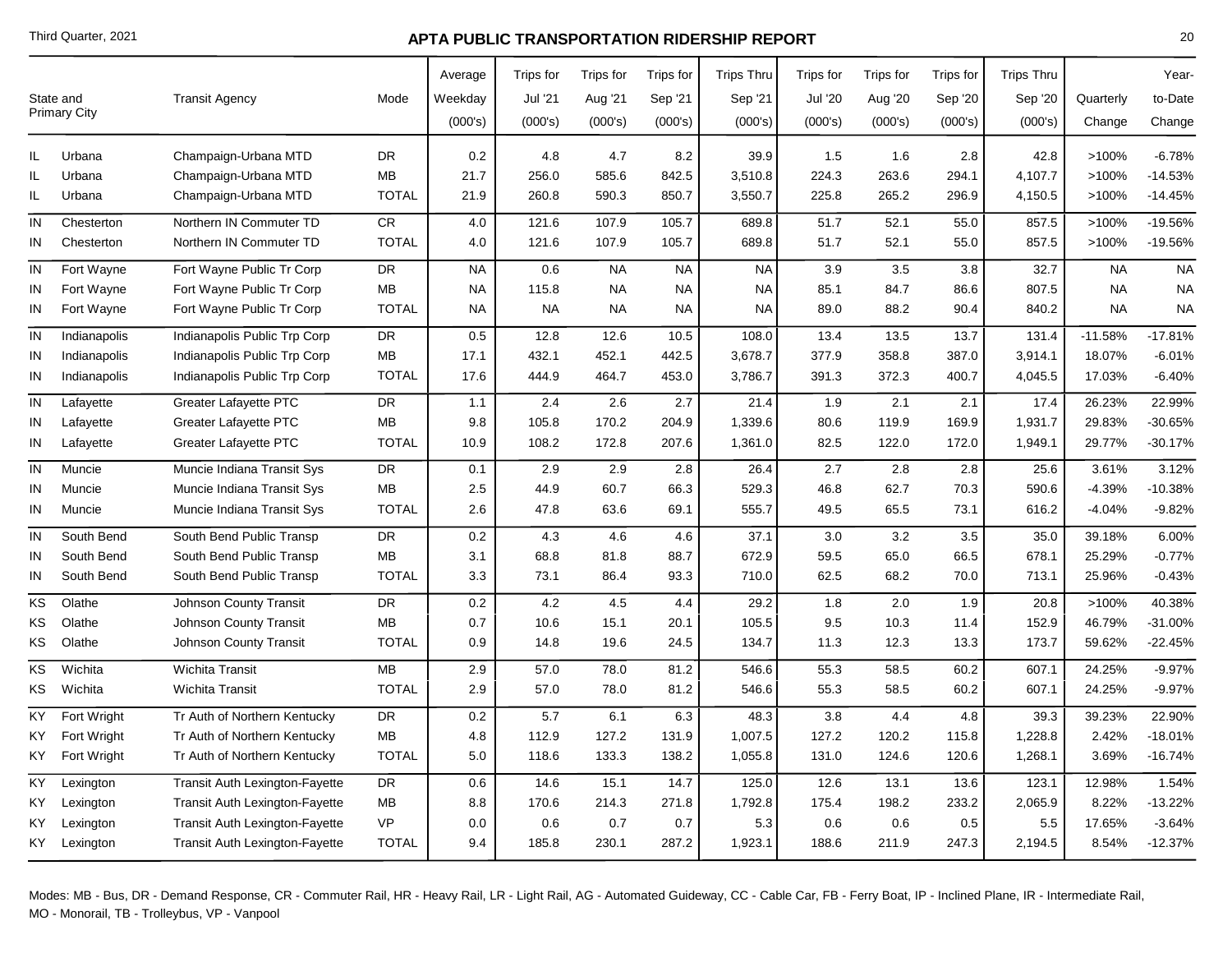|                  | State and<br><b>Primary City</b>        | <b>Transit Agency</b>                                                                                                  | Mode                                            | Average<br>Weekday<br>(000's) | Trips for<br>Jul '21<br>(000's) | Trips for<br>Aug '21<br>(000's) | Trips for<br>Sep '21<br>(000's)  | <b>Trips Thru</b><br>Sep '21<br>(000's) | Trips for<br><b>Jul '20</b><br>(000's) | Trips for<br>Aug '20<br>(000's) | Trips for<br>Sep '20<br>(000's) | <b>Trips Thru</b><br>Sep '20<br>(000's) | Quarterly<br>Change                   | Year-<br>to-Date<br>Change                       |
|------------------|-----------------------------------------|------------------------------------------------------------------------------------------------------------------------|-------------------------------------------------|-------------------------------|---------------------------------|---------------------------------|----------------------------------|-----------------------------------------|----------------------------------------|---------------------------------|---------------------------------|-----------------------------------------|---------------------------------------|--------------------------------------------------|
| KY.              | Louisville                              | <b>Transit Auth of River City</b>                                                                                      | DR                                              | 1.1                           | 28.2                            | 27.5                            | 25.5                             | 241.0                                   | 23.8                                   | 23.9                            | 24.1                            | 234.4                                   | 13.09%                                | 2.82%                                            |
| KY.              | Louisville                              | <b>Transit Auth of River City</b>                                                                                      | <b>MB</b>                                       | 13.5                          | 378.9                           | 421.2                           | 445.8                            | 3,409.4                                 | 375.4                                  | 376.0                           | 379.9                           | 4,121.0                                 | 10.13%                                | $-17.27%$                                        |
| KY.              | Louisville                              | <b>Transit Auth of River City</b>                                                                                      | <b>TOTAL</b>                                    | 14.6                          | 407.1                           | 448.7                           | 471.3                            | 3,650.4                                 | 399.2                                  | 399.9                           | 404.0                           | 4,355.4                                 | 10.31%                                | $-16.19%$                                        |
| KY               | Owensboro                               | Owensboro Transit System                                                                                               | <b>DR</b>                                       | <b>NA</b>                     | 1.5                             | 1.5                             | 1.5                              | 13.6                                    | 1.2                                    | 1.2                             | 1.3                             | 10.1                                    | 21.62%                                | 34.65%                                           |
| ΚY               | Owensboro                               | Owensboro Transit System                                                                                               | <b>MB</b>                                       | <b>NA</b>                     | 15.0                            | 14.6                            | 15.2                             | 149.9                                   | 16.9                                   | 17.7                            | 19.9                            | 165.6                                   | $-17.80%$                             | $-9.48%$                                         |
| KY.              | Owensboro                               | Owensboro Transit System                                                                                               | <b>TOTAL</b>                                    | NA.                           | 16.5                            | 16.1                            | 16.7                             | 163.5                                   | 18.1                                   | 18.9                            | 21.2                            | 175.7                                   | $-15.29%$                             | $-6.94%$                                         |
| LA               | <b>New Orleans</b>                      | <b>Regional Transit Auth</b>                                                                                           | <b>DR</b>                                       | 0.4                           | 13.5                            | 12.9                            | 8.7                              | 101.9                                   | 10.7                                   | 9.2                             | 9.6                             | 103.9                                   | 18.98%                                | $-1.92%$                                         |
| LA               | New Orleans                             | <b>Regional Transit Auth</b>                                                                                           | <b>LR</b>                                       | <b>NA</b>                     | 220.1                           | 163.3                           | 170.4                            | 1,914.0                                 | 140.1                                  | 105.1                           | 138.1                           | 1,522.0                                 | 44.48%                                | 25.76%                                           |
| LA               | <b>New Orleans</b>                      | <b>Regional Transit Auth</b>                                                                                           | <b>MB</b>                                       | <b>NA</b>                     | 429.3                           | 381.0                           | 267.2                            | 3,375.7                                 | 253.3                                  | 307.5                           | 593.3                           | 3,859.3                                 | $-6.64%$                              | $-12.53%$                                        |
| LA               | <b>New Orleans</b>                      | <b>Regional Transit Auth</b>                                                                                           | <b>TOTAL</b>                                    | NA.                           | 662.9                           | 557.2                           | 446.3                            | 5,391.6                                 | 404.1                                  | 421.8                           | 741.0                           | 5,485.2                                 | 6.35%                                 | $-1.71%$                                         |
| МA               | Amherst                                 | <b>UMass Transit Service</b>                                                                                           | <b>MB</b>                                       | 5.1                           | 39.1                            | 58.9                            | 291.8                            | 709.5                                   | 26.7                                   | 31.0                            | 41.7                            | 1,008.6                                 | >100%                                 | -29.65%                                          |
| МA               | Amherst                                 | <b>UMass Transit Service</b>                                                                                           | <b>TOTAL</b>                                    | 5.1                           | 39.1                            | 58.9                            | 291.8                            | 709.5                                   | 26.7                                   | 31.0                            | 41.7                            | 1,008.6                                 | >100%                                 | -29.65%                                          |
| МA               | Boston                                  | Massachusetts Bay Tr Auth                                                                                              | <b>CR</b>                                       | 33.4                          | 724.5                           | 791.2                           | 1,068.4                          | 5,143.7                                 | 772.9                                  | 784.5                           | 649.7                           | 10,662.2                                | 17.08%                                | $-51.76%$                                        |
| МA               | Boston                                  | Massachusetts Bay Tr Auth                                                                                              | DR                                              | 2.9                           | 75.5                            | 75.7                            | 75.8                             | 625.4                                   | 60.5                                   | 55.1                            | 60.3                            | 667.8                                   | 29.05%                                | $-6.35%$                                         |
| МA               | Boston                                  | Massachusetts Bay Tr Auth                                                                                              | FB                                              | 2.8                           | 68.2                            | 63.6                            | 51.8                             | 276.8                                   | 15.0                                   | 18.3                            | 16.5                            | 329.2                                   | >100%                                 | $-15.92%$                                        |
| МA               | <b>Boston</b>                           | Massachusetts Bay Tr Auth                                                                                              | <b>HR</b>                                       | 223.4                         | 5,615.9                         | 5,891.7                         | 6,776.9                          | 41,891.2                                | 2,985.9                                | 3,218.2                         | 3,737.5                         | 47,305.5                                | 83.92%                                | $-11.45%$                                        |
| МA               | Boston                                  | Massachusetts Bay Tr Auth                                                                                              | LR                                              | 72.9                          | 1,866.6                         | 1,905.1                         | 2,364.6                          | 13,538.6                                | 667.9                                  | 886.6                           | 1,131.8                         | 15,649.4                                | >100%                                 | $-13.49%$                                        |
| МA               | <b>Boston</b>                           | Massachusetts Bay Tr Auth                                                                                              | ΜВ                                              | 228.0                         | 5,524.6                         | 5,782.2                         | 6,582.0                          | 45,189.0                                | 4,216.4                                | 4,263.5                         | 4,440.3                         | 46,459.0                                | 38.46%                                | $-2.73%$                                         |
| МA               | <b>Boston</b>                           | Massachusetts Bay Tr Auth                                                                                              | TB                                              | 4.4                           | 99.8                            | 100.2                           | 119.5                            | 806.2                                   | 0.0                                    | 3.3                             | 83.5                            | 653.9                                   | >100%                                 | 23.29%                                           |
| МA               | <b>Boston</b>                           | Massachusetts Bay Tr Auth                                                                                              | <b>TOTAL</b>                                    | 567.8                         | 13,975.1                        | 14,609.7                        | 17,039.0                         | 107,470.9                               | 8,718.6                                | 9,229.5                         | 10,119.6                        | 121,727.0                               | 62.55%                                | $-11.71%$                                        |
| МD               | Baltimore                               | Maryland Transit Admin                                                                                                 | ${\sf CR}$                                      | 4.1                           | 67.5                            | 87.3                            | 176.6                            | 763.2                                   | 73.1                                   | 75.4                            | 77.4                            | 2,274.9                                 | 46.70%                                | $-66.45%$                                        |
| МD               | Baltimore                               | Maryland Transit Admin                                                                                                 | <b>DR</b>                                       | 6.0                           | 146.1                           | 145.0                           | 138.3                            | 1,228.9                                 | 126.4                                  | 125.0                           | 130.5                           | 1,340.2                                 | 12.44%                                | $-8.30%$                                         |
| МD               | Baltimore                               | Maryland Transit Admin                                                                                                 | <b>HR</b>                                       | 4.6                           | 137.8                           | 132.2                           | 142.1                            | 1,149.6                                 | 163.5                                  | 166.1                           | 161.0                           | 2,474.3                                 | $-16.00%$                             | $-53.54%$                                        |
| MD               | <b>Baltimore</b>                        | Maryland Transit Admin                                                                                                 | LR                                              | 7.7                           | 205.8                           | 237.4                           | 249.6                            | 1,923.9                                 | 182.1                                  | 213.5                           | 219.9                           | 2,197.6                                 | 12.56%                                | $-12.45%$                                        |
| MD               | <b>Baltimore</b>                        | Maryland Transit Admin                                                                                                 | ΜВ                                              | 109.2                         | 3,121.0                         | 2,910.8                         | 3,658.7                          | 26,451.9                                | 3,263.9                                | 3,338.0                         | 3,225.4                         | 33,241.4                                | $-1.39%$                              | $-20.42%$                                        |
| MD.<br>MD<br>MD. | Baltimore<br>Largo<br>Largo<br>MD Largo | Maryland Transit Admin<br>Prince Georges County Transp<br>Prince Georges County Transp<br>Prince Georges County Transp | <b>TOTAL</b><br>DR<br><b>MB</b><br><b>TOTAL</b> | 131.6<br>0.1<br>4.1<br>4.2    | 3,678.2<br>3.4<br>77.4<br>80.8  | 3,512.7<br>3.3<br>90.6<br>93.9  | 4,365.3<br>3.3<br>104.3<br>107.6 | 31,517.5<br>30.3<br>679.6<br>709.9      | 3,809.0<br>3.9<br>46.2<br>50.1         | 3,918.0<br>3.5<br>67.3<br>70.8  | 3,814.2<br>3.7<br>73.0<br>76.7  | 41,528.4<br>38.8<br>1,118.0<br>1,156.8  | 0.13%<br>$-9.91%$<br>46.01%<br>42.86% | $-24.11%$<br>$-21.91%$<br>$-39.21%$<br>$-38.63%$ |
| MD               | Rockville                               | Montgomery County Ride-On                                                                                              | DR                                              | $0.0\,$                       | <b>NA</b>                       | <b>NA</b>                       | <b>NA</b>                        | <b>NA</b>                               | 0.4                                    | 0.6                             | 0.7                             | $6.2\,$                                 | <b>NA</b>                             | <b>NA</b>                                        |
|                  | MD Rockville                            | Montgomery County Ride-On                                                                                              | ${\sf MB}$                                      | 42.2                          | 1,094.8                         | 1,143.0                         | 1,181.1                          | 8,702.6                                 | 744.2                                  | 781.6                           | 811.2                           | 7,958.7                                 | 46.29%                                | 9.35%                                            |
|                  | MD Rockville                            | Montgomery County Ride-On                                                                                              | <b>TOTAL</b>                                    | 42.2                          | <b>NA</b>                       | <b>NA</b>                       | NA                               | NA                                      | 744.6                                  | 782.2                           | 811.9                           | 7,964.9                                 | <b>NA</b>                             | <b>NA</b>                                        |
|                  | ME Portland                             | Northern NE Passenger RA                                                                                               | ${\sf CR}$                                      | 1.2                           | 37.3                            | 38.5                            | 32.7                             | 184.6                                   | 4.0                                    | 8.3                             | 8.7                             | 125.6                                   | >100%                                 | 46.97%                                           |
|                  | ME Portland                             | Northern NE Passenger RA                                                                                               | <b>TOTAL</b>                                    | $1.2$                         | 37.3                            | 38.5                            | 32.7                             | 184.6                                   | 4.0                                    | 8.3                             | 8.7                             | 125.6                                   | >100%                                 | 46.97%                                           |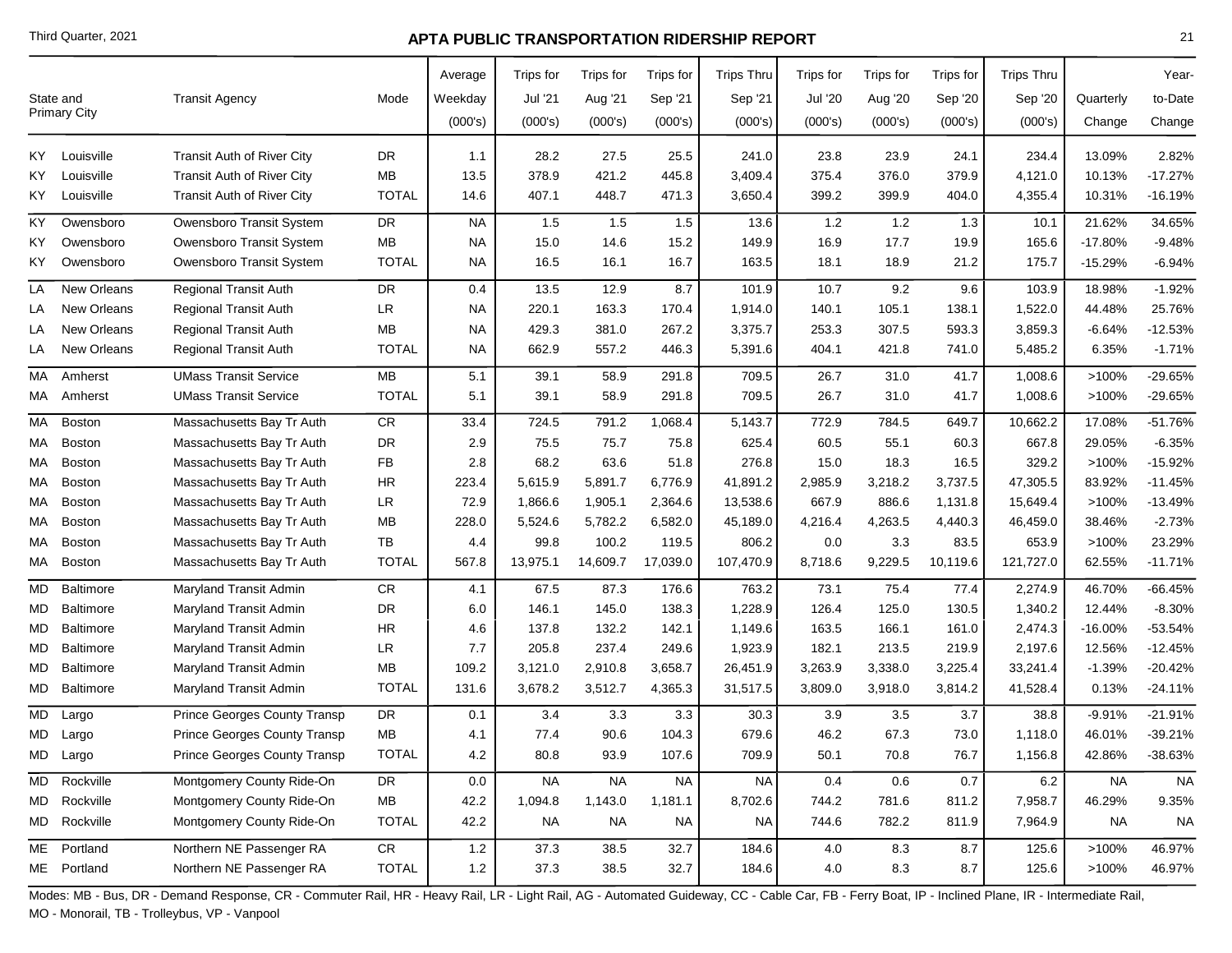|    | State and           | <b>Transit Agency</b>                      | Mode         | Average<br>Weekday | Trips for<br>Jul '21 | Trips for<br>Aug '21 | Trips for<br>Sep '21 | <b>Trips Thru</b><br>Sep '21 | Trips for<br><b>Jul '20</b> | Trips for<br>Aug '20 | Trips for<br>Sep '20 | <b>Trips Thru</b><br>Sep '20 | Quarterly | Year-<br>to-Date |
|----|---------------------|--------------------------------------------|--------------|--------------------|----------------------|----------------------|----------------------|------------------------------|-----------------------------|----------------------|----------------------|------------------------------|-----------|------------------|
|    | <b>Primary City</b> |                                            |              | (000's)            | (000's)              | (000's)              | (000's)              | (000's)                      | (000's)                     | (000's)              | (000's)              | (000's)                      | Change    | Change           |
| МΙ | <b>Battle Creek</b> | <b>Battle Creek Transit</b>                | DR.          | 0.6                | 1.5                  | 1.4                  | 1.3                  | 14.7                         | 2.3                         | 2.2                  | 1.9                  | 18.0                         | $-34.38%$ | $-18.33%$        |
| MI | <b>Battle Creek</b> | <b>Battle Creek Transit</b>                | MB           | 0.7                | 16.7                 | 17.4                 | 19.3                 | 147.7                        | 31.1                        | 31.6                 | 18.8                 | 244.4                        | $-34.48%$ | -39.57%          |
| MI | <b>Battle Creek</b> | <b>Battle Creek Transit</b>                | <b>TOTAL</b> | 1.4                | 18.2                 | 18.8                 | 20.6                 | 162.4                        | 33.4                        | 33.8                 | 20.7                 | 262.4                        | $-34.47%$ | $-38.11%$        |
| MI | Detroit             | City of Detroit Dept of Trp                | MB           | <b>NA</b>          | 728.4                | 552.5                | 729.1                | 6,288.5                      | 626.8                       | 643.7                | 741.9                | 7,857.4                      | $-0.12%$  | $-19.97%$        |
| MI | Detroit             | City of Detroit Dept of Trp                | <b>TOTAL</b> | <b>NA</b>          | 728.4                | 552.5                | 729.1                | 6,288.5                      | 626.8                       | 643.7                | 741.9                | 7,857.4                      | $-0.12%$  | $-19.97%$        |
| MI | Detroit             | Detroit Transp Corp/DPM                    | AG           | 0.0                | 0.0                  | 0.0                  | 0.0                  | 0.0                          | 0.0                         | 0.0                  | 0.0                  | 268.9                        | 0.00%     | $-100.00\%$      |
| MI | Detroit             | Detroit Transp Corp/DPM                    | <b>TOTAL</b> | 0.0                | 0.0                  | 0.0                  | 0.0                  | 0.0                          | 0.0                         | 0.0                  | 0.0                  | 268.9                        | NA        | $-100.00\%$      |
| MI | Flint               | <b>Mass Transportation Authority</b>       | <b>DR</b>    | 1.4                | 37.5                 | 34.9                 | 35.4                 | 304.8                        | 29.0                        | 29.8                 | 30.0                 | 300.8                        | 21.40%    | 1.33%            |
| MI | Flint               | <b>Mass Transportation Authority</b>       | MB           | 5.4                | 123.2                | 132.5                | 166.9                | 1,206.9                      | 130.9                       | 133.3                | 137.9                | 1,430.1                      | 5.10%     | $-15.61%$        |
| MI | Flint               | <b>Mass Transportation Authority</b>       | <b>TOTAL</b> | 6.8                | 160.7                | 167.4                | 202.3                | 1,511.7                      | 159.9                       | 163.1                | 167.9                | 1,730.9                      | 8.05%     | $-12.66%$        |
| MI | <b>Grand Rapids</b> | Interurban Transit Partnership             | DR           | 0.6                | 17.8                 | 19.0                 | 18.5                 | 155.9                        | 13.2                        | 13.8                 | 15.1                 | 137.7                        | 31.35%    | 13.22%           |
| ΜI | <b>Grand Rapids</b> | Interurban Transit Partnership             | MВ           | 15.8               | 287.3                | 335.1                | 513.2                | 2,938.5                      | 280.3                       | 282.7                | 365.9                | 3,828.4                      | 22.25%    | $-23.24%$        |
| мі | <b>Grand Rapids</b> | Interurban Transit Partnership             | <b>VP</b>    | 0.0                | 0.6                  | 0.7                  | 0.7                  | 5.5                          | 0.6                         | 0.6                  | 0.6                  | 9.7                          | 11.11%    | -43.30%          |
| ΜI | <b>Grand Rapids</b> | Interurban Transit Partnership             | <b>TOTAL</b> | 16.4               | 305.7                | 354.8                | 532.4                | 3,099.9                      | 294.1                       | 297.1                | 381.6                | 3,975.8                      | 22.63%    | $-22.03%$        |
| MI | Kalamazoo           | Kalamazoo Metro Transit Sys                | <b>DR</b>    | 0.4                | 8.5                  | 8.4                  | 8.6                  | 66.1                         | 6.2                         | 6.9                  | 4.9                  | 70.1                         | 41.67%    | $-5.71%$         |
| МІ | Kalamazoo           | Kalamazoo Metro Transit Sys                | MB           | 4.3                | 111.5                | 90.1                 | 117.5                | 1,044.4                      | 114.4                       | 126.2                | 140.7                | 1,128.4                      | $-16.31%$ | $-7.44%$         |
| MI | Kalamazoo           | Kalamazoo Metro Transit Sys                | <b>TOTAL</b> | 4.7                | 120.0                | 98.5                 | 126.1                | 1,110.5                      | 120.6                       | 133.1                | 145.6                | 1,198.5                      | $-13.70%$ | $-7.34%$         |
| MI | Lansing             | Capital Area Transp Authority              | <b>DR</b>    | 1.0                | 21.9                 | 23.8                 | 25.6                 | 192.0                        | 16.8                        | 16.6                 | 17.1                 | 214.5                        | 41.19%    | $-10.49%$        |
| МΙ | Lansing             | Capital Area Transp Authority              | <b>MB</b>    | 14.1               | 203.5                | 247.2                | 603.8                | 2,207.9                      | 183.7                       | 192.2                | 196.3                | 3,854.6                      | 84.29%    | $-42.72%$        |
| ΜI | Lansing             | Capital Area Transp Authority              | <b>TOTAL</b> | 15.1               | 225.4                | 271.0                | 629.4                | 2,399.9                      | 200.5                       | 208.8                | 213.4                | 4,069.1                      | 80.79%    | -41.02%          |
| MI | Monroe              | Lake Erie Transp Commission                | <b>DR</b>    | $0.2\,$            | 5.0                  | 5.0                  | 4.4                  | 40.2                         | 3.2                         | 3.3                  | 3.4                  | 38.3                         | 45.45%    | 4.96%            |
| MI | Monroe              | Lake Erie Transp Commission                | MB           | 0.5                | 11.9                 | 12.3                 | 12.1                 | 101.9                        | 10.2                        | 9.7                  | 10.0                 | 100.8                        | 21.40%    | 1.09%            |
| MI | Monroe              | Lake Erie Transp Commission                | <b>TOTAL</b> | 0.7                | 16.9                 | 17.3                 | 16.5                 | 142.1                        | 13.4                        | 13.0                 | 13.4                 | 139.1                        | 27.39%    | 2.16%            |
| MI |                     | Muskegon Heights Muskegon Area Transit Sys | <b>DR</b>    | 0.1                | 2.2                  | 2.3                  | 2.7                  | 10.6                         | 0.4                         | 0.5                  | 0.5                  | 6.4                          | >100%     | 65.63%           |
| MI |                     | Muskegon Heights Muskegon Area Transit Sys | <b>MB</b>    | 0.6                | 12.3                 | 12.6                 | 12.6                 | 106.9                        | 15.6                        | 14.4                 | 15.3                 | 188.4                        | $-17.22%$ | -43.26%          |
| ΜI |                     | Muskegon Heights Muskegon Area Transit Sys | <b>TOTAL</b> | 0.7                | 14.5                 | 14.9                 | 15.3                 | 117.5                        | 16.0                        | 14.9                 | 15.8                 | 194.8                        | $-4.28%$  | -39.68%          |
| МΙ | Port Huron          | Blue Water Area Transp Comm                | DR           | 1.2                | 22.8                 | 25.2                 | 25.7                 | 191.5                        | 14.3                        | 16.1                 | 19.2                 | 208.5                        | 48.59%    | $-8.15%$         |
| MI | Port Huron          | Blue Water Area Transp Comm                | MB           | 1.6                | 33.1                 | 35.1                 | 33.4                 | 289.4                        | 31.7                        | 33.3                 | 34.5                 | 300.7                        | 2.11%     | $-3.76%$         |
| MI | Port Huron          | Blue Water Area Transp Comm                | <b>TOTAL</b> | 2.8                | 55.9                 | 60.3                 | 59.1                 | 480.9                        | 46.0                        | 49.4                 | 53.7                 | 509.2                        | 17.57%    | $-5.56%$         |
| МN | Burnsville          | Minnesota Valley Transit Auth              | DR           | 0.0                | 0.5                  | $0.5\,$              | 0.6                  | 3.8                          | 0.4                         | 0.4                  | 0.4                  | 6.0                          | 33.33%    | $-36.67%$        |
| MΝ | <b>Burnsville</b>   | Minnesota Valley Transit Auth              | MB           | 2.3                | 45.5                 | 87.2                 | 63.8                 | 406.3                        | 47.0                        | 42.4                 | 43.7                 | 776.9                        | 47.63%    | $-47.70%$        |
|    | MN Burnsville       | Minnesota Valley Transit Auth              | <b>TOTAL</b> | 2.3                | 46.0                 | 87.7                 | 64.4                 | 410.1                        | 47.4                        | 42.8                 | 44.1                 | 782.9                        | 47.51%    | -47.62%          |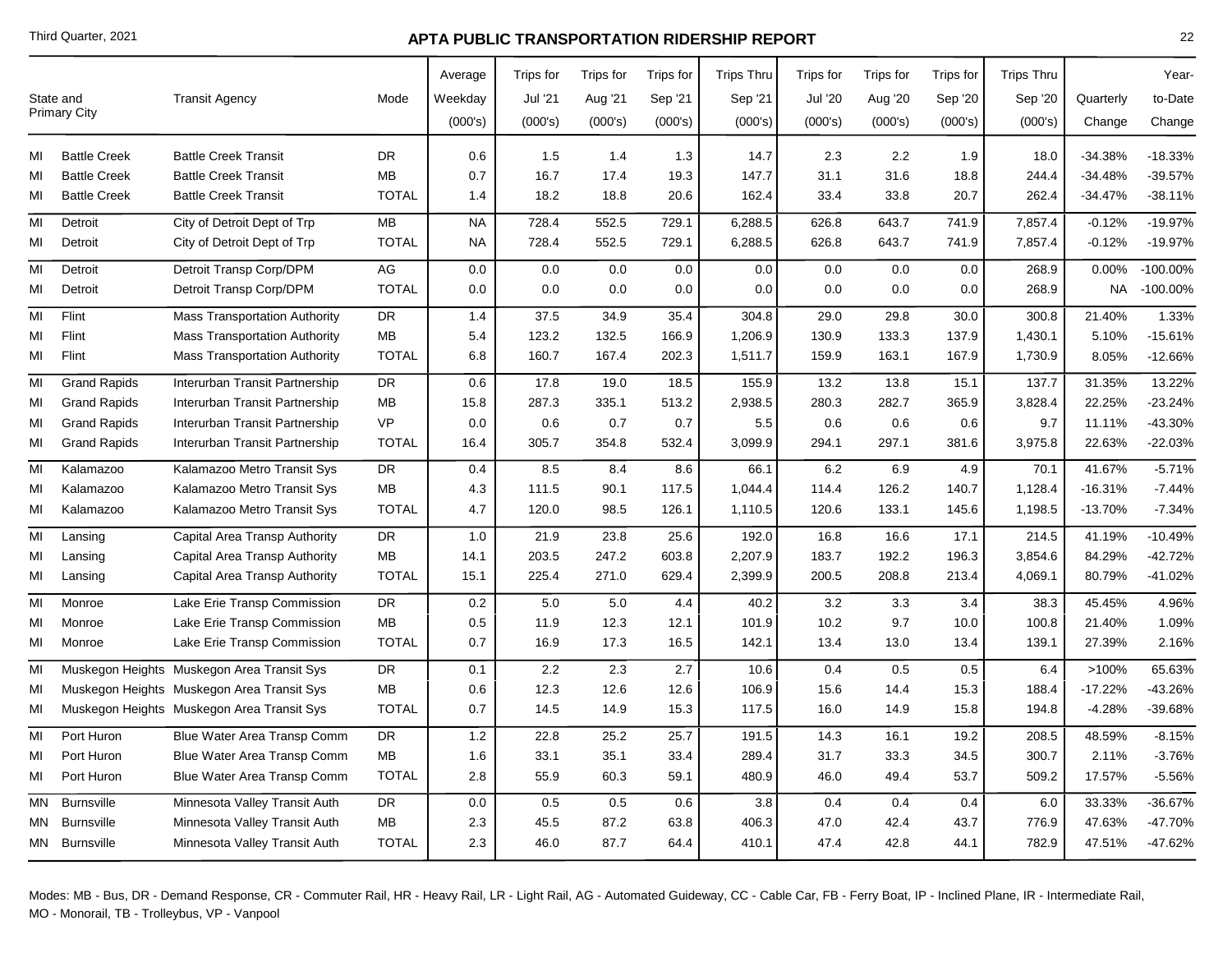|           |                     |                                           |              | Average   | Trips for | Trips for | Trips for | <b>Trips Thru</b> | Trips for      | Trips for | Trips for | <b>Trips Thru</b> |           | Year-     |
|-----------|---------------------|-------------------------------------------|--------------|-----------|-----------|-----------|-----------|-------------------|----------------|-----------|-----------|-------------------|-----------|-----------|
| State and |                     | <b>Transit Agency</b>                     | Mode         | Weekday   | Jul '21   | Aug '21   | Sep '21   | Sep '21           | <b>Jul '20</b> | Aug '20   | Sep '20   | Sep '20           | Quarterly | to-Date   |
|           | <b>Primary City</b> |                                           |              | (000's)   | (000's)   | (000's)   | (000's)   | (000's)           | (000's)        | (000's)   | (000's)   | (000's)           | Change    | Change    |
|           |                     |                                           |              |           |           |           |           |                   |                |           |           |                   |           |           |
| MN        | Eden Prairie        | Southwest Metro Transit                   | DR           | 0.3       | 5.4       | 5.5       | 5.9       | 42.5              | 3.3            | 3.5       | 3.7       | 41.3              | 60.00%    | 2.91%     |
| MΝ        | <b>Eden Prairie</b> | Southwest Metro Transit                   | <b>MB</b>    | 1.0       | 7.3       | 25.1      | 35.8      | 90.0              | 2.6            | 2.6       | 3.3       | 188.4             | >100%     | $-52.23%$ |
| MN        | <b>Eden Prairie</b> | Southwest Metro Transit                   | <b>TOTAL</b> | 1.3       | 12.7      | 30.6      | 41.7      | 132.5             | 5.9            | 6.1       | 7.0       | 229.7             | >100%     | $-42.32%$ |
|           | MN Minneapolis      | Metro Transit                             | ${\sf CR}$   | 0.2       | 4.7       | 4.9       | 6.3       | 32.6              | 2.0            | 2.2       | 2.7       | 145.2             | >100%     | $-77.55%$ |
|           | MN Minneapolis      | <b>Metro Transit</b>                      | <b>LR</b>    | 32.1      | 866.4     | 916.8     | 1,087.8   | 7,562.0           | 573.7          | 603.1     | 650.5     | 8,147.9           | 57.12%    | $-7.19%$  |
|           | MN Minneapolis      | <b>Metro Transit</b>                      | MВ           | 73.8      | 1,867.4   | 1,927.2   | 2,237.7   | 15,896.9          | 1,821.1        | 1,776.3   | 1,693.2   | 20,662.3          | 14.02%    | -23.06%   |
|           | MN Minneapolis      | <b>Metro Transit</b>                      | <b>TOTAL</b> | 106.1     | 2,738.5   | 2,848.9   | 3,331.8   | 23,491.5          | 2,396.8        | 2,381.6   | 2,346.4   | 28,955.4          | 25.19%    | $-18.87%$ |
| MN        | Plymouth            | Plymouth Metrolink & DAR                  | <b>DR</b>    | 122.7     | 2.5       | 2.6       | 2.9       | 21.6              | 2.6            | 1.8       | 1.9       | 19.5              | 26.98%    | 10.77%    |
| МN        | Plymouth            | Plymouth Metrolink & DAR                  | <b>MB</b>    | 261.2     | 4.4       | 4.8       | 7.7       | 34.3              | 2.2            | 2.1       | 2.5       | 113.0             | >100%     | $-69.65%$ |
|           | MN Plymouth         | Plymouth Metrolink & DAR                  | <b>TOTAL</b> | 383.9     | 6.9       | 7.4       | 10.6      | 55.9              | 4.8            | 3.9       | 4.4       | 132.5             | 90.08%    | $-57.81%$ |
| MN        | Saint Cloud         | St. Cloud Metrop Trans Comm               | DR           | 0.4       | 9.6       | 10.4      | 10.1      | 81.4              | 4.8            | 5.7       | 6.7       | 57.2              | 75.00%    | 42.31%    |
| MN        | Saint Cloud         | St. Cloud Metrop Trans Comm               | <b>MB</b>    | 2.3       | 54.8      | 59.4      | 61.6      | 504.1             | 49.0           | 58.9      | 60.5      | 575.4             | 4.39%     | $-12.39%$ |
| MN        | <b>Saint Cloud</b>  | St. Cloud Metrop Trans Comm               | <b>TOTAL</b> | 2.7       | 64.4      | 69.8      | 71.7      | 585.5             | 53.8           | 64.6      | 67.2      | 632.6             | 10.94%    | $-7.45%$  |
| МO        | Kansas City         | Kansas City Area Trp Auth                 | DR           | 1.1       | 26.7      | 27.1      | 26.5      | 231.2             | 21.0           | 21.6      | 23.2      | 202.2             | 22.04%    | 14.34%    |
|           | MO Kansas City      | Kansas City Area Trp Auth                 | <b>MB</b>    | 31.1      | 789.2     | 845.6     | 854.1     | 6,756.0           | 595.7          | 642.6     | 646.7     | 6,690.0           | 32.04%    | 0.99%     |
| MO        | Kansas City         | Kansas City Area Trp Auth                 | <b>VP</b>    | <b>NA</b> | <b>NA</b> | <b>NA</b> | <b>NA</b> | <b>NA</b>         | 2.0            | 1.9       | 2.0       | 27.5              | <b>NA</b> | <b>NA</b> |
|           | MO Kansas City      | Kansas City Area Trp Auth                 | <b>TOTAL</b> | <b>NA</b> | <b>NA</b> | <b>NA</b> | <b>NA</b> | <b>NA</b>         | 618.7          | 666.1     | 671.9     | 6,919.7           | <b>NA</b> | <b>NA</b> |
| <b>MO</b> | Saint Louis         | <b>Bi-State Dev Agency</b>                | <b>DR</b>    | 1.2       | 32.1      | 31.2      | 28.6      | 301.1             | 31.6           | 32.4      | 35.5      | 275.3             | $-7.64%$  | 9.37%     |
| MO.       | Saint Louis         | <b>Bi-State Dev Agency</b>                | LR           | 19.7      | 513.0     | 549.9     | 587.1     | 4,312.4           | 478.0          | 469.0     | 488.3     | 5,371.9           | 14.96%    | $-19.72%$ |
| MO.       | Saint Louis         | <b>Bi-State Dev Agency</b>                | <b>MB</b>    | 38.7      | 996.8     | 1,024.4   | 1,047.9   | 8,687.3           | 959.8          | 984.9     | 1,000.2   | 10,857.4          | 4.22%     | -19.99%   |
| MO.       | Saint Louis         | <b>Bi-State Dev Agency</b>                | <b>TOTAL</b> | 59.5      | 1,541.9   | 1,605.5   | 1,663.6   | 13,300.8          | 1,469.4        | 1,486.3   | 1,524.0   | 16,504.6          | 7.40%     | $-19.41%$ |
| МO        | Springfield         | City Utilities of Springfield             | DR           | <b>NA</b> | 1.3       | 1.4       | 1.4       | 10.9              | 0.9            | 0.9       | 1.0       | 8.7               | 46.43%    | 25.29%    |
| MO l      | Springfield         | <b>City Utilities of Springfield</b>      | <b>MB</b>    | <b>NA</b> | 69.5      | 70.6      | 73.4      | 588.0             | 61.3           | 62.3      | 64.1      | 586.2             | 13.75%    | 0.31%     |
| MO        | Springfield         | City Utilities of Springfield             | <b>TOTAL</b> | <b>NA</b> | 70.8      | 72.0      | 74.8      | 598.9             | 62.2           | 63.2      | 65.1      | 594.9             | 14.23%    | 0.67%     |
| МT        | Missoula            | Missoula Urban Transportation Distr DR    |              | 0.1       | 2.9       | 3.2       | 3.2       | 26.2              | 2.0            | 2.1       | 2.3       | 21.8              | 45.31%    | 20.18%    |
| МT        | Missoula            | Missoula Urban Transportation Distr MB    |              | 3.0       | 70.7      | 72.1      | 66.1      | 596.5             | 63.2           | 63.6      | 64.0      | 659.8             | 9.49%     | $-9.59%$  |
| MT        | Missoula            | Missoula Urban Transportation Distr TOTAL |              | 3.1       | 73.6      | 75.3      | 69.3      | 622.7             | 65.2           | 65.7      | 66.3      | 681.6             | 10.65%    | $-8.64%$  |
| $NC$      | Chapel Hill         | Chapel Hill Transit                       | DR           | $0.2\,$   | 3.7       | 3.9       | 4.2       | 30.5              | 2.6            | 2.7       | 3.2       | 30.3              | 38.82%    | 0.66%     |
| ΝC        | Chapel Hill         | Chapel Hill Transit                       | <b>MB</b>    | 17.5      | 196.1     | 457.7     | 528.2     | 2,172.2           | 28.3           | 72.3      | 68.2      | 1,577.2           | >100%     | 37.73%    |
|           | NC Chapel Hill      | Chapel Hill Transit                       | <b>TOTAL</b> | 17.7      | 199.8     | 461.6     | 532.4     | 2,202.7           | 30.9           | 75.0      | 71.4      | 1,607.5           | >100%     | 37.03%    |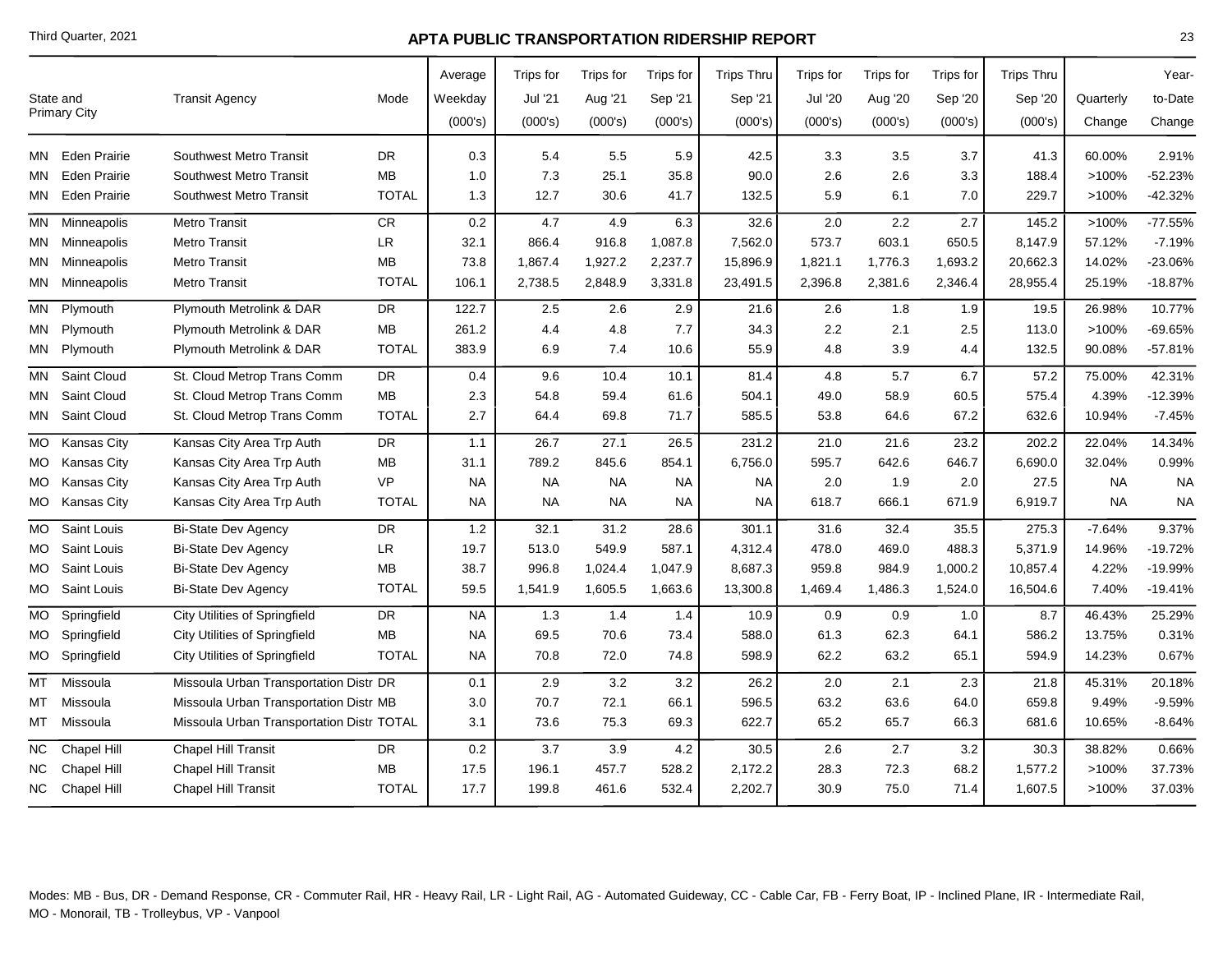|                 |                               |                                         |              | Average   | Trips for | Trips for | Trips for | <b>Trips Thru</b> | <b>Trips for</b> | Trips for | Trips for | <b>Trips Thru</b> |           | Year-     |
|-----------------|-------------------------------|-----------------------------------------|--------------|-----------|-----------|-----------|-----------|-------------------|------------------|-----------|-----------|-------------------|-----------|-----------|
|                 | State and                     | <b>Transit Agency</b>                   | Mode         | Weekday   | Jul '21   | Aug '21   | Sep '21   | Sep '21           | <b>Jul '20</b>   | Aug '20   | Sep '20   | Sep '20           | Quarterly | to-Date   |
|                 | <b>Primary City</b>           |                                         |              | (000's)   | (000's)   | (000's)   | (000's)   | (000's)           | (000's)          | (000's)   | (000's)   | (000's)           | Change    | Change    |
| NC              | Charlotte                     | <b>Charlotte Area Transit</b>           | DR           | 0.7       | 14.1      | 14.4      | 14.5      | 118.0             | 11.0             | 11.2      | 11.6      | 114.8             | 27.22%    | 2.79%     |
| NC.             | Charlotte                     | <b>Charlotte Area Transit</b>           | <b>LR</b>    | 10.2      | 265.7     | 280.6     | 352.9     | 2,189.3           | 229.9            | 205.2     | 204.8     | 3,225.2           | 40.52%    | $-32.12%$ |
| ΝC              | Charlotte                     | <b>Charlotte Area Transit</b>           | <b>MB</b>    | 18.7      | 510.2     | 519.1     | 487.3     | 4,390.8           | 517.2            | 520.8     | 509.1     | 5,675.7           | $-1.97%$  | $-22.64%$ |
| NC.             | Charlotte                     | <b>Charlotte Area Transit</b>           | <b>VP</b>    | 0.1       | 3.1       | 2.9       | 3.1       | 25.4              | 3.7              | 3.6       | 3.5       | 51.0              | $-15.74%$ | $-50.20%$ |
| NC.             | Charlotte                     | <b>Charlotte Area Transit</b>           | <b>TOTAL</b> | 29.7      | 793.1     | 817.0     | 857.8     | 6,723.5           | 761.8            | 740.8     | 729.0     | 9,066.7           | 10.59%    | $-25.84%$ |
| $NC$            | Durham                        | <b>GoDurham Transit</b>                 | <b>DR</b>    | <b>NA</b> | <b>NA</b> | <b>NA</b> | <b>NA</b> | <b>NA</b>         | <b>NA</b>        | <b>NA</b> | <b>NA</b> | <b>NA</b>         | <b>NA</b> | <b>NA</b> |
| ΝC              | Durham                        | <b>GoDurham Transit</b>                 | <b>MB</b>    | 13.8      | 376.9     | 386.0     | 391.0     | 3,350.1           | 362.8            | 387.4     | 372.1     | 3,397.4           | 2.82%     | $-1.39%$  |
| NC.             | Durham                        | <b>GoDurham Transit</b>                 | <b>TOTAL</b> | <b>NA</b> | <b>NA</b> | <b>NA</b> | <b>NA</b> | <b>NA</b>         | <b>NA</b>        | <b>NA</b> | <b>NA</b> | <b>NA</b>         | <b>NA</b> | <b>NA</b> |
| NC.             | Greensboro                    | Greensboro Transit Auth                 | <b>DR</b>    | 0.6       | 14.0      | 15.2      | 14.7      | 123.3             | 13.2             | 13.1      | 14.0      | 136.9             | 8.93%     | $-9.93%$  |
| ΝC              | Greensboro                    | Greensboro Transit Auth                 | <b>MB</b>    | 6.2       | 146.1     | 163.6     | 171.3     | 1,283.0           | 129.7            | 144.6     | 169.4     | 1,409.7           | 8.41%     | $-8.99%$  |
| NC.             | Greensboro                    | Greensboro Transit Auth                 | <b>TOTAL</b> | 6.8       | 160.1     | 178.8     | 186.0     | 1,406.3           | 142.9            | 157.7     | 183.4     | 1,546.6           | 8.45%     | $-9.07%$  |
| NC.             | Raleigh                       | GoRaleigh                               | <b>DR</b>    | 1.7       | 46.3      | 43.5      | 47.5      | 388.5             | 29.5             | 34.5      | 36.8      | 317.6             | 36.21%    | 22.32%    |
| ΝC              | Raleigh                       | GoRaleigh                               | MB           | 11.4      | 312.3     | 319.3     | 314.1     | 2,645.0           | 277.1            | 277.1     | 284.9     | 2,774.2           | 12.70%    | $-4.66%$  |
| ΝC              | Raleigh                       | GoRaleigh                               | <b>TOTAL</b> | 13.1      | 358.6     | 362.8     | 361.6     | 3,033.5           | 306.6            | 311.6     | 321.7     | 3,091.8           | 15.23%    | $-1.89%$  |
| NC              | Resrch Trigle Park GoTriangle |                                         | <b>DR</b>    | 0.1       | 2.4       | 2.8       | 3.0       | 23.1              | 2.5              | 2.5       | 2.7       | 30.0              | 6.49%     | -23.00%   |
| NС              | Resrch Trigle Park GoTriangle |                                         | MB           | 4.8       | 107.6     | 128.0     | 130.4     | 963.6             | 87.9             | 98.0      | 96.6      | 801.6             | 29.56%    | 20.21%    |
| ΝC              | Resrch Trigle Park GoTriangle |                                         | <b>VP</b>    | 0.1       | 2.2       | 2.5       | 2.5       | 19.5              | 2.9              | 2.3       | 1.9       | 37.1              | 1.41%     | -47.44%   |
| NC.             | Resrch Trigle Park GoTriangle |                                         | <b>TOTAL</b> | 5.0       | 112.2     | 133.3     | 135.9     | 1,006.2           | 93.3             | 102.8     | 101.2     | 868.7             | 28.29%    | 15.83%    |
| NC.             | Winston-Salem                 | Piedmont Auth for Regional Transp MB    |              | 0.9       | 19.2      | 21.6      | 20.9      | 166.1             | 15.7             | 17.8      | 19.7      | 177.2             | 15.98%    | $-6.26%$  |
| NC.             | Winston-Salem                 | Piedmont Auth for Regional Transp VP    |              | 0.1       | 4.2       | 4.6       | 3.9       | 43.7              | 8.8              | 6.3       | 5.8       | 100.9             | -39.23%   | -56.69%   |
| NC.             | Winston-Salem                 | Piedmont Auth for Regional Transp TOTAL |              | 1.0       | 23.4      | 26.2      | 24.8      | 209.8             | 24.5             | 24.1      | 25.5      | 278.1             | 0.40%     | $-24.56%$ |
| $\overline{NJ}$ | Jersey City                   | Port Authority of NY & NJ               | AG           | <b>NA</b> | <b>NA</b> | <b>NA</b> | <b>NA</b> | <b>NA</b>         | <b>NA</b>        | <b>NA</b> | <b>NA</b> | <b>NA</b>         | <b>NA</b> | <b>NA</b> |
| NJ              | Jersey City                   | Port Authority of NY & NJ               | FB           | 1.1       | 24.5      | 23.6      | 23.5      | 136.5             | 5.2              | 6.7       | 10.1      | 258.4             | >100%     | $-47.17%$ |
| NJ              | Jersey City                   | Port Authority of NY & NJ               | <b>HR</b>    | 113.6     | 2,994.4   | 2,962.0   | 3,324.7   | 21,519.1          | 1,400.8          | 1,588.2   | 1,823.8   | 24,339.0          | 92.84%    | $-11.59%$ |
| NJ              | Jersey City                   | Port Authority of NY & NJ               | <b>TOTAL</b> | <b>NA</b> | <b>NA</b> | <b>NA</b> | <b>NA</b> | <b>NA</b>         | <b>NA</b>        | <b>NA</b> | <b>NA</b> | <b>NA</b>         | <b>NA</b> | <b>NA</b> |
| <b>NJ</b>       | Lindenwold                    | Port Authority Transit Corp             | HR           | 13.4      | 335.5     | 348.3     | 376.5     | 2,513.2           | 193.5            | 199.2     | 227.3     | 3,299.6           | 71.02%    | $-23.83%$ |
| NJ              | Lindenwold                    | Port Authority Transit Corp             | <b>TOTAL</b> | 13.4      | 335.5     | 348.3     | 376.5     | 2,513.2           | 193.5            | 199.2     | 227.3     | 3,299.6           | 71.02%    | $-23.83%$ |
| <b>NJ</b>       | <b>Newark</b>                 | New Jersey Transit Corp                 | ${\sf CR}$   | <b>NA</b> | 2,839.4   | 2,808.9   | 3,052.4   | 19,358.7          | 1,143.1          | 1,307.2   | 1,536.5   | 24,171.0          | >100%     | $-19.91%$ |
| <b>NJ</b>       | Newark                        | New Jersey Transit Corp                 | ${\sf LR}$   | <b>NA</b> | 1,291.4   | 1,245.5   | 1,332.7   | 9,991.2           | 869.3            | 993.2     | 1,077.9   | 9,329.0           | 31.60%    | 7.10%     |
| NJ              | Newark                        | New Jersey Transit Corp                 | <b>MB</b>    | <b>NA</b> | 7,905.0   | 8,040.8   | 8,526.4   | 63,705.8          | 6,529.4          | 6,209.4   | 6,474.4   | 62,964.2          | 27.37%    | 1.18%     |
| NJ              | Newark                        | New Jersey Transit Corp                 | <b>TOTAL</b> | <b>NA</b> | 12,035.8  | 12,095.2  | 12,911.5  | 93,055.7          | 8,541.8          | 8,509.8   | 9,088.8   | 96,464.2          | 41.71%    | $-3.53%$  |
|                 |                               |                                         |              |           |           |           |           |                   |                  |           |           |                   |           |           |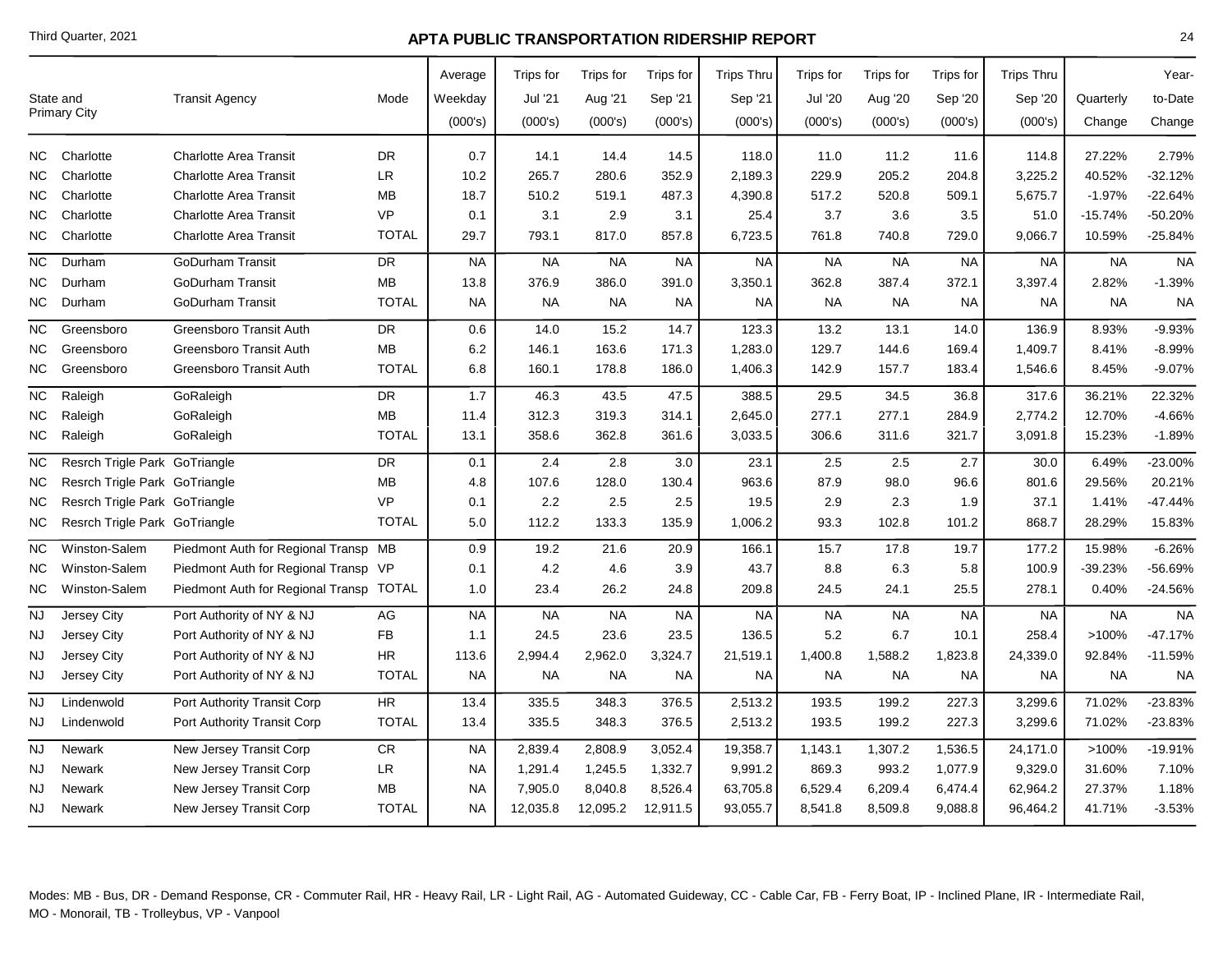| DR.<br>0.5<br>10.9<br>12.6<br>86.3<br>6.7<br>7.0<br>7.1<br>89.9<br>75.96%<br>City of Albuquerque T & PD<br>13.1<br>NM Albuquerque<br>395.7<br>MВ<br>13.8<br>393.2<br>389.4<br>3,151.8<br>354.5<br>333.3<br>349.0<br>4,138.1<br>13.65%<br>NM Albuquerque<br>City of Albuquerque T & PD<br>340.3<br>NM Albuquerque<br>City of Albuquerque T & PD<br><b>TOTAL</b><br>14.3<br>404.1<br>408.3<br>402.5<br>3,238.1<br>361.2<br>356.1<br>4,228.0<br>14.87%<br>CR<br>0.9<br>21.6<br>24.2<br>25.1<br>0.0<br>142.9<br><b>NA</b><br>NM<br>Albuquerque<br>New Mexico Dept of Trp<br>111.8<br>0.0<br>0.0<br>8.7<br>$5.2\,$<br>MВ<br>0.4<br>5.8<br>7.9<br>50.1<br>74.3<br>49.33%<br>Albuquerque<br>New Mexico Dept of Trp<br>4.9<br>4.9<br>NM<br>27.4<br>32.1<br>$5.2\,$<br>>100%<br>New Mexico Dept of Trp<br><b>TOTAL</b><br>1.3<br>33.8<br>161.9<br>4.9<br>4.9<br>217.2<br>NM Albuquerque<br>North Central Regional Transit Distri MB<br>20.00%<br>NM Española<br>0.4<br>7.9<br>9.3<br>9.2<br>58.5<br>7.3<br>7.1<br>7.6<br>106.5<br>7.3<br>7.1<br>20.00%<br>NM Española<br>North Central Regional Transit Distri TOTAL<br>7.9<br>9.3<br>9.2<br>58.5<br>7.6<br>106.5<br>0.4<br>Las Cruces<br>City of Las Cruces-RdRUNR Tr<br>3.0<br>2.9<br>21.9<br>1.7<br>1.8<br>55.36%<br>DR<br>0.1<br>2.8<br>2.1<br>20.4<br>NM.<br>NM Las Cruces<br>City of Las Cruces-RdRUNR Tr<br>MB<br>26.6<br>28.2<br>30.6<br>229.7<br>21.9<br>22.6<br>23.7<br>265.3<br>25.22%<br>1.1<br>NM Las Cruces<br>City of Las Cruces-RdRUNR Tr<br><b>TOTAL</b><br>1.2<br>29.4<br>31.2<br>33.5<br>23.6<br>25.8<br>285.7<br>27.51%<br>251.6<br>24.4<br>Los Alamos County, Atomic City Tra DR<br>0.2<br>0.3<br>2.5<br>-27.27%<br>NM.<br>Los Alamos<br>0.0<br>0.3<br>0.4<br>0.4<br>0.3<br>3.5<br>>100%<br>NM Los Alamos<br>Los Alamos County, Atomic City Tra MB<br>0.9<br>17.7<br>16.2<br>18.5<br>83.8<br>1.5<br>1.4<br>1.5<br>69.4<br>Los Alamos County, Atomic City Tra TOTAL<br>0.9<br>17.9<br>1.9<br>1.8<br>72.9<br>>100%<br>NM Los Alamos<br>16.5<br>18.8<br>86.3<br>1.8<br><b>NM</b><br>Santa Fe<br>Santa Fe Trails - City of Santa Fe<br>МB<br><b>NA</b><br>33.5<br>29.9<br>225.9<br>29.0<br>27.1<br>9.07%<br>24.4<br>24.4<br>292.3<br>292.3<br>9.07%<br>Santa Fe<br>Santa Fe Trails - City of Santa Fe<br><b>TOTAL</b><br><b>NA</b><br>33.5<br>29.9<br>24.4<br>225.9<br>29.0<br>27.1<br>24.4<br>NM<br>RTC of Southern Nevada<br><b>DR</b><br>4.2<br>103.8<br>64.4<br>71.7<br>55.31%<br>NV<br>Las Vegas<br>100.4<br>103.0<br>808.2<br>61.7<br>657.1<br>RTC of Southern Nevada<br><b>MB</b><br>114.3<br>3,282.2<br>3,341.4<br>3,260.7<br>27,988.9<br>2,726.9<br>2,742.7<br>2,803.6<br>30,564.5<br>19.47%<br>Las Vegas<br>NV<br><b>TOTAL</b><br>2,807.1<br>NV<br>Las Vegas<br>RTC of Southern Nevada<br>118.5<br>3,382.6<br>3,445.2<br>3,363.7<br>28,797.1<br>2,788.6<br>2,875.3<br>31,221.6<br>20.31%<br>21.03%<br>Reno<br>RTC of Washoe County<br>DR<br>0.5<br>12.1<br>11.4<br>99.1<br>9.0<br>9.8<br>10.2<br>NV<br>11.6<br>95.1<br>448.7<br>338.4<br>434.1<br>439.9<br>-23.47%<br>NV<br>Reno<br><b>RTC of Washoe County</b><br>MB<br>12.0<br>221.5<br>3,572.0<br>444.0<br>4,098.6<br><b>TOTAL</b><br>232.9<br>$-22.52%$<br>NV<br>Reno<br>RTC of Washoe County<br>12.5<br>460.8<br>350.0<br>3,671.1<br>443.1<br>449.7<br>454.2<br>4,193.7<br>NY<br>DR<br>0.6<br>15.7<br>15.8<br>16.6<br>144.8<br>17.7<br>18.0<br>$-10.43%$<br>Albany<br>Capital District Transp Auth<br>18.0<br>169.5<br>MВ<br>35.7<br>863.3<br>915.5<br>1,078.5<br>7,649.0<br>1,011.2<br>970.4<br>879.9<br>8,449.4<br>$-0.15%$<br>NY<br>Albany<br>Capital District Transp Auth<br><b>VP</b><br>5.1<br>4.0<br>Albany<br>Capital District Transp Auth<br>0.3<br>6.4<br>7.8<br>57.3<br>4.0<br>6.5<br>40.8<br>33.10%<br>NY.<br><b>TOTAL</b><br>936.4<br>1,102.9<br>1,032.9<br>992.4<br>$-0.17%$<br>NY<br>Albany<br>Capital District Transp Auth<br>36.6<br>885.4<br>7,851.1<br>904.4<br>8,659.7<br><b>NY</b><br>Albion<br><b>Orleans Transit Service</b><br><b>DR</b><br>0.3<br>0.2<br>$0.2\,$<br>1.9<br>0.2<br>0.2<br>0.00%<br>0.0<br>0.3<br>4.1<br>2.2<br><b>Orleans Transit Service</b><br>MВ<br>2.0<br>2.0<br>18.7<br>1.3<br>2.0<br>2.1<br>14.81%<br>NY<br>Albion<br>0.1<br>15.1<br>NY<br>Albion<br><b>Orleans Transit Service</b><br><b>TOTAL</b><br>2.5<br>2.2<br>2.2<br>20.6<br>1.5<br>2.2<br>19.2<br>13.11%<br>0.1<br>2.4<br><b>NY</b><br>Batavia<br><b>Batavia Bus Service</b><br>DR<br>0.0<br>1.0<br>0.9<br>1.3<br>8.9<br>0.8<br>1.1<br>1.1<br>7.7<br>6.67%<br>MB<br>0.0<br>0.6<br>0.6<br>1.2<br>0.2<br>0.1<br>>100%<br>NΥ<br>Batavia<br><b>Batavia Bus Service</b><br>6.3<br>0.6<br>8.9<br><b>TOTAL</b><br><b>Batavia Bus Service</b><br>1.6<br>1.5<br>2.5<br>15.2<br>1.0<br>1.2<br>1.7<br>16.6<br>43.59%<br>NY Batavia<br>0.1 | State and<br><b>Primary City</b> | <b>Transit Agency</b> | Mode | Average<br>Weekday<br>(000's) | Trips for<br>Jul '21<br>(000's) | Trips for<br>Aug '21<br>(000's) | Trips for<br>Sep '21<br>(000's) | <b>Trips Thru</b><br>Sep '21<br>(000's) | Trips for<br><b>Jul '20</b><br>(000's) | Trips for<br>Aug '20<br>(000's) | Trips for<br>Sep '20<br>(000's) | <b>Trips Thru</b><br>Sep '20<br>(000's) | Quarterly<br>Change | Year-<br>to-Date<br>Change |
|-------------------------------------------------------------------------------------------------------------------------------------------------------------------------------------------------------------------------------------------------------------------------------------------------------------------------------------------------------------------------------------------------------------------------------------------------------------------------------------------------------------------------------------------------------------------------------------------------------------------------------------------------------------------------------------------------------------------------------------------------------------------------------------------------------------------------------------------------------------------------------------------------------------------------------------------------------------------------------------------------------------------------------------------------------------------------------------------------------------------------------------------------------------------------------------------------------------------------------------------------------------------------------------------------------------------------------------------------------------------------------------------------------------------------------------------------------------------------------------------------------------------------------------------------------------------------------------------------------------------------------------------------------------------------------------------------------------------------------------------------------------------------------------------------------------------------------------------------------------------------------------------------------------------------------------------------------------------------------------------------------------------------------------------------------------------------------------------------------------------------------------------------------------------------------------------------------------------------------------------------------------------------------------------------------------------------------------------------------------------------------------------------------------------------------------------------------------------------------------------------------------------------------------------------------------------------------------------------------------------------------------------------------------------------------------------------------------------------------------------------------------------------------------------------------------------------------------------------------------------------------------------------------------------------------------------------------------------------------------------------------------------------------------------------------------------------------------------------------------------------------------------------------------------------------------------------------------------------------------------------------------------------------------------------------------------------------------------------------------------------------------------------------------------------------------------------------------------------------------------------------------------------------------------------------------------------------------------------------------------------------------------------------------------------------------------------------------------------------------------------------------------------------------------------------------------------------------------------------------------------------------------------------------------------------------------------------------------------------------------------------------------------------------------------------------------------------------------------------------------------------------------------------------------------------------------------------------------------------------------------------------------------------------------------------------------------------------------------------------------------------------------------------------------------------------------------------------------------------------------------------------------------------------------------------------------------------------------------------------------------------------------------------------------------------------------------------------------------------------------------------------|----------------------------------|-----------------------|------|-------------------------------|---------------------------------|---------------------------------|---------------------------------|-----------------------------------------|----------------------------------------|---------------------------------|---------------------------------|-----------------------------------------|---------------------|----------------------------|
|                                                                                                                                                                                                                                                                                                                                                                                                                                                                                                                                                                                                                                                                                                                                                                                                                                                                                                                                                                                                                                                                                                                                                                                                                                                                                                                                                                                                                                                                                                                                                                                                                                                                                                                                                                                                                                                                                                                                                                                                                                                                                                                                                                                                                                                                                                                                                                                                                                                                                                                                                                                                                                                                                                                                                                                                                                                                                                                                                                                                                                                                                                                                                                                                                                                                                                                                                                                                                                                                                                                                                                                                                                                                                                                                                                                                                                                                                                                                                                                                                                                                                                                                                                                                                                                                                                                                                                                                                                                                                                                                                                                                                                                                                                                                                             |                                  |                       |      |                               |                                 |                                 |                                 |                                         |                                        |                                 |                                 |                                         |                     | $-4.00%$                   |
|                                                                                                                                                                                                                                                                                                                                                                                                                                                                                                                                                                                                                                                                                                                                                                                                                                                                                                                                                                                                                                                                                                                                                                                                                                                                                                                                                                                                                                                                                                                                                                                                                                                                                                                                                                                                                                                                                                                                                                                                                                                                                                                                                                                                                                                                                                                                                                                                                                                                                                                                                                                                                                                                                                                                                                                                                                                                                                                                                                                                                                                                                                                                                                                                                                                                                                                                                                                                                                                                                                                                                                                                                                                                                                                                                                                                                                                                                                                                                                                                                                                                                                                                                                                                                                                                                                                                                                                                                                                                                                                                                                                                                                                                                                                                                             |                                  |                       |      |                               |                                 |                                 |                                 |                                         |                                        |                                 |                                 |                                         |                     | -23.83%                    |
|                                                                                                                                                                                                                                                                                                                                                                                                                                                                                                                                                                                                                                                                                                                                                                                                                                                                                                                                                                                                                                                                                                                                                                                                                                                                                                                                                                                                                                                                                                                                                                                                                                                                                                                                                                                                                                                                                                                                                                                                                                                                                                                                                                                                                                                                                                                                                                                                                                                                                                                                                                                                                                                                                                                                                                                                                                                                                                                                                                                                                                                                                                                                                                                                                                                                                                                                                                                                                                                                                                                                                                                                                                                                                                                                                                                                                                                                                                                                                                                                                                                                                                                                                                                                                                                                                                                                                                                                                                                                                                                                                                                                                                                                                                                                                             |                                  |                       |      |                               |                                 |                                 |                                 |                                         |                                        |                                 |                                 |                                         |                     | $-23.41%$                  |
|                                                                                                                                                                                                                                                                                                                                                                                                                                                                                                                                                                                                                                                                                                                                                                                                                                                                                                                                                                                                                                                                                                                                                                                                                                                                                                                                                                                                                                                                                                                                                                                                                                                                                                                                                                                                                                                                                                                                                                                                                                                                                                                                                                                                                                                                                                                                                                                                                                                                                                                                                                                                                                                                                                                                                                                                                                                                                                                                                                                                                                                                                                                                                                                                                                                                                                                                                                                                                                                                                                                                                                                                                                                                                                                                                                                                                                                                                                                                                                                                                                                                                                                                                                                                                                                                                                                                                                                                                                                                                                                                                                                                                                                                                                                                                             |                                  |                       |      |                               |                                 |                                 |                                 |                                         |                                        |                                 |                                 |                                         |                     | $-21.76%$                  |
|                                                                                                                                                                                                                                                                                                                                                                                                                                                                                                                                                                                                                                                                                                                                                                                                                                                                                                                                                                                                                                                                                                                                                                                                                                                                                                                                                                                                                                                                                                                                                                                                                                                                                                                                                                                                                                                                                                                                                                                                                                                                                                                                                                                                                                                                                                                                                                                                                                                                                                                                                                                                                                                                                                                                                                                                                                                                                                                                                                                                                                                                                                                                                                                                                                                                                                                                                                                                                                                                                                                                                                                                                                                                                                                                                                                                                                                                                                                                                                                                                                                                                                                                                                                                                                                                                                                                                                                                                                                                                                                                                                                                                                                                                                                                                             |                                  |                       |      |                               |                                 |                                 |                                 |                                         |                                        |                                 |                                 |                                         |                     | $-32.57%$                  |
|                                                                                                                                                                                                                                                                                                                                                                                                                                                                                                                                                                                                                                                                                                                                                                                                                                                                                                                                                                                                                                                                                                                                                                                                                                                                                                                                                                                                                                                                                                                                                                                                                                                                                                                                                                                                                                                                                                                                                                                                                                                                                                                                                                                                                                                                                                                                                                                                                                                                                                                                                                                                                                                                                                                                                                                                                                                                                                                                                                                                                                                                                                                                                                                                                                                                                                                                                                                                                                                                                                                                                                                                                                                                                                                                                                                                                                                                                                                                                                                                                                                                                                                                                                                                                                                                                                                                                                                                                                                                                                                                                                                                                                                                                                                                                             |                                  |                       |      |                               |                                 |                                 |                                 |                                         |                                        |                                 |                                 |                                         |                     | $-25.46%$                  |
|                                                                                                                                                                                                                                                                                                                                                                                                                                                                                                                                                                                                                                                                                                                                                                                                                                                                                                                                                                                                                                                                                                                                                                                                                                                                                                                                                                                                                                                                                                                                                                                                                                                                                                                                                                                                                                                                                                                                                                                                                                                                                                                                                                                                                                                                                                                                                                                                                                                                                                                                                                                                                                                                                                                                                                                                                                                                                                                                                                                                                                                                                                                                                                                                                                                                                                                                                                                                                                                                                                                                                                                                                                                                                                                                                                                                                                                                                                                                                                                                                                                                                                                                                                                                                                                                                                                                                                                                                                                                                                                                                                                                                                                                                                                                                             |                                  |                       |      |                               |                                 |                                 |                                 |                                         |                                        |                                 |                                 |                                         |                     | -45.07%                    |
|                                                                                                                                                                                                                                                                                                                                                                                                                                                                                                                                                                                                                                                                                                                                                                                                                                                                                                                                                                                                                                                                                                                                                                                                                                                                                                                                                                                                                                                                                                                                                                                                                                                                                                                                                                                                                                                                                                                                                                                                                                                                                                                                                                                                                                                                                                                                                                                                                                                                                                                                                                                                                                                                                                                                                                                                                                                                                                                                                                                                                                                                                                                                                                                                                                                                                                                                                                                                                                                                                                                                                                                                                                                                                                                                                                                                                                                                                                                                                                                                                                                                                                                                                                                                                                                                                                                                                                                                                                                                                                                                                                                                                                                                                                                                                             |                                  |                       |      |                               |                                 |                                 |                                 |                                         |                                        |                                 |                                 |                                         |                     | -45.07%                    |
|                                                                                                                                                                                                                                                                                                                                                                                                                                                                                                                                                                                                                                                                                                                                                                                                                                                                                                                                                                                                                                                                                                                                                                                                                                                                                                                                                                                                                                                                                                                                                                                                                                                                                                                                                                                                                                                                                                                                                                                                                                                                                                                                                                                                                                                                                                                                                                                                                                                                                                                                                                                                                                                                                                                                                                                                                                                                                                                                                                                                                                                                                                                                                                                                                                                                                                                                                                                                                                                                                                                                                                                                                                                                                                                                                                                                                                                                                                                                                                                                                                                                                                                                                                                                                                                                                                                                                                                                                                                                                                                                                                                                                                                                                                                                                             |                                  |                       |      |                               |                                 |                                 |                                 |                                         |                                        |                                 |                                 |                                         |                     | 7.35%                      |
|                                                                                                                                                                                                                                                                                                                                                                                                                                                                                                                                                                                                                                                                                                                                                                                                                                                                                                                                                                                                                                                                                                                                                                                                                                                                                                                                                                                                                                                                                                                                                                                                                                                                                                                                                                                                                                                                                                                                                                                                                                                                                                                                                                                                                                                                                                                                                                                                                                                                                                                                                                                                                                                                                                                                                                                                                                                                                                                                                                                                                                                                                                                                                                                                                                                                                                                                                                                                                                                                                                                                                                                                                                                                                                                                                                                                                                                                                                                                                                                                                                                                                                                                                                                                                                                                                                                                                                                                                                                                                                                                                                                                                                                                                                                                                             |                                  |                       |      |                               |                                 |                                 |                                 |                                         |                                        |                                 |                                 |                                         |                     | $-13.42%$                  |
|                                                                                                                                                                                                                                                                                                                                                                                                                                                                                                                                                                                                                                                                                                                                                                                                                                                                                                                                                                                                                                                                                                                                                                                                                                                                                                                                                                                                                                                                                                                                                                                                                                                                                                                                                                                                                                                                                                                                                                                                                                                                                                                                                                                                                                                                                                                                                                                                                                                                                                                                                                                                                                                                                                                                                                                                                                                                                                                                                                                                                                                                                                                                                                                                                                                                                                                                                                                                                                                                                                                                                                                                                                                                                                                                                                                                                                                                                                                                                                                                                                                                                                                                                                                                                                                                                                                                                                                                                                                                                                                                                                                                                                                                                                                                                             |                                  |                       |      |                               |                                 |                                 |                                 |                                         |                                        |                                 |                                 |                                         |                     | $-11.94%$                  |
|                                                                                                                                                                                                                                                                                                                                                                                                                                                                                                                                                                                                                                                                                                                                                                                                                                                                                                                                                                                                                                                                                                                                                                                                                                                                                                                                                                                                                                                                                                                                                                                                                                                                                                                                                                                                                                                                                                                                                                                                                                                                                                                                                                                                                                                                                                                                                                                                                                                                                                                                                                                                                                                                                                                                                                                                                                                                                                                                                                                                                                                                                                                                                                                                                                                                                                                                                                                                                                                                                                                                                                                                                                                                                                                                                                                                                                                                                                                                                                                                                                                                                                                                                                                                                                                                                                                                                                                                                                                                                                                                                                                                                                                                                                                                                             |                                  |                       |      |                               |                                 |                                 |                                 |                                         |                                        |                                 |                                 |                                         |                     | $-28.57%$                  |
|                                                                                                                                                                                                                                                                                                                                                                                                                                                                                                                                                                                                                                                                                                                                                                                                                                                                                                                                                                                                                                                                                                                                                                                                                                                                                                                                                                                                                                                                                                                                                                                                                                                                                                                                                                                                                                                                                                                                                                                                                                                                                                                                                                                                                                                                                                                                                                                                                                                                                                                                                                                                                                                                                                                                                                                                                                                                                                                                                                                                                                                                                                                                                                                                                                                                                                                                                                                                                                                                                                                                                                                                                                                                                                                                                                                                                                                                                                                                                                                                                                                                                                                                                                                                                                                                                                                                                                                                                                                                                                                                                                                                                                                                                                                                                             |                                  |                       |      |                               |                                 |                                 |                                 |                                         |                                        |                                 |                                 |                                         |                     | 20.75%                     |
|                                                                                                                                                                                                                                                                                                                                                                                                                                                                                                                                                                                                                                                                                                                                                                                                                                                                                                                                                                                                                                                                                                                                                                                                                                                                                                                                                                                                                                                                                                                                                                                                                                                                                                                                                                                                                                                                                                                                                                                                                                                                                                                                                                                                                                                                                                                                                                                                                                                                                                                                                                                                                                                                                                                                                                                                                                                                                                                                                                                                                                                                                                                                                                                                                                                                                                                                                                                                                                                                                                                                                                                                                                                                                                                                                                                                                                                                                                                                                                                                                                                                                                                                                                                                                                                                                                                                                                                                                                                                                                                                                                                                                                                                                                                                                             |                                  |                       |      |                               |                                 |                                 |                                 |                                         |                                        |                                 |                                 |                                         |                     | 18.38%                     |
|                                                                                                                                                                                                                                                                                                                                                                                                                                                                                                                                                                                                                                                                                                                                                                                                                                                                                                                                                                                                                                                                                                                                                                                                                                                                                                                                                                                                                                                                                                                                                                                                                                                                                                                                                                                                                                                                                                                                                                                                                                                                                                                                                                                                                                                                                                                                                                                                                                                                                                                                                                                                                                                                                                                                                                                                                                                                                                                                                                                                                                                                                                                                                                                                                                                                                                                                                                                                                                                                                                                                                                                                                                                                                                                                                                                                                                                                                                                                                                                                                                                                                                                                                                                                                                                                                                                                                                                                                                                                                                                                                                                                                                                                                                                                                             |                                  |                       |      |                               |                                 |                                 |                                 |                                         |                                        |                                 |                                 |                                         |                     | $-22.72%$                  |
|                                                                                                                                                                                                                                                                                                                                                                                                                                                                                                                                                                                                                                                                                                                                                                                                                                                                                                                                                                                                                                                                                                                                                                                                                                                                                                                                                                                                                                                                                                                                                                                                                                                                                                                                                                                                                                                                                                                                                                                                                                                                                                                                                                                                                                                                                                                                                                                                                                                                                                                                                                                                                                                                                                                                                                                                                                                                                                                                                                                                                                                                                                                                                                                                                                                                                                                                                                                                                                                                                                                                                                                                                                                                                                                                                                                                                                                                                                                                                                                                                                                                                                                                                                                                                                                                                                                                                                                                                                                                                                                                                                                                                                                                                                                                                             |                                  |                       |      |                               |                                 |                                 |                                 |                                         |                                        |                                 |                                 |                                         |                     | $-22.72%$                  |
|                                                                                                                                                                                                                                                                                                                                                                                                                                                                                                                                                                                                                                                                                                                                                                                                                                                                                                                                                                                                                                                                                                                                                                                                                                                                                                                                                                                                                                                                                                                                                                                                                                                                                                                                                                                                                                                                                                                                                                                                                                                                                                                                                                                                                                                                                                                                                                                                                                                                                                                                                                                                                                                                                                                                                                                                                                                                                                                                                                                                                                                                                                                                                                                                                                                                                                                                                                                                                                                                                                                                                                                                                                                                                                                                                                                                                                                                                                                                                                                                                                                                                                                                                                                                                                                                                                                                                                                                                                                                                                                                                                                                                                                                                                                                                             |                                  |                       |      |                               |                                 |                                 |                                 |                                         |                                        |                                 |                                 |                                         |                     | 22.99%                     |
|                                                                                                                                                                                                                                                                                                                                                                                                                                                                                                                                                                                                                                                                                                                                                                                                                                                                                                                                                                                                                                                                                                                                                                                                                                                                                                                                                                                                                                                                                                                                                                                                                                                                                                                                                                                                                                                                                                                                                                                                                                                                                                                                                                                                                                                                                                                                                                                                                                                                                                                                                                                                                                                                                                                                                                                                                                                                                                                                                                                                                                                                                                                                                                                                                                                                                                                                                                                                                                                                                                                                                                                                                                                                                                                                                                                                                                                                                                                                                                                                                                                                                                                                                                                                                                                                                                                                                                                                                                                                                                                                                                                                                                                                                                                                                             |                                  |                       |      |                               |                                 |                                 |                                 |                                         |                                        |                                 |                                 |                                         |                     | $-8.43%$                   |
|                                                                                                                                                                                                                                                                                                                                                                                                                                                                                                                                                                                                                                                                                                                                                                                                                                                                                                                                                                                                                                                                                                                                                                                                                                                                                                                                                                                                                                                                                                                                                                                                                                                                                                                                                                                                                                                                                                                                                                                                                                                                                                                                                                                                                                                                                                                                                                                                                                                                                                                                                                                                                                                                                                                                                                                                                                                                                                                                                                                                                                                                                                                                                                                                                                                                                                                                                                                                                                                                                                                                                                                                                                                                                                                                                                                                                                                                                                                                                                                                                                                                                                                                                                                                                                                                                                                                                                                                                                                                                                                                                                                                                                                                                                                                                             |                                  |                       |      |                               |                                 |                                 |                                 |                                         |                                        |                                 |                                 |                                         |                     | $-7.77%$                   |
|                                                                                                                                                                                                                                                                                                                                                                                                                                                                                                                                                                                                                                                                                                                                                                                                                                                                                                                                                                                                                                                                                                                                                                                                                                                                                                                                                                                                                                                                                                                                                                                                                                                                                                                                                                                                                                                                                                                                                                                                                                                                                                                                                                                                                                                                                                                                                                                                                                                                                                                                                                                                                                                                                                                                                                                                                                                                                                                                                                                                                                                                                                                                                                                                                                                                                                                                                                                                                                                                                                                                                                                                                                                                                                                                                                                                                                                                                                                                                                                                                                                                                                                                                                                                                                                                                                                                                                                                                                                                                                                                                                                                                                                                                                                                                             |                                  |                       |      |                               |                                 |                                 |                                 |                                         |                                        |                                 |                                 |                                         |                     | 4.21%                      |
|                                                                                                                                                                                                                                                                                                                                                                                                                                                                                                                                                                                                                                                                                                                                                                                                                                                                                                                                                                                                                                                                                                                                                                                                                                                                                                                                                                                                                                                                                                                                                                                                                                                                                                                                                                                                                                                                                                                                                                                                                                                                                                                                                                                                                                                                                                                                                                                                                                                                                                                                                                                                                                                                                                                                                                                                                                                                                                                                                                                                                                                                                                                                                                                                                                                                                                                                                                                                                                                                                                                                                                                                                                                                                                                                                                                                                                                                                                                                                                                                                                                                                                                                                                                                                                                                                                                                                                                                                                                                                                                                                                                                                                                                                                                                                             |                                  |                       |      |                               |                                 |                                 |                                 |                                         |                                        |                                 |                                 |                                         |                     | $-12.85%$                  |
|                                                                                                                                                                                                                                                                                                                                                                                                                                                                                                                                                                                                                                                                                                                                                                                                                                                                                                                                                                                                                                                                                                                                                                                                                                                                                                                                                                                                                                                                                                                                                                                                                                                                                                                                                                                                                                                                                                                                                                                                                                                                                                                                                                                                                                                                                                                                                                                                                                                                                                                                                                                                                                                                                                                                                                                                                                                                                                                                                                                                                                                                                                                                                                                                                                                                                                                                                                                                                                                                                                                                                                                                                                                                                                                                                                                                                                                                                                                                                                                                                                                                                                                                                                                                                                                                                                                                                                                                                                                                                                                                                                                                                                                                                                                                                             |                                  |                       |      |                               |                                 |                                 |                                 |                                         |                                        |                                 |                                 |                                         |                     | $-12.46%$                  |
|                                                                                                                                                                                                                                                                                                                                                                                                                                                                                                                                                                                                                                                                                                                                                                                                                                                                                                                                                                                                                                                                                                                                                                                                                                                                                                                                                                                                                                                                                                                                                                                                                                                                                                                                                                                                                                                                                                                                                                                                                                                                                                                                                                                                                                                                                                                                                                                                                                                                                                                                                                                                                                                                                                                                                                                                                                                                                                                                                                                                                                                                                                                                                                                                                                                                                                                                                                                                                                                                                                                                                                                                                                                                                                                                                                                                                                                                                                                                                                                                                                                                                                                                                                                                                                                                                                                                                                                                                                                                                                                                                                                                                                                                                                                                                             |                                  |                       |      |                               |                                 |                                 |                                 |                                         |                                        |                                 |                                 |                                         |                     | $-14.57%$                  |
|                                                                                                                                                                                                                                                                                                                                                                                                                                                                                                                                                                                                                                                                                                                                                                                                                                                                                                                                                                                                                                                                                                                                                                                                                                                                                                                                                                                                                                                                                                                                                                                                                                                                                                                                                                                                                                                                                                                                                                                                                                                                                                                                                                                                                                                                                                                                                                                                                                                                                                                                                                                                                                                                                                                                                                                                                                                                                                                                                                                                                                                                                                                                                                                                                                                                                                                                                                                                                                                                                                                                                                                                                                                                                                                                                                                                                                                                                                                                                                                                                                                                                                                                                                                                                                                                                                                                                                                                                                                                                                                                                                                                                                                                                                                                                             |                                  |                       |      |                               |                                 |                                 |                                 |                                         |                                        |                                 |                                 |                                         |                     | $-9.47%$                   |
|                                                                                                                                                                                                                                                                                                                                                                                                                                                                                                                                                                                                                                                                                                                                                                                                                                                                                                                                                                                                                                                                                                                                                                                                                                                                                                                                                                                                                                                                                                                                                                                                                                                                                                                                                                                                                                                                                                                                                                                                                                                                                                                                                                                                                                                                                                                                                                                                                                                                                                                                                                                                                                                                                                                                                                                                                                                                                                                                                                                                                                                                                                                                                                                                                                                                                                                                                                                                                                                                                                                                                                                                                                                                                                                                                                                                                                                                                                                                                                                                                                                                                                                                                                                                                                                                                                                                                                                                                                                                                                                                                                                                                                                                                                                                                             |                                  |                       |      |                               |                                 |                                 |                                 |                                         |                                        |                                 |                                 |                                         |                     | 40.44%                     |
|                                                                                                                                                                                                                                                                                                                                                                                                                                                                                                                                                                                                                                                                                                                                                                                                                                                                                                                                                                                                                                                                                                                                                                                                                                                                                                                                                                                                                                                                                                                                                                                                                                                                                                                                                                                                                                                                                                                                                                                                                                                                                                                                                                                                                                                                                                                                                                                                                                                                                                                                                                                                                                                                                                                                                                                                                                                                                                                                                                                                                                                                                                                                                                                                                                                                                                                                                                                                                                                                                                                                                                                                                                                                                                                                                                                                                                                                                                                                                                                                                                                                                                                                                                                                                                                                                                                                                                                                                                                                                                                                                                                                                                                                                                                                                             |                                  |                       |      |                               |                                 |                                 |                                 |                                         |                                        |                                 |                                 |                                         |                     | $-9.34%$                   |
|                                                                                                                                                                                                                                                                                                                                                                                                                                                                                                                                                                                                                                                                                                                                                                                                                                                                                                                                                                                                                                                                                                                                                                                                                                                                                                                                                                                                                                                                                                                                                                                                                                                                                                                                                                                                                                                                                                                                                                                                                                                                                                                                                                                                                                                                                                                                                                                                                                                                                                                                                                                                                                                                                                                                                                                                                                                                                                                                                                                                                                                                                                                                                                                                                                                                                                                                                                                                                                                                                                                                                                                                                                                                                                                                                                                                                                                                                                                                                                                                                                                                                                                                                                                                                                                                                                                                                                                                                                                                                                                                                                                                                                                                                                                                                             |                                  |                       |      |                               |                                 |                                 |                                 |                                         |                                        |                                 |                                 |                                         |                     | -53.66%                    |
|                                                                                                                                                                                                                                                                                                                                                                                                                                                                                                                                                                                                                                                                                                                                                                                                                                                                                                                                                                                                                                                                                                                                                                                                                                                                                                                                                                                                                                                                                                                                                                                                                                                                                                                                                                                                                                                                                                                                                                                                                                                                                                                                                                                                                                                                                                                                                                                                                                                                                                                                                                                                                                                                                                                                                                                                                                                                                                                                                                                                                                                                                                                                                                                                                                                                                                                                                                                                                                                                                                                                                                                                                                                                                                                                                                                                                                                                                                                                                                                                                                                                                                                                                                                                                                                                                                                                                                                                                                                                                                                                                                                                                                                                                                                                                             |                                  |                       |      |                               |                                 |                                 |                                 |                                         |                                        |                                 |                                 |                                         |                     | 23.84%                     |
|                                                                                                                                                                                                                                                                                                                                                                                                                                                                                                                                                                                                                                                                                                                                                                                                                                                                                                                                                                                                                                                                                                                                                                                                                                                                                                                                                                                                                                                                                                                                                                                                                                                                                                                                                                                                                                                                                                                                                                                                                                                                                                                                                                                                                                                                                                                                                                                                                                                                                                                                                                                                                                                                                                                                                                                                                                                                                                                                                                                                                                                                                                                                                                                                                                                                                                                                                                                                                                                                                                                                                                                                                                                                                                                                                                                                                                                                                                                                                                                                                                                                                                                                                                                                                                                                                                                                                                                                                                                                                                                                                                                                                                                                                                                                                             |                                  |                       |      |                               |                                 |                                 |                                 |                                         |                                        |                                 |                                 |                                         |                     | 7.29%                      |
|                                                                                                                                                                                                                                                                                                                                                                                                                                                                                                                                                                                                                                                                                                                                                                                                                                                                                                                                                                                                                                                                                                                                                                                                                                                                                                                                                                                                                                                                                                                                                                                                                                                                                                                                                                                                                                                                                                                                                                                                                                                                                                                                                                                                                                                                                                                                                                                                                                                                                                                                                                                                                                                                                                                                                                                                                                                                                                                                                                                                                                                                                                                                                                                                                                                                                                                                                                                                                                                                                                                                                                                                                                                                                                                                                                                                                                                                                                                                                                                                                                                                                                                                                                                                                                                                                                                                                                                                                                                                                                                                                                                                                                                                                                                                                             |                                  |                       |      |                               |                                 |                                 |                                 |                                         |                                        |                                 |                                 |                                         |                     | 15.58%                     |
|                                                                                                                                                                                                                                                                                                                                                                                                                                                                                                                                                                                                                                                                                                                                                                                                                                                                                                                                                                                                                                                                                                                                                                                                                                                                                                                                                                                                                                                                                                                                                                                                                                                                                                                                                                                                                                                                                                                                                                                                                                                                                                                                                                                                                                                                                                                                                                                                                                                                                                                                                                                                                                                                                                                                                                                                                                                                                                                                                                                                                                                                                                                                                                                                                                                                                                                                                                                                                                                                                                                                                                                                                                                                                                                                                                                                                                                                                                                                                                                                                                                                                                                                                                                                                                                                                                                                                                                                                                                                                                                                                                                                                                                                                                                                                             |                                  |                       |      |                               |                                 |                                 |                                 |                                         |                                        |                                 |                                 |                                         |                     | $-29.21%$                  |
|                                                                                                                                                                                                                                                                                                                                                                                                                                                                                                                                                                                                                                                                                                                                                                                                                                                                                                                                                                                                                                                                                                                                                                                                                                                                                                                                                                                                                                                                                                                                                                                                                                                                                                                                                                                                                                                                                                                                                                                                                                                                                                                                                                                                                                                                                                                                                                                                                                                                                                                                                                                                                                                                                                                                                                                                                                                                                                                                                                                                                                                                                                                                                                                                                                                                                                                                                                                                                                                                                                                                                                                                                                                                                                                                                                                                                                                                                                                                                                                                                                                                                                                                                                                                                                                                                                                                                                                                                                                                                                                                                                                                                                                                                                                                                             |                                  |                       |      |                               |                                 |                                 |                                 |                                         |                                        |                                 |                                 |                                         |                     | $-8.43%$                   |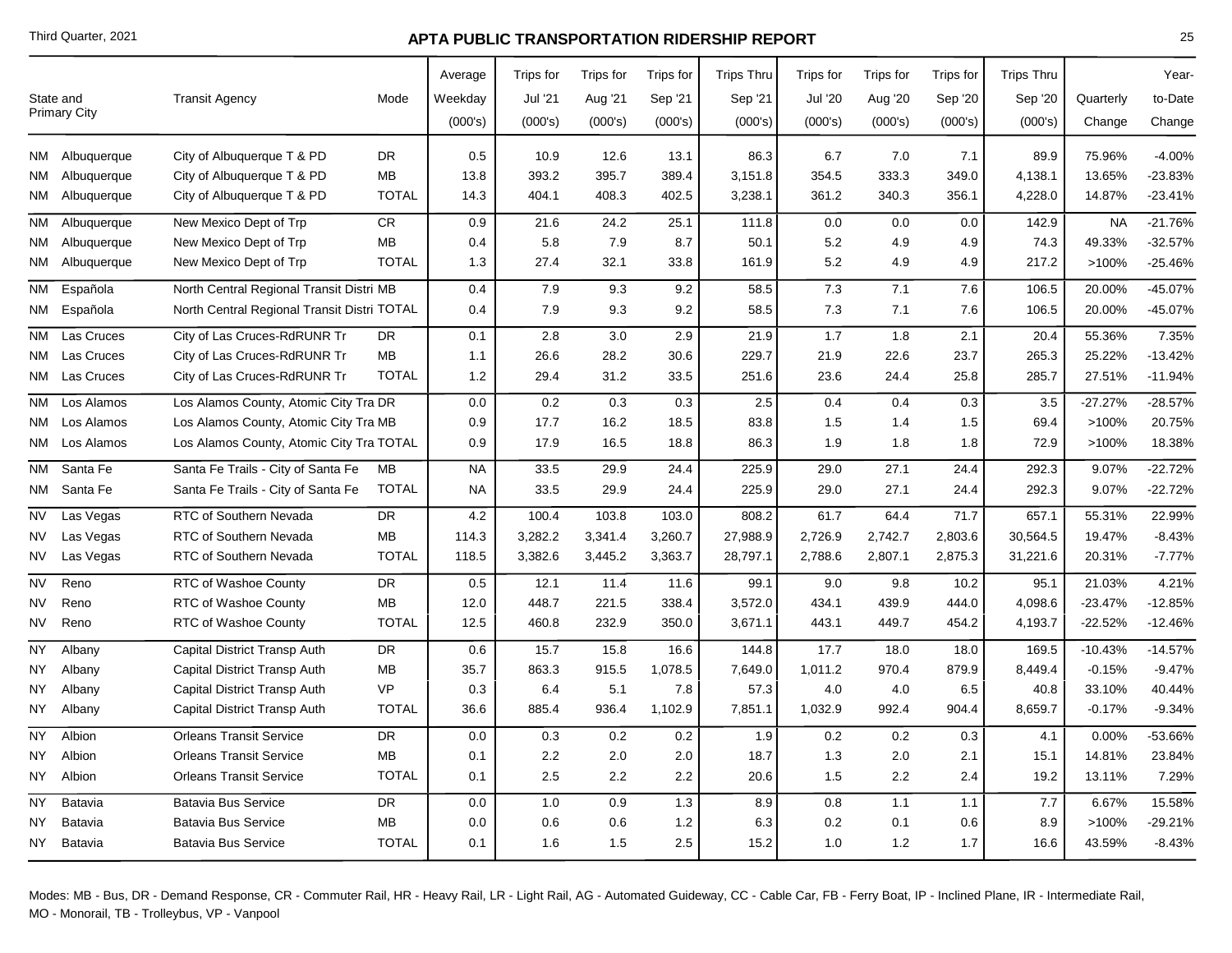|           | State and<br><b>Primary City</b> | <b>Transit Agency</b>               | Mode         | Average<br>Weekday<br>(000's) | Trips for<br>Jul '21<br>(000's) | Trips for<br>Aug '21<br>(000's) | Trips for<br>Sep '21<br>(000's) | <b>Trips Thru</b><br>Sep '21<br>(000's) | Trips for<br><b>Jul '20</b><br>(000's) | Trips for<br>Aug '20<br>(000's) | Trips for<br>Sep '20<br>(000's) | <b>Trips Thru</b><br>Sep '20<br>(000's) | Quarterly<br>Change | Year-<br>to-Date<br>Change |
|-----------|----------------------------------|-------------------------------------|--------------|-------------------------------|---------------------------------|---------------------------------|---------------------------------|-----------------------------------------|----------------------------------------|---------------------------------|---------------------------------|-----------------------------------------|---------------------|----------------------------|
| NY        | <b>Buffalo</b>                   | Niagara Frontier Trp Auth           | DR           | 0.7                           | 16.2                            | 17.4                            | 18.6                            | 132.1                                   | 8.1                                    | 10.1                            | 12.0                            | 97.0                                    | 72.85%              | 36.19%                     |
| NΥ        | <b>Buffalo</b>                   | Niagara Frontier Trp Auth           | LR           | 7.2                           | 182.5                           | 178.8                           | 204.4                           | 1,331.9                                 | 143.8                                  | 147.0                           | 148.7                           | 1,622.2                                 | 28.71%              | $-17.90%$                  |
| <b>NY</b> | <b>Buffalo</b>                   | Niagara Frontier Trp Auth           | MB           | 38.0                          | 854.4                           | 883.0                           | 1,104.0                         | 7,421.8                                 | 856.6                                  | 849.2                           | 871.1                           | 9,520.2                                 | 10.26%              | $-22.04%$                  |
| NY        | <b>Buffalo</b>                   | Niagara Frontier Trp Auth           | <b>TOTAL</b> | 45.9                          | 1,053.1                         | 1,079.2                         | 1,327.0                         | 8,885.8                                 | 1,008.5                                | 1,006.3                         | 1,031.8                         | 11,239.4                                | 13.55%              | $-20.94%$                  |
| <b>NY</b> | Canandaigua                      | Canandiagua Area Transit Service    | <b>DR</b>    | 0.0                           | 0.7                             | 0.6                             | 0.7                             | 3.6                                     | 2.6                                    | 0.3                             | 0.3                             | 10.2                                    | $-37.50%$           | $-64.71%$                  |
| NY        | Canandaigua                      | Canandiagua Area Transit Service    | MB           | 0.4                           | 9.2                             | 8.8                             | 9.2                             | 77.6                                    | 0.0                                    | 5.5                             | 6.9                             | 66.2                                    | >100%               | 17.22%                     |
| NY        | Canandaigua                      | Canandiagua Area Transit Service    | <b>TOTAL</b> | 0.4                           | 9.9                             | 9.4                             | 9.9                             | 81.2                                    | 2.6                                    | 5.8                             | 7.2                             | 76.4                                    | 87.18%              | 6.28%                      |
| <b>NY</b> | Dansville                        | Livingston Area Transp Svce         | <b>DR</b>    | 0.1                           | 1.9                             | 1.9                             | 1.8                             | 13.7                                    | 1.5                                    | 1.3                             | 1.3                             | 12.6                                    | 36.59%              | 8.73%                      |
| NY        | Dansville                        | Livingston Area Transp Svce         | <b>MB</b>    | 0.1                           | 1.0                             | 1.2                             | 5.3                             | 17.1                                    | 0.0                                    | 0.2                             | 2.6                             | 32.7                                    | >100%               | $-47.71%$                  |
| NΥ        | Dansville                        | Livingston Area Transp Svce         | <b>TOTAL</b> | 0.2                           | 2.9                             | 3.1                             | 7.1                             | 30.8                                    | 1.5                                    | 1.5                             | 3.9                             | 45.3                                    | 89.86%              | $-32.01%$                  |
| <b>NY</b> | Ithaca                           | <b>Tompkins Consol Area Transit</b> | <b>DR</b>    | 0.1                           | 3.3                             | 3.1                             | 3.4                             | 27.6                                    | 2.6                                    | 2.7                             | 2.9                             | 25.2                                    | 19.51%              | 9.52%                      |
| NΥ        | Ithaca                           | <b>Tompkins Consol Area Transit</b> | MB           | 9.6                           | 84.8                            | 190.2                           | 360.3                           | 1,258.5                                 | 40.8                                   | 55.9                            | 88.6                            | 1,269.3                                 | >100%               | $-0.85%$                   |
| <b>NY</b> | Ithaca                           | Tompkins Consol Area Transit        | <b>TOTAL</b> | 9.8                           | 88.1                            | 193.3                           | 363.7                           | 1,286.1                                 | 43.4                                   | 58.6                            | 91.5                            | 1,294.5                                 | >100%               | $-0.65%$                   |
| <b>NY</b> | Lyons                            | Wayne Area Transp Service           | DR           | 0.0                           | 0.2                             | 0.2                             | 0.2                             | 1.8                                     | 2.1                                    | 0.2                             | 0.2                             | 9.1                                     | $-76.00%$           | $-80.22%$                  |
| <b>NY</b> | Lyons                            | Wayne Area Transp Service           | MB           | 0.4                           | 5.2                             | 6.3                             | 13.3                            | 52.3                                    | 0.0                                    | 2.2                             | 8.6                             | 48.4                                    | >100%               | 8.06%                      |
| NY        | Lyons                            | Wayne Area Transp Service           | <b>TOTAL</b> | 0.4                           | 5.4                             | 6.5                             | 13.5                            | 54.1                                    | 2.1                                    | 2.4                             | 8.8                             | 57.5                                    | 90.98%              | $-5.91%$                   |
| <b>NY</b> | New York                         | MTA Bus Company                     | MB           | 241.7                         | 7,138.5                         | 6,996.0                         | 7,925.7                         | 57,517.9                                | 5,970.0                                | 6,301.1                         | 5,588.7                         | 55,898.3                                | 23.52%              | 2.90%                      |
| NY        | New York                         | <b>MTA Bus Company</b>              | <b>TOTAL</b> | 241.7                         | 7,138.5                         | 6,996.0                         | 7,925.7                         | 57,517.9                                | 5,970.0                                | 6,301.1                         | 5,588.7                         | 55,898.3                                | 23.52%              | 2.90%                      |
| NY        | New York                         | MTA Long Island Rail Road           | ${\sf CR}$   | 177.3                         | 4,897.9                         | 4,795.7                         | 5,314.6                         | 33,663.0                                | 2,373.3                                | 2,523.1                         | 2,885.8                         | 35,179.4                                | 92.85%              | $-4.31%$                   |
| NY.       | New York                         | MTA Long Island Rail Road           | <b>TOTAL</b> | 177.3                         | 4,897.9                         | 4,795.7                         | 5,314.6                         | 33,663.0                                | 2,373.3                                | 2,523.1                         | 2,885.8                         | 35,179.4                                | 92.85%              | $-4.31%$                   |
| ΝY        | New York                         | MTA Metro-North Railroad            | CR           | 135.3                         | 3,264.6                         | 3,155.7                         | 3,430.6                         | 23,032.7                                | 1,537.0                                | 1,568.6                         | 1,908.1                         | 24,874.4                                | 96.48%              | $-7.40%$                   |
| NY        | New York                         | <b>MTA Metro-North Railroad</b>     | <b>FB</b>    | 0.1                           | 0.0                             | 0.3                             | 3.6                             | 3.9                                     | 0.0                                    | 0.0                             | 0.0                             | 35.1                                    | NA                  | $-88.89%$                  |
| NY        | New York                         | MTA Metro-North Railroad            | MB           | 0.4                           | 8.0                             | 8.0                             | 8.1                             | 58.2                                    | 3.2                                    | 3.3                             | 4.5                             | 97.4                                    | >100%               | $-40.25%$                  |
| NY        | New York                         | <b>MTA Metro-North Railroad</b>     | <b>TOTAL</b> | 135.8                         | 3,272.6                         | 3,164.0                         | 3,442.3                         | 23,094.8                                | 1,540.2                                | 1,571.9                         | 1,912.6                         | 25,006.9                                | 96.61%              | $-7.65%$                   |
| <b>NY</b> | New York                         | MTA New York City Transit           | DR           | 26.2                          | 702.7                           | 696.0                           | 682.8                           | 5,900.2                                 | 498.3                                  | 560.8                           | 593.5                           | 5,115.8                                 | 25.95%              | 15.33%                     |
| ΝY        | New York                         | <b>MTA New York City Transit</b>    | <b>HR</b>    | 4,338.4                       | 120,132.9                       | 115,449.0                       | 119,695.2                       | 898,630.4                               | 58,922.1                               | 65,384.3                        | 79,041.1                        | 869,425.8                               | 74.71%              | 3.36%                      |
| NY        | New York                         | MTA New York City Transit           | MB           | 1,345.7                       | 35,242.6                        | 35,179.9                        | 37,849.5                        | 294,025.2                               | 39,068.9                               | 41,106.3                        | 32,737.9                        | 336,078.7                               | $-4.11%$            | $-12.51%$                  |
| NY I      | New York                         | <b>MTA New York City Transit</b>    | <b>TOTAL</b> | 5,710.3                       |                                 | 156,078.2  151,324.9  158,227.5 |                                 | 1,198,555.8                             | 98,489.3                               | 107,051.4                       | 112,372.5                       | 1,210,620.3                             | 46.46%              | $-1.00%$                   |
| NY        | New York                         | MTA Staten Island Railway           | ${\sf HR}$   | 10.9                          | 219.9                           | 223.3                           | 281.2                           | 1,817.8                                 | 112.8                                  | 117.2                           | 140.4                           | 2,118.5                                 | 95.57%              | $-14.19%$                  |
| NY        | New York                         | MTA Staten Island Railway           | <b>TOTAL</b> | 10.9                          | 219.9                           | 223.3                           | 281.2                           | 1,817.8                                 | 112.8                                  | 117.2                           | 140.4                           | 2,118.5                                 | 95.57%              | $-14.19%$                  |
| NY        | New York                         | New York City DOT                   | ${\sf FB}$   | <b>NA</b>                     | 1,002.4                         | 939.6                           | 947.6                           | 6,870.7                                 | 550.7                                  | 593.4                           | 627.1                           | 6,711.3                                 | 63.14%              | 2.38%                      |
| ΝY        | New York                         | New York City DOT                   | MB           | 0.3                           | $6.0\,$                         | 7.4                             | 7.1                             | 51.7                                    | 4.6                                    | 4.6                             | 5.5                             | 84.4                                    | 39.46%              | $-38.74%$                  |
| NY        | New York                         | New York City DOT                   | <b>TOTAL</b> | NA                            | 1,008.4                         | 947.0                           | 954.7                           | 6,922.4                                 | 555.3                                  | 598.0                           | 632.6                           | 6,795.7                                 | 62.95%              | 1.86%                      |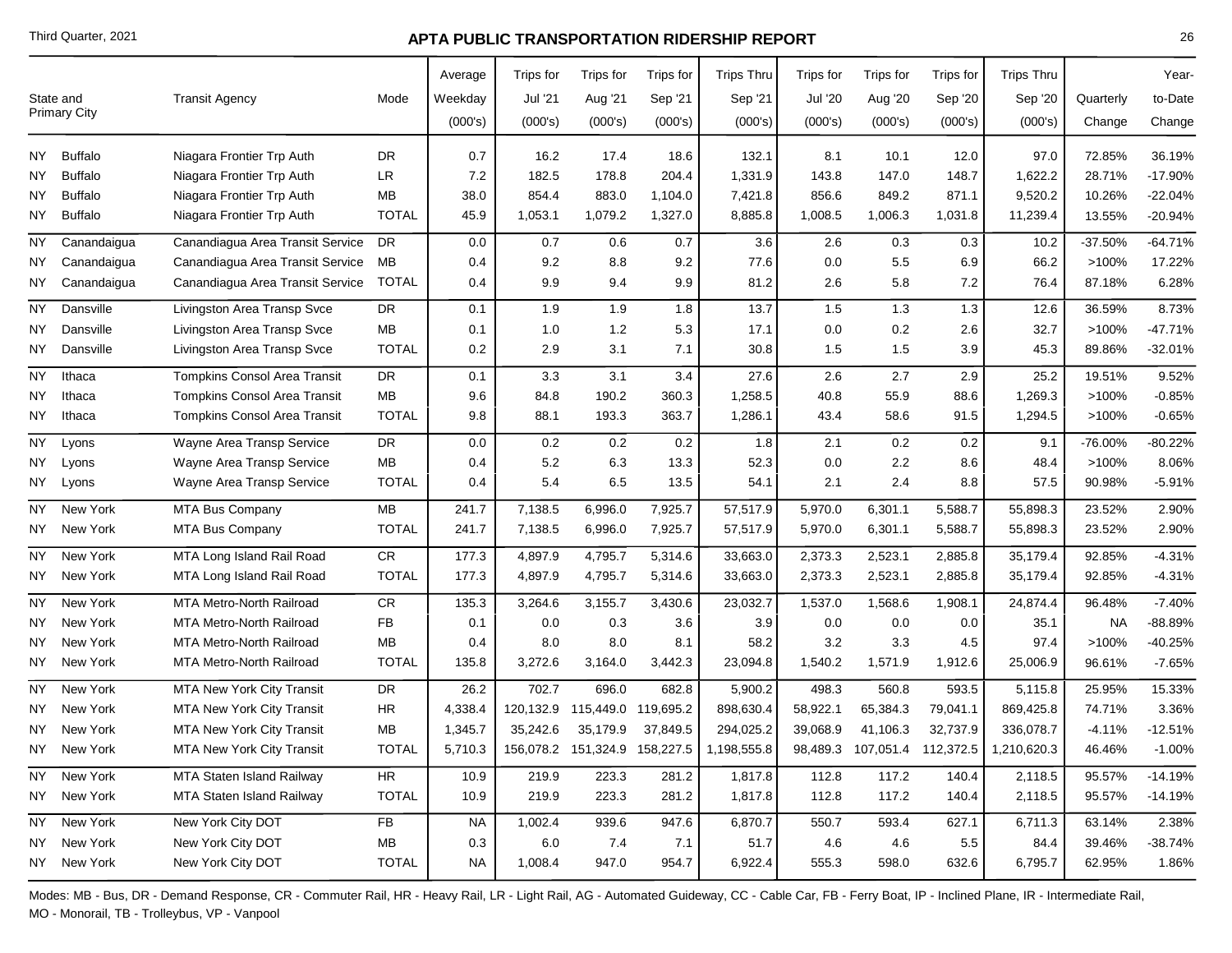| State and<br><b>Transit Agency</b><br>Mode<br>Weekday<br>Jul '21<br>Aug '21<br>Sep '21<br>Sep '21<br>Jul '20<br>Aug '20<br>Sep '20<br>Sep '20<br>Quarterly<br><b>Primary City</b><br>(000's)<br>(000's)<br>(000's)<br>(000's)<br>(000's)<br>(000's)<br>(000's)<br>(000's)<br>(000's)<br>Change<br>Lift Line<br>DR.<br>Rochester<br>0.5<br>13.1<br>13.6<br>13.7<br>113.5<br>10.3<br>10.9<br>12.0<br>104.8<br>21.69%<br>NY I<br>Lift Line<br><b>TOTAL</b><br>13.1<br>13.6<br>10.3<br>21.69%<br>Rochester<br>0.5<br>13.7<br>113.5<br>10.9<br>12.0<br>104.8<br>NY.<br>Rochester Genesee RTA<br><b>DR</b><br>11.0<br>11.0<br><b>NA</b><br><b>NA</b><br><b>NA</b><br><b>NA</b><br><b>NA</b><br><b>NY</b><br>Rochester<br>0.4<br>11.4<br><b>NA</b><br><b>Rochester Genesee RTA</b><br>MВ<br>558.0<br>572.8<br>664.8<br>5,166.4<br>686.8<br>626.2<br>629.1<br>7,088.6<br>$-7.54%$<br>Rochester<br>23.2<br>NY<br><b>TOTAL</b><br>676.2<br><b>NA</b><br><b>NA</b><br>Rochester Genesee RTA<br>569.0<br>583.8<br>NA<br><b>NA</b><br>NY.<br>Rochester<br>23.6<br>NA.<br><b>NA</b><br>Rock Glen<br><b>Wyoming Transit Service</b><br><b>DR</b><br>0.0<br>0.4<br>0.4<br>4.6<br>1.1<br>0.2<br>0.2<br>$-6.67%$<br>NY.<br>0.6<br>5.8<br>MB<br>2.4<br>2.5<br>0.8<br>1.8<br>63.04%<br>Rock Glen<br><b>Wyoming Transit Service</b><br>2.6<br>19.9<br>2.0<br>14.0<br>NY<br>0.1<br><b>TOTAL</b><br>2.8<br>2.9<br>3.2<br>24.5<br>1.9<br>2.0<br>2.2<br>45.90%<br>NY<br>Rock Glen<br><b>Wyoming Transit Service</b><br>0.1<br>19.8<br><b>CNY Centro</b><br><b>DR</b><br><b>NA</b><br>11.7<br>12.1<br>12.0<br>98.9<br>9.3<br>9.8<br>94.2<br>21.36%<br>NΥ<br>Syracuse<br>10.4<br><b>CNY Centro</b><br><b>MB</b><br>256.8<br>386.4<br>500.4<br>2,882.0<br>246.8<br>283.1<br>3,607.0<br>29.37%<br>NΥ<br>Syracuse<br><b>NA</b><br>354.1<br><b>CNY Centro</b><br><b>TOTAL</b><br>268.5<br>398.5<br>256.1<br>292.9<br>29.11%<br>NY<br>Syracuse<br><b>NA</b><br>512.4<br>2,980.9<br>364.5<br>3,701.2<br><b>NY</b><br>Waterloo<br>Seneca Transit Service<br><b>DR</b><br>0.6<br>0.6<br>5.7<br>1.1<br>0.7<br>$-25.00%$<br>0.0<br>0.6<br>0.6<br>8.7<br>Seneca Transit Service<br>MВ<br>1.9<br>2.0<br>2.0<br>16.2<br>0.0<br>1.0<br>>100%<br>NY<br>Waterloo<br>0.1<br>1.4<br>12.8<br><b>TOTAL</b><br>1.7<br>Seneca Transit Service<br>2.5<br>2.6<br>2.6<br>21.9<br>2.0<br>21.5<br>60.42%<br>NY<br>Waterloo<br>0.1<br>1.1<br>15.4<br>15.5<br>16.0<br>131.3<br>12.9<br>12.8<br>13.7<br>132.0<br>19.04%<br>OН<br>Akron<br><b>METRO Regional Transit Authority</b><br><b>DR</b><br>0.7<br>232.5<br>262.4<br>273.0<br>207.1<br>215.7<br>223.7<br>18.78%<br>Akron<br>METRO Regional Transit Authority MB<br>9.9<br>2,089.7<br>2,492.4<br>OH<br><b>METRO Regional Transit Authority</b><br>248.0<br>277.8<br>289.0<br>2,221.0<br>220.0<br>228.5<br>2,624.4<br>18.79%<br>OH Akron<br><b>TOTAL</b><br>10.6<br>237.4<br>7.9<br>17.65%<br>Stark Area RTA<br><b>DR</b><br>0.3<br>8.4<br>8.5<br>9.1<br>71.5<br>6.8<br>7.4<br>OH<br>Canton<br>74.1<br><b>Stark Area RTA</b><br><b>MB</b><br>90.5<br>124.1<br>96.4<br>823.1<br>100.0<br>99.3<br>100.0<br>975.7<br>3.91%<br>OH<br>Canton<br>3.1<br><b>Stark Area RTA</b><br><b>TOTAL</b><br>3.5<br>98.9<br>132.6<br>105.5<br>894.6<br>106.8<br>107.2<br>107.4<br>1,049.8<br>4.85%<br>OH<br>Canton<br>Southwest Ohio RTA<br><b>DR</b><br>13.4<br>14.6<br>96.5<br>>100%<br>OH<br>Cincinnati<br>0.5<br>14.4<br>6.0<br>6.5<br>7.6<br>78.1<br>28.49%<br>Southwest Ohio RTA<br>MB<br>26.6<br>585.5<br>666.4<br>773.2<br>5,317.2<br>517.1<br>518.5<br>540.5<br>5,635.4<br>OН<br>Cincinnati<br><b>TOTAL</b><br>Southwest Ohio RTA<br>27.1<br>598.9<br>681.0<br>787.6<br>5,413.7<br>523.1<br>525.0<br>548.1<br>5,713.5<br>29.53%<br>OH<br>Cincinnati<br>27.1<br>36.64%<br>Cleveland<br><b>Greater Cleveland Reg TA</b><br>DR<br>1.4<br>37.3<br>36.9<br>37.3<br>305.5<br>26.5<br>28.0<br>268.5<br>OH<br><b>Greater Cleveland Reg TA</b><br>HR.<br>195.3<br>197.0<br>183.2<br>178.2<br>Cleveland<br>7.1<br>214.1<br>1,731.2<br>182.1<br>2,082.4<br>11.57%<br>OH<br>LR<br>52.3<br>3.1<br>30.9<br>$-16.01%$<br><b>Greater Cleveland Reg TA</b><br>11.7<br>0.0<br>324.6<br>42.2<br>466.6<br>Cleveland<br>0.8<br>OН<br><b>Greater Cleveland Reg TA</b><br>MB<br>1,029.6<br>1,170.8<br>1,289.9<br>974.2<br>17.38%<br>Cleveland<br>44.4<br>9,090.6<br>1,004.6<br>994.6<br>10,545.6<br>OH<br><b>Greater Cleveland Reg TA</b><br><b>TOTAL</b><br>16.26%<br>Cleveland<br>53.7<br>1,314.5<br>1,416.4<br>1,541.3<br>11,451.9<br>1,217.4<br>1,210.4<br>1,246.9<br>13,363.1<br>OH<br>Central Ohio Transit Auth<br><b>DR</b><br><b>NA</b><br><b>NA</b><br><b>NA</b><br>18.2<br>19.6<br><b>NA</b><br>OH<br>Columbus<br><b>NA</b><br><b>NA</b><br>22.0<br>164.0<br>Central Ohio Transit Auth<br>MВ<br>27.6<br>746.4<br>769.1<br>864.1<br>631.9<br>682.0<br>721.8<br>7,978.5<br>16.89%<br>Columbus<br>6,422.9<br>OH<br>8,142.5<br>Central Ohio Transit Auth<br><b>TOTAL</b><br><b>NA</b><br><b>NA</b><br><b>NA</b><br><b>NA</b><br>650.1<br>701.6<br>743.8<br>OH Columbus<br><b>NA</b><br><b>NA</b> |  |  | Average | Trips for | Trips for | Trips for | <b>Trips Thru</b> | Trips for | Trips for | Trips for | <b>Trips Thru</b> | Year-     |
|-------------------------------------------------------------------------------------------------------------------------------------------------------------------------------------------------------------------------------------------------------------------------------------------------------------------------------------------------------------------------------------------------------------------------------------------------------------------------------------------------------------------------------------------------------------------------------------------------------------------------------------------------------------------------------------------------------------------------------------------------------------------------------------------------------------------------------------------------------------------------------------------------------------------------------------------------------------------------------------------------------------------------------------------------------------------------------------------------------------------------------------------------------------------------------------------------------------------------------------------------------------------------------------------------------------------------------------------------------------------------------------------------------------------------------------------------------------------------------------------------------------------------------------------------------------------------------------------------------------------------------------------------------------------------------------------------------------------------------------------------------------------------------------------------------------------------------------------------------------------------------------------------------------------------------------------------------------------------------------------------------------------------------------------------------------------------------------------------------------------------------------------------------------------------------------------------------------------------------------------------------------------------------------------------------------------------------------------------------------------------------------------------------------------------------------------------------------------------------------------------------------------------------------------------------------------------------------------------------------------------------------------------------------------------------------------------------------------------------------------------------------------------------------------------------------------------------------------------------------------------------------------------------------------------------------------------------------------------------------------------------------------------------------------------------------------------------------------------------------------------------------------------------------------------------------------------------------------------------------------------------------------------------------------------------------------------------------------------------------------------------------------------------------------------------------------------------------------------------------------------------------------------------------------------------------------------------------------------------------------------------------------------------------------------------------------------------------------------------------------------------------------------------------------------------------------------------------------------------------------------------------------------------------------------------------------------------------------------------------------------------------------------------------------------------------------------------------------------------------------------------------------------------------------------------------------------------------------------------------------------------------------------------------------------------------------------------------------------------------------------------------------------------------------------------------------------------------------------------------------------------------------------------------------------------------------------------------------------------------------------------------------------------------------------------------------------------------------------------------------------------------------------------------------------------------------------------------------------------------------------------------------------------------------------------------------------------------------------------------------------------------------------------------------------------------------|--|--|---------|-----------|-----------|-----------|-------------------|-----------|-----------|-----------|-------------------|-----------|
|                                                                                                                                                                                                                                                                                                                                                                                                                                                                                                                                                                                                                                                                                                                                                                                                                                                                                                                                                                                                                                                                                                                                                                                                                                                                                                                                                                                                                                                                                                                                                                                                                                                                                                                                                                                                                                                                                                                                                                                                                                                                                                                                                                                                                                                                                                                                                                                                                                                                                                                                                                                                                                                                                                                                                                                                                                                                                                                                                                                                                                                                                                                                                                                                                                                                                                                                                                                                                                                                                                                                                                                                                                                                                                                                                                                                                                                                                                                                                                                                                                                                                                                                                                                                                                                                                                                                                                                                                                                                                                                                                                                                                                                                                                                                                                                                                                                                                                                                                                                                                                                                   |  |  |         |           |           |           |                   |           |           |           |                   | to-Date   |
|                                                                                                                                                                                                                                                                                                                                                                                                                                                                                                                                                                                                                                                                                                                                                                                                                                                                                                                                                                                                                                                                                                                                                                                                                                                                                                                                                                                                                                                                                                                                                                                                                                                                                                                                                                                                                                                                                                                                                                                                                                                                                                                                                                                                                                                                                                                                                                                                                                                                                                                                                                                                                                                                                                                                                                                                                                                                                                                                                                                                                                                                                                                                                                                                                                                                                                                                                                                                                                                                                                                                                                                                                                                                                                                                                                                                                                                                                                                                                                                                                                                                                                                                                                                                                                                                                                                                                                                                                                                                                                                                                                                                                                                                                                                                                                                                                                                                                                                                                                                                                                                                   |  |  |         |           |           |           |                   |           |           |           |                   | Change    |
|                                                                                                                                                                                                                                                                                                                                                                                                                                                                                                                                                                                                                                                                                                                                                                                                                                                                                                                                                                                                                                                                                                                                                                                                                                                                                                                                                                                                                                                                                                                                                                                                                                                                                                                                                                                                                                                                                                                                                                                                                                                                                                                                                                                                                                                                                                                                                                                                                                                                                                                                                                                                                                                                                                                                                                                                                                                                                                                                                                                                                                                                                                                                                                                                                                                                                                                                                                                                                                                                                                                                                                                                                                                                                                                                                                                                                                                                                                                                                                                                                                                                                                                                                                                                                                                                                                                                                                                                                                                                                                                                                                                                                                                                                                                                                                                                                                                                                                                                                                                                                                                                   |  |  |         |           |           |           |                   |           |           |           |                   | 8.30%     |
|                                                                                                                                                                                                                                                                                                                                                                                                                                                                                                                                                                                                                                                                                                                                                                                                                                                                                                                                                                                                                                                                                                                                                                                                                                                                                                                                                                                                                                                                                                                                                                                                                                                                                                                                                                                                                                                                                                                                                                                                                                                                                                                                                                                                                                                                                                                                                                                                                                                                                                                                                                                                                                                                                                                                                                                                                                                                                                                                                                                                                                                                                                                                                                                                                                                                                                                                                                                                                                                                                                                                                                                                                                                                                                                                                                                                                                                                                                                                                                                                                                                                                                                                                                                                                                                                                                                                                                                                                                                                                                                                                                                                                                                                                                                                                                                                                                                                                                                                                                                                                                                                   |  |  |         |           |           |           |                   |           |           |           |                   | 8.30%     |
|                                                                                                                                                                                                                                                                                                                                                                                                                                                                                                                                                                                                                                                                                                                                                                                                                                                                                                                                                                                                                                                                                                                                                                                                                                                                                                                                                                                                                                                                                                                                                                                                                                                                                                                                                                                                                                                                                                                                                                                                                                                                                                                                                                                                                                                                                                                                                                                                                                                                                                                                                                                                                                                                                                                                                                                                                                                                                                                                                                                                                                                                                                                                                                                                                                                                                                                                                                                                                                                                                                                                                                                                                                                                                                                                                                                                                                                                                                                                                                                                                                                                                                                                                                                                                                                                                                                                                                                                                                                                                                                                                                                                                                                                                                                                                                                                                                                                                                                                                                                                                                                                   |  |  |         |           |           |           |                   |           |           |           |                   | <b>NA</b> |
|                                                                                                                                                                                                                                                                                                                                                                                                                                                                                                                                                                                                                                                                                                                                                                                                                                                                                                                                                                                                                                                                                                                                                                                                                                                                                                                                                                                                                                                                                                                                                                                                                                                                                                                                                                                                                                                                                                                                                                                                                                                                                                                                                                                                                                                                                                                                                                                                                                                                                                                                                                                                                                                                                                                                                                                                                                                                                                                                                                                                                                                                                                                                                                                                                                                                                                                                                                                                                                                                                                                                                                                                                                                                                                                                                                                                                                                                                                                                                                                                                                                                                                                                                                                                                                                                                                                                                                                                                                                                                                                                                                                                                                                                                                                                                                                                                                                                                                                                                                                                                                                                   |  |  |         |           |           |           |                   |           |           |           |                   | $-27.12%$ |
|                                                                                                                                                                                                                                                                                                                                                                                                                                                                                                                                                                                                                                                                                                                                                                                                                                                                                                                                                                                                                                                                                                                                                                                                                                                                                                                                                                                                                                                                                                                                                                                                                                                                                                                                                                                                                                                                                                                                                                                                                                                                                                                                                                                                                                                                                                                                                                                                                                                                                                                                                                                                                                                                                                                                                                                                                                                                                                                                                                                                                                                                                                                                                                                                                                                                                                                                                                                                                                                                                                                                                                                                                                                                                                                                                                                                                                                                                                                                                                                                                                                                                                                                                                                                                                                                                                                                                                                                                                                                                                                                                                                                                                                                                                                                                                                                                                                                                                                                                                                                                                                                   |  |  |         |           |           |           |                   |           |           |           |                   | <b>NA</b> |
|                                                                                                                                                                                                                                                                                                                                                                                                                                                                                                                                                                                                                                                                                                                                                                                                                                                                                                                                                                                                                                                                                                                                                                                                                                                                                                                                                                                                                                                                                                                                                                                                                                                                                                                                                                                                                                                                                                                                                                                                                                                                                                                                                                                                                                                                                                                                                                                                                                                                                                                                                                                                                                                                                                                                                                                                                                                                                                                                                                                                                                                                                                                                                                                                                                                                                                                                                                                                                                                                                                                                                                                                                                                                                                                                                                                                                                                                                                                                                                                                                                                                                                                                                                                                                                                                                                                                                                                                                                                                                                                                                                                                                                                                                                                                                                                                                                                                                                                                                                                                                                                                   |  |  |         |           |           |           |                   |           |           |           |                   | -20.69%   |
|                                                                                                                                                                                                                                                                                                                                                                                                                                                                                                                                                                                                                                                                                                                                                                                                                                                                                                                                                                                                                                                                                                                                                                                                                                                                                                                                                                                                                                                                                                                                                                                                                                                                                                                                                                                                                                                                                                                                                                                                                                                                                                                                                                                                                                                                                                                                                                                                                                                                                                                                                                                                                                                                                                                                                                                                                                                                                                                                                                                                                                                                                                                                                                                                                                                                                                                                                                                                                                                                                                                                                                                                                                                                                                                                                                                                                                                                                                                                                                                                                                                                                                                                                                                                                                                                                                                                                                                                                                                                                                                                                                                                                                                                                                                                                                                                                                                                                                                                                                                                                                                                   |  |  |         |           |           |           |                   |           |           |           |                   | 42.14%    |
|                                                                                                                                                                                                                                                                                                                                                                                                                                                                                                                                                                                                                                                                                                                                                                                                                                                                                                                                                                                                                                                                                                                                                                                                                                                                                                                                                                                                                                                                                                                                                                                                                                                                                                                                                                                                                                                                                                                                                                                                                                                                                                                                                                                                                                                                                                                                                                                                                                                                                                                                                                                                                                                                                                                                                                                                                                                                                                                                                                                                                                                                                                                                                                                                                                                                                                                                                                                                                                                                                                                                                                                                                                                                                                                                                                                                                                                                                                                                                                                                                                                                                                                                                                                                                                                                                                                                                                                                                                                                                                                                                                                                                                                                                                                                                                                                                                                                                                                                                                                                                                                                   |  |  |         |           |           |           |                   |           |           |           |                   | 23.74%    |
|                                                                                                                                                                                                                                                                                                                                                                                                                                                                                                                                                                                                                                                                                                                                                                                                                                                                                                                                                                                                                                                                                                                                                                                                                                                                                                                                                                                                                                                                                                                                                                                                                                                                                                                                                                                                                                                                                                                                                                                                                                                                                                                                                                                                                                                                                                                                                                                                                                                                                                                                                                                                                                                                                                                                                                                                                                                                                                                                                                                                                                                                                                                                                                                                                                                                                                                                                                                                                                                                                                                                                                                                                                                                                                                                                                                                                                                                                                                                                                                                                                                                                                                                                                                                                                                                                                                                                                                                                                                                                                                                                                                                                                                                                                                                                                                                                                                                                                                                                                                                                                                                   |  |  |         |           |           |           |                   |           |           |           |                   | 4.99%     |
|                                                                                                                                                                                                                                                                                                                                                                                                                                                                                                                                                                                                                                                                                                                                                                                                                                                                                                                                                                                                                                                                                                                                                                                                                                                                                                                                                                                                                                                                                                                                                                                                                                                                                                                                                                                                                                                                                                                                                                                                                                                                                                                                                                                                                                                                                                                                                                                                                                                                                                                                                                                                                                                                                                                                                                                                                                                                                                                                                                                                                                                                                                                                                                                                                                                                                                                                                                                                                                                                                                                                                                                                                                                                                                                                                                                                                                                                                                                                                                                                                                                                                                                                                                                                                                                                                                                                                                                                                                                                                                                                                                                                                                                                                                                                                                                                                                                                                                                                                                                                                                                                   |  |  |         |           |           |           |                   |           |           |           |                   | $-20.10%$ |
|                                                                                                                                                                                                                                                                                                                                                                                                                                                                                                                                                                                                                                                                                                                                                                                                                                                                                                                                                                                                                                                                                                                                                                                                                                                                                                                                                                                                                                                                                                                                                                                                                                                                                                                                                                                                                                                                                                                                                                                                                                                                                                                                                                                                                                                                                                                                                                                                                                                                                                                                                                                                                                                                                                                                                                                                                                                                                                                                                                                                                                                                                                                                                                                                                                                                                                                                                                                                                                                                                                                                                                                                                                                                                                                                                                                                                                                                                                                                                                                                                                                                                                                                                                                                                                                                                                                                                                                                                                                                                                                                                                                                                                                                                                                                                                                                                                                                                                                                                                                                                                                                   |  |  |         |           |           |           |                   |           |           |           |                   | -19.46%   |
|                                                                                                                                                                                                                                                                                                                                                                                                                                                                                                                                                                                                                                                                                                                                                                                                                                                                                                                                                                                                                                                                                                                                                                                                                                                                                                                                                                                                                                                                                                                                                                                                                                                                                                                                                                                                                                                                                                                                                                                                                                                                                                                                                                                                                                                                                                                                                                                                                                                                                                                                                                                                                                                                                                                                                                                                                                                                                                                                                                                                                                                                                                                                                                                                                                                                                                                                                                                                                                                                                                                                                                                                                                                                                                                                                                                                                                                                                                                                                                                                                                                                                                                                                                                                                                                                                                                                                                                                                                                                                                                                                                                                                                                                                                                                                                                                                                                                                                                                                                                                                                                                   |  |  |         |           |           |           |                   |           |           |           |                   | -34.48%   |
|                                                                                                                                                                                                                                                                                                                                                                                                                                                                                                                                                                                                                                                                                                                                                                                                                                                                                                                                                                                                                                                                                                                                                                                                                                                                                                                                                                                                                                                                                                                                                                                                                                                                                                                                                                                                                                                                                                                                                                                                                                                                                                                                                                                                                                                                                                                                                                                                                                                                                                                                                                                                                                                                                                                                                                                                                                                                                                                                                                                                                                                                                                                                                                                                                                                                                                                                                                                                                                                                                                                                                                                                                                                                                                                                                                                                                                                                                                                                                                                                                                                                                                                                                                                                                                                                                                                                                                                                                                                                                                                                                                                                                                                                                                                                                                                                                                                                                                                                                                                                                                                                   |  |  |         |           |           |           |                   |           |           |           |                   | 26.56%    |
|                                                                                                                                                                                                                                                                                                                                                                                                                                                                                                                                                                                                                                                                                                                                                                                                                                                                                                                                                                                                                                                                                                                                                                                                                                                                                                                                                                                                                                                                                                                                                                                                                                                                                                                                                                                                                                                                                                                                                                                                                                                                                                                                                                                                                                                                                                                                                                                                                                                                                                                                                                                                                                                                                                                                                                                                                                                                                                                                                                                                                                                                                                                                                                                                                                                                                                                                                                                                                                                                                                                                                                                                                                                                                                                                                                                                                                                                                                                                                                                                                                                                                                                                                                                                                                                                                                                                                                                                                                                                                                                                                                                                                                                                                                                                                                                                                                                                                                                                                                                                                                                                   |  |  |         |           |           |           |                   |           |           |           |                   | 1.86%     |
|                                                                                                                                                                                                                                                                                                                                                                                                                                                                                                                                                                                                                                                                                                                                                                                                                                                                                                                                                                                                                                                                                                                                                                                                                                                                                                                                                                                                                                                                                                                                                                                                                                                                                                                                                                                                                                                                                                                                                                                                                                                                                                                                                                                                                                                                                                                                                                                                                                                                                                                                                                                                                                                                                                                                                                                                                                                                                                                                                                                                                                                                                                                                                                                                                                                                                                                                                                                                                                                                                                                                                                                                                                                                                                                                                                                                                                                                                                                                                                                                                                                                                                                                                                                                                                                                                                                                                                                                                                                                                                                                                                                                                                                                                                                                                                                                                                                                                                                                                                                                                                                                   |  |  |         |           |           |           |                   |           |           |           |                   | $-0.53%$  |
|                                                                                                                                                                                                                                                                                                                                                                                                                                                                                                                                                                                                                                                                                                                                                                                                                                                                                                                                                                                                                                                                                                                                                                                                                                                                                                                                                                                                                                                                                                                                                                                                                                                                                                                                                                                                                                                                                                                                                                                                                                                                                                                                                                                                                                                                                                                                                                                                                                                                                                                                                                                                                                                                                                                                                                                                                                                                                                                                                                                                                                                                                                                                                                                                                                                                                                                                                                                                                                                                                                                                                                                                                                                                                                                                                                                                                                                                                                                                                                                                                                                                                                                                                                                                                                                                                                                                                                                                                                                                                                                                                                                                                                                                                                                                                                                                                                                                                                                                                                                                                                                                   |  |  |         |           |           |           |                   |           |           |           |                   | $-16.16%$ |
|                                                                                                                                                                                                                                                                                                                                                                                                                                                                                                                                                                                                                                                                                                                                                                                                                                                                                                                                                                                                                                                                                                                                                                                                                                                                                                                                                                                                                                                                                                                                                                                                                                                                                                                                                                                                                                                                                                                                                                                                                                                                                                                                                                                                                                                                                                                                                                                                                                                                                                                                                                                                                                                                                                                                                                                                                                                                                                                                                                                                                                                                                                                                                                                                                                                                                                                                                                                                                                                                                                                                                                                                                                                                                                                                                                                                                                                                                                                                                                                                                                                                                                                                                                                                                                                                                                                                                                                                                                                                                                                                                                                                                                                                                                                                                                                                                                                                                                                                                                                                                                                                   |  |  |         |           |           |           |                   |           |           |           |                   | $-15.37%$ |
|                                                                                                                                                                                                                                                                                                                                                                                                                                                                                                                                                                                                                                                                                                                                                                                                                                                                                                                                                                                                                                                                                                                                                                                                                                                                                                                                                                                                                                                                                                                                                                                                                                                                                                                                                                                                                                                                                                                                                                                                                                                                                                                                                                                                                                                                                                                                                                                                                                                                                                                                                                                                                                                                                                                                                                                                                                                                                                                                                                                                                                                                                                                                                                                                                                                                                                                                                                                                                                                                                                                                                                                                                                                                                                                                                                                                                                                                                                                                                                                                                                                                                                                                                                                                                                                                                                                                                                                                                                                                                                                                                                                                                                                                                                                                                                                                                                                                                                                                                                                                                                                                   |  |  |         |           |           |           |                   |           |           |           |                   | $-3.51%$  |
|                                                                                                                                                                                                                                                                                                                                                                                                                                                                                                                                                                                                                                                                                                                                                                                                                                                                                                                                                                                                                                                                                                                                                                                                                                                                                                                                                                                                                                                                                                                                                                                                                                                                                                                                                                                                                                                                                                                                                                                                                                                                                                                                                                                                                                                                                                                                                                                                                                                                                                                                                                                                                                                                                                                                                                                                                                                                                                                                                                                                                                                                                                                                                                                                                                                                                                                                                                                                                                                                                                                                                                                                                                                                                                                                                                                                                                                                                                                                                                                                                                                                                                                                                                                                                                                                                                                                                                                                                                                                                                                                                                                                                                                                                                                                                                                                                                                                                                                                                                                                                                                                   |  |  |         |           |           |           |                   |           |           |           |                   | $-15.64%$ |
|                                                                                                                                                                                                                                                                                                                                                                                                                                                                                                                                                                                                                                                                                                                                                                                                                                                                                                                                                                                                                                                                                                                                                                                                                                                                                                                                                                                                                                                                                                                                                                                                                                                                                                                                                                                                                                                                                                                                                                                                                                                                                                                                                                                                                                                                                                                                                                                                                                                                                                                                                                                                                                                                                                                                                                                                                                                                                                                                                                                                                                                                                                                                                                                                                                                                                                                                                                                                                                                                                                                                                                                                                                                                                                                                                                                                                                                                                                                                                                                                                                                                                                                                                                                                                                                                                                                                                                                                                                                                                                                                                                                                                                                                                                                                                                                                                                                                                                                                                                                                                                                                   |  |  |         |           |           |           |                   |           |           |           |                   | $-14.78%$ |
|                                                                                                                                                                                                                                                                                                                                                                                                                                                                                                                                                                                                                                                                                                                                                                                                                                                                                                                                                                                                                                                                                                                                                                                                                                                                                                                                                                                                                                                                                                                                                                                                                                                                                                                                                                                                                                                                                                                                                                                                                                                                                                                                                                                                                                                                                                                                                                                                                                                                                                                                                                                                                                                                                                                                                                                                                                                                                                                                                                                                                                                                                                                                                                                                                                                                                                                                                                                                                                                                                                                                                                                                                                                                                                                                                                                                                                                                                                                                                                                                                                                                                                                                                                                                                                                                                                                                                                                                                                                                                                                                                                                                                                                                                                                                                                                                                                                                                                                                                                                                                                                                   |  |  |         |           |           |           |                   |           |           |           |                   | 23.56%    |
|                                                                                                                                                                                                                                                                                                                                                                                                                                                                                                                                                                                                                                                                                                                                                                                                                                                                                                                                                                                                                                                                                                                                                                                                                                                                                                                                                                                                                                                                                                                                                                                                                                                                                                                                                                                                                                                                                                                                                                                                                                                                                                                                                                                                                                                                                                                                                                                                                                                                                                                                                                                                                                                                                                                                                                                                                                                                                                                                                                                                                                                                                                                                                                                                                                                                                                                                                                                                                                                                                                                                                                                                                                                                                                                                                                                                                                                                                                                                                                                                                                                                                                                                                                                                                                                                                                                                                                                                                                                                                                                                                                                                                                                                                                                                                                                                                                                                                                                                                                                                                                                                   |  |  |         |           |           |           |                   |           |           |           |                   | $-5.65%$  |
|                                                                                                                                                                                                                                                                                                                                                                                                                                                                                                                                                                                                                                                                                                                                                                                                                                                                                                                                                                                                                                                                                                                                                                                                                                                                                                                                                                                                                                                                                                                                                                                                                                                                                                                                                                                                                                                                                                                                                                                                                                                                                                                                                                                                                                                                                                                                                                                                                                                                                                                                                                                                                                                                                                                                                                                                                                                                                                                                                                                                                                                                                                                                                                                                                                                                                                                                                                                                                                                                                                                                                                                                                                                                                                                                                                                                                                                                                                                                                                                                                                                                                                                                                                                                                                                                                                                                                                                                                                                                                                                                                                                                                                                                                                                                                                                                                                                                                                                                                                                                                                                                   |  |  |         |           |           |           |                   |           |           |           |                   | $-5.25%$  |
|                                                                                                                                                                                                                                                                                                                                                                                                                                                                                                                                                                                                                                                                                                                                                                                                                                                                                                                                                                                                                                                                                                                                                                                                                                                                                                                                                                                                                                                                                                                                                                                                                                                                                                                                                                                                                                                                                                                                                                                                                                                                                                                                                                                                                                                                                                                                                                                                                                                                                                                                                                                                                                                                                                                                                                                                                                                                                                                                                                                                                                                                                                                                                                                                                                                                                                                                                                                                                                                                                                                                                                                                                                                                                                                                                                                                                                                                                                                                                                                                                                                                                                                                                                                                                                                                                                                                                                                                                                                                                                                                                                                                                                                                                                                                                                                                                                                                                                                                                                                                                                                                   |  |  |         |           |           |           |                   |           |           |           |                   | 13.78%    |
|                                                                                                                                                                                                                                                                                                                                                                                                                                                                                                                                                                                                                                                                                                                                                                                                                                                                                                                                                                                                                                                                                                                                                                                                                                                                                                                                                                                                                                                                                                                                                                                                                                                                                                                                                                                                                                                                                                                                                                                                                                                                                                                                                                                                                                                                                                                                                                                                                                                                                                                                                                                                                                                                                                                                                                                                                                                                                                                                                                                                                                                                                                                                                                                                                                                                                                                                                                                                                                                                                                                                                                                                                                                                                                                                                                                                                                                                                                                                                                                                                                                                                                                                                                                                                                                                                                                                                                                                                                                                                                                                                                                                                                                                                                                                                                                                                                                                                                                                                                                                                                                                   |  |  |         |           |           |           |                   |           |           |           |                   | -16.87%   |
|                                                                                                                                                                                                                                                                                                                                                                                                                                                                                                                                                                                                                                                                                                                                                                                                                                                                                                                                                                                                                                                                                                                                                                                                                                                                                                                                                                                                                                                                                                                                                                                                                                                                                                                                                                                                                                                                                                                                                                                                                                                                                                                                                                                                                                                                                                                                                                                                                                                                                                                                                                                                                                                                                                                                                                                                                                                                                                                                                                                                                                                                                                                                                                                                                                                                                                                                                                                                                                                                                                                                                                                                                                                                                                                                                                                                                                                                                                                                                                                                                                                                                                                                                                                                                                                                                                                                                                                                                                                                                                                                                                                                                                                                                                                                                                                                                                                                                                                                                                                                                                                                   |  |  |         |           |           |           |                   |           |           |           |                   | $-30.43%$ |
|                                                                                                                                                                                                                                                                                                                                                                                                                                                                                                                                                                                                                                                                                                                                                                                                                                                                                                                                                                                                                                                                                                                                                                                                                                                                                                                                                                                                                                                                                                                                                                                                                                                                                                                                                                                                                                                                                                                                                                                                                                                                                                                                                                                                                                                                                                                                                                                                                                                                                                                                                                                                                                                                                                                                                                                                                                                                                                                                                                                                                                                                                                                                                                                                                                                                                                                                                                                                                                                                                                                                                                                                                                                                                                                                                                                                                                                                                                                                                                                                                                                                                                                                                                                                                                                                                                                                                                                                                                                                                                                                                                                                                                                                                                                                                                                                                                                                                                                                                                                                                                                                   |  |  |         |           |           |           |                   |           |           |           |                   | -13.80%   |
|                                                                                                                                                                                                                                                                                                                                                                                                                                                                                                                                                                                                                                                                                                                                                                                                                                                                                                                                                                                                                                                                                                                                                                                                                                                                                                                                                                                                                                                                                                                                                                                                                                                                                                                                                                                                                                                                                                                                                                                                                                                                                                                                                                                                                                                                                                                                                                                                                                                                                                                                                                                                                                                                                                                                                                                                                                                                                                                                                                                                                                                                                                                                                                                                                                                                                                                                                                                                                                                                                                                                                                                                                                                                                                                                                                                                                                                                                                                                                                                                                                                                                                                                                                                                                                                                                                                                                                                                                                                                                                                                                                                                                                                                                                                                                                                                                                                                                                                                                                                                                                                                   |  |  |         |           |           |           |                   |           |           |           |                   | $-14.30%$ |
|                                                                                                                                                                                                                                                                                                                                                                                                                                                                                                                                                                                                                                                                                                                                                                                                                                                                                                                                                                                                                                                                                                                                                                                                                                                                                                                                                                                                                                                                                                                                                                                                                                                                                                                                                                                                                                                                                                                                                                                                                                                                                                                                                                                                                                                                                                                                                                                                                                                                                                                                                                                                                                                                                                                                                                                                                                                                                                                                                                                                                                                                                                                                                                                                                                                                                                                                                                                                                                                                                                                                                                                                                                                                                                                                                                                                                                                                                                                                                                                                                                                                                                                                                                                                                                                                                                                                                                                                                                                                                                                                                                                                                                                                                                                                                                                                                                                                                                                                                                                                                                                                   |  |  |         |           |           |           |                   |           |           |           |                   | <b>NA</b> |
|                                                                                                                                                                                                                                                                                                                                                                                                                                                                                                                                                                                                                                                                                                                                                                                                                                                                                                                                                                                                                                                                                                                                                                                                                                                                                                                                                                                                                                                                                                                                                                                                                                                                                                                                                                                                                                                                                                                                                                                                                                                                                                                                                                                                                                                                                                                                                                                                                                                                                                                                                                                                                                                                                                                                                                                                                                                                                                                                                                                                                                                                                                                                                                                                                                                                                                                                                                                                                                                                                                                                                                                                                                                                                                                                                                                                                                                                                                                                                                                                                                                                                                                                                                                                                                                                                                                                                                                                                                                                                                                                                                                                                                                                                                                                                                                                                                                                                                                                                                                                                                                                   |  |  |         |           |           |           |                   |           |           |           |                   | -19.50%   |
|                                                                                                                                                                                                                                                                                                                                                                                                                                                                                                                                                                                                                                                                                                                                                                                                                                                                                                                                                                                                                                                                                                                                                                                                                                                                                                                                                                                                                                                                                                                                                                                                                                                                                                                                                                                                                                                                                                                                                                                                                                                                                                                                                                                                                                                                                                                                                                                                                                                                                                                                                                                                                                                                                                                                                                                                                                                                                                                                                                                                                                                                                                                                                                                                                                                                                                                                                                                                                                                                                                                                                                                                                                                                                                                                                                                                                                                                                                                                                                                                                                                                                                                                                                                                                                                                                                                                                                                                                                                                                                                                                                                                                                                                                                                                                                                                                                                                                                                                                                                                                                                                   |  |  |         |           |           |           |                   |           |           |           |                   | <b>NA</b> |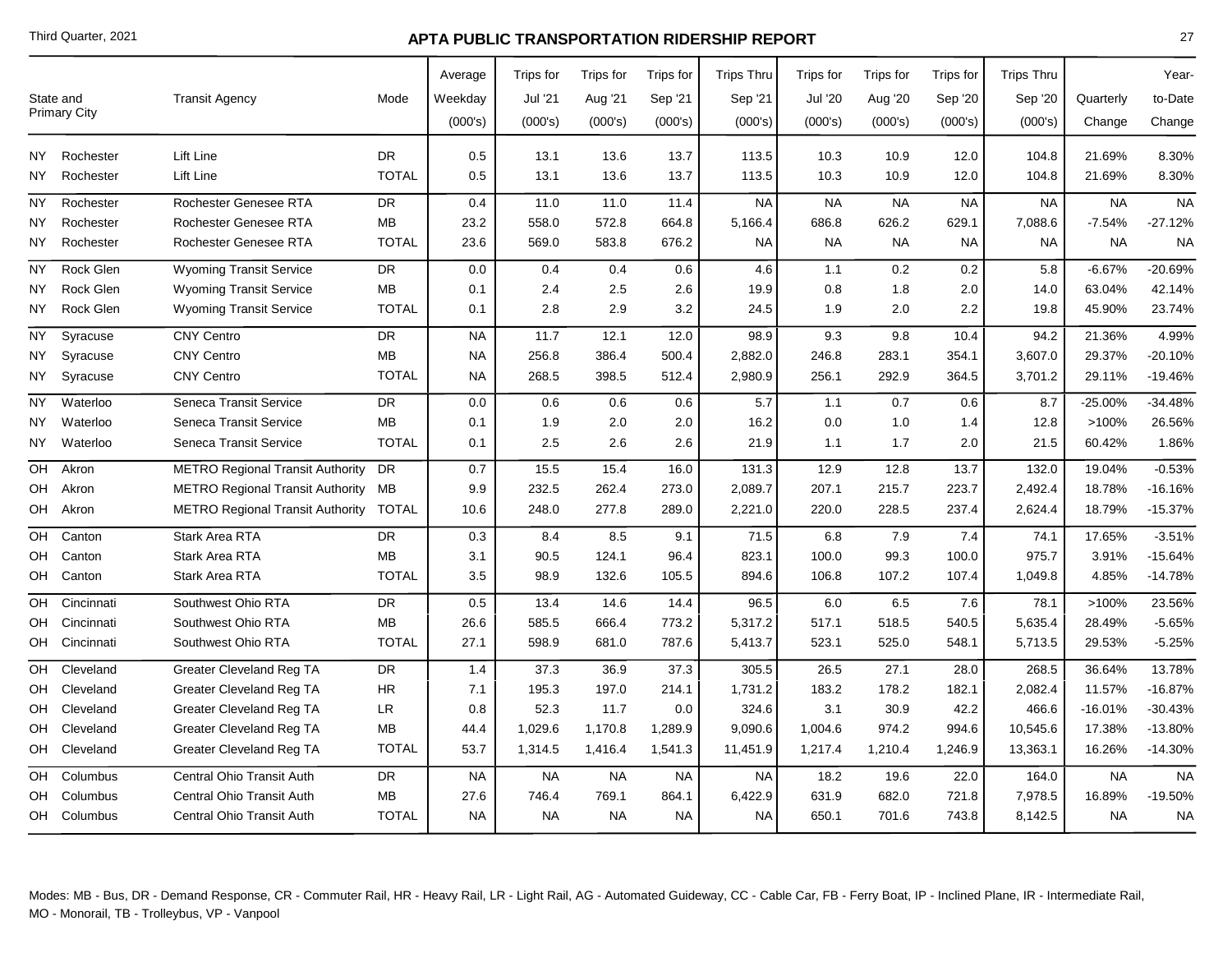|     | State and<br><b>Primary City</b> | <b>Transit Agency</b>        | Mode         | Average<br>Weekday<br>(000's) | Trips for<br>Jul '21<br>(000's) | Trips for<br>Aug '21<br>(000's) | Trips for<br>Sep '21<br>(000's) | <b>Trips Thru</b><br>Sep '21<br>(000's) | Trips for<br><b>Jul '20</b><br>(000's) | Trips for<br>Aug '20<br>(000's) | Trips for<br>Sep '20<br>(000's) | <b>Trips Thru</b><br>Sep '20<br>(000's) | Quarterly<br>Change | Year-<br>to-Date<br>Change |
|-----|----------------------------------|------------------------------|--------------|-------------------------------|---------------------------------|---------------------------------|---------------------------------|-----------------------------------------|----------------------------------------|---------------------------------|---------------------------------|-----------------------------------------|---------------------|----------------------------|
|     | OH Dayton                        |                              | <b>DR</b>    |                               |                                 |                                 | 13.7                            |                                         |                                        |                                 |                                 | 105.3                                   |                     |                            |
|     |                                  | Greater Dayton Regional TA   |              | 0.5                           | 14.7                            | 14.6                            |                                 | 121.7                                   | 10.4                                   | 10.7                            | 11.2                            |                                         | 33.13%<br>$-16.91%$ | 15.57%                     |
|     | OH Dayton                        | Greater Dayton Regional TA   | ΜВ<br>TB     | 11.0                          | 268.1                           | 289.8                           | 301.5                           | 2,539.3                                 | 348.0                                  | 347.1                           | 339.2                           | 3,531.8                                 | 20.36%              | $-28.10%$                  |
|     | OH Dayton                        | Greater Dayton Regional TA   |              | 6.0                           | 149.3                           | 158.6                           | 162.6                           | 1,340.9                                 | 132.3                                  | 129.0                           | 129.6                           | 1,092.3                                 |                     | 22.76%                     |
|     | OH Dayton                        | Greater Dayton Regional TA   | <b>TOTAL</b> | 17.5                          | 432.1                           | 463.0                           | 477.8                           | 4,001.9                                 | 490.7                                  | 486.8                           | 480.0                           | 4,729.4                                 | $-5.80%$            | $-15.38%$                  |
|     | OH Delaware                      | Delaware Area Transit Agency | MB           | 0.3                           | 6.0                             | 6.5                             | 7.0                             | 50.7                                    | 2.6                                    | 2.8                             | 3.3                             | 30.0                                    | >100%               | 69.00%                     |
|     | OH Delaware                      | Delaware Area Transit Agency | <b>TOTAL</b> | 0.3                           | 6.0                             | 6.5                             | 7.0                             | 50.7                                    | 2.6                                    | $2.8\,$                         | 3.3                             | 30.0                                    | >100%               | 69.00%                     |
| OH  | <b>Grand River</b>               | LAKETRAN                     | <b>DR</b>    | 0.8                           | 18.5                            | 18.5                            | 18.7                            | 146.9                                   | 11.9                                   | 12.5                            | 15.3                            | 124.0                                   | 40.30%              | 18.47%                     |
| OH  | <b>Grand River</b>               | LAKETRAN                     | MB           | 0.9                           | 19.1                            | 19.2                            | 21.2                            | 161.2                                   | 20.2                                   | 20.4                            | 21.5                            | 194.5                                   | $-4.19%$            | $-17.12%$                  |
|     | OH Grand River                   | LAKETRAN                     | <b>TOTAL</b> | 1.7                           | 37.6                            | 37.7                            | 39.9                            | 308.1                                   | 32.1                                   | 32.9                            | 36.8                            | 318.5                                   | 13.16%              | $-3.27%$                   |
| OH  | Kent                             | Portage Area Reg Trp Auth    | DR           | <b>NA</b>                     | 3.3                             | 3.4                             | 3.4                             | 29.7                                    | 2.9                                    | 3.0                             | 3.2                             | 31.2                                    | 10.99%              | $-4.81%$                   |
| OH  | Kent                             | Portage Area Reg Trp Auth    | MB           | <b>NA</b>                     | 11.8                            | 25.8                            | 67.7                            | 203.7                                   | 12.9                                   | 14.3                            | 22.3                            | 344.8                                   | >100%               | -40.92%                    |
|     | OH Kent                          | Portage Area Reg Trp Auth    | <b>TOTAL</b> | NA.                           | 15.1                            | 29.2                            | 71.1                            | 233.4                                   | 15.8                                   | 17.3                            | 25.5                            | 376.0                                   | 96.93%              | $-37.93%$                  |
| OH  | New Lexington                    | Perry County Transit         | DR           | <b>NA</b>                     | 4.1                             | <b>NA</b>                       | <b>NA</b>                       | <b>NA</b>                               | 4.1                                    | 3.4                             | 4.4                             | 33.1                                    | <b>NA</b>           | <b>NA</b>                  |
|     | OH New Lexington                 | Perry County Transit         | <b>TOTAL</b> | NA.                           | 4.1                             | <b>NA</b>                       | <b>NA</b>                       | NA.                                     | 4.1                                    | 3.4                             | 4.4                             | 33.1                                    | NA                  | <b>NA</b>                  |
|     | OH Youngstown                    | Western Reserve Trans Auth   | <b>DR</b>    | 0.1                           | 3.5                             | 3.5                             | 3.5                             | 30.9                                    | 3.2                                    | 3.0                             | 3.1                             | 27.7                                    | 12.90%              | 11.55%                     |
|     | OH Youngstown                    | Western Reserve Trans Auth   | MB           | 3.5                           | 80.0                            | 85.1                            | 83.0                            | 681.6                                   | 81.7                                   | 81.5                            | 81.9                            | 699.1                                   | 1.22%               | $-2.50%$                   |
|     | OH Youngstown                    | Western Reserve Trans Auth   | <b>TOTAL</b> | 3.6                           | 83.5                            | 88.6                            | 86.5                            | 712.5                                   | 84.9                                   | 84.5                            | 85.0                            | 726.8                                   | 1.65%               | $-1.97%$                   |
| OK  | Lawton                           | Lawton Area Tr System (LATS) | ${\sf MB}$   | 0.6                           | 13.4                            | 15.4                            | 16.2                            | 117.0                                   | 15.3                                   | 16.7                            | 17.2                            | 160.9                                   | $-8.54%$            | $-27.28%$                  |
|     | OK Lawton                        | Lawton Area Tr System (LATS) | <b>TOTAL</b> | 0.6                           | 13.4                            | 15.4                            | 16.2                            | 117.0                                   | 15.3                                   | 16.7                            | 17.2                            | 160.9                                   | $-8.54%$            | $-27.28%$                  |
|     | OK Oklahoma City                 | Central Oklahoma TA          | DR           | 0.1                           | 3.5                             | 3.7                             | 3.6                             | 32.2                                    | 3.7                                    | 3.5                             | 3.4                             | 33.8                                    | 1.89%               | $-4.73%$                   |
|     | OK Oklahoma City                 | Central Oklahoma TA          | ΜВ           | 7.1                           | 179.2                           | 180.8                           | 180.6                           | 1,431.0                                 | 181.0                                  | 171.1                           | 154.6                           | 1,577.2                                 | 6.69%               | $-9.27%$                   |
|     | OK Oklahoma City                 | Central Oklahoma TA          | <b>TOTAL</b> | 7.2                           | 182.7                           | 184.5                           | 184.2                           | 1,463.2                                 | 184.7                                  | 174.6                           | 158.0                           | 1,611.0                                 | 6.59%               | $-9.17%$                   |
| OR. | Eugene                           | Lane Transit District        | <b>DR</b>    | 0.3                           | 6.1                             | 5.9                             | 5.4                             | 49.8                                    | 5.1                                    | 5.5                             | 5.2                             | 59.4                                    | 10.13%              | $-16.16%$                  |
| OR. | Eugene                           | Lane Transit District        | MB           | 13.1                          | 346.0                           | 336.1                           | 374.7                           | 3,028.1                                 | 330.9                                  | 345.0                           | 313.2                           | 4,128.8                                 | 6.84%               | -26.66%                    |
|     | OR Eugene                        | <b>Lane Transit District</b> | <b>TOTAL</b> | 13.3                          | 352.1                           | 342.0                           | 380.1                           | 3,077.9                                 | 336.0                                  | 350.5                           | 318.4                           | 4,188.2                                 | 6.90%               | $-26.51%$                  |
| OR. | Portland                         | Tri-County Metro Trp Dist    | <b>CR</b>    | 0.4                           | 8.4                             | 8.6                             | 8.2                             | 66.2                                    | 7.9                                    | 8.4                             | 7.1                             | 116.4                                   | 7.69%               | $-43.13%$                  |
|     | OR Portland                      | Tri-County Metro Trp Dist    | <b>DR</b>    | 1.3                           | 30.9                            | 33.3                            | 33.0                            | 237.5                                   | 21.8                                   | 21.6                            | 21.2                            | 314.0                                   | 50.46%              | $-24.36%$                  |
| OR  | Portland                         | Tri-County Metro Trp Dist    | LR           | 50.5                          | 1,461.4                         | 1,458.8                         | 1,436.8                         | 11,617.3                                | 1,314.0                                | 1,362.0                         | 1,210.1                         | 15,508.8                                | 12.12%              | $-25.09%$                  |
|     | OR Portland                      | Tri-County Metro Trp Dist    | MВ           | 92.7                          | 2,487.6                         | 2,475.8                         | 2,574.5                         | 20,210.8                                | 1,999.2                                | 2,256.1                         | 1,975.1                         | 24,125.8                                | 20.99%              | $-16.23%$                  |
|     | OR Portland                      | Tri-County Metro Trp Dist    | <b>TOTAL</b> | 144.8                         | 3,988.3                         | 3,976.5                         | 4,052.5                         | 32,131.8                                | 3,342.9                                | 3,648.1                         | 3,213.5                         | 40,065.0                                | 17.76%              | $-19.80%$                  |
|     | OR Salem                         | Salem-Keizer Transit         | DR           | 0.2                           | 5.1                             | 5.0                             | 4.5                             | 43.3                                    | $3.5\,$                                | 3.7                             | 4.3                             | 48.3                                    | 26.96%              | $-10.35%$                  |
|     | OR Salem                         | Salem-Keizer Transit         | MВ           | 10.5                          | 160.2                           | 153.8                           | 161.1                           | 1,405.9                                 | 109.3                                  | 130.3                           | 122.7                           | 1,319.6                                 | 31.13%              | 6.54%                      |
|     | OR Salem                         | Salem-Keizer Transit         | <b>TOTAL</b> | 10.7                          | 165.3                           | 158.8                           | 165.6                           | 1,449.2                                 | 112.8                                  | 134.0                           | 127.0                           | 1,367.9                                 | 31.01%              | 5.94%                      |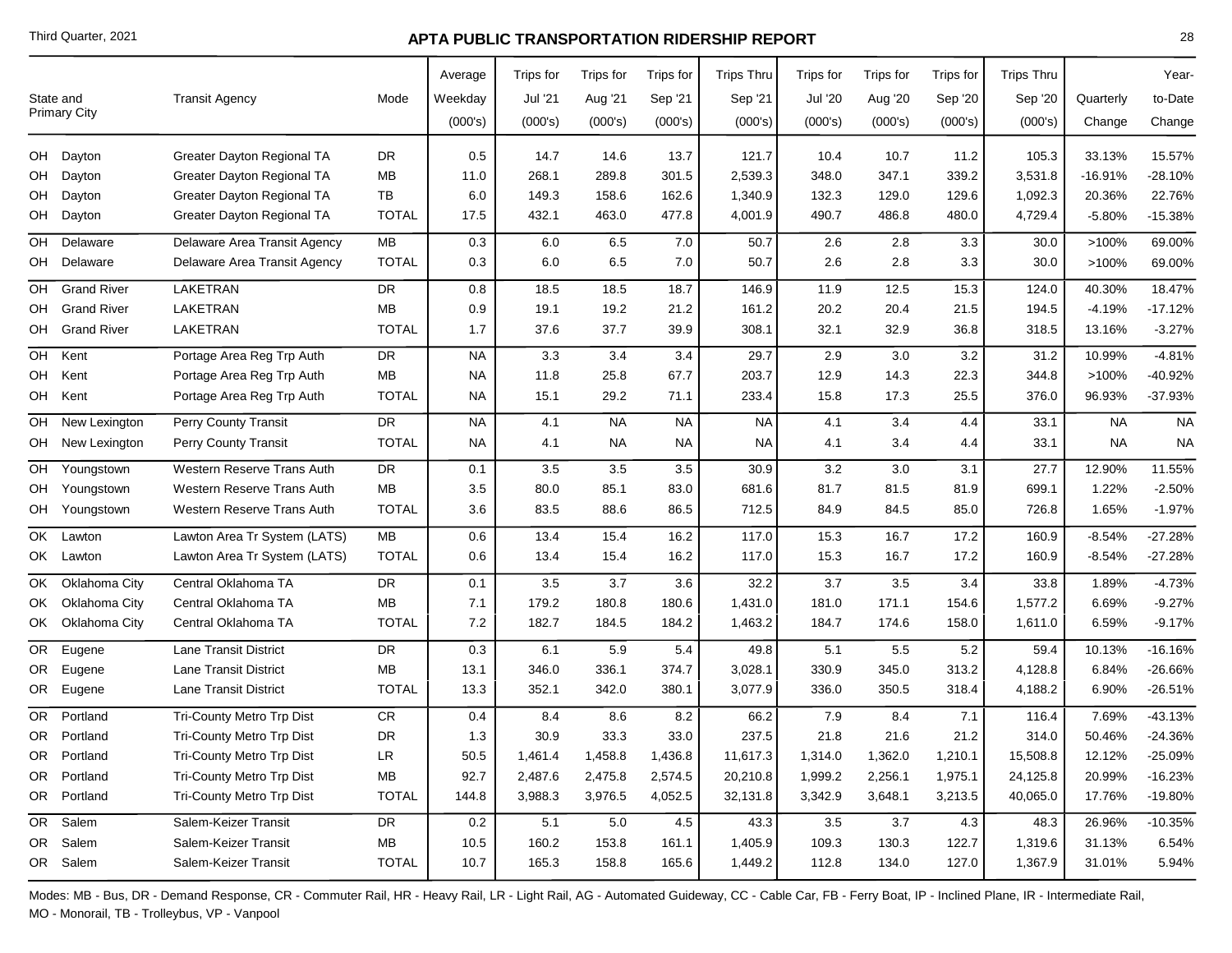| State and<br><b>Primary City</b> |              | <b>Transit Agency</b>                  | Mode         | Average<br>Weekday<br>(000's) | Trips for<br>Jul '21<br>(000's) | Trips for<br>Aug '21<br>(000's) | Trips for<br>Sep '21<br>(000's) | <b>Trips Thru</b><br>Sep '21<br>(000's) | Trips for<br><b>Jul '20</b><br>(000's) | Trips for<br>Aug '20<br>(000's) | Trips for<br>Sep '20<br>(000's) | <b>Trips Thru</b><br>Sep '20<br>(000's) | Quarterly<br>Change | Year-<br>to-Date<br>Change |
|----------------------------------|--------------|----------------------------------------|--------------|-------------------------------|---------------------------------|---------------------------------|---------------------------------|-----------------------------------------|----------------------------------------|---------------------------------|---------------------------------|-----------------------------------------|---------------------|----------------------------|
| <b>PA</b>                        | Allentown    | Lehigh & Northampton Trp Auth          | DR           | 0.7                           | 16.1                            | 16.4                            | 15.3                            | 125.5                                   | 11.3                                   | 12.1                            | 13.3                            | 130.0                                   | 30.25%              | $-3.46%$                   |
| PA                               | Allentown    | Lehigh & Northampton Trp Auth          | <b>MB</b>    | 7.2                           | 216.9                           | 208.6                           | 215.3                           | 1,903.1                                 | 236.7                                  | 235.9                           | 237.6                           | 2,229.0                                 | $-9.77%$            | $-14.62%$                  |
| PA                               | Allentown    | Lehigh & Northampton Trp Auth          | <b>TOTAL</b> | 7.8                           | 233.0                           | 225.0                           | 230.6                           | 2,028.6                                 | 248.0                                  | 248.0                           | 250.9                           | 2,359.0                                 | $-7.81%$            | $-14.01%$                  |
| PA                               | Altoona      | Altoona Metro Transit                  | <b>DR</b>    | <b>NA</b>                     | 0.5                             | 0.5                             | 0.4                             | 4.0                                     | 0.5                                    | 0.5                             | 0.4                             | 3.8                                     | 0.00%               | 5.26%                      |
| PA                               | Altoona      | Altoona Metro Transit                  | MB           | 1.4                           | 30.3                            | 34.6                            | 39.1                            | 258.3                                   | 24.8                                   | 24.2                            | 28.7                            | 266.4                                   | 33.85%              | $-3.04%$                   |
| <b>PA</b>                        | Altoona      | Altoona Metro Transit                  | <b>TOTAL</b> | <b>NA</b>                     | 30.8                            | 35.1                            | 39.5                            | 262.3                                   | 25.3                                   | 24.7                            | 29.1                            | 270.2                                   | 33.25%              | $-2.92%$                   |
| PA                               | Harrisburg   | Cumberland-Dauphin-Harrisburg TA DR    |              | <b>NA</b>                     | 11.9                            | 12.3                            | 11.6                            | 100.4                                   | 10.7                                   | 10.7                            | 11.0                            | 101.8                                   | 10.49%              | $-1.38%$                   |
| PA                               | Harrisburg   | Cumberland-Dauphin-Harrisburg TA MB    |              | <b>NA</b>                     | 85.3                            | 89.3                            | 80.1                            | 730.0                                   | 89.7                                   | 85.3                            | 85.0                            | 913.5                                   | $-2.04%$            | -20.09%                    |
| PA                               | Harrisburg   | Cumberland-Dauphin-Harrisburg TA TOTAL |              | NA.                           | 97.2                            | 101.6                           | 91.7                            | 830.4                                   | 100.4                                  | 96.0                            | 96.0                            | 1,015.3                                 | $-0.65%$            | $-18.21%$                  |
| PA                               | Harris-Phil  | Penn DOT (Keystone)                    | CR           | 1.7                           | 50.0                            | 50.4                            | 55.2                            | 327.5                                   | 16.3                                   | 18.7                            | 21.8                            | 362.6                                   | >100%               | $-9.68%$                   |
| PA                               | Harris-Phil  | Penn DOT (Keystone)                    | <b>TOTAL</b> | 1.7                           | 50.0                            | 50.4                            | 55.2                            | 327.5                                   | 16.3                                   | 18.7                            | 21.8                            | 362.6                                   | >100%               | $-9.68%$                   |
| PA                               | Johnsonburg  | Area Transp Auth NC PA                 | <b>DR</b>    | 0.4                           | 7.5                             | 7.8                             | 9.7                             | 68.3                                    | 6.5                                    | 6.2                             | 7.8                             | 67.1                                    | 21.95%              | 1.79%                      |
| PA                               | Johnsonburg  | Area Transp Auth NC PA                 | MB           | 0.6                           | 11.3                            | 13.1                            | 13.9                            | 106.4                                   | 11.4                                   | 10.6                            | 12.4                            | 104.1                                   | 11.34%              | 2.21%                      |
| PA                               | Johnsonburg  | Area Transp Auth NC PA                 | <b>VP</b>    | 0.0                           | 0.0                             | 0.0                             | 0.0                             | 0.0                                     | 0.0                                    | 0.0                             | 0.0                             | 1.1                                     | $0.00\%$            | $-100.00\%$                |
| PA                               | Johnsonburg  | Area Transp Auth NC PA                 | <b>TOTAL</b> | 1.0                           | 18.8                            | 20.9                            | 23.6                            | 174.7                                   | 17.9                                   | 16.8                            | 20.2                            | 172.3                                   | 15.30%              | 1.39%                      |
| PA                               | Johnstown    | Cambria County Transit Auth            | <b>DR</b>    | 0.0                           | 0.4                             | 0.5                             | 0.4                             | 3.9                                     | 0.4                                    | 0.5                             | 0.5                             | 3.4                                     | $-7.14%$            | 14.71%                     |
| PA                               | Johnstown    | Cambria County Transit Auth            | IP           | 0.0                           | 0.0                             | 0.0                             | 0.0                             | 0.0                                     | 2.5                                    | 4.9                             | 4.1                             | 13.6                                    | $-100.00\%$         | 100.00%                    |
| PA                               | Johnstown    | Cambria County Transit Auth            | <b>MB</b>    | 1.8                           | 54.0                            | 53.3                            | 52.0                            | 452.9                                   | 68.9                                   | 65.8                            | 67.8                            | 598.4                                   | $-21.33%$           | $-24.31%$                  |
| PA                               | Johnstown    | Cambria County Transit Auth            | <b>TOTAL</b> | 1.8                           | 54.4                            | 53.8                            | 52.4                            | 456.8                                   | 71.8                                   | 71.2                            | 72.4                            | 615.4                                   | $-25.44%$           | $-25.77%$                  |
| <b>PA</b>                        | Lancaster    | <b>Red Rose Transit Authority</b>      | DR           | 0.6                           | 12.1                            | 13.1                            | 12.7                            | 100.4                                   | 9.8                                    | 9.8                             | 10.6                            | 104.7                                   | 25.50%              | $-4.11%$                   |
| PA                               | Lancaster    | <b>Red Rose Transit Authority</b>      | MB           | 3.7                           | 80.1                            | 83.6                            | 83.1                            | 710.0                                   | 97.4                                   | 91.3                            | 88.2                            | 871.1                                   | $-10.87%$           | $-18.49%$                  |
| PA                               | Lancaster    | Red Rose Transit Authority             | <b>TOTAL</b> | 4.3                           | 92.2                            | 96.7                            | 95.8                            | 810.4                                   | 107.2                                  | 101.1                           | 98.8                            | 975.8                                   | $-7.29%$            | -16.95%                    |
| PA                               | Lebanon      | County of Lebanon Tr Auth              | <b>DR</b>    | 0.1                           | 2.9                             | 3.1                             | 3.1                             | 22.9                                    | 2.2                                    | 2.5                             | 2.5                             | 22.0                                    | 26.39%              | 4.09%                      |
| PA                               | Lebanon      | County of Lebanon Tr Auth              | <b>MB</b>    | 0.6                           | 15.7                            | 15.5                            | 15.1                            | 133.6                                   | 15.7                                   | 15.8                            | 16.0                            | 141.9                                   | $-2.53%$            | $-5.85%$                   |
| PA                               | Lebanon      | County of Lebanon Tr Auth              | <b>TOTAL</b> | 0.7                           | 18.6                            | 18.6                            | 18.2                            | 156.5                                   | 17.9                                   | 18.3                            | 18.5                            | 163.9                                   | 1.28%               | $-4.51%$                   |
| PA                               | Philadelphia | Southeastern Penn TA                   | ${\sf CR}$   | 36.2                          | 790.1                           | 834.5                           | 1,017.2                         | 6,404.1                                 | 444.9                                  | 443.5                           | 561.2                           | 9,366.5                                 | 82.24%              | $-31.63%$                  |
| PA                               | Philadelphia | Southeastern Penn TA                   | <b>DR</b>    | 2.2                           | 43.8                            | 63.8                            | 48.8                            | 443.3                                   | 28.2                                   | 40.7                            | 36.4                            | 502.1                                   | 48.53%              | $-11.71%$                  |
| PA                               | Philadelphia | Southeastern Penn TA                   | <b>HR</b>    | 127.6                         | 2,919.3                         | 2,985.4                         | 3,741.2                         | 24,624.6                                | 2,264.6                                | 2,216.6                         | 2,380.6                         | 30,877.3                                | 40.57%              | -20.25%                    |
| PA                               | Philadelphia | Southeastern Penn TA                   | <b>LR</b>    | 30.4                          | 635.8                           | 650.1                           | 1,007.6                         | 6,155.7                                 | 626.0                                  | 547.5                           | 619.6                           | 7,776.6                                 | 27.91%              | $-20.84%$                  |
| PA                               | Philadelphia | Southeastern Penn TA                   | <b>MB</b>    | 244.3                         | 6,010.8                         | 5,716.1                         | 6,751.9                         | 49,128.0                                | 5,071.7                                | 4,778.6                         | 5,090.9                         | 51,923.9                                | 23.68%              | $-5.38%$                   |
| PA                               | Philadelphia | Southeastern Penn TA                   | <b>TB</b>    | 8.0                           | 187.1                           | 186.0                           | 229.7                           | 1,613.8                                 | 168.5                                  | 175.3                           | 168.3                           | 1,594.2                                 | 17.71%              | 1.23%                      |
| PA                               | Philadelphia | Southeastern Penn TA                   | <b>TOTAL</b> | 448.6                         | 10,586.9                        | 10,435.9                        | 12,796.4                        | 88,369.5                                | 8,603.9                                | 8,202.2                         | 8,857.0                         | 102,040.6                               | 31.78%              | $-13.40%$                  |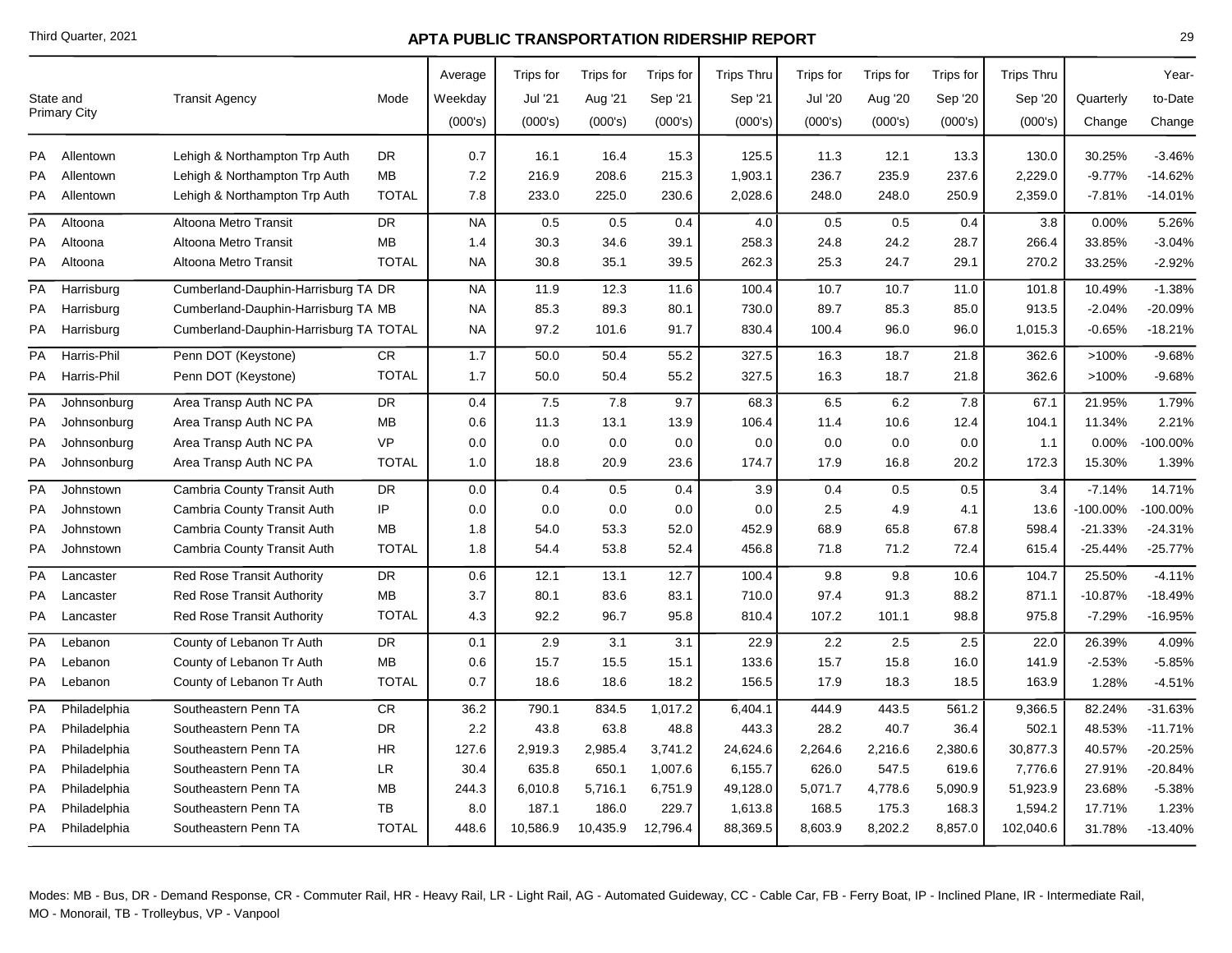|           | State and<br>Primary City | <b>Transit Agency</b>                     | Mode         | Average<br>Weekday<br>(000's) | Trips for<br>Jul '21<br>(000's) | Trips for<br>Aug '21<br>(000's) | Trips for<br>Sep '21<br>(000's) | <b>Trips Thru</b><br>Sep '21<br>(000's) | Trips for<br><b>Jul '20</b><br>(000's) | Trips for<br>Aug '20<br>(000's) | Trips for<br>Sep '20<br>(000's) | <b>Trips Thru</b><br>Sep '20<br>(000's) | Quarterly<br>Change | Year-<br>to-Date<br>Change |
|-----------|---------------------------|-------------------------------------------|--------------|-------------------------------|---------------------------------|---------------------------------|---------------------------------|-----------------------------------------|----------------------------------------|---------------------------------|---------------------------------|-----------------------------------------|---------------------|----------------------------|
| PA        | Pittsburgh                | Port Auth of Allegheny Co                 | <b>DR</b>    | <b>NA</b>                     | 70.6                            | 73.1                            | 70.8                            | 559.9                                   | 52.0                                   | 53.1                            | 57.6                            | 566.1                                   | 31.84%              | $-1.10%$                   |
| PA        | Pittsburgh                | Port Auth of Allegheny Co                 | IP           | <b>NA</b>                     | 106.7                           | 92.3                            | 70.1                            | 517.6                                   | 28.8                                   | 44.3                            | 40.5                            | 277.5                                   | >100%               | 86.52%                     |
| PA        | Pittsburgh                | Port Auth of Allegheny Co                 | LR           | <b>NA</b>                     | 192.1                           | 189.0                           | 226.7                           | 1,392.3                                 | 97.9                                   | 121.0                           | 109.1                           | 2,086.5                                 | 85.30%              | $-33.27%$                  |
| PA        | Pittsburgh                | Port Auth of Allegheny Co                 | MB           | <b>NA</b>                     | 1,959.5                         | 2,231.5                         | 2,656.8                         | 17,173.1                                | 1,706.4                                | 1,699.0                         | 1,762.4                         | 21,962.2                                | 32.51%              | $-21.81%$                  |
| PA        | Pittsburgh                | Port Auth of Allegheny Co                 | <b>TOTAL</b> | <b>NA</b>                     | 2,328.9                         | 2,585.9                         | 3,024.4                         | 19,642.9                                | 1,885.1                                | 1,917.4                         | 1,969.6                         | 24,892.3                                | 37.54%              | -21.09%                    |
| PA        | Reading                   | Berks Area Reading Trp Auth               | <b>DR</b>    | 0.5                           | 10.9                            | 11.4                            | 11.4                            | 93.5                                    | 9.4                                    | 9.4                             | 9.7                             | 84.0                                    | 18.25%              | 11.31%                     |
| PA        | Reading                   | Berks Area Reading Trp Auth               | MB           | 9.3                           | 192.7                           | 210.5                           | 209.3                           | 1,587.3                                 | 151.5                                  | 141.1                           | 136.4                           | 1,370.9                                 | 42.77%              | 15.79%                     |
| PA        | Reading                   | Berks Area Reading Trp Auth               | <b>TOTAL</b> | 9.8                           | 203.6                           | 221.9                           | 220.7                           | 1,680.8                                 | 160.9                                  | 150.5                           | 146.1                           | 1,454.9                                 | 41.25%              | 15.53%                     |
| PA        | Rochester                 | <b>Beaver County Transit Authority</b>    | <b>DR</b>    | 0.0                           | 4.7                             | 5.1                             | 4.8                             | 41.1                                    | 4.3                                    | 4.2                             | 4.3                             | 37.2                                    | 14.06%              | 10.48%                     |
| РA        | Rochester                 | <b>Beaver County Transit Authority</b>    | MB           | 1.1                           | 26.4                            | 26.4                            | 25.9                            | 228.0                                   | 38.1                                   | 30.6                            | 30.6                            | 337.4                                   | -20.75%             | $-32.42%$                  |
| PA        | Rochester                 | <b>Beaver County Transit Authority</b>    | <b>TOTAL</b> | 1.1                           | 31.1                            | 31.5                            | 30.7                            | 269.1                                   | 42.4                                   | 34.8                            | 34.9                            | 374.6                                   | $-16.77%$           | $-28.16%$                  |
| PA        | Scranton                  | County of Lackawanna Transit Syst DR      |              | 0.4                           | 8.8                             | 9.5                             | 9.3                             | 73.1                                    | 6.9                                    | 7.1                             | 8.0                             | 74.5                                    | 25.45%              | $-1.88%$                   |
| PA        | Scranton                  | County of Lackawanna Transit Syst MB      |              | 1.7                           | 43.1                            | 45.7                            | 46.1                            | 341.3                                   | 33.3                                   | 34.7                            | 36.3                            | 394.4                                   | 29.34%              | -13.46%                    |
| PA        | Scranton                  | County of Lackawanna Transit Syst TOTAL   |              | 2.1                           | 51.9                            | 55.2                            | 55.4                            | 414.4                                   | 40.2                                   | 41.8                            | 44.3                            | 468.9                                   | 28.66%              | $-11.62%$                  |
| <b>PA</b> | <b>State College</b>      | Centre Area Transp Auth                   | <b>DR</b>    | <b>NA</b>                     | 5.2                             | 5.3                             | 5.2                             | 45.6                                    | 3.9                                    | 3.8                             | 3.8                             | 31.4                                    | 36.52%              | 45.22%                     |
| PA        | <b>State College</b>      | Centre Area Transp Auth                   | MB           | 8.7                           | 46.5                            | 198.1                           | 500.9                           | 1,110.6                                 | 27.5                                   | 39.0                            | 72.9                            | 1,801.1                                 | >100%               | -38.34%                    |
| PA        | <b>State College</b>      | Centre Area Transp Auth                   | VP           | <b>NA</b>                     | 3.7                             | 3.7                             | 3.8                             | 34.6                                    | 4.9                                    | 4.7                             | 4.8                             | 63.5                                    | $-22.22%$           | $-45.51%$                  |
| PA        | <b>State College</b>      | Centre Area Transp Auth                   | <b>TOTAL</b> | <b>NA</b>                     | 55.4                            | 207.1                           | 509.9                           | 1,190.8                                 | 36.3                                   | 47.5                            | 81.5                            | 1,896.0                                 | >100%               | $-37.19%$                  |
| PA        | Williamsport              | Williamsport Bureau of Tr                 | DR           | 0.1                           | 0.1                             | 0.1                             | 0.1                             | 0.9                                     | 0.1                                    | 0.1                             | 0.1                             | 0.9                                     | 0.00%               | 0.00%                      |
| PA        | Williamsport              | Williamsport Bureau of Tr                 | <b>MB</b>    | 2.4                           | 61.4                            | 72.1                            | 61.1                            | 547.5                                   | 62.5                                   | 59.5                            | 60.0                            | 603.8                                   | 6.92%               | $-9.32%$                   |
| PA        | Williamsport              | Williamsport Bureau of Tr                 | <b>TOTAL</b> | 2.5                           | 61.5                            | 72.2                            | 61.2                            | 548.4                                   | 62.6                                   | 59.6                            | 60.1                            | 604.7                                   | 6.91%               | $-9.31%$                   |
| PA        | York                      | Central Pennsylvania Transportation DR    |              | 1.8                           | 38.7                            | 39.0                            | 37.9                            | 306.3                                   | 29.6                                   | 30.7                            | 33.5                            | 298.9                                   | 23.24%              | 2.48%                      |
| PA        | York                      | Central Pennsylvania Transportation MB    |              | 3.1                           | 80.7                            | 80.5                            | 80.6                            | 663.9                                   | 79.2                                   | 79.6                            | 80.6                            | 757.0                                   | 1.00%               | $-12.30%$                  |
| PA        | York                      | Central Pennsylvania Transportation TOTAL |              | 4.8                           | 119.4                           | 119.5                           | 118.5                           | 970.2                                   | 108.8                                  | 110.3                           | 114.1                           | 1,055.9                                 | 7.26%               | $-8.12%$                   |
| PR.       | San Juan                  | Puerto Rico DOT                           | <b>DR</b>    | 0.0                           | 0.0                             | 0.0                             | 0.0                             | 0.0                                     | 0.0                                    | 0.0                             | 0.0                             | 0.0                                     | 0.00%               | <b>NA</b>                  |
| PR        | San Juan                  | Puerto Rico DOT                           | HR           | 6.9                           | 131.0                           | 157.8                           | 171.4                           | 1,106.9                                 | 31.6                                   | 0.0                             | 0.0                             | 980.0                                   | >100%               | 12.95%                     |
| PR        | San Juan                  | Puerto Rico DOT                           | MB           | 3.1                           | 66.8                            | 70.4                            | 69.0                            | 523.8                                   | 14.6                                   | 0.0                             | 0.0                             | 302.3                                   | >100%               | 73.27%                     |
| PR        | San Juan                  | Puerto Rico DOT                           | <b>TOTAL</b> | 10.0                          | 197.8                           | 228.2                           | 240.4                           | 1,630.7                                 | 46.2                                   | 0.0                             | 0.0                             | 1,282.3                                 | >100%               | 27.17%                     |
| SC        | Charleston                | Charleston Area RTA                       | <b>DR</b>    | 0.2                           | 5.3                             | 5.7                             | 5.7                             | 47.7                                    | 4.0                                    | 4.2                             | 4.8                             | 41.3                                    | 28.46%              | 15.50%                     |
| SC        | Charleston                | <b>Charleston Area RTA</b>                | <b>MB</b>    | 6.4                           | 161.4                           | 169.0                           | 178.6                           | 1,442.4                                 | 121.9                                  | 129.3                           | 149.7                           | 1,328.0                                 | 26.96%              | 8.61%                      |
| SC        | Charleston                | <b>Charleston Area RTA</b>                | <b>TOTAL</b> | NA                            | <b>NA</b>                       | NA                              | <b>NA</b>                       | <b>NA</b>                               | <b>NA</b>                              | <b>NA</b>                       | <b>NA</b>                       | <b>NA</b>                               | <b>NA</b>           | <b>NA</b>                  |
| SC        | Clemson                   | <b>Clemson Area Transit</b>               | MB           | <b>NA</b>                     | 17.5                            | 49.2                            | 78.8                            | 274.9                                   | 13.6                                   | 16.1                            | 19.8                            | 289.8                                   | >100%               | $-5.14%$                   |
| SC        | Clemson                   | <b>Clemson Area Transit</b>               | <b>TOTAL</b> | <b>NA</b>                     | 17.5                            | 49.2                            | 78.8                            | 274.9                                   | 13.6                                   | 16.1                            | 19.8                            | 289.8                                   | >100%               | $-5.14%$                   |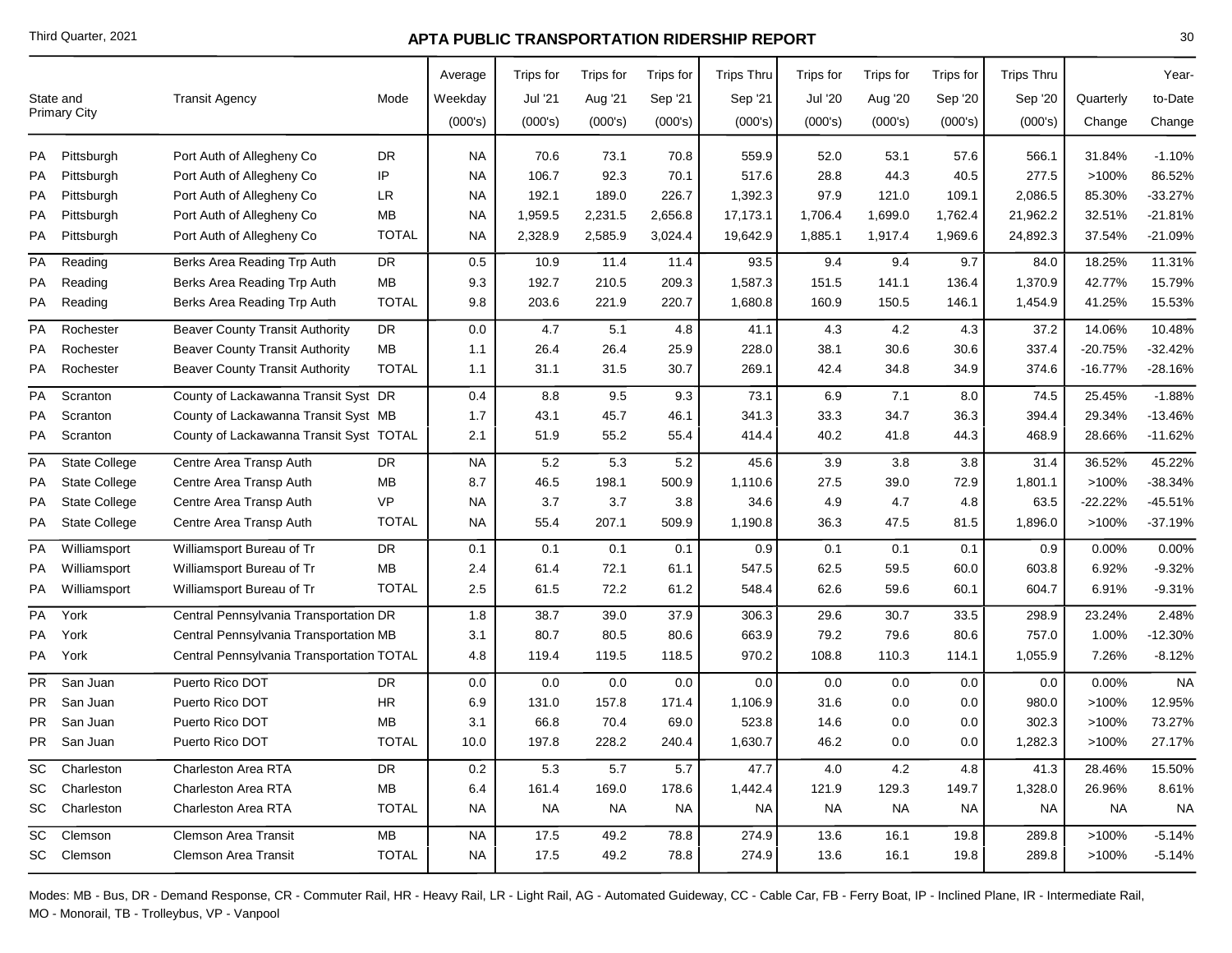|           | State and           | <b>Transit Agency</b>               | Mode         | Average<br>Weekday | Trips for<br>Jul '21 | Trips for<br>Aug '21 | Trips for<br>Sep '21 | <b>Trips Thru</b><br>Sep '21 | Trips for<br><b>Jul '20</b> | Trips for<br>Aug '20 | Trips for<br>Sep '20 | <b>Trips Thru</b><br>Sep '20 | Quarterly | Year-<br>to-Date |
|-----------|---------------------|-------------------------------------|--------------|--------------------|----------------------|----------------------|----------------------|------------------------------|-----------------------------|----------------------|----------------------|------------------------------|-----------|------------------|
|           | <b>Primary City</b> |                                     |              | (000's)            | (000's)              | (000's)              | (000's)              | (000's)                      | (000's)                     | (000's)              | (000's)              | (000's)                      | Change    | Change           |
| SC        | Greenville          | <b>Greenville Transit Authority</b> | <b>DR</b>    | 0.0                | 0.7                  | 0.7                  | 0.7                  | 6.0                          | 0.4                         | 0.7                  | 0.8                  | 4.9                          | 10.53%    | 22.45%           |
| SC        | Greenville          | <b>Greenville Transit Authority</b> | <b>MB</b>    | 2.6                | 59.4                 | 58.8                 | 53.5                 | 474.7                        | 42.4                        | 42.1                 | 40.2                 | 391.5                        | 37.69%    | 21.25%           |
| SC        | Greenville          | <b>Greenville Transit Authority</b> | <b>TOTAL</b> | 2.6                | 60.1                 | 59.5                 | 54.2                 | 480.7                        | 42.8                        | 42.8                 | 41.0                 | 396.4                        | 37.28%    | 21.27%           |
| SD        | Sioux Falls         | Sioux Area Metro                    | <b>DR</b>    | 1.6                | 4.2                  | 4.2                  | 4.3                  | 34.9                         | 2.6                         | 2.6                  | 2.9                  | 29.4                         | 56.79%    | 18.71%           |
| SD        | Sioux Falls         | Sioux Area Metro                    | MB           | 1.3                | 33.0                 | 34.0                 | 33.0                 | 299.9                        | 32.0                        | 64.3                 | 39.4                 | 372.5                        | $-26.31%$ | $-19.49%$        |
| SD        | Sioux Falls         | Sioux Area Metro                    | <b>TOTAL</b> | 2.9                | 37.2                 | 38.2                 | 37.3                 | 334.8                        | 34.6                        | 66.9                 | 42.3                 | 401.9                        | $-21.63%$ | $-16.70%$        |
| <b>TN</b> | Franklin            | Franklin Transit Authority          | <b>DR</b>    | <b>NA</b>          | 1.3                  | 1.4                  | 1.8                  | 12.4                         | 0.9                         | 0.9                  | 1.1                  | 11.0                         | 55.17%    | 12.73%           |
| TN        | Franklin            | <b>Franklin Transit Authority</b>   | <b>MB</b>    | <b>NA</b>          | 4.7                  | 2.8                  | 6.6                  | 27.3                         | 2.1                         | 1.5                  | 2.3                  | 19.7                         | >100%     | 38.58%           |
| TN        | Franklin            | <b>Franklin Transit Authority</b>   | <b>TOTAL</b> | <b>NA</b>          | NA                   | NA                   | NA                   | <b>NA</b>                    | NA.                         | <b>NA</b>            | NA                   | <b>NA</b>                    | NA        | <b>NA</b>        |
| TN        | Knoxville           | Knoxville Area Transit              | <b>DR</b>    | 0.3                | 6.4                  | 6.4                  | 6.4                  | 52.6                         | 4.9                         | $5.0\,$              | 5.3                  | 42.2                         | 26.32%    | 24.64%           |
| TN        | Knoxville           | Knoxville Area Transit              | <b>MB</b>    | 6.5                | 162.0                | 166.7                | 166.8                | 1,440.8                      | 180.5                       | 194.2                | 207.3                | 1,642.1                      | -14.86%   | $-12.26%$        |
| TN        | Knoxville           | Knoxville Area Transit              | <b>TOTAL</b> | 6.8                | 168.4                | 173.1                | 173.2                | 1,493.4                      | 185.4                       | 199.2                | 212.6                | 1,684.3                      | $-13.81%$ | $-11.33%$        |
| <b>TN</b> | Memphis             | Memphis Area Transit Auth           | <b>DR</b>    | <b>NA</b>          | 10.7                 | 10.8                 | 11.3                 | 88.7                         | 8.8                         | 9.0                  | 9.4                  | 94.0                         | 20.59%    | $-5.64%$         |
| TN        | Memphis             | Memphis Area Transit Auth           | <b>LR</b>    | NA                 | 32.0                 | 22.9                 | 22.9                 | 180.2                        | $6.5\,$                     | 6.8                  | 7.6                  | 73.4                         | >100%     | >100%            |
| TN        | Memphis             | Memphis Area Transit Auth           | <b>MB</b>    | <b>NA</b>          | 227.1                | 223.0                | 202.1                | 1,978.6                      | 214.8                       | 223.1                | 229.5                | 2,524.9                      | $-2.28%$  | $-21.64%$        |
| TN        | Memphis             | Memphis Area Transit Auth           | <b>TOTAL</b> | <b>NA</b>          | 269.8                | 256.7                | 236.3                | 2,247.5                      | 230.1                       | 238.9                | 246.5                | 2,692.3                      | 6.61%     | $-16.52%$        |
| <b>TN</b> | Murfreesboro        | City of Murfreesboro                | <b>MB</b>    | 0.4                | 8.3                  | 8.8                  | 8.9                  | 73.4                         | 8.6                         | 8.8                  | 8.6                  | 92.7                         | 0.00%     | $-20.82%$        |
| TN        | Murfreesboro        | City of Murfreesboro                | <b>TOTAL</b> | 0.4                | 8.3                  | 8.8                  | 8.9                  | 73.4                         | 8.6                         | 8.8                  | 8.6                  | 92.7                         | 0.00%     | $-20.82%$        |
| TN        | Nashville           | Metropolitan Transit Auth           | <b>DR</b>    | 1.0                | 24.5                 | 25.6                 | 25.5                 | 206.4                        | 19.5                        | 20.1                 | 20.9                 | 208.2                        | 24.96%    | $-0.86%$         |
| TN        | Nashville           | Metropolitan Transit Auth           | <b>MB</b>    | 17.8               | 343.3                | 391.0                | 407.6                | 3,223.3                      | 337.5                       | 344.3                | 356.0                | 3,932.3                      | 10.03%    | $-18.03%$        |
| TN        | Nashville           | Metropolitan Transit Auth           | <b>TOTAL</b> | 18.9               | 367.8                | 416.6                | 433.1                | 3,429.7                      | 357.0                       | 364.4                | 376.9                | 4,140.5                      | 10.85%    | $-17.17%$        |
| <b>TN</b> | Nashville           | Regional Transp Auth                | <b>CR</b>    | 0.0                | 6.3                  | 6.0                  | 6.7                  | 38.4                         | 2.5                         | 2.5                  | 2.6                  | 69.4                         | >100%     | -44.67%          |
| <b>TN</b> | Nashville           | <b>Regional Transp Auth</b>         | МB           | 0.0                | 3.4                  | 3.6                  | 3.1                  | 25.4                         | 2.1                         | 2.1                  | 2.2                  | 50.6                         | 57.81%    | -49.80%          |
| TN        | Nashville           | <b>Regional Transp Auth</b>         | <b>VP</b>    | 0.0                | 1.5                  | 1.9                  | 1.8                  | 12.7                         | 2.0                         | 1.9                  | 2.2                  | 30.4                         | -14.75%   | $-58.22%$        |
| TN        | Nashville           | Regional Transp Auth                | <b>TOTAL</b> | 0.0                | 11.2                 | 11.5                 | 11.6                 | 76.5                         | 6.6                         | 6.5                  | 7.0                  | 150.4                        | 70.65%    | -49.14%          |
| ТX        | Austin              | Capital Metropolitan Trp Auth       | CR           | 1.3                | 37.8                 | 36.1                 | 35.7                 | 216.1                        | 13.7                        | 12.2                 | 12.5                 | 240.1                        | >100%     | $-10.00%$        |
| TX        | Austin              | Capital Metropolitan Trp Auth       | DR           | 1.6                | 40.5                 | 40.5                 | 41.3                 | 307.2                        | 25.1                        | 25.8                 | 27.7                 | 327.6                        | 55.60%    | $-6.23%$         |
| TX        | Austin              | Capital Metropolitan Trp Auth       | <b>MB</b>    | 54.0               | 1,466.0              | 1,447.1              | 1,568.0              | 12,036.4                     | 1,121.6                     | 1,194.8              | 1,257.2              | 13,633.7                     | 25.39%    | $-11.72%$        |
| TX        | Austin              | Capital Metropolitan Trp Auth       | <b>VP</b>    | 0.9                | 21.2                 | 20.9                 | 20.8                 | 180.4                        | 20.7                        | 21.4                 | 19.1                 | 292.7                        | 2.78%     | $-38.37%$        |
| TX        | Austin              | Capital Metropolitan Trp Auth       | <b>TOTAL</b> | 57.8               | 1,565.5              | 1,544.6              | 1,665.8              | 12,740.1                     | 1,181.1                     | 1,254.2              | 1,316.5              | 14,494.1                     | 27.30%    | $-12.10%$        |
| TX        | <b>Bryan</b>        | <b>Brazos Transit District</b>      | DR           | 0.3                | 5.8                  | 6.0                  | 5.8                  | 46.8                         | 4.9                         | 4.9                  | 5.1                  | 43.5                         | 18.12%    | 7.59%            |
| TX        | <b>Bryan</b>        | <b>Brazos Transit District</b>      | <b>MB</b>    | 1.0                | 18.0                 | 23.8                 | 17.9                 | 172.5                        | 12.3                        | 12.7                 | 14.4                 | 122.3                        | 51.52%    | 41.05%           |
|           | TX Bryan            | <b>Brazos Transit District</b>      | <b>TOTAL</b> | 1.3                | 23.8                 | 29.8                 | 23.7                 | 219.3                        | 17.2                        | 17.6                 | 19.5                 | 165.8                        | 42.36%    | 32.27%           |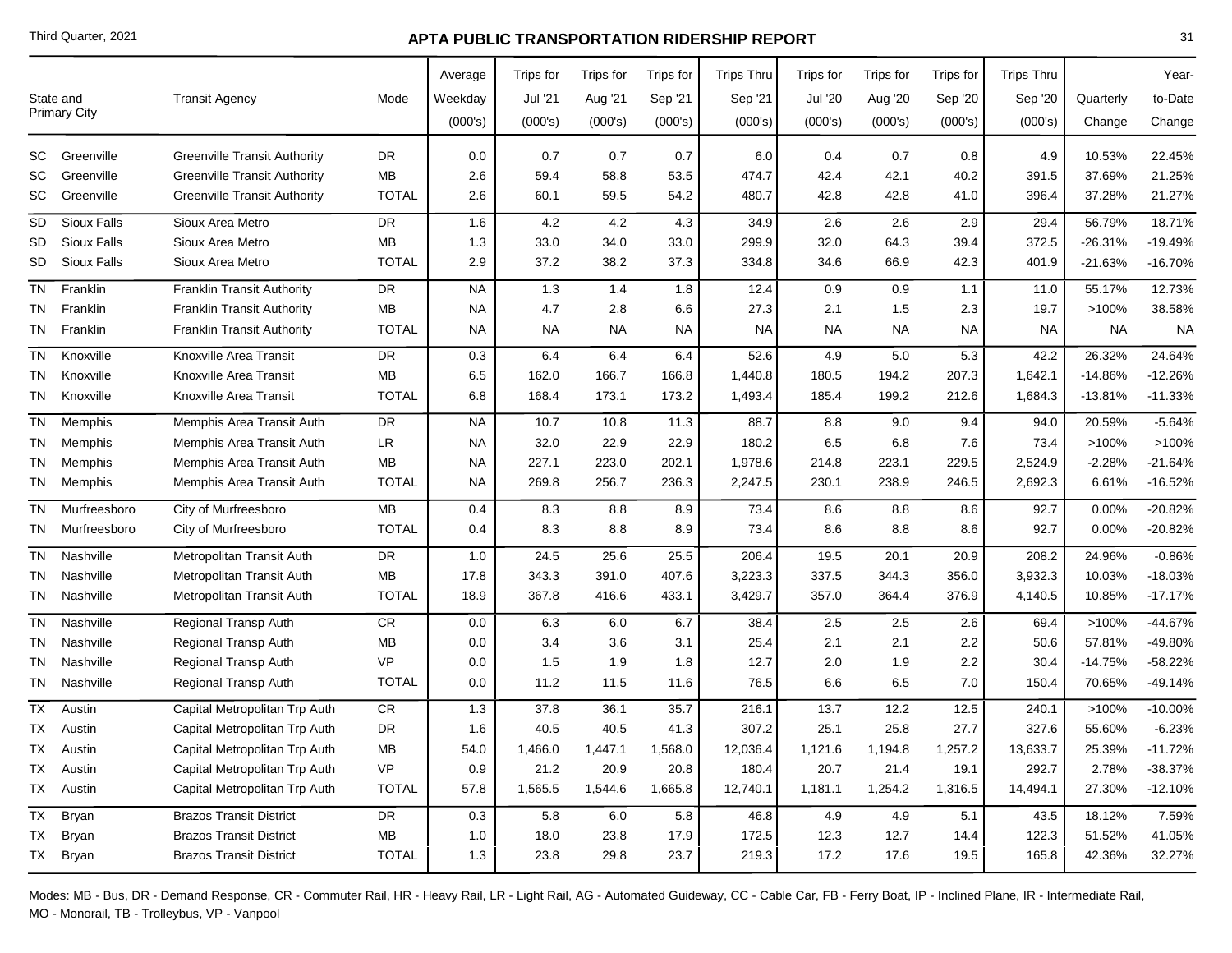|           |                     |                                         |              | Average | Trips for | Trips for | Trips for | <b>Trips Thru</b> | Trips for      | Trips for | Trips for | <b>Trips Thru</b> |           | Year-     |
|-----------|---------------------|-----------------------------------------|--------------|---------|-----------|-----------|-----------|-------------------|----------------|-----------|-----------|-------------------|-----------|-----------|
|           | State and           | <b>Transit Agency</b>                   | Mode         | Weekday | Jul '21   | Aug '21   | Sep '21   | Sep '21           | <b>Jul '20</b> | Aug '20   | Sep '20   | Sep '20           | Quarterly | to-Date   |
|           | <b>Primary City</b> |                                         |              | (000's) | (000's)   | (000's)   | (000's)   | (000's)           | (000's)        | (000's)   | (000's)   | (000's)           | Change    | Change    |
| TX.       | Corpus Christi      | Corpus Christi Regional TA              | <b>DR</b>    | 0.5     | 12.5      | 12.2      | 12.0      | 97.9              | 8.1            | 8.5       | 9.4       | 99.8              | 41.15%    | $-1.90%$  |
| TX        | Corpus Christi      | Corpus Christi Regional TA              | MB           | 8.4     | 177.2     | 186.9     | 194.6     | 1,590.3           | 186.0          | 191.7     | 190.4     | 2,238.3           | $-1.65%$  | -28.95%   |
| TX        | Corpus Christi      | Corpus Christi Regional TA              | <b>VP</b>    | 0.2     | 6.2       | 5.9       | 5.8       | 48.0              | 3.0            | 2.8       | 2.7       | 36.0              | >100%     | 33.33%    |
| ТX        | Corpus Christi      | Corpus Christi Regional TA              | <b>TOTAL</b> | 9.1     | 195.9     | 205.0     | 212.4     | 1,736.2           | 197.1          | 203.0     | 202.5     | 2,374.1           | 1.78%     | $-26.87%$ |
| TX        | Dallas              | Dallas Area Rapid Transit               | DR           | 1.7     | 46.1      | 47.1      | 46.4      | 372.2             | 34.5           | 35.4      | 36.9      | 372.0             | 30.71%    | 0.05%     |
| TX        | Dallas              | Dallas Area Rapid Transit               | <b>LR</b>    | 49.8    | 1,314.5   | 1,355.7   | 1,435.9   | 10,919.2          | 1,133.8        | 1,171.0   | 1,181.5   | 12,693.1          | 17.78%    | $-13.98%$ |
| ТX        | Dallas              | Dallas Area Rapid Transit               | MB           | 70.4    | 1,785.8   | 1,884.5   | 1,937.4   | 15,232.8          | 1,605.7        | 1,547.8   | 1,546.1   | 18,092.3          | 19.32%    | $-15.81%$ |
| ТX        | Dallas              | Dallas Area Rapid Transit               | <b>VP</b>    | 0.3     | 2.1       | 2.1       | 2.2       | 18.9              | 2.3            | 2.8       | 2.7       | 117.5             | $-17.95%$ | $-83.91%$ |
| TX        | Dallas              | Dallas Area Rapid Transit               | <b>TOTAL</b> | 122.1   | 3,148.5   | 3,289.4   | 3,421.9   | 26,543.1          | 2,776.3        | 2,757.0   | 2,767.2   | 31,274.9          | 18.79%    | $-15.13%$ |
| ТX        | Dallas-Ft Worth     | <b>Trinity Railway Express</b>          | <b>CR</b>    | 3.2     | 74.7      | 75.5      | 85.1      | 623.4             | 45.1           | 52.7      | 54.5      | 728.1             | 54.50%    | $-14.38%$ |
| TX        | Dallas-Ft Worth     | <b>Trinity Railway Express</b>          | <b>TOTAL</b> | 3.2     | 74.7      | 75.5      | 85.1      | 623.4             | 45.1           | 52.7      | 54.5      | 728.1             | 54.50%    | $-14.38%$ |
| ТX        | El Paso             | El Paso Mass Transit Dept               | <b>DR</b>    | 0.7     | 14.9      | 14.5      | 13.5      | 121.8             | 15.0           | 13.7      | 13.9      | 148.8             | 0.70%     | $-18.15%$ |
| TX        | El Paso             | El Paso Mass Transit Dept               | LR           | 0.1     | 1.5       | 2.6       | 2.8       | 6.9               | 0.0            | 0.0       | 0.0       | 68.4              | <b>NA</b> | $-89.91%$ |
| ТX        | El Paso             | El Paso Mass Transit Dept               | MB           | 18.0    | 346.3     | 399.3     | 405.1     | 2,901.0           | 257.2          | 377.2     | 310.2     | 4,156.0           | 21.82%    | $-30.20%$ |
| TX .      | El Paso             | El Paso Mass Transit Dept               | <b>TOTAL</b> | 18.7    | 362.7     | 416.4     | 421.4     | 3,029.7           | 272.2          | 390.9     | 324.1     | 4,373.2           | 21.61%    | $-30.72%$ |
| TX        | Fort Worth          | <b>Trinity Metro</b>                    | CR           | 1.1     | 34.8      | 32.8      | 37.5      | 244.1             | 15.1           | 17.4      | 18.4      | 202.2             | >100%     | 20.72%    |
| TX        | Fort Worth          | <b>Trinity Metro</b>                    | DR.          | 0.8     | 20.3      | 20.7      | 21.2      | 164.6             | 15.3           | 15.4      | 16.5      | 164.4             | 31.78%    | 0.12%     |
| TX        | Fort Worth          | <b>Trinity Metro</b>                    | <b>MB</b>    | 10.2    | 260.4     | 263.4     | 286.2     | 2,200.2           | 254.2          | 250.2     | 249.7     | 2,593.1           | 7.41%     | $-15.15%$ |
| ТX        | Fort Worth          | <b>Trinity Metro</b>                    | <b>VP</b>    | 0.5     | 12.6      | 12.5      | 13.8      | 104.3             | 7.5            | 7.3       | 9.3       | 95.4              | 61.41%    | 9.33%     |
| TX        | Fort Worth          | <b>Trinity Metro</b>                    | <b>TOTAL</b> | 12.6    | 328.1     | 329.4     | 358.7     | 2,713.2           | 292.1          | 290.3     | 293.9     | 3,055.1           | 15.96%    | $-11.19%$ |
| <b>TX</b> | Houston             | Metro Tr Auth of Harris Co              | <b>DR</b>    | 4.3     | 116.7     | 109.5     | 103.8     | 941.8             | 89.7           | 88.9      | 93.6      | 1,008.8           | 21.23%    | $-6.64%$  |
| ТX        | Houston             | Metro Tr Auth of Harris Co              | <b>LR</b>    | 32.8    | 821.7     | 880.7     | 852.6     | 6,330.0           | 752.3          | 749.0     | 692.1     | 8,486.8           | 16.49%    | $-25.41%$ |
| ТX        | Houston             | Metro Tr Auth of Harris Co              | МB           | 115.6   | 3,019.2   | 3,218.5   | 3,137.5   | 25,990.1          | 2,974.8        | 2,804.9   | 2,722.9   | 32,364.2          | 10.26%    | $-19.69%$ |
| ТX        | Houston             | Metro Tr Auth of Harris Co              | <b>VP</b>    | 1.4     | 31.2      | 31.7      | 29.5      | 238.0             | 19.4           | 17.3      | 18.5      | 491.9             | 67.39%    | $-51.62%$ |
| TX        | Houston             | Metro Tr Auth of Harris Co              | <b>TOTAL</b> | 154.1   | 3,988.8   | 4,240.4   | 4,123.4   | 33,499.9          | 3,836.2        | 3,660.1   | 3,527.1   | 42,351.7          | 12.06%    | -20.90%   |
| <b>TX</b> | Lewisville          | Denton County Transportation Auth CR    |              | 2.5     | 10.3      | 12.0      | 15.1      | 88.9              | 6.8            | 7.4       | 8.2       | 119.6             | 66.96%    | $-25.67%$ |
| TX        | Lewisville          | Denton County Transportation Auth DR    |              | 0.1     | 2.1       | 2.0       | 1.9       | 20.2              | 1.9            | 1.9       | 2.0       | 27.0              | 3.45%     | $-25.19%$ |
| TX        | Lewisville          | Denton County Transportation Auth MB    |              | 4.9     | 28.0      | 99.1      | 206.4     | 570.4             | 15.6           | 26.9      | 51.3      | 639.8             | >100%     | $-10.85%$ |
| TX        | Lewisville          | Denton County Transportation Auth TOTAL |              | 7.5     | 40.4      | 113.1     | 223.4     | 679.5             | 24.3           | 36.2      | 61.5      | 786.4             | >100%     | $-13.59%$ |
|           | TX Lubbock          | Citibus                                 | DR           | 0.4     | 8.5       | 8.7       | 7.6       | 72.7              | 7.7            | 6.5       | 6.0       | 56.5              | 22.77%    | 28.67%    |
|           | TX Lubbock          | Citibus                                 | MB           | 6.2     | 39.6      | 121.2     | 239.3     | 781.7             | 29.7           | 51.2      | 94.9      | 1,141.1           | >100%     | $-31.50%$ |
|           | TX Lubbock          | Citibus                                 | <b>TOTAL</b> | 6.6     | 48.1      | 129.9     | 246.9     | 854.4             | 37.4           | 57.7      | 100.9     | 1,197.6           | >100%     | $-28.66%$ |
|           | TX McAllen          | City of McAllen                         | MB           | 1.3     | 40.1      | 39.1      | 39.7      | 347.4             | 33.3           | 36.1      | 35.9      | 349.6             | 12.92%    | $-0.63%$  |
|           | TX McAllen          | City of McAllen                         | <b>TOTAL</b> | 1.3     | 40.1      | 39.1      | 39.7      | 347.4             | 33.3           | 36.1      | 35.9      | 349.6             | 12.92%    | $-0.63%$  |
|           |                     |                                         |              |         |           |           |           |                   |                |           |           |                   |           |           |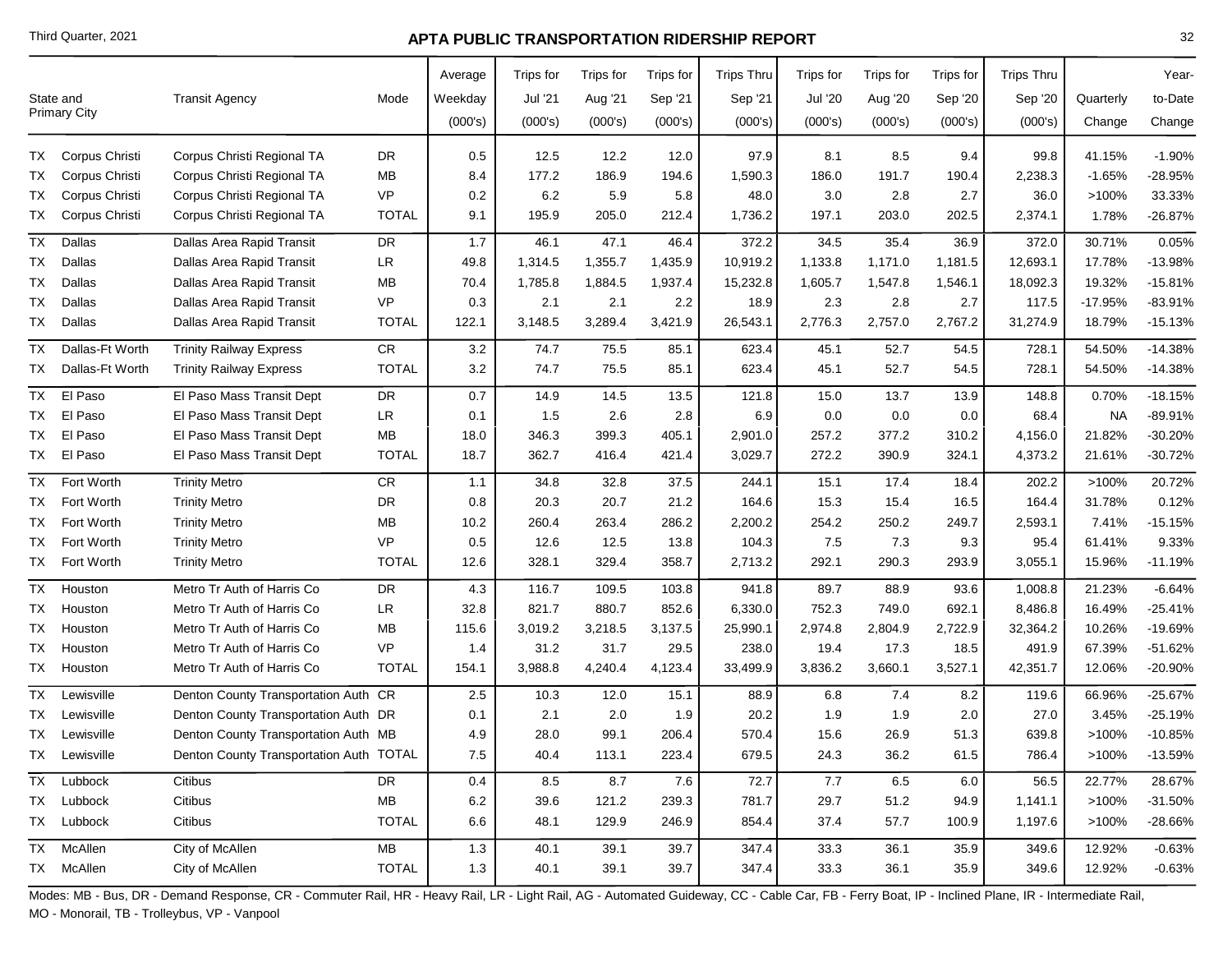|           | State and<br>Primary City | <b>Transit Agency</b>                     | Mode         | Average<br>Weekday<br>(000's) | Trips for<br>Jul '21<br>(000's) | Trips for<br>Aug '21<br>(000's) | Trips for<br>Sep '21<br>(000's) | <b>Trips Thru</b><br>Sep '21<br>(000's) | <b>Trips for</b><br><b>Jul '20</b><br>(000's) | Trips for<br>Aug '20<br>(000's) | Trips for<br>Sep '20<br>(000's) | <b>Trips Thru</b><br>Sep '20<br>(000's) | Quarterly<br>Change | Year-<br>to-Date<br>Change |
|-----------|---------------------------|-------------------------------------------|--------------|-------------------------------|---------------------------------|---------------------------------|---------------------------------|-----------------------------------------|-----------------------------------------------|---------------------------------|---------------------------------|-----------------------------------------|---------------------|----------------------------|
|           |                           |                                           |              |                               |                                 |                                 |                                 |                                         |                                               |                                 |                                 |                                         |                     |                            |
| ТX        | Port Arthur               | <b>Port Arthur Transit</b>                | <b>DR</b>    | <b>NA</b>                     | 0.8                             | 0.7                             | 0.7                             | 7.0                                     | 0.6                                           | 0.5                             | 0.7                             | 7.4                                     | 22.22%              | $-5.41%$                   |
| ТX        | Port Arthur               | <b>Port Arthur Transit</b>                | MB           | <b>NA</b>                     | 7.0                             | 6.9                             | 5.6                             | 54.4                                    | 6.7                                           | 5.1                             | 7.0                             | 61.8                                    | 3.72%               | $-11.97%$                  |
| TX        | Port Arthur               | <b>Port Arthur Transit</b>                | <b>TOTAL</b> | <b>NA</b>                     | 7.8                             | 7.6                             | 6.3                             | 61.4                                    | 7.3                                           | 5.6                             | 7.7                             | 69.2                                    | 5.34%               | $-11.27%$                  |
| TX        | <b>Prairie View</b>       | Prairie View A & M University Trans MB    |              | 0.1                           | 0.0                             | 0.2                             | 0.3                             | 0.5                                     | 0.0                                           | 0.0                             | 0.0                             | 1.7                                     | <b>NA</b>           | -70.59%                    |
| TX        | <b>Prairie View</b>       | Prairie View A & M University Trans TOTAL |              | 0.1                           | 0.0                             | 0.2                             | 0.3                             | 0.5                                     | 0.0                                           | 0.0                             | 0.0                             | 1.7                                     | <b>NA</b>           | -70.59%                    |
| <b>TX</b> | San Antonio               | <b>VIA Metropolitan Transit</b>           | DR           | 2.6                           | 61.4                            | 61.3                            | 63.6                            | 499.3                                   | 38.1                                          | 39.3                            | 45.7                            | 494.7                                   | 51.34%              | 0.93%                      |
| TX        | San Antonio               | VIA Metropolitan Transit                  | MB           | 59.2                          | 1,689.3                         | 1,695.3                         | 1,789.6                         | 14,449.2                                | 1,692.0                                       | 1,606.9                         | 1,619.9                         | 17,896.7                                | 5.19%               | $-19.26%$                  |
| TX I      | San Antonio               | VIA Metropolitan Transit                  | <b>TOTAL</b> | 61.8                          | 1,750.7                         | 1,756.6                         | 1,853.2                         | 14,948.5                                | 1,730.1                                       | 1,646.2                         | 1,665.6                         | 18,391.4                                | 6.32%               | $-18.72%$                  |
| TX        | Sugar Land                | Fort Bend County Public Transporta DR     |              | 0.4                           | 8.3                             | 9.2                             | 8.5                             | 63.3                                    | 3.5                                           | 3.8                             | 4.5                             | 51.1                                    | >100%               | 23.87%                     |
| ТX        | Sugar Land                | Fort Bend County Public Transporta MB     |              | 0.4                           | 8.2                             | 8.7                             | 7.8                             | 63.5                                    | 4.7                                           | 4.7                             | 5.5                             | 83.9                                    | 65.77%              | $-24.31%$                  |
| TX        | Sugar Land                | Fort Bend County Public Transporta TOTAL  |              | 0.8                           | 16.5                            | 17.9                            | 16.3                            | 126.8                                   | 8.2                                           | 8.5                             | 10.0                            | 135.0                                   | 89.89%              | $-6.07%$                   |
| UT        | Park City                 | Park City Transit                         | DR           | 0.0                           | 0.7                             | 0.5                             | 0.6                             | 5.8                                     | 0.5                                           | 0.6                             | 0.6                             | 5.2                                     | 5.88%               | 11.54%                     |
| UT        | Park City                 | Park City Transit                         | MB           | 2.4                           | 82.3                            | 80.7                            | 61.3                            | 1,052.7                                 | 42.2                                          | 45.9                            | 41.7                            | 1,425.8                                 | 72.80%              | $-26.17%$                  |
| UT        | Park City                 | Park City Transit                         | <b>TOTAL</b> | 2.4                           | 83.0                            | 81.2                            | 61.9                            | 1,058.5                                 | 42.7                                          | 46.5                            | 42.3                            | 1,431.0                                 | 71.94%              | -26.03%                    |
| UT        | Salt Lake City            | <b>Utah Transit Authority</b>             | CR           | 8.6                           | 173.6                           | 206.8                           | 245.2                           | 1,437.2                                 | 92.8                                          | 113.2                           | 129.9                           | 1,676.0                                 | 86.25%              | $-14.25%$                  |
| UT        | Salt Lake City            | Utah Transit Authority                    | <b>DR</b>    | 2.9                           | 49.1                            | 66.8                            | 70.9                            | 408.0                                   | 25.5                                          | 28.0                            | 32.0                            | 322.5                                   | >100%               | 26.51%                     |
| UT        | Salt Lake City            | <b>Utah Transit Authority</b>             | <b>LR</b>    | 29.9                          | 682.3                           | 773.8                           | 881.2                           | 5,885.7                                 | 489.4                                         | 524.4                           | 580.5                           | 6,606.8                                 | 46.60%              | $-10.91%$                  |
| UT        | Salt Lake City            | <b>Utah Transit Authority</b>             | MB           | 43.9                          | 967.0                           | 1,095.7                         | 1,249.5                         | 8,940.1                                 | 738.0                                         | 841.9                           | 986.2                           | 9,552.0                                 | 29.08%              | $-6.41%$                   |
| UT        | Salt Lake City            | <b>Utah Transit Authority</b>             | <b>VP</b>    | 2.1                           | 46.4                            | 49.4                            | 47.8                            | 445.6                                   | 44.8                                          | 43.9                            | 42.5                            | 577.0                                   | 9.45%               | $-22.77%$                  |
| UT        | Salt Lake City            | Utah Transit Authority                    | <b>TOTAL</b> | 87.4                          | 1,918.4                         | 2,192.5                         | 2,494.6                         | 17,116.6                                | 1,390.5                                       | 1,551.4                         | 1,771.1                         | 18,734.3                                | 40.15%              | $-8.63%$                   |
| VA        | Alexandria                | Virginia Railway Express                  | ${\sf CR}$   | 2.6                           | 54.4                            | 57.8                            | 57.3                            | 360.3                                   | 23.3                                          | 24.7                            | 28.0                            | 1,035.3                                 | >100%               | $-65.20%$                  |
| VA        | Alexandria                | Virginia Railway Express                  | <b>TOTAL</b> | 2.6                           | 54.4                            | 57.8                            | 57.3                            | 360.3                                   | 23.3                                          | 24.7                            | 28.0                            | 1,035.3                                 | >100%               | $-65.20%$                  |
| VA        | Arlington                 | Arlington Transit (ART)                   | DR           | <b>NA</b>                     | 3.7                             | 3.7                             | 3.8                             | 28.7                                    | 2.2                                           | 2.4                             | 2.2                             | 29.5                                    | 64.71%              | $-2.71%$                   |
| VA        | Arlington                 | Arlington Transit (ART)                   | MB           | 5.5                           | 143.3                           | 143.8                           | 148.6                           | 1,140.8                                 | 131.6                                         | 124.8                           | 109.3                           | 1,295.8                                 | 19.14%              | -11.96%                    |
| VA        | Arlington                 | Arlington Transit (ART)                   | <b>TOTAL</b> | <b>NA</b>                     | 147.0                           | 147.5                           | 152.4                           | 1,169.5                                 | 133.8                                         | 127.2                           | 111.5                           | 1,325.3                                 | 19.97%              | $-11.76%$                  |
| VA        | Blacksburg                | <b>Blacksburg Transit</b>                 | <b>DR</b>    | 0.1                           | 2.1                             | 2.3                             | 2.5                             | 19.9                                    | 1.5                                           | 1.8                             | 1.9                             | 15.8                                    | 32.69%              | 25.95%                     |
| VA        | Blacksburg                | <b>Blacksburg Transit</b>                 | <b>MB</b>    | 10.4                          | 30.8                            | 224.1                           | 497.9                           | 1,180.8                                 | 16.8                                          | 51.2                            | 98.4                            | 1,251.9                                 | >100%               | $-5.68%$                   |
| VA        | Blacksburg                | <b>Blacksburg Transit</b>                 | <b>TOTAL</b> | 10.5                          | 32.9                            | 226.4                           | 500.4                           | 1,200.7                                 | 18.3                                          | 53.0                            | 100.3                           | 1,267.7                                 | >100%               | $-5.29%$                   |
| VA        | Fairfax                   | City of Fairfax CUE Bus                   | <b>MB</b>    | 1.5                           | 30.1                            | 37.1                            | 50.0                            | 284.6                                   | 22.7                                          | 24.5                            | 27.8                            | 257.5                                   | 56.27%              | 10.52%                     |
| VA        | Fairfax                   | City of Fairfax CUE Bus                   | <b>TOTAL</b> | 1.5                           | 30.1                            | 37.1                            | 50.0                            | 284.6                                   | 22.7                                          | 24.5                            | 27.8                            | 257.5                                   | 56.27%              | 10.52%                     |
| VA        | Fairfax                   | Fairfax County Dept of Transp             | MB           | 16.8                          | 432.2                           | 454.5                           | 453.2                           | 3,503.9                                 | 349.1                                         | 365.9                           | 426.8                           | 3,743.2                                 | 17.35%              | $-6.39%$                   |
|           | VA Fairfax                | Fairfax County Dept of Transp             | <b>TOTAL</b> | 16.8                          | 432.2                           | 454.5                           | 453.2                           | 3,503.9                                 | 349.1                                         | 365.9                           | 426.8                           | 3,743.2                                 | 17.35%              | $-6.39%$                   |
|           |                           |                                           |              |                               |                                 |                                 |                                 |                                         |                                               |                                 |                                 |                                         |                     |                            |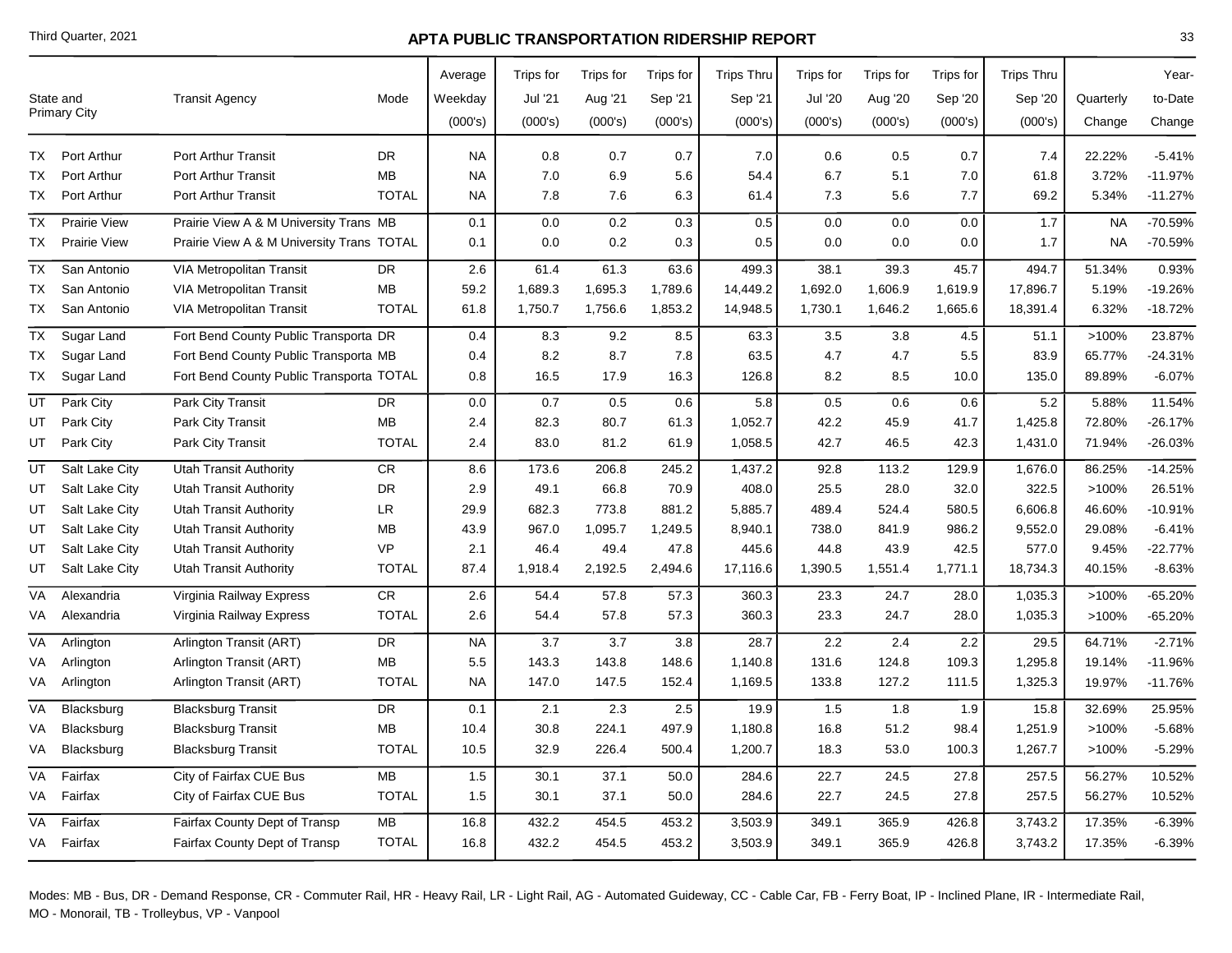|           | State and           | <b>Transit Agency</b>              | Mode         | Average<br>Weekday | Trips for<br>Jul '21 | Trips for<br>Aug '21 | Trips for<br>Sep '21 | <b>Trips Thru</b><br>Sep '21 | Trips for<br><b>Jul '20</b> | Trips for<br>Aug '20 | Trips for<br>Sep '20 | <b>Trips Thru</b><br>Sep '20 | Quarterly | Year-<br>to-Date |
|-----------|---------------------|------------------------------------|--------------|--------------------|----------------------|----------------------|----------------------|------------------------------|-----------------------------|----------------------|----------------------|------------------------------|-----------|------------------|
|           | <b>Primary City</b> |                                    |              | (000's)            | (000's)              | (000's)              | (000's)              | (000's)                      | (000's)                     | (000's)              | (000's)              | (000's)                      | Change    | Change           |
| VA        | Hampton             | <b>Hampton Roads Transit</b>       | DR           | 1.0                | 24.5                 | 25.4                 | 25.9                 | 210.5                        | 21.7                        | 20.5                 | 21.3                 | 202.6                        | 19.37%    | 3.90%            |
| VA        | Hampton             | <b>Hampton Roads Transit</b>       | <b>FB</b>    | 0.6                | 30.9                 | 21.6                 | 21.0                 | 153.9                        | 15.1                        | 14.8                 | 14.3                 | 100.9                        | 66.29%    | 52.53%           |
| VA        | Hampton             | <b>Hampton Roads Transit</b>       | <b>LR</b>    | 2.2                | 58.4                 | 56.7                 | 61.8                 | 449.3                        | 46.5                        | 44.4                 | 49.7                 | 518.0                        | 25.82%    | $-13.26%$        |
| VA        | Hampton             | <b>Hampton Roads Transit</b>       | MВ           | 18.0               | 480.0                | 463.8                | 461.4                | 4,045.6                      | 485.2                       | 469.3                | 484.9                | 4,775.5                      | $-2.38%$  | -15.28%          |
| VA        | Hampton             | Hampton Roads Transit              | <b>VP</b>    | 0.2                | 3.9                  | 4.4                  | 4.0                  | 33.3                         | 3.9                         | 3.2                  | 3.6                  | 49.0                         | 14.95%    | $-32.04%$        |
| VA        | Hampton             | Hampton Roads Transit              | <b>TOTAL</b> | 22.1               | 597.7                | 571.9                | 574.1                | 4,892.6                      | 572.4                       | 552.2                | 573.8                | 5,646.0                      | 2.67%     | $-13.34%$        |
| <b>VA</b> | Richmond            | <b>Greater Richmond Transit Co</b> | <b>DR</b>    | 0.1                | 2.4                  | 2.6                  | 2.8                  | 21.6                         | 1.8                         | 1.8                  | 1.9                  | 17.4                         | 41.82%    | 24.14%           |
| VA        | Richmond            | <b>Greater Richmond Transit Co</b> | <b>MB</b>    | 25.7               | 647.2                | 698.5                | 720.7                | 5,704.8                      | 622.8                       | 623.2                | 677.6                | 5,661.9                      | 7.42%     | 0.76%            |
| VA        | Richmond            | <b>Greater Richmond Transit Co</b> | <b>VP</b>    | 0.4                | 9.9                  | 9.7                  | 10.0                 | 88.3                         | 9.2                         | 9.6                  | 10.2                 | 142.9                        | 2.07%     | $-38.21%$        |
| VA        | Richmond            | <b>Greater Richmond Transit Co</b> | <b>TOTAL</b> | <b>NA</b>          | <b>NA</b>            | NA.                  | NA                   | <b>NA</b>                    | <b>NA</b>                   | NA                   | <b>NA</b>            | <b>NA</b>                    | <b>NA</b> | <b>NA</b>        |
| VA        | Williamsburg        | Williamsburg Area Transport        | <b>DR</b>    | 0.0                | 1.6                  | 1.9                  | 1.5                  | 12.7                         | 0.8                         | 0.9                  | 1.2                  | 8.2                          | 72.41%    | 54.88%           |
| VA        | Williamsburg        | Williamsburg Area Transport        | <b>MB</b>    | 4.5                | 164.4                | 131.2                | 120.7                | 938.9                        | 96.4                        | 82.0                 | 101.3                | 686.3                        | 48.84%    | 36.81%           |
| VA        | Williamsburg        | Williamsburg Area Transport        | <b>TOTAL</b> | 4.5                | 166.0                | 133.1                | 122.2                | 951.6                        | 97.2                        | 82.9                 | 102.5                | 694.5                        | 49.08%    | 37.02%           |
| VA        | Woodbridge          | <b>PRTC Omni-Ride</b>              | <b>DR</b>    | <b>NA</b>          | 0.1                  | 0.1                  | 0.2                  | 0.9                          | 0.1                         | 0.1                  | 0.1                  | 0.4                          | 33.33%    | >100%            |
| VA        | Woodbridge          | PRTC Omni-Ride                     | <b>MB</b>    | 4.1                | 85.3                 | 90.0                 | 92.3                 | 643.4                        | 52.1                        | 56.4                 | 62.6                 | 786.0                        | 56.40%    | $-18.14%$        |
| VA        | Woodbridge          | PRTC Omni-Ride                     | <b>TOTAL</b> | <b>NA</b>          | 85.4                 | 90.1                 | 92.5                 | 644.3                        | 52.2                        | 56.5                 | 62.7                 | 786.4                        | 56.36%    | $-18.07%$        |
| VT        | Burlington          | <b>Green Mountain Transit</b>      | <b>DR</b>    | <b>NA</b>          | <b>NA</b>            | <b>NA</b>            | <b>NA</b>            | <b>NA</b>                    | 2.3                         | 2.2                  | 2.5                  | 34.0                         | <b>NA</b> | <b>NA</b>        |
| VT        | <b>Burlington</b>   | <b>Green Mountain Transit</b>      | MВ           | 6.1                | 110.7                | 120.3                | 167.1                | 1,015.5                      | 87.3                        | 92.8                 | 114.7                | 1,022.7                      | 35.04%    | $-0.70%$         |
| VT        | <b>Burlington</b>   | <b>Green Mountain Transit</b>      | <b>TOTAL</b> | <b>NA</b>          | <b>NA</b>            | <b>NA</b>            | <b>NA</b>            | <b>NA</b>                    | 89.6                        | 95.0                 | 117.2                | 1,056.7                      | <b>NA</b> | <b>NA</b>        |
| WA        | <b>Bremerton</b>    | Kitsap Transit                     | <b>DR</b>    | 6.6                | 15.5                 | 15.9                 | 15.7                 | 112.2                        | 9.4                         | 8.9                  | 9.3                  | 108.8                        | 70.65%    | 3.13%            |
|           | WA Bremerton        | Kitsap Transit                     | <b>FB</b>    | 26.4               | 61.0                 | 63.0                 | 60.2                 | 406.0                        | 42.9                        | 38.1                 | 37.4                 | 412.5                        | 55.57%    | $-1.58%$         |
|           | WA Bremerton        | Kitsap Transit                     | MВ           | 36.1               | 81.2                 | 84.8                 | 87.7                 | 711.2                        | 84.5                        | 88.6                 | 78.8                 | 947.6                        | 0.71%     | $-24.95%$        |
|           | WA Bremerton        | <b>Kitsap Transit</b>              | <b>VP</b>    | 2.6                | 5.0                  | 5.7                  | 5.7                  | 47.0                         | 5.7                         | 5.3                  | 5.6                  | 63.7                         | $-1.20%$  | -26.22%          |
|           | WA Bremerton        | <b>Kitsap Transit</b>              | <b>TOTAL</b> | 71.7               | 162.7                | 169.4                | 169.3                | 1,276.4                      | 142.5                       | 140.9                | 131.1                | 1,532.6                      | 20.97%    | $-16.72%$        |
| WA        | Everett             | Snohomish County PTBA              | <b>DR</b>    | 0.4                | 8.0                  | 8.4                  | 8.3                  | 59.4                         | 4.1                         | 4.2                  | 4.5                  | 55.6                         | 92.97%    | 6.83%            |
|           | WA Everett          | Snohomish County PTBA              | MB           | 15.5               | 399.7                | 405.0                | 408.0                | 3,354.4                      | 366.2                       | 363.6                | 358.1                | 4,269.3                      | 11.47%    | $-21.43%$        |
|           | WA Everett          | Snohomish County PTBA              | <b>VP</b>    | 0.9                | 18.0                 | 19.8                 | 19.7                 | 162.0                        | 21.4                        | 20.5                 | 21.7                 | 286.9                        | $-9.59%$  | -43.53%          |
|           | WA Everett          | Snohomish County PTBA              | <b>TOTAL</b> | 16.8               | 425.7                | 433.2                | 436.0                | 3,575.8                      | 391.7                       | 388.3                | 384.3                | 4,611.8                      | 11.22%    | $-22.46%$        |
| WA        | Olympia             | <b>Intercity Transit</b>           | <b>DR</b>    | <b>NA</b>          | <b>NA</b>            | <b>NA</b>            | <b>NA</b>            | <b>NA</b>                    | <b>NA</b>                   | <b>NA</b>            | <b>NA</b>            | <b>NA</b>                    | <b>NA</b> | <b>NA</b>        |
|           | WA Olympia          | <b>Intercity Transit</b>           | MВ           | 7.4                | 202.4                | 208.7                | 221.8                | 1,534.0                      | 100.9                       | 107.3                | 110.8                | 1,553.9                      | 98.40%    | $-1.28%$         |
|           | WA Olympia          | <b>Intercity Transit</b>           | <b>VP</b>    | <b>NA</b>          | <b>NA</b>            | <b>NA</b>            | <b>NA</b>            | NA.                          | <b>NA</b>                   | <b>NA</b>            | <b>NA</b>            | <b>NA</b>                    | <b>NA</b> | <b>NA</b>        |
|           | WA Olympia          | <b>Intercity Transit</b>           | <b>TOTAL</b> | <b>NA</b>          | <b>NA</b>            | <b>NA</b>            | NA.                  | <b>NA</b>                    | <b>NA</b>                   | <b>NA</b>            | <b>NA</b>            | <b>NA</b>                    | <b>NA</b> | <b>NA</b>        |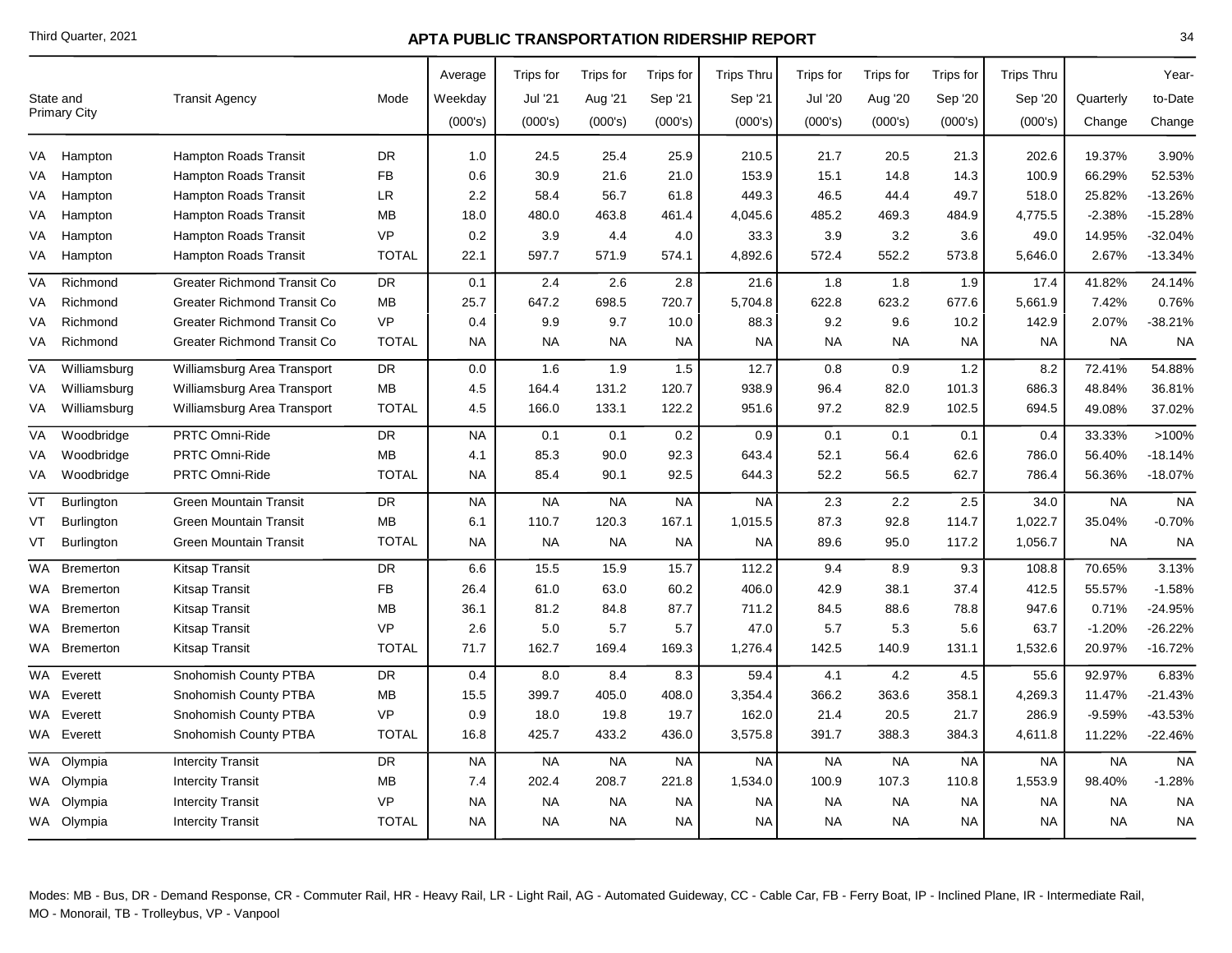|           | State and<br>Primary City | <b>Transit Agency</b>            | Mode         | Average<br>Weekday<br>(000's) | Trips for<br>Jul '21<br>(000's) | Trips for<br>Aug '21<br>(000's) | Trips for<br>Sep '21<br>(000's) | <b>Trips Thru</b><br>Sep '21<br>(000's) | Trips for<br><b>Jul '20</b><br>(000's) | <b>Trips</b> for<br>Aug '20<br>(000's) | Trips for<br>Sep '20<br>(000's) | <b>Trips Thru</b><br>Sep '20<br>(000's) | Quarterly<br>Change | Year-<br>to-Date<br>Change |
|-----------|---------------------------|----------------------------------|--------------|-------------------------------|---------------------------------|---------------------------------|---------------------------------|-----------------------------------------|----------------------------------------|----------------------------------------|---------------------------------|-----------------------------------------|---------------------|----------------------------|
|           | WA Richland               | <b>Ben Franklin Transit</b>      | <b>DR</b>    | 1.4                           | 19.9                            | 19.9                            | 22.7                            | 155.1                                   | 10.2                                   | 11.0                                   | 12.1                            | 133.0                                   | 87.69%              | 16.62%                     |
|           | WA Richland               | <b>Ben Franklin Transit</b>      | <b>MB</b>    | 5.0                           | 110.7                           | 112.4                           | 146.8                           | 1,018.9                                 | 82.1                                   | 87.7                                   | 88.3                            | 943.0                                   | 43.32%              | 8.05%                      |
|           | WA Richland               | <b>Ben Franklin Transit</b>      | <b>VP</b>    | 0.6                           | 12.5                            | 13.4                            | 14.8                            | 118.1                                   | 6.0                                    | 7.4                                    | 10.1                            | 188.0                                   | 73.19%              | 37.18%                     |
|           | WA Richland               | <b>Ben Franklin Transit</b>      | <b>TOTAL</b> | 7.1                           | 143.1                           | 145.7                           | 184.3                           | 1,292.1                                 | 98.3                                   | 106.1                                  | 110.5                           | 1,264.0                                 | 50.24%              | 2.22%                      |
|           | WA Seattle                | King County Dept of Trp          | <b>DR</b>    | 2.0                           | 49.8                            | 51.5                            | 51.9                            | 399.9                                   | 43.0                                   | 38.9                                   | 40.7                            | 426.0                                   | 24.96%              | $-6.13%$                   |
|           | WA Seattle                | King County Dept of Trp          | <b>LR</b>    | 2.8                           | 78.1                            | 78.4                            | 77.8                            | 562.3                                   | 35.7                                   | 42.6                                   | 45.8                            | 606.7                                   | 88.80%              | $-7.32%$                   |
|           | WA Seattle                | King County Dept of Trp          | MB           | 138.7                         | 3,895.6                         | 3,880.7                         | 4,040.7                         | 30,591.6                                | 3,368.6                                | 3,423.6                                | 3,355.0                         | 40,541.5                                | 16.46%              | $-24.54%$                  |
| WA.       | Seattle                   | King County Dept of Trp          | TB           | 33.8                          | 747.0                           | 744.0                           | 812.5                           | 5,638.1                                 | 539.5                                  | 570.1                                  | 593.9                           | 6,681.9                                 | 35.22%              | -15.62%                    |
| WA.       | Seattle                   | King County Dept of Trp          | <b>VP</b>    | 2.3                           | 59.4                            | 58.4                            | 35.6                            | 401.5                                   | 26.1                                   | 29.6                                   | 25.2                            | 887.2                                   | 89.62%              | $-54.75%$                  |
|           | WA Seattle                | King County Dept of Trp          | <b>TOTAL</b> | 179.7                         | 4,829.9                         | 4,813.0                         | 5,018.5                         | 37,593.4                                | 4,012.9                                | 4,104.8                                | 4,060.6                         | 49,143.3                                | 20.39%              | $-23.50%$                  |
| WA        | Seattle                   | Sound Transit                    | ${\sf CR}$   | 3.1                           | 64.6                            | 69.7                            | 72.6                            | 505.5                                   | 39.9                                   | 39.7                                   | 43.9                            | 1,138.4                                 | 67.53%              | -55.60%                    |
|           | WA Seattle                | Sound Transit                    | <b>DR</b>    | <b>NA</b>                     | <b>NA</b>                       | <b>NA</b>                       | <b>NA</b>                       | <b>NA</b>                               | <b>NA</b>                              | <b>NA</b>                              | <b>NA</b>                       | <b>NA</b>                               | <b>NA</b>           | <b>NA</b>                  |
|           | WA Seattle                | Sound Transit                    | <b>LR</b>    | 36.1                          | 1,041.8                         | 1,020.7                         | 1,138.0                         | 6,500.6                                 | 509.2                                  | 509.1                                  | 516.7                           | 8,587.6                                 | >100%               | $-24.30%$                  |
|           | WA Seattle                | Sound Transit                    | MВ           | 18.8                          | 464.9                           | 512.2                           | 512.0                           | 3,266.7                                 | 349.5                                  | 343.4                                  | 339.9                           | 5,260.1                                 | 44.18%              | -37.90%                    |
|           | WA Seattle                | Sound Transit                    | <b>TOTAL</b> | <b>NA</b>                     | <b>NA</b>                       | <b>NA</b>                       | <b>NA</b>                       | <b>NA</b>                               | <b>NA</b>                              | <b>NA</b>                              | <b>NA</b>                       | <b>NA</b>                               | <b>NA</b>           | <b>NA</b>                  |
| <b>WA</b> | Seattle                   | <b>Washington State Ferries</b>  | <b>FB</b>    | 58.6                          | 2,179.6                         | 2,008.0                         | 1,530.2                         | 13,655.7                                | 1,391.8                                | 1,472.1                                | 1,269.7                         | 10,734.3                                | 38.32%              | 27.22%                     |
|           | WA Seattle                | <b>Washington State Ferries</b>  | <b>TOTAL</b> | 58.6                          | 2,179.6                         | 2,008.0                         | 1,530.2                         | 13,655.7                                | 1,391.8                                | 1,472.1                                | 1,269.7                         | 10,734.3                                | 38.32%              | 27.22%                     |
| WA        | Spokane                   | <b>Spokane Transit Authority</b> | DR           | 1.0                           | 20.3                            | 21.7                            | 22.1                            | 172.3                                   | 12.2                                   | 12.6                                   | 13.8                            | 162.7                                   | 66.06%              | 5.90%                      |
|           | WA Spokane                | Spokane Transit Authority        | MВ           | 20.8                          | 427.2                           | 431.0                           | 470.1                           | 3,798.7                                 | 397.6                                  | 388.3                                  | 395.0                           | 4,650.0                                 | 12.48%              | $-18.31%$                  |
|           | WA Spokane                | <b>Spokane Transit Authority</b> | <b>VP</b>    | 0.3                           | 5.3                             | 6.2                             | 6.3                             | 52.6                                    | 6.3                                    | 6.5                                    | 6.5                             | 72.5                                    | $-7.77%$            | $-27.45%$                  |
|           | WA Spokane                | Spokane Transit Authority        | <b>TOTAL</b> | 22.1                          | 452.8                           | 458.9                           | 498.5                           | 4,023.6                                 | 416.1                                  | 407.4                                  | 415.3                           | 4,885.2                                 | 13.84%              | $-17.64%$                  |
|           | WA Tacoma                 | <b>Pierce Transit</b>            | <b>DR</b>    | 0.6                           | 14.9                            | 13.7                            | 12.6                            | 111.9                                   | 11.0                                   | 10.8                                   | 10.7                            | 117.4                                   | 26.77%              | $-4.68%$                   |
|           | WA Tacoma                 | <b>Pierce Transit</b>            | MВ           | 15.0                          | 378.2                           | 378.0                           | 397.9                           | 3,225.3                                 | 345.8                                  | 344.0                                  | 340.9                           | 3,720.3                                 | 11.97%              | $-13.31%$                  |
| WA        | Tacoma                    | <b>Pierce Transit</b>            | <b>VP</b>    | 1.2                           | 26.5                            | 27.8                            | 26.4                            | 239.7                                   | 29.6                                   | 29.5                                   | 30.1                            | 314.0                                   | $-9.53%$            | -23.66%                    |
|           | WA Tacoma                 | <b>Pierce Transit</b>            | <b>TOTAL</b> | 16.8                          | 419.6                           | 419.5                           | 436.9                           | 3,576.9                                 | 386.4                                  | 384.3                                  | 381.7                           | 4,151.7                                 | 10.73%              | $-13.84%$                  |
| <b>WA</b> | Vancouver                 | Clark Co Pub Trp Benefit Area    | <b>DR</b>    | 0.4                           | 11.0                            | 10.9                            | 11.8                            | 87.1                                    | 6.4                                    | 6.7                                    | 7.0                             | 90.3                                    | 67.66%              | $-3.54%$                   |
|           | WA Vancouver              | Clark Co Pub Trp Benefit Area    | MВ           | 11.0                          | 285.7                           | 281.0                           | 292.3                           | 2,465.0                                 | 278.2                                  | 271.2                                  | 252.0                           | 2,915.4                                 | 7.19%               | $-15.45%$                  |
|           | WA Vancouver              | Clark Co Pub Trp Benefit Area    | <b>VP</b>    | 0.1                           | 1.8                             | 1.9                             | 1.6                             | 16.0                                    | 1.5                                    | 1.6                                    | 1.8                             | 17.8                                    | 8.16%               | $-10.11%$                  |
|           | WA Vancouver              | Clark Co Pub Trp Benefit Area    | <b>TOTAL</b> | 11.5                          | 298.5                           | 293.8                           | 305.7                           | 2,568.1                                 | 286.1                                  | 279.5                                  | 260.8                           | 3,023.5                                 | 8.66%               | $-15.06%$                  |
|           | WA Wenatchee              | Chelan-Douglas PTBA              | <b>DR</b>    | 0.2                           | 4.9                             | 5.1                             | 5.1                             | 39.5                                    | 3.3                                    | 3.3                                    | 3.4                             | 30.0                                    | 51.00%              | 31.67%                     |
|           | WA Wenatchee              | Chelan-Douglas PTBA              | MВ           | 2.7                           | 67.9                            | 68.2                            | 66.9                            | 571.2                                   | 58.6                                   | 60.4                                   | 58.0                            | 537.1                                   | 14.69%              | 6.35%                      |
|           | WA Wenatchee              | Chelan-Douglas PTBA              | <b>TOTAL</b> | 2.9                           | 72.8                            | 73.3                            | 72.0                            | 610.7                                   | 61.9                                   | 63.7                                   | 61.4                            | 567.1                                   | 16.63%              | 7.69%                      |
|           |                           |                                  |              |                               |                                 |                                 |                                 |                                         |                                        |                                        |                                 |                                         |                     |                            |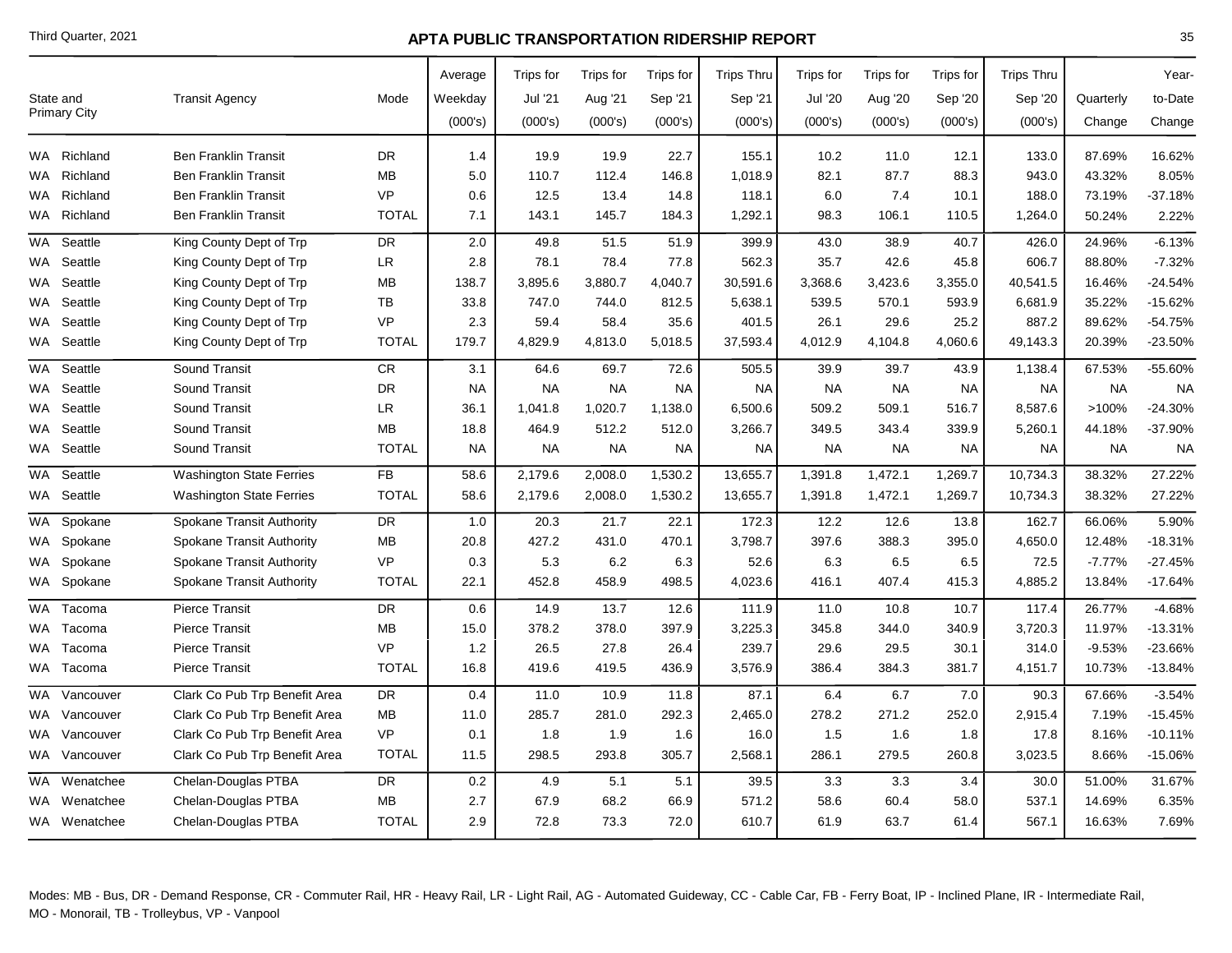|                                  |                 |                                           |              | Average   | Trips for | Trips for | Trips for | <b>Trips Thru</b> | Trips for      | Trips for | Trips for | <b>Trips Thru</b> |           | Year-     |
|----------------------------------|-----------------|-------------------------------------------|--------------|-----------|-----------|-----------|-----------|-------------------|----------------|-----------|-----------|-------------------|-----------|-----------|
| State and<br><b>Primary City</b> |                 | <b>Transit Agency</b>                     | Mode         | Weekday   | Jul '21   | Aug '21   | Sep '21   | Sep '21           | <b>Jul '20</b> | Aug '20   | Sep '20   | Sep '20           | Quarterly | to-Date   |
|                                  |                 |                                           |              | (000's)   | (000's)   | (000's)   | (000's)   | (000's)           | (000's)        | (000's)   | (000's)   | (000's)           | Change    | Change    |
| W١                               | Green Bav       | Green Bay Metro Transit                   | <b>DR</b>    | 0.2       | 1.6       | 3.3       | 3.8       | 17.5              | 1.3            | 1.4       | 1.2       | 12.2              | >100%     | 43.44%    |
| WI                               | Green Bay       | Green Bay Metro Transit                   | <b>MB</b>    | 1.7       | 38.8      | 40.0      | 48.4      | 342.7             | 29.3           | 30.5      | 32.3      | 436.3             | 38.11%    | $-21.45%$ |
| WI                               | Green Bay       | Green Bay Metro Transit                   | <b>TOTAL</b> | 1.9       | 40.4      | 43.3      | 52.2      | 360.2             | 30.6           | 31.9      | 33.5      | 448.5             | 41.56%    | -19.69%   |
| WI                               | Milwaukee       | Milwaukee County Tr Sys                   | <b>DR</b>    | 1.1       | 25.9      | 27.1      | 27.1      | 214.8             | 21.0           | 21.0      | 21.1      | 214.2             | 26.94%    | 0.28%     |
| WI                               | Milwaukee       | Milwaukee County Tr Sys                   | MB           | 48.6      | 1,218.1   | 1,273.3   | 1,429.5   | 10,429.4          | 1,090.4        | 1,120.0   | 1,145.4   | 12,331.2          | 16.84%    | $-15.42%$ |
| WI                               | Milwaukee       | Milwaukee County Tr Sys                   | <b>TOTAL</b> | 49.7      | 1,244.0   | 1,300.4   | 1,456.6   | 10,644.2          | 1,111.4        | 1,141.0   | 1,166.5   | 12,545.4          | 17.03%    | $-15.15%$ |
| WI                               | Port Washington | <b>Ozaukee County Transit Services</b>    | <b>DR</b>    | <b>NA</b> | 5.8       | 6.0       | 6.0       | 53.9              | 5.1            | 5.2       | 5.9       | 49.1              | 9.88%     | 9.78%     |
| WI                               | Port Washington | <b>Ozaukee County Transit Services</b>    | MB           | <b>NA</b> | 0.0       | 0.0       | 0.5       | 0.5               | 0.0            | 0.0       | 0.0       | 10.9              | <b>NA</b> | $-95.41%$ |
| WI                               | Port Washington | <b>Ozaukee County Transit Services</b>    | <b>TOTAL</b> | <b>NA</b> | 5.8       | 6.0       | 6.5       | 54.4              | 5.1            | 5.2       | 5.9       | 60.0              | 12.96%    | $-9.33%$  |
| WI                               | Racine          | <b>Belle Urban System</b>                 | DR.          | <b>NA</b> | 2.4       | 2.3       | 2.4       | 20.7              | 2.3            | 2.3       | 2.4       | 20.6              | 1.43%     | 0.49%     |
| W١                               | Racine          | <b>Belle Urban System</b>                 | <b>MB</b>    | <b>NA</b> | 37.2      | 38.7      | 40.8      | 343.9             | 58.8           | 59.1      | 55.2      | 512.4             | $-32.58%$ | $-32.88%$ |
| W١                               | Racine          | <b>Belle Urban System</b>                 | <b>TOTAL</b> | <b>NA</b> | 39.6      | 41.0      | 43.2      | 364.6             | 61.1           | 61.4      | 57.6      | 533.0             | $-31.26%$ | $-31.59%$ |
| WV                               | Martinsburg     | Eastern Panhandle Transit Authority DR    |              | 0.0       | 1.8       | 2.0       | 2.2       | 15.3              | 1.4            | 1.2       | 1.3       | 12.5              | 53.85%    | 22.40%    |
|                                  | WV Martinsburg  | Eastern Panhandle Transit Authority MB    |              | 0.2       | 5.0       | 6.4       | 8.0       | 53.5              | 5.8            | 7.5       | 9.1       | 80.2              | $-13.39%$ | $-33.29%$ |
|                                  | WV Martinsburg  | Eastern Panhandle Transit Authority TOTAL | 0.3          | 6.8       | 8.4       | 10.2      | 68.8      | 7.2               | 8.7            | 10.4      | 92.7      | $-3.42%$          | $-25.78%$ |           |
|                                  | WV Morgantown   | Mountain Line Transit Authority           | <b>DR</b>    | <b>NA</b> | 0.7       | 0.7       | 0.5       | 4.8               | 0.1            | 0.1       | 0.2       | 1.5               | $>100\%$  | >100%     |
|                                  | WV Morgantown   | Mountain Line Transit Authority           | <b>MB</b>    | <b>NA</b> | 23.9      | 45.3      | 56.4      | 284.1             | 19.4           | 34.9      | 30.6      | 358.2             | 47.94%    | -20.69%   |
|                                  | WV Morgantown   | Mountain Line Transit Authority           | <b>TOTAL</b> | NA.       | 24.6      | 46.0      | 56.9      | 288.9             | 19.5           | 35.0      | 30.8      | 359.7             | 49.47%    | -19.68%   |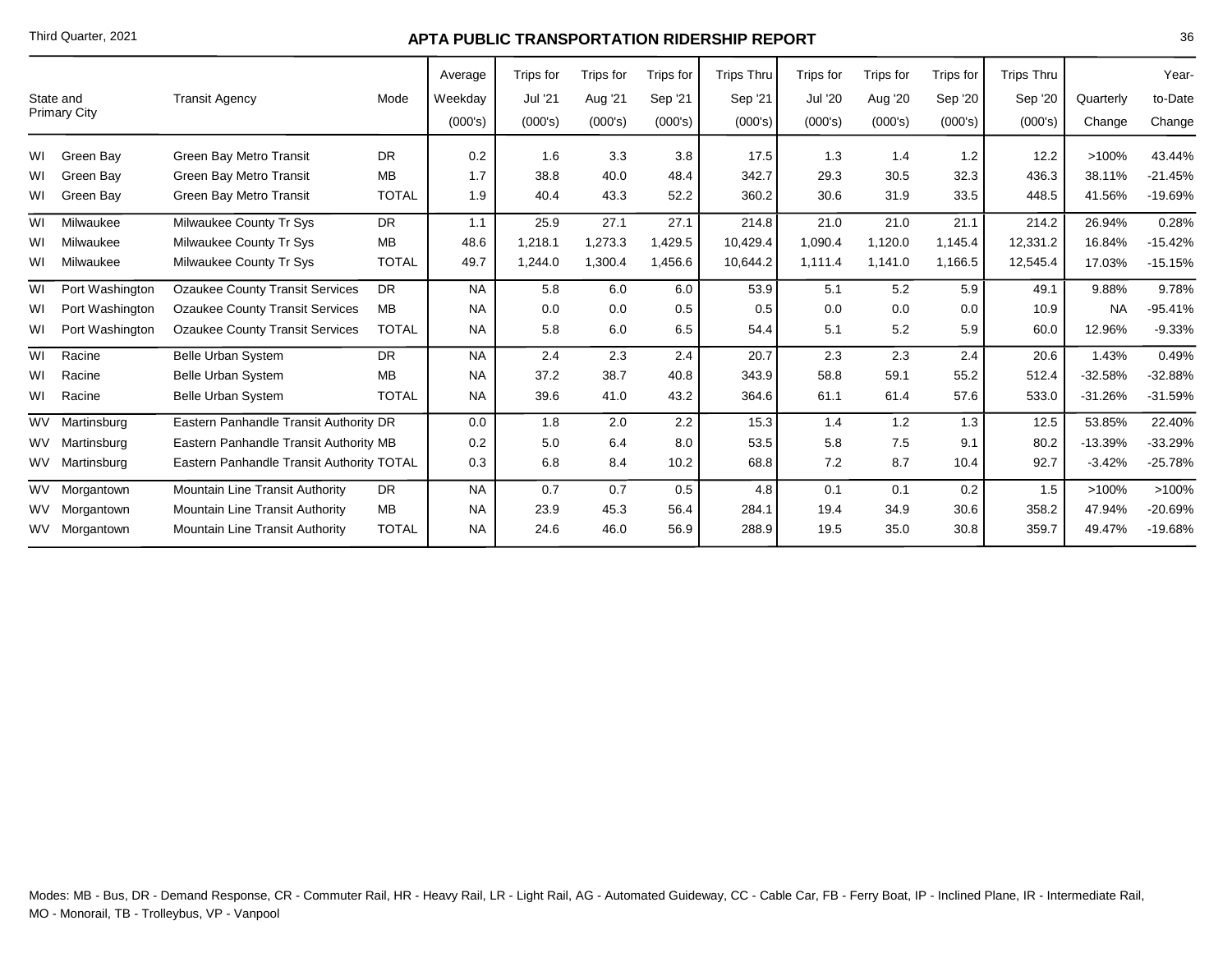Third Quarter, 2021

### **APTA TRANSIT RIDERSHIP REPORT**

| <b>CANADA</b>     |                      |                                            | Average      | Trips for | Trips for | Trips for | <b>Trips Thru</b> | Trips for | Trips for      | Trips for | <b>Trips Thru</b> |           | Year-     |           |
|-------------------|----------------------|--------------------------------------------|--------------|-----------|-----------|-----------|-------------------|-----------|----------------|-----------|-------------------|-----------|-----------|-----------|
| Province and City |                      | <b>Transit Agency</b>                      | Mode         | Weekday   | Jul '21   | Aug '21   | Sep '21           | Sep '21   | <b>Jul '20</b> | Aug '20   | Sep '20           | Sep '20   | Quarterly | to-Date   |
|                   |                      |                                            |              | (000's)   | (000's)   | (000's)   | (000's)           | (000's)   | (000's)        | (000's)   | (000's)           | (000's)   |           |           |
|                   |                      |                                            |              |           |           |           |                   |           |                |           |                   |           | Change    | Change    |
| AВ                | Banff                | Bow Valley Regional Transit Service MB     |              | 2.1       | 65.5      | 81.2      | 49.1              | 281.0     | 27.0           | 35.1      | 21.1              | 267.0     | >100%     | 5.24%     |
| AВ                | <b>Banff</b>         | Bow Valley Regional Transit Service TOTAL  |              | 2.1       | 65.5      | 81.2      | 49.1              | 281.0     | 27.0           | 35.1      | 21.1              | 267.0     | 135.34%   | 5.24%     |
| AВ                | Calgary              | <b>Calgary Transit</b>                     | <b>LR</b>    | 136.1     | 2,818.9   | 2,985.6   | 4,374.3           | 24,510.8  | 2,627.2        | 3,017.6   | 4,246.7           | 34,054.5  | 2.90%     | $-28.02%$ |
| AВ                | Calgary              | <b>Calgary Transit</b>                     | MB           | 103.1     | 2,135.2   | 2,261.5   | 3,313.4           | 18,552.4  | 1,990.1        | 2,285.8   | 3,216.8           | 25,795.5  | 2.90%     | $-28.08%$ |
| AВ                | Calgary              | <b>Calgary Transit</b>                     | <b>TOTAL</b> | 239.2     | 4,954.1   | 5,247.1   | 7,687.7           | 43,063.2  | 4,617.3        | 5,303.4   | 7,463.5           | 59,850.0  | 2.90%     | $-28.05%$ |
| AВ                | Edmonton             | <b>Edmonton Transit System</b>             | LR           | <b>NA</b> | <b>NA</b> | <b>NA</b> | <b>NA</b>         | <b>NA</b> | 1,241.5        | 1,249.7   | 1,761.5           | 16,367.0  | <b>NA</b> | <b>NA</b> |
| AВ                | Edmonton             | <b>Edmonton Transit System</b>             | <b>MB</b>    | 148.0     | 3,685.4   | 3,865.4   | 5,709.1           | 36,031.6  | 3,256.8        | 3,278.1   | 4,620.8           | 42,957.9  | 18.86%    | $-16.12%$ |
| AВ                | Edmonton             | <b>Edmonton Transit System</b>             | <b>TOTAL</b> | <b>NA</b> | <b>NA</b> | <b>NA</b> | <b>NA</b>         | <b>NA</b> | 4,498.3        | 4,527.8   | 6,382.3           | 59,324.9  | <b>NA</b> | <b>NA</b> |
| AВ                | Leduc                | City of Leduc, Leduc Transit Service MB    |              | <b>NA</b> | 3.2       | 3.8       | 5.6               | 28.1      | 2.5            | 2.5       | 3.2               | 41.4      | 53.66%    | $-32.13%$ |
| AВ                | Leduc                | City of Leduc, Leduc Transit Service TOTAL |              | <b>NA</b> | 3.2       | 3.8       | 5.6               | 28.1      | 2.5            | 2.5       | 3.2               | 41.4      | 53.66%    | $-32.13%$ |
| AВ                | Sherwood Park        | <b>Strathcona County Transit</b>           | <b>MB</b>    | 0.0       | 27.8      | 28.0      | 85.4              | 346.0     | 0.0            | 0.0       | 0.0               | 0.0       | <b>NA</b> | <b>NA</b> |
| AВ                | Sherwood Park        | <b>Strathcona County Transit</b>           | <b>TOTAL</b> | 0.0       | 27.8      | 28.0      | 85.4              | 346.0     | 0.0            | 0.0       | 0.0               | 0.0       | #Div/0!   | #Div/0!   |
| BC                | <b>Burnaby</b>       | Greater Vancouver Transp Auth              | AG           | 253.1     | 6,675.4   | 6,971.3   | 7,493.3           | 52,864.8  | 5,324.1        | 5,395.4   | 5,415.3           | 61,730.1  | 31.02%    | $-14.36%$ |
| ВC                | Burnaby              | Greater Vancouver Transp Auth              | <b>CR</b>    | 2.2       | 41.9      | 45.0      | 54.2              | 348.7     | 34.1           | 32.6      | 37.0              | 697.4     | 36.07%    | $-50.00%$ |
| ВC                | Burnaby              | Greater Vancouver Transp Auth              | <b>FB</b>    | 9.1       | 261.3     | 286.0     | 268.5             | 1,828.2   | 156.2          | 171.1     | 164.5             | 1,890.8   | 65.88%    | $-3.31%$  |
| BС                | Burnaby              | Greater Vancouver Transp Auth              | <b>MB</b>    | 471.2     | 12,033.0  | 12,293.4  | 14,093.0          | 100,066.9 | 10,455.2       | 10,532.4  | 10,886.0          | 109,105.2 | 20.54%    | $-8.28%$  |
| ВC                | Burnaby              | Greater Vancouver Transp Auth              | TB           | 0.0       | 0.0       | 0.0       | 0.0               | 0.0       | 0.0            | 0.0       | 0.0               | 0.0       | 0.00%     | <b>NA</b> |
| ВC                | Burnaby              | Greater Vancouver Transp Auth              | <b>TOTAL</b> | 735.6     | 19,011.6  | 19,595.7  | 21,909.0          | 155,108.6 | 15,969.6       | 16,131.5  | 16,502.8          | 173,423.5 | 24.51%    | $-10.56%$ |
| ВC                | Victoria             | <b>BC Transit</b>                          | <b>DR</b>    | 0.8       | 18.2      | 18.7      | 17.7              | 151.6     | 11.4           | 13.2      | 14.4              | 139.5     | 40.00%    | 8.67%     |
| ВC                | Victoria             | <b>BC Transit</b>                          | <b>MB</b>    | 64.3      | 1,277.7   | 1,325.9   | 1,643.8           | 10,964.1  | 1,009.8        | 1,133.6   | 1,199.2           | 12,561.7  | 27.07%    | $-12.72%$ |
| BС                | Victoria             | <b>BC</b> Transit                          | <b>TOTAL</b> | 65.1      | 1,295.9   | 1,344.6   | 1,661.5           | 11,115.7  | 1,021.2        | 1,146.8   | 1,213.6           | 12,701.2  | 27.22%    | $-12.48%$ |
| ON                | <b>Brampton</b>      | <b>Brampton Transit</b>                    | <b>MB</b>    | 74.7      | 1,679.0   | 1,804.4   | 2,045.9           | 13,162.7  | 1,292.1        | 1,423.2   | 1,537.3           | 13,939.3  | 30.02%    | $-5.57%$  |
| ON                | <b>Brampton</b>      | <b>Brampton Transit</b>                    | <b>TOTAL</b> | 74.7      | 1,679.0   | 1,804.4   | 2,045.9           | 13,162.7  | 1,292.1        | 1,423.2   | 1,537.3           | 13,939.3  | 30.02%    | $-5.57%$  |
| ON                | Ottawa               | OC Transpo/Para Transpo                    | <b>DR</b>    | <b>NA</b> | 38.0      | 41.9      | 45.7              | 305.2     | 23.2           | 26.0      | 29.3              | 338.7     | 60.00%    | $-9.89%$  |
| ON                | Ottawa               | OC Transpo/Para Transpo                    | LR           | NA        | 0.0       | 0.0       | 0.0               | 0.0       | 0.0            | 0.0       | 0.0               | 1,432.1   | 0.00%     | -100.00%  |
| ON.               | Ottawa               | OC Transpo/Para Transpo                    | <b>MB</b>    | <b>NA</b> | 2,839.1   | 2,837.5   | 5,686.4           | 28,002.9  | 2,187.4        | 2,593.2   | 3,676.4           | 45,869.4  | 34.36%    | -38.95%   |
| ON                | Ottawa               | OC Transpo/Para Transpo                    | <b>TOTAL</b> | NA        | 2,877.1   | 2,879.4   | 5,732.1           | 28,308.1  | 2,210.6        | 2,619.2   | 3,705.7           | 47,640.2  | 34.60%    | -40.58%   |
| ON.               | <b>Richmond Hill</b> | York Region Transit                        | <b>MB</b>    | 37.6      | 870.0     | 958.3     | 1,077.8           | 6,659.4   | 720.5          | 762.5     | 785.7             | 8,390.6   | 28.10%    | $-20.63%$ |
|                   | ON Richmond Hill     | York Region Transit                        | <b>TOTAL</b> | 37.6      | 870.0     | 958.3     | 1,077.8           | 6,659.4   | 720.5          | 762.5     | 785.7             | 8,390.6   | 28.10%    | $-20.63%$ |
| ON                | Toronto              | <b>GO Transit</b>                          | <b>CR</b>    | <b>NA</b> | 724.4     | 1,027.1   | 1,160.2           | 5,283.7   | 353.2          | 522.2     | 646.9             | 14,775.1  | 91.27%    | $-64.24%$ |
| ON                | Toronto              | <b>GO Transit</b>                          | MB           | NA        | 410.0     | 467.0     | 557.8             | 2,914.8   | 315.5          | 379.8     | 355.3             | 5,009.0   | 36.57%    | $-41.81%$ |
|                   | ON Toronto           | <b>GO Transit</b>                          | <b>TOTAL</b> | <b>NA</b> | 1,134.4   | 1,494.1   | 1,718.0           | 8,198.5   | 668.7          | 902.0     | 1,002.2           | 19,784.1  | 68.93%    | -58.56%   |